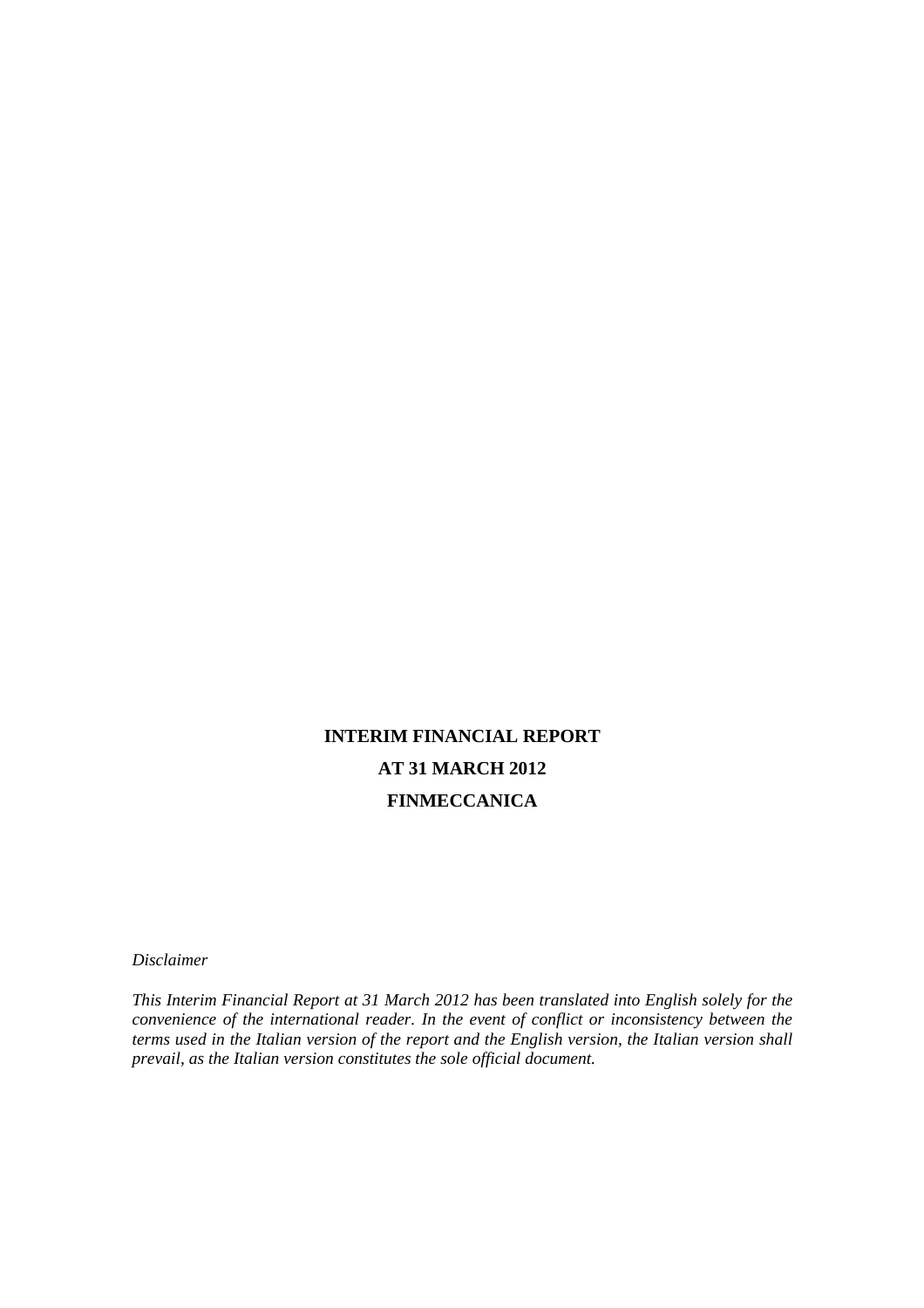# **CONTENTS**

| $\bullet$ |                  |                                                                                             |  |
|-----------|------------------|---------------------------------------------------------------------------------------------|--|
|           |                  |                                                                                             |  |
|           |                  |                                                                                             |  |
|           |                  |                                                                                             |  |
|           |                  |                                                                                             |  |
|           |                  |                                                                                             |  |
|           |                  |                                                                                             |  |
|           |                  |                                                                                             |  |
|           |                  |                                                                                             |  |
|           |                  |                                                                                             |  |
|           |                  |                                                                                             |  |
|           |                  | Significant events and events subsequent to the closure of the accounts for the quarter  42 |  |
|           |                  |                                                                                             |  |
|           |                  | ANALYSIS OF THE FINANCIAL STATEMENTS AT 31 MARCH 2012 48                                    |  |
|           |                  |                                                                                             |  |
|           |                  |                                                                                             |  |
|           |                  |                                                                                             |  |
|           |                  |                                                                                             |  |
|           |                  |                                                                                             |  |
|           |                  |                                                                                             |  |
|           | $\mathfrak{1}.$  |                                                                                             |  |
|           | 2.               |                                                                                             |  |
|           | $\mathfrak{Z}$ . | Treatment of income taxes applied in the preparation of interim reports and seasonality of  |  |
|           | 4.               |                                                                                             |  |
|           | 5.               |                                                                                             |  |
|           | 6.               |                                                                                             |  |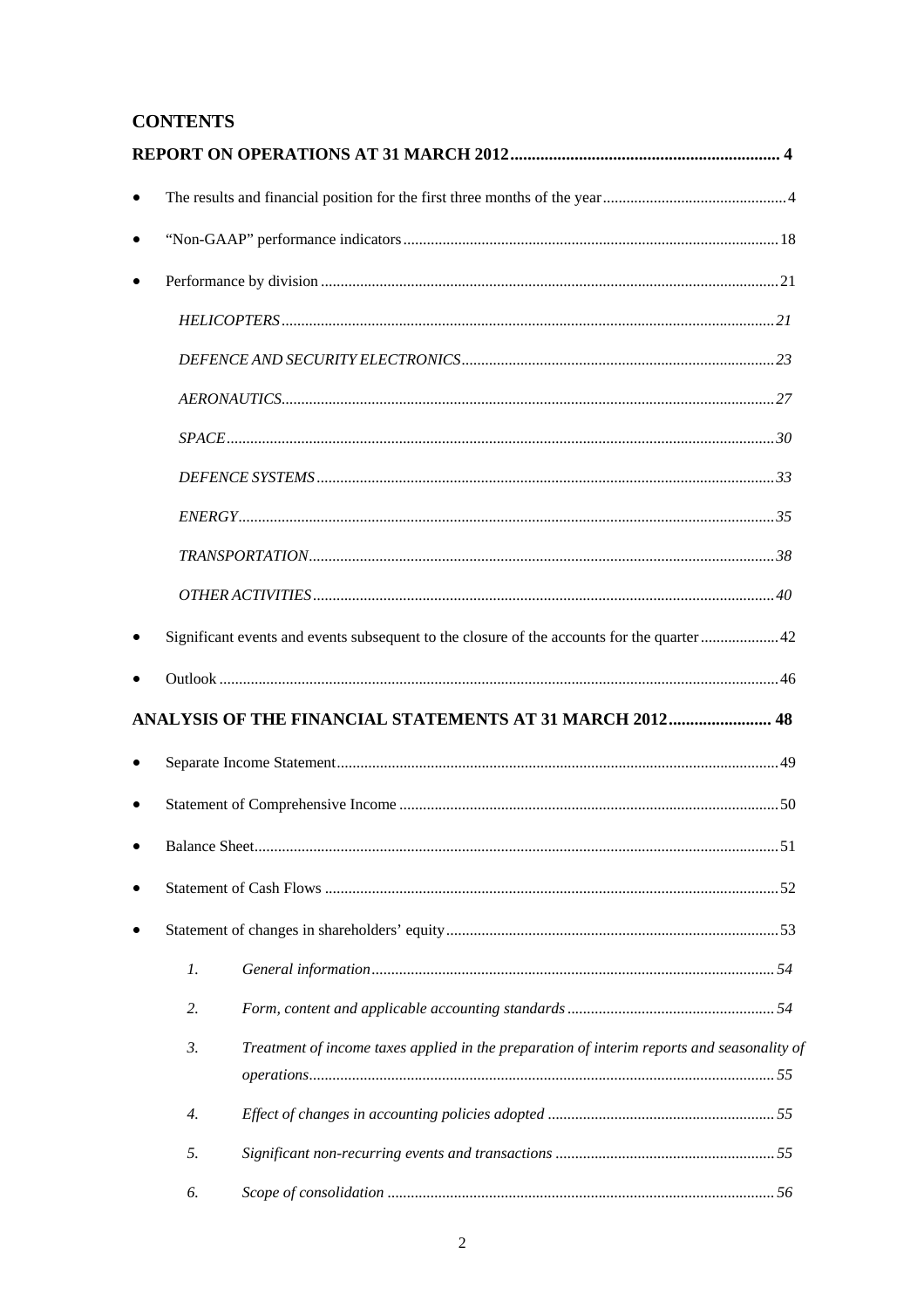| 7.  |                                                                                                      |  |
|-----|------------------------------------------------------------------------------------------------------|--|
| 8.  |                                                                                                      |  |
| 9.  |                                                                                                      |  |
| 10. |                                                                                                      |  |
| 11. |                                                                                                      |  |
| 12. |                                                                                                      |  |
| 13. |                                                                                                      |  |
| 14. |                                                                                                      |  |
| 15. |                                                                                                      |  |
| 16. |                                                                                                      |  |
| 17. |                                                                                                      |  |
| 18. |                                                                                                      |  |
| 19. |                                                                                                      |  |
| 20. |                                                                                                      |  |
| 21. |                                                                                                      |  |
| 22. |                                                                                                      |  |
| 23. |                                                                                                      |  |
| 24. |                                                                                                      |  |
| 25. |                                                                                                      |  |
| 26. |                                                                                                      |  |
| 27. |                                                                                                      |  |
| 28. |                                                                                                      |  |
| 29. |                                                                                                      |  |
| 30. |                                                                                                      |  |
|     | Declaration of the officer responsible for the interim financial report at 31 March 2012 pursuant to |  |
|     |                                                                                                      |  |

 $\bullet$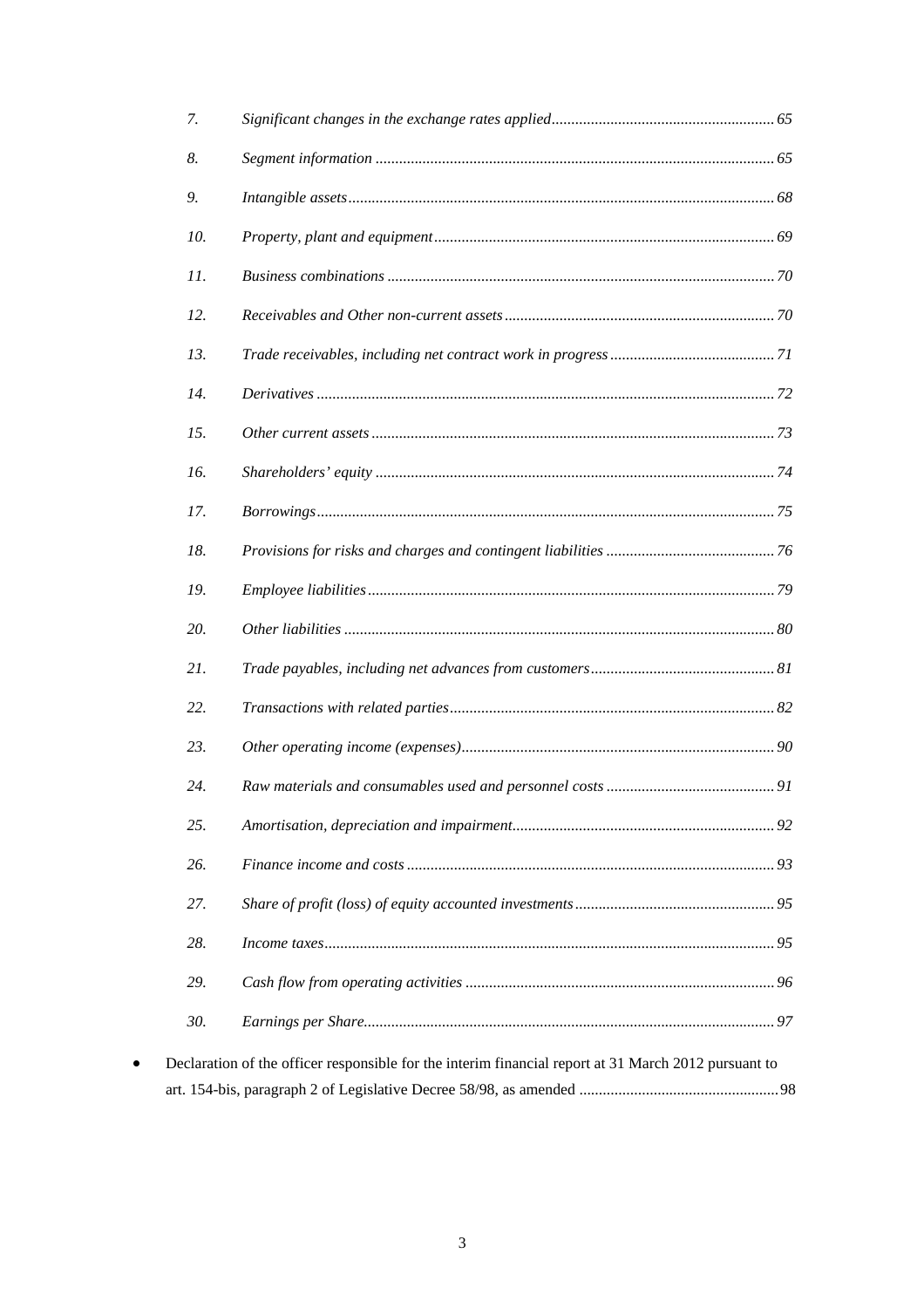### **Finmeccanica Group**

## **Report on operations at 31 March 2012**

### **The results and financial position for the first three months of the year**

| $\epsilon$ millions               | <b>March</b><br>2012 | <b>March</b><br>2011 | <b>Change</b> | 2011      |
|-----------------------------------|----------------------|----------------------|---------------|-----------|
| New orders                        | 3,480                | 3,816                | (9%)          | 17,434    |
| Order backlog                     | 45,721               | 48,038               | (5%)          | 46,005    |
| <b>Revenues</b>                   | 3,686                | 3,855                | (4%)          | 17,318    |
| <b>Adjusted EBITA</b>             | 173                  | 215                  | (20%)         | (216)     |
| <b>ROS</b>                        | 4.7%                 | 5.6%                 | (0.9) p.p.    | $(1.2\%)$ |
| Net profit                        | 25                   | 7                    | 257%          | (2,306)   |
| Net capital invested              | 9,121                | 11,051               | (17%)         | 8,046     |
| Net financial debt                | 4,515                | 4,051                | 11%           | 3,443     |
| <b>FOCF</b>                       | (1, 138)             | (998)                | (14%)         | (358)     |
| <b>ROI</b>                        | 8.1%                 | 8.1%                 | 0.0 p.p.      | $(2.4\%)$ |
| <b>ROE</b>                        | 2.1%                 | 0.4%                 | 1.7 p.p.      | (39.4%)   |
| <b>EVA</b>                        | (61)                 | (99)                 | 38%           | (956)     |
| <b>Research &amp; Development</b> | 409                  | 384                  | 7%            | 2,020     |
| Workforce (no.)                   | 69,652               | 74,497               | (7%)          | 70,474    |

# Highlights

*Refer to the following section for definitions of the indicators.* 

The Finmeccanica Group (the Group) at 31 March 2012 achieved results that were weaker than those for the same period of 2011 (in part due to the change in the method of consolidating the Ansaldo Energia group, as described further on), although they still surpassed the expectations formulated in preparing the 2012 budget.

Before commenting on the period results, there are certain factors that, as discussed in the outlook section of the 2011 consolidated financial statements, are also expected to have an impact in 2012. In the Group's main markets (Italy, the UK and the US), budgets for military systems and security experienced a sharp slowdown in investment in 2010.

Internally in 2011 - though to different degrees depending upon the company - the Group addressed issues related to industrial efficiency and to the complexity and burdensomeness of the corporate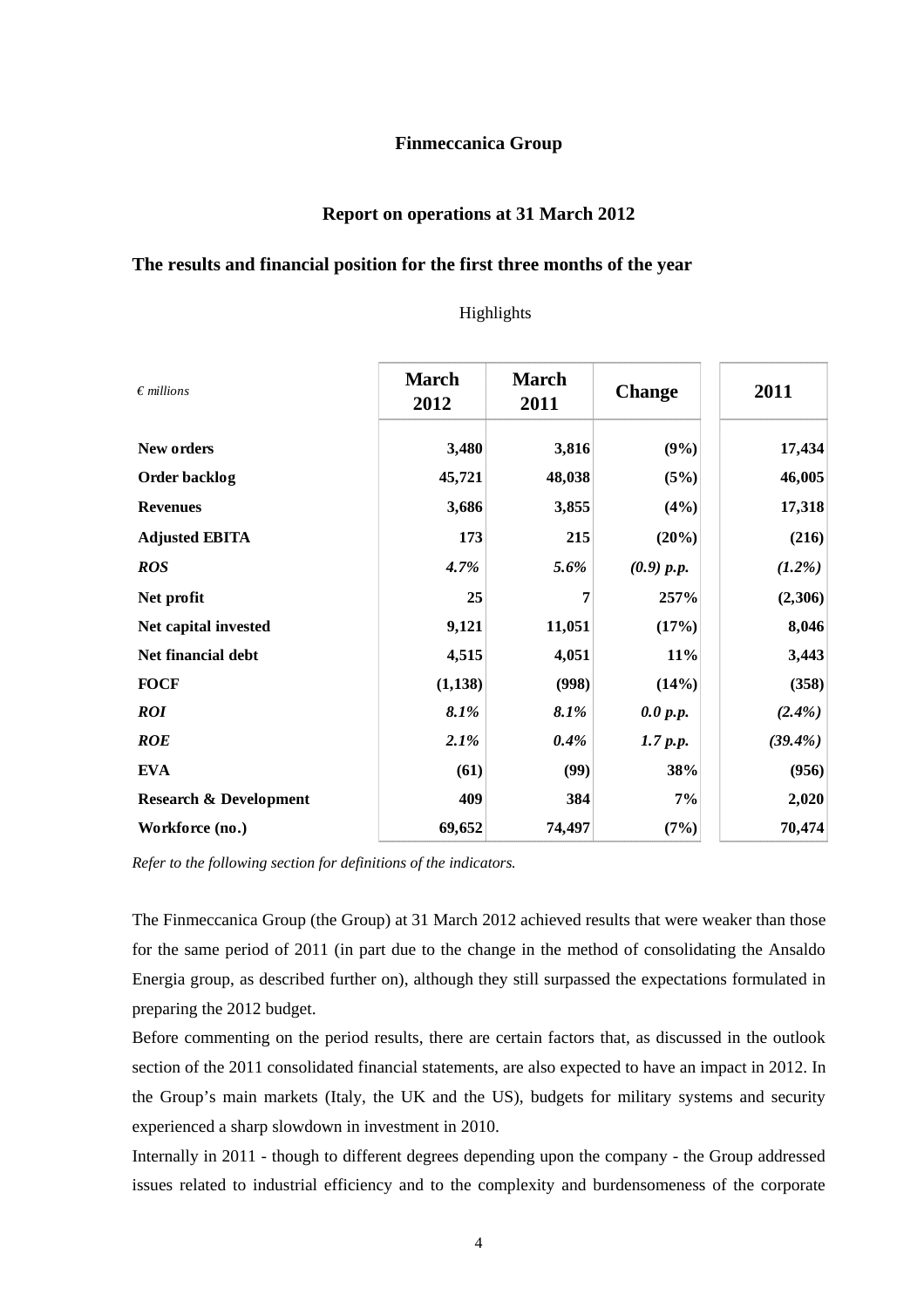structures through the preparation and implementation of in-depth, detailed plans (setting out the steps to be taken, the costs/benefits, timing, constraints and conditions for execution) to improve levels of competitiveness, efficiency and industrial reorganization in each company. The monitoring performed by the Parent Company and the companies during the period confirmed that the actions under these plans are in line with the physical progress timetables and that the quantitative targets in terms of overall benefits are also being reached.

From a performance and financial perspective, the impact of these benefits at 31 March 2012 was still limited since the gradual expansion in these benefits is closely tied to rising revenues in certain cases, such as purchasing and controllable costs.

It should be noted that, in general, the Finmeccanica Group's consolidated results for the first quarter are not entirely representative of the trend for the financial year as a whole (since more than half of the Group's business is concentrated in the second half of the year).

Before analysing the main indicators under comparison, it should be noted that the euro depreciated against the US dollar by around 4.0% and against the pound sterling by around 2.0% (comparison of the average exchange rates for the first quarters of 2012 and 2011). The fluctuations in the prevailing exchange rates at 31 March 2012 and at 31 December 2011 caused instead a 3% appreciation in the euro against the US dollar and a substantial alignment with the pound sterling to be reflected in the balance-sheet items.

Also for comparative purposes, it should be mentioned that on 13 June 2011 the Group signed an agreement with First Reserve Corporation, a leading international private equity investor specialising in the energy and natural resources sector, for the sale of 45% of Ansaldo Energia. As a result of this transaction, the income statement items pertaining to the Ansaldo Energia group were consolidated on a line-by-line basis up until 30 June 2011 and on a proportional basis (55%) from 1 July to 31 December 2011. The balance-sheet items have been consolidated on a proportional basis since 30 June 2011.

The primary changes that marked the Group's performance compared with the first quarter of 2011 are described below. A deeper analysis can be found in the section covering the trends in each business segment*.*

The following table shows the primary performance indicators by segment: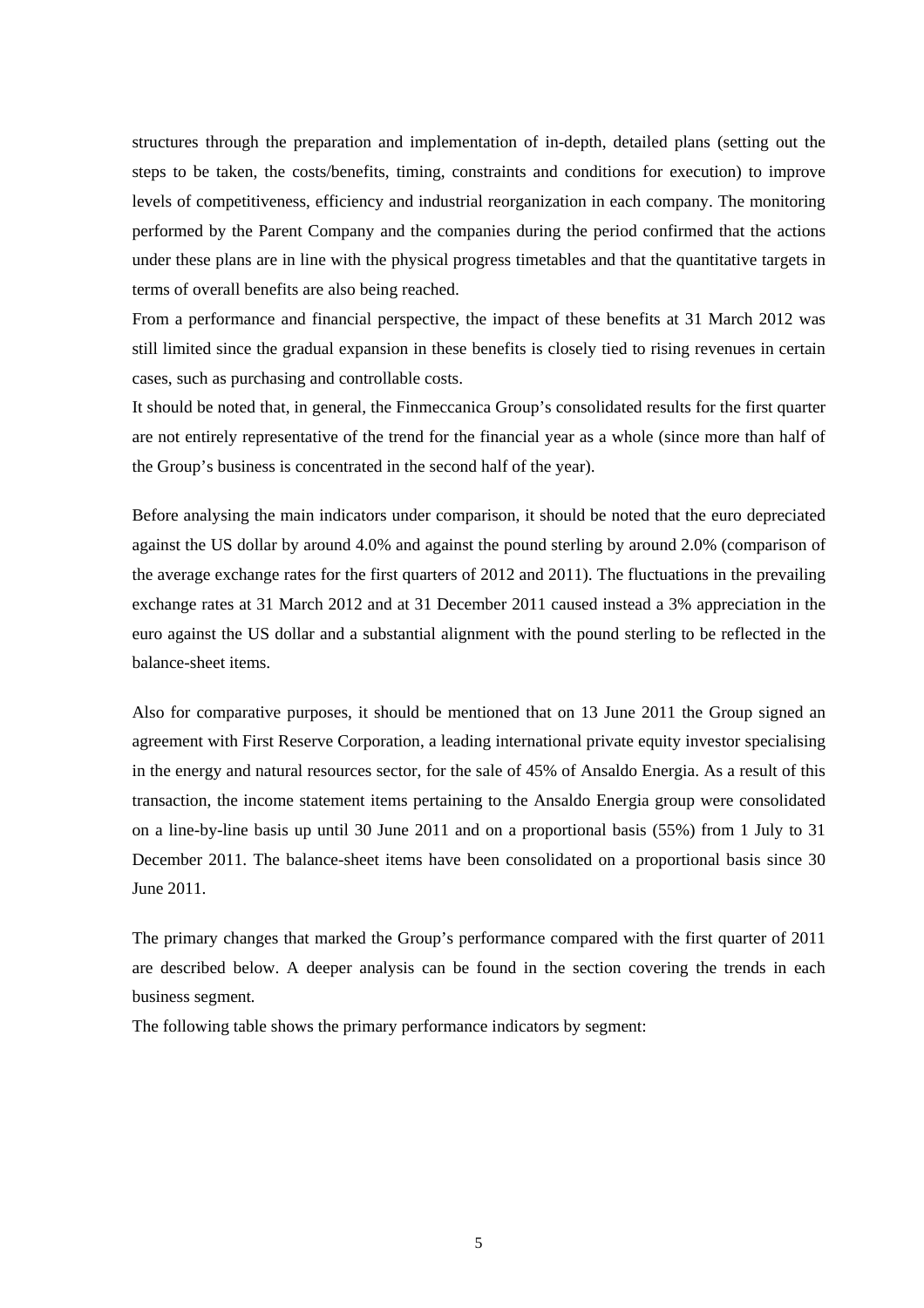| March $2012$ (Emillion)                 | New orders | Order<br>backlog | Revenues | Adj. EBITA | $ROS\%$ | R&D            | <b>Workforce</b><br>(no.) |
|-----------------------------------------|------------|------------------|----------|------------|---------|----------------|---------------------------|
| <b>Helicopters</b>                      | 826        | 12,095           | 853      | 88         | 10.3%   | 90             | 13,161                    |
| <b>Defence and Security Electronics</b> | 1,076      | 9,282            | 1,276    | 55         | 4.3%    | 165            | 26,539                    |
| <b>Aeronautics</b>                      | 873        | 8,929            | 584      | 13         | 2.2%    | 67             | 12,162                    |
| <b>Space</b>                            | 110        | 2,387            | 218      | 10         | 4.6%    | 11             | 4,151                     |
| <b>Defence Systems</b>                  | 314        | 3,722            | 250      | 15         | 6.0%    | 61             | 4,018                     |
| Energy                                  | 83         | 1,887            | 139      | 11         | 7.9%    | $\overline{4}$ | 1,866                     |
| <b>Transportation</b>                   | 267        | 8,140            | 447      | 8          | 1.8%    | 11             | 6,858                     |
| Other activities                        | 7          | 228              | 63       | (27)       | n.a.    |                | 897                       |
| <b>Eliminations</b>                     | (76)       | (949)            | (144)    |            | $0.0\%$ |                |                           |
|                                         | 3,480      | 45,721           | 3,686    | 173        | 4.7%    | 409            | 69,652                    |

# **Primary Finmeccanica Group indicators by segment**

|                                         |            | Order           |          | Adj. EBITA | ROS % | R&D | <b>Workforce</b> |
|-----------------------------------------|------------|-----------------|----------|------------|-------|-----|------------------|
| <b>March 2011</b> $\epsilon$ million)   | New orders | backlog         | Revenues |            |       |     | (no.)            |
|                                         |            | at 31 Dec. 2011 |          |            |       |     | at 31 Dec. 2011  |
|                                         |            |                 |          |            |       |     |                  |
| Helicopters                             | 680        | 12,121          | 815      | 81         | 10.0% | 77  | 13,303           |
| <b>Defence and Security Electronics</b> | 1,213      | 9,591           | 1,343    | 98         | 7.3%  | 148 | 27,314           |
| <b>Aeronautics</b>                      | 535        | 8,656           | 567      | 4          | 0.7%  | 62  | 11,993           |
| Space                                   | 103        | 2,465           | 219      | -          | n.a.  | 19  | 4,139            |
| Defence Systems                         | 119        | 3,656           | 260      | 12         | 4.6%  | 59  | 4,066            |
| Energy                                  | 730        | 1,939           | 266      | 21         | 7.9%  | 6   | 1,872            |
| <b>Transportation</b>                   | 639        | 8,317           | 458      | 22         | 4.8%  | 13  | 6,876            |
| Other activities                        | 15         | 256             | 48       | (23)       | n.a.  |     | 911              |
| <b>Eliminations</b>                     | (218)      | (996)           | (121)    |            |       |     |                  |
|                                         | 3,816      | 46,005          | 3,855    | 215        | 5.6%  | 384 | 70,474           |

| <b>Changes</b>                          | New orders | Order<br>backlog | Revenues | Adj. EBITA | $ROS\%$      | R&D     | <b>Workforce</b><br>(no.) |
|-----------------------------------------|------------|------------------|----------|------------|--------------|---------|---------------------------|
|                                         | delta %    | delta %          | delta %  | delta %    | delta p.p.   | delta % | delta %                   |
| <b>Helicopters</b>                      | 21%        | n.s.             | 5%       | 9%         | $0.3$ p.p.   | 17%     | $(1.1\%)$                 |
| <b>Defence and Security Electronics</b> | $(11\%)$   | (3%)             | $(5\%)$  | (44%)      | $(3.0)$ p.p. | 11%     | $(2.8\%)$                 |
| <b>Aeronautics</b>                      | 63%        | 3%               | 3%       | 225%       | 1.5 p.p.     | 8%      | 1.4%                      |
| <b>Space</b>                            | 7%         | (3%)             | (% )     | n.s.       | n.a.         | (42%)   | n.s.                      |
| <b>Defence Systems</b>                  | 164%       | 2%               | $(4\%)$  | 25%        | 1.4 p.p.     | 3%      | n.s.                      |
| Energy                                  | (89%)      | (3%)             | $(48\%)$ | (48%)      | 0.0 p.p.     | (33%)   | n.s.                      |
| <b>Transportation</b>                   | (58%)      | $(2\%)$          | $(2\%)$  | (64%)      | $(3.0)$ p.p. | (15%)   | n.s.                      |
| Other activities                        | (53%)      | $(11\%)$         | 31%      | 17%        | n.a.         | n.a.    | $(1.5\%)$                 |
|                                         | (9%)       | $(1\%)$          | $(4\%)$  | $(20\%)$   | $(0.9)$ p.p. | 7%      | $(1.2\%)$                 |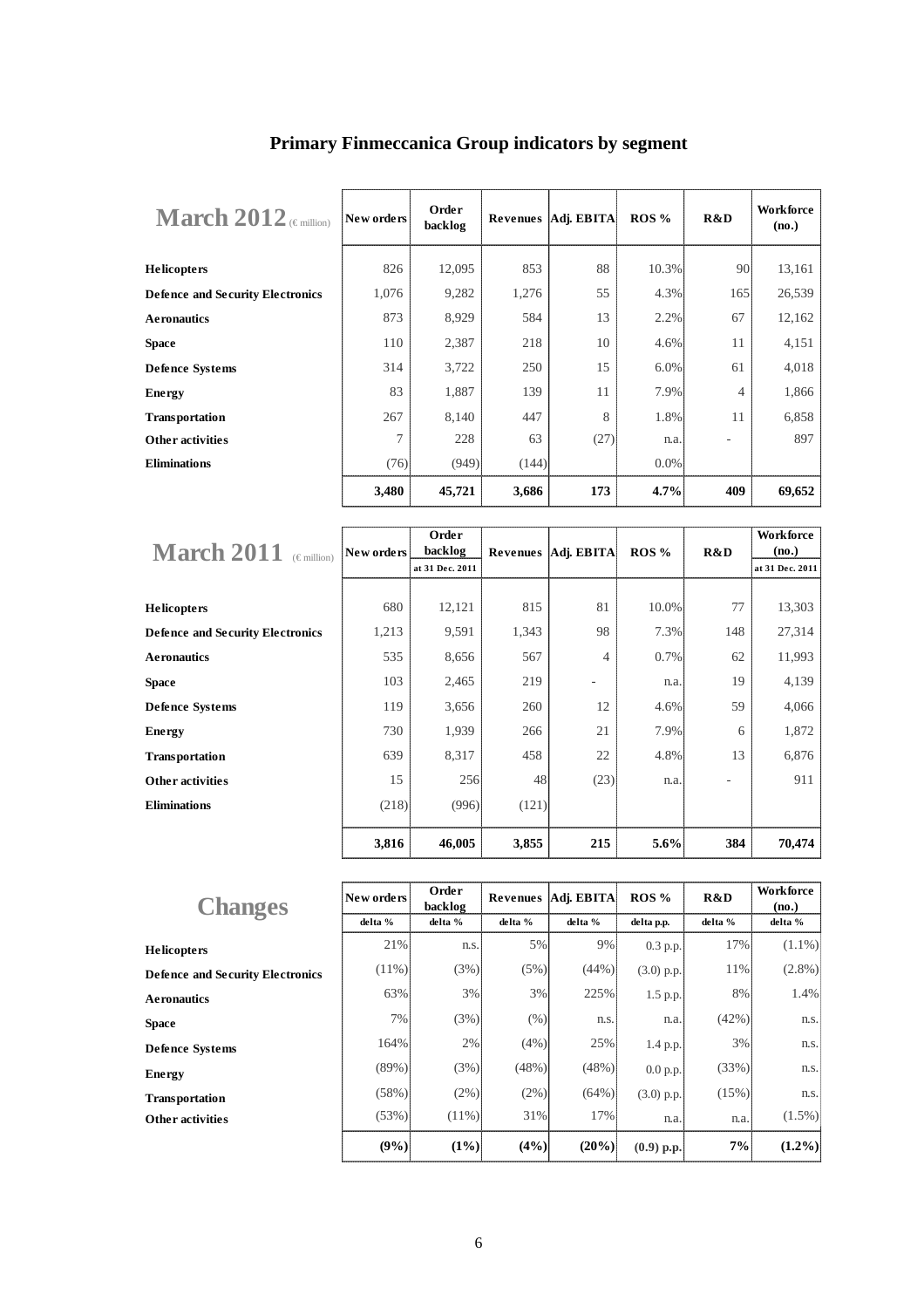From a commercial perspective, **new orders** for the Group in the first quarter of 2012 amounted to  $\hat{\text{F}}$ mil. 3,480, compared with  $\hat{\text{F}}$ mil. 3,816 for the same quarter of 2011, for a decrease of  $\hat{\text{F}}$ mil. 366. However, new orders rose in the Aerospace and Defence segments. New orders at 31 March 2011 would have been about €mil. 3,487 had the Energy group been consolidated on the same percentage basis at 31 March 2012.

With regard to the divisions that reported a reduction in results, the following should be noted:

- o *Energy,* as a result of changing the method of consolidation (from line-by-line to proportional) and to fewer new orders in the *plants and components* segment. During the first quarter of 2011, the segment benefitted from the receipt of a new order from Turkey for an 800 MW combined-cycle plant and related scheduled maintenance (worth around  $\epsilon$ mil. 638);
- o *Transportation*, due mainly to the *signalling and transportation solutions* segment where, in the first quarter of 2011, significant new orders were reported in both *signalling* (Turin-Padua line) and *transportation solutions* (Milan metro Line 5 extension).

This deterioration was partially offset by the growth in the Aerospace and Defence sectors, mainly in:

- o *Helicopters,* primarily as a result of the sale of new models of the AW169 and the AW189 (for a total of 45 units), representing about 50% of the value of all new orders in the first quarter;
- o *Aeronautics,* due to more orders in the *military* (special versions of the ATR aircraft and EFA programmes) segment*;*
- o *Defence Systems,* due to the receipt of an important contract from the Indian Air Force in the *missile systems* segment.

\* \* \* \* \* \* \* \*

The **order backlog** at 31 March 2012 amounted to  $\oplus$ mil. 45,721, a decrease of  $\oplus$ mil. 284 from 31 December 2011 (€mil. 46,005).

The net change is mainly due to the effect of translating the backlog expressed in foreign currencies as a result of the appreciation of the euro as against the US dollar at the end of the period (prevailing exchange rates) (€mil. 87).

The order backlog, based on workability, guarantees coverage of about 2.5 years of production.

\* \* \* \* \* \* \* \*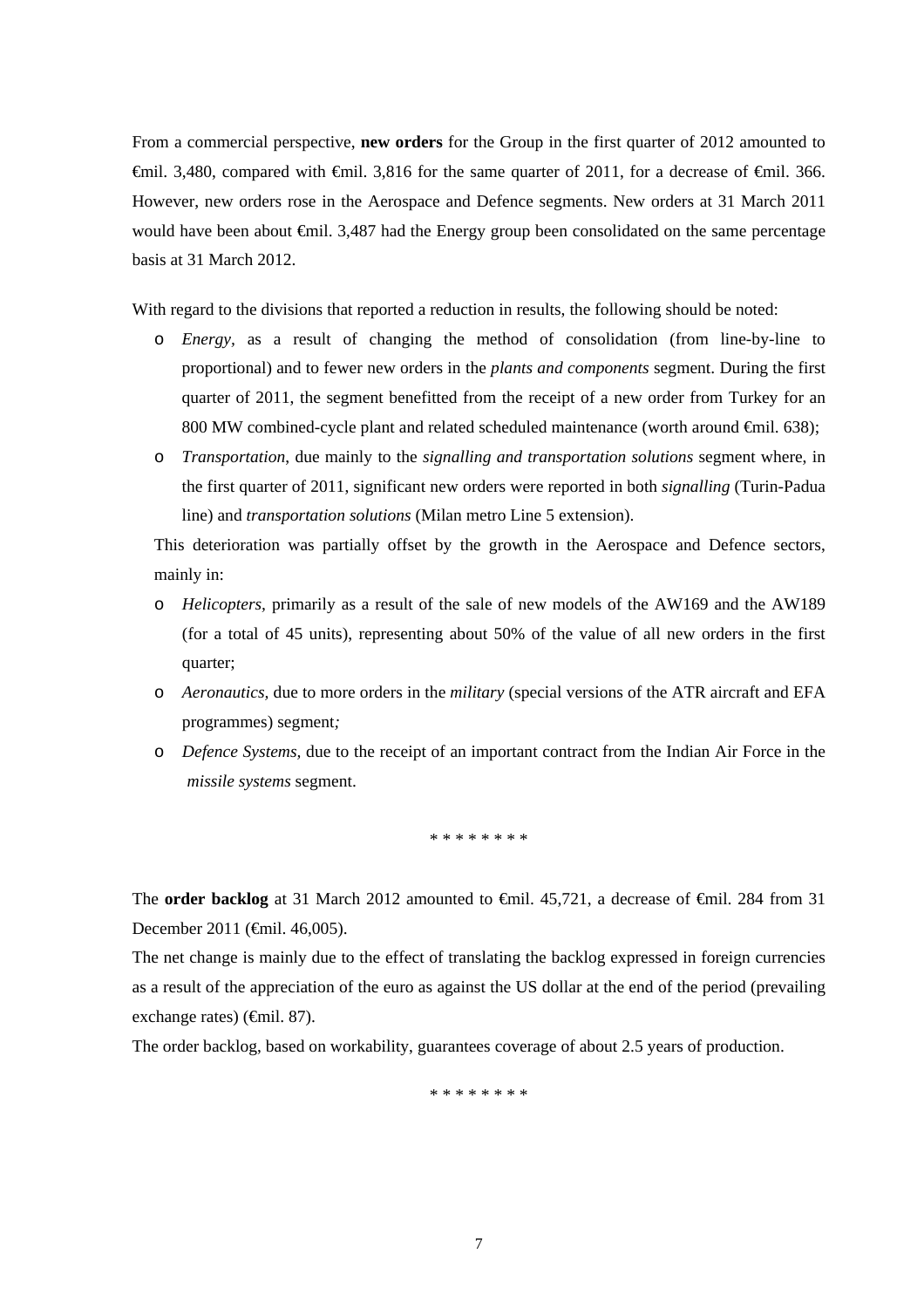|                                                                 | For the three months ended 31<br><b>March</b> |         |
|-----------------------------------------------------------------|-----------------------------------------------|---------|
| <b>Reclassified Income Statement</b><br><b>Note</b>             | 2012                                          | 2011    |
| $\epsilon$ <i>millions</i>                                      |                                               |         |
| <b>Revenues</b>                                                 | 3,686                                         | 3,855   |
| Raw materials and consumables used and personnel costs<br>$(*)$ | (3,369)                                       | (3,497) |
| 25<br>Depreciation and amortisation                             | (134)                                         | (135)   |
| $(**)$<br>Other net operating income (expenses)                 | (10)                                          | (8)     |
| <b>Adjusted EBITA</b>                                           | 173                                           | 215     |
| Non-recurring income (costs)                                    |                                               |         |
| Restructuring costs                                             | (9)                                           | (13)    |
| Amortisation of intangible assets acquired                      |                                               |         |
| 25<br>through a business combination                            | (22)                                          | (21)    |
| <b>EBIT</b>                                                     | 142                                           | 181     |
| /米米米)<br>Net finance income (costs)                             | (91)                                          | (119)   |
| 28<br>Income taxes                                              | (26)                                          | (55)    |
| NET PROFIT (LOSS) BEFORE DISCONTINUED                           |                                               |         |
| <b>OPERATIONS</b>                                               | 25                                            | 7       |
| Result of discontinued operations                               |                                               |         |
| <b>NET PROFIT (LOSS)</b>                                        | 25                                            | 7       |

*Notes on the reconciliation between the reclassified income statement and the statutory income statement:* 

*(\*) Includes "Raw materials and consumables used and personnel costs", excluding "Restructuring costs".* 

*(\*\*) Includes "Other operating income" and "Other operating expenses" (excluding restructuring costs, impairment of goodwill, non-recurring income (costs) and including impairment).* 

*(\*\*\*) Includes "Finance income", "Finance costs" and "Share of profit (loss) of equity accounted investments".* 

**Revenues** at 31 March 2012 came to €mil. 3,686, compared with €mil 3,855 for the same period of 2011, for a decrease of €mil. 169 (-4.4%). Had the Energy group been consolidated on the same percentage basis at 31 March 2012, in the first quarter of 2011 Group revenues would have come to around €mil. 3,735.

The change in revenues is largely due to the decline in volumes in *Defence and Security Electronics,*  mainly attributable to decreased activity in programmes for the US armed forces (DRS Technologies). All the other sectors remained substantially stable compared with the same period of the previous year.

**Adjusted EBITA** at 31 March 2012 came to  $\oplus$  inil. 173, compared with  $\oplus$  inil. 215 for the same period of the previous year, for a decrease of <del>€mil</del>. 42.

The decline in adjusted EBITA is mainly attributable to the following sectors:

- o *Defence and Security Electronics*, due to the mentioned decline in production volumes for DRS and the deterioration in the mix of activities, particularly in the *information technology and security* and *integrated communication networks and systems* segments;
- o *Energy*, mainly as a result of the change in the consolidation method ( $\epsilon$ mil. 9);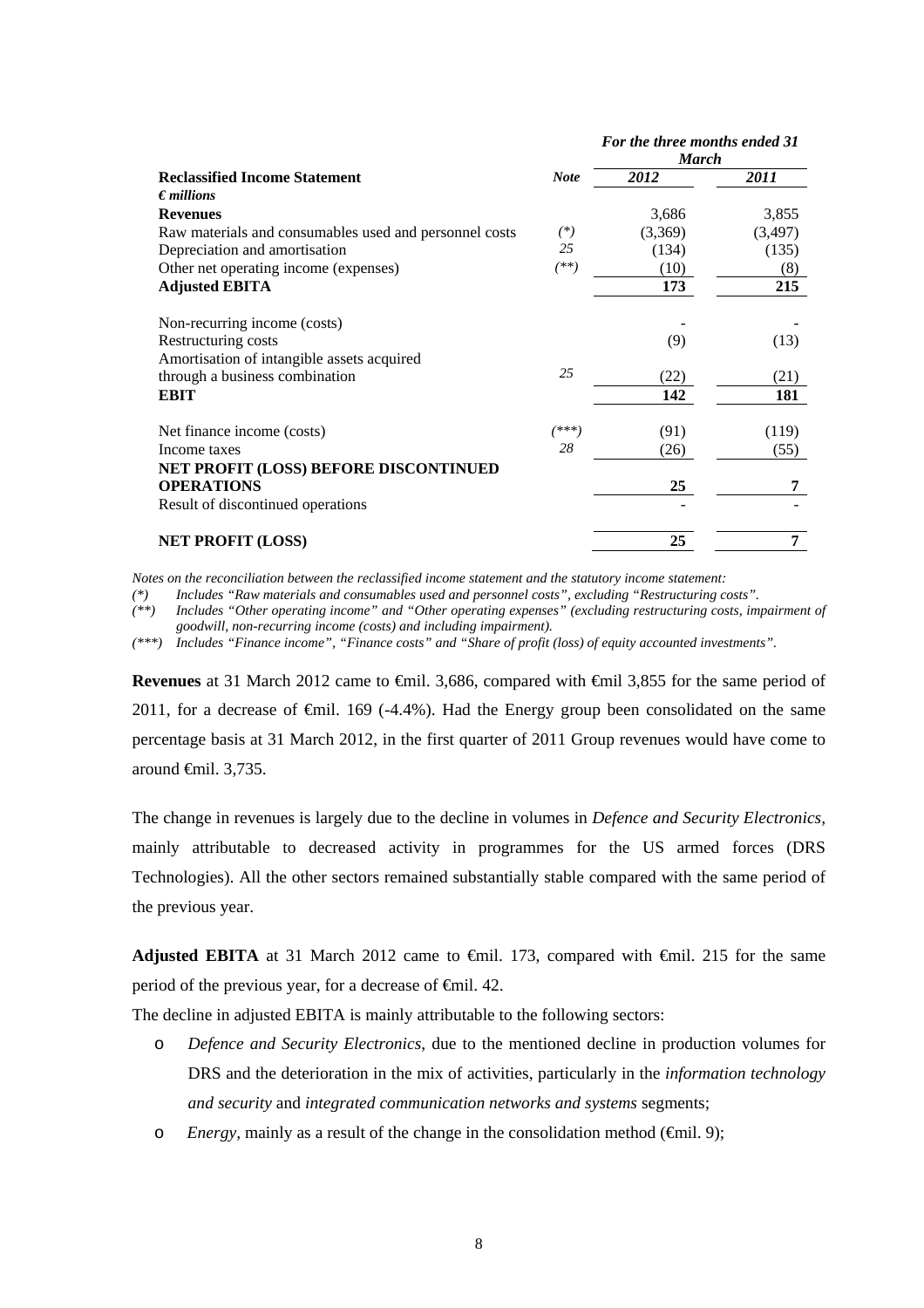o *Transportation,* mostly in the *vehicles* segment, which, despite generating higher revenues than at 31 March 2011, still posts negative profitability, although this is in line with expectations and is basically due to the production mix.

Adjusted EBITA in the other divisions improved over 2011, especially in:

- o *Helicopters*, due to the increase in revenues as result of greater product support activity, which has high added value;
- o *Aeronautics,* largely due to lower operating expenses and improved industrial efficiency following implementation of the restructuring and reorganisation plan last year;
- o *Space*, due to higher profitability in the manufacturing segment, the different mix of satellite services and the benefits deriving from the enactment of the efficiency and restructuring plans.

As a result, **ROS** amounted to 4.7%, compared with 5.6% in the first quarter of 2011.

The decline in **EBIT**, equal to €mil. 39, is attributable to the decrease in adjusted EBITA (€mil. 42), partially offset by lower restructuring costs  $(\theta$ mil. 4) incurred during the period.

**Net finance costs** amounted to **∈mil.** 91, an improvement of ∈mil. 28 over the same period of 2011 (net finance costs of €mil. 119); this trend is largely due to the equity investments accounted for with the equity method, which posted positive net results of €mil. 9 compared with the negative results recorded in the first quarter of 2011 (negative  $\epsilon$ mil. 8).

The effective **tax rate** at 31 March 2012 amounted to -50.72% (-88.29% at 31 March 2011).

The tax rate for the first quarter of 2012 is not representative of the annual taxation level. The effective tax rate at 31 March 2012 reflects the seasonality of results, and should, during the year, realign with past performance.

A breakdown of the taxes and the effective tax rate by type of tax shows:

- o Regional tax on productive activities (IRAP) of  $\epsilon$ mil. 21, or -41.25% (at 31 March 2011 it was €mil. 24, or -38.16%);
- o Corporate income tax (IRES) and deferred taxes for a net gain of €mil. 10, or 19.48% (at 31 March 2011 it was €mil. 9, or -14.44%); this is due to the lower pre-tax profit as a result of the factors described above;
- o Other taxes (mainly relating to foreign companies) of €mil. 15, or -28.95% (at 31 March 2011 it amounted to €mil. 22, or -35.69%).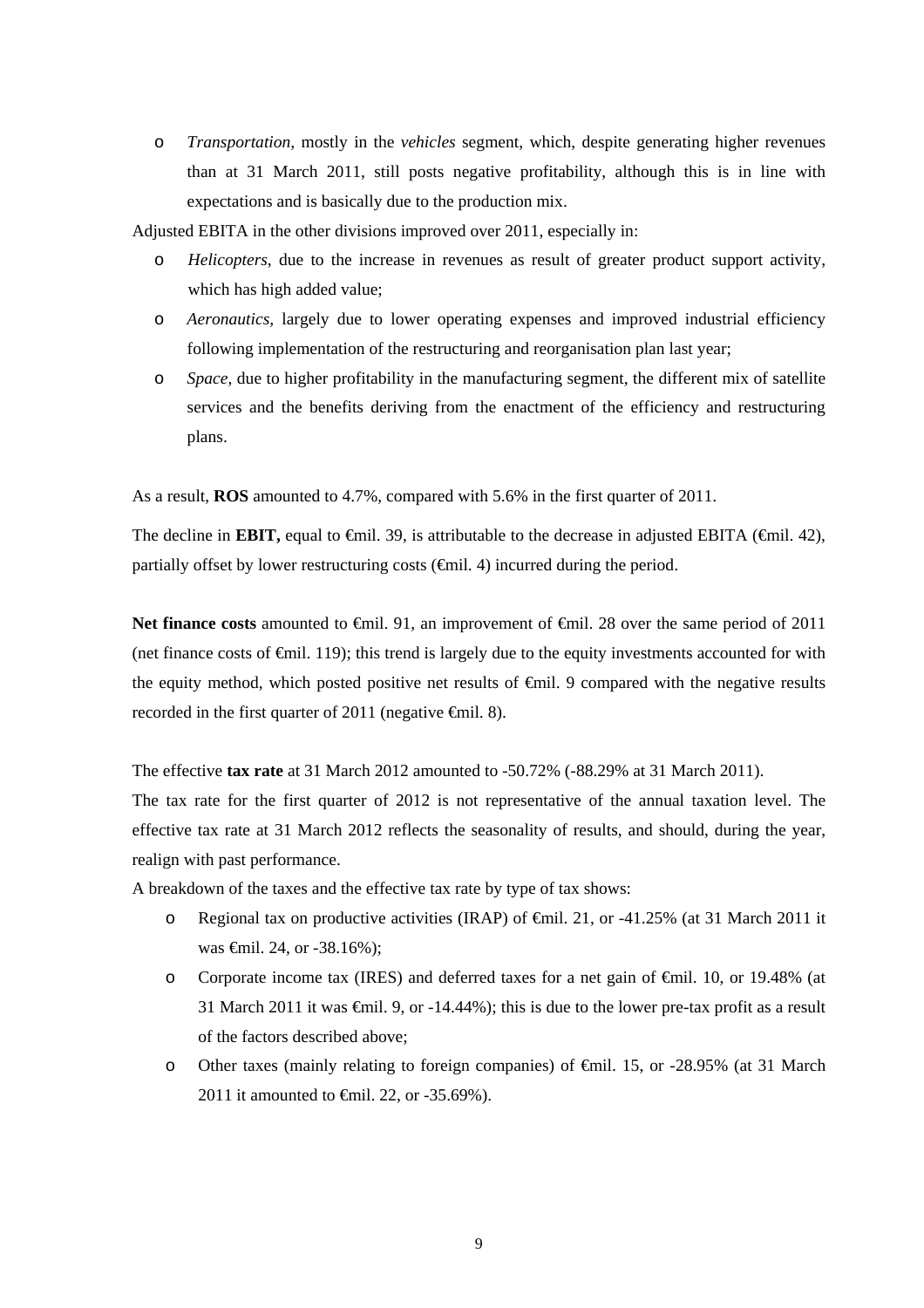The Group's **net profit** for the first quarter of 2012 amounted to  $\widehat{\text{f}}$ mil. 25 (net profit of  $\widehat{\text{f}}$ mil. 7 at 31 March 2011); the primary items contributing to this result are: the deterioration in EBIT ( $\epsilon$ mil. 39), which was more than offset by the reduction in net finance costs ( $\widehat{\mathbf{f}}$ mil. 28) and taxes ( $\widehat{\mathbf{f}}$ mil. 29).

<sup>\* \* \* \* \* \* \* \*</sup> 

| <b>Reclassified Balance Sheet</b><br>$\epsilon$ <i>millions</i> | <b>Note</b> | 31 Mar. 2012 | 31 Dec. 2011 |
|-----------------------------------------------------------------|-------------|--------------|--------------|
| Non-current assets                                              |             | 13,446       | 13,543       |
| Non-current liabilities                                         | $(*)$       | (4,002)      | (4,145)      |
|                                                                 |             | 9,444        | 9,398        |
|                                                                 |             |              |              |
| Inventories                                                     |             | 4,694        | 4,486        |
| Trade receivables                                               | $(**)$ 13   | 9,069        | 8,932        |
| Trade payables                                                  | $(***)$ 21  | (12, 737)    | (13, 162)    |
| <b>Working capital</b>                                          |             | 1,026        | 256          |
| Provisions for short-term risks and charges                     | 18          | (879)        | (932)        |
| Other net current assets (liabilities)                          | (****)      | (470)        | (676)        |
| Net working capital                                             |             | (323)        | (1,352)      |
| Net capital invested                                            |             | 9,121        | 8,046        |
| Capital and reserves attributable to equity holders of the      |             |              |              |
| Company                                                         |             | 4,298        | 4,301        |
| Non-controlling interests in equity                             |             | 308          | 303          |
| <b>Shareholders' equity</b>                                     | 16          | 4,606        | 4,604        |
| Net financial debt (cash)                                       | 17          | 4,515        | 3,443        |
| Net (assets) liabilities held for sale                          | *****       |              | (1)          |

*Notes on the reconciliation between the reclassified balance sheet and the statutory balance sheet:* 

*(\*) Includes all non-current liabilities except "Non-current borrowings".* 

*(\*\*) Includes "Contract work in progress".* 

*(\*\*\*) Includes "Advances from customers".* 

*(\*\*\*\*) Includes "Income tax receivables, "Other current assets" and "Derivative assets", excluding "Income tax payables", "Other current liabilities" and "Derivative liabilities".* 

*(\*\*\*\*\*) Includes the net amount of "Non-current assets held for sale" and "Liabilities directly connected with assets held for sale".* 

At 31 March 2012, the **net capital invested** came to €mil. 9,121, compared with €mil. 8,046 at 31 December 2011, for a net increase of €mil. 1,075. It should be noted that a thorough review was made of the Group's invested capital at 31 December 2011 (both the fixed asset and the working capital component), leading to writedown in the development costs of certain products for which the commercial prospects and competitiveness in terms of their cost/performance no longer guaranteed an adequate return on investment, as well as a substantial reduction in the goodwill recognised for certain assets as a result of defence and security budget cuts, particularly in the Group's main markets, that have affected the growth prospects for the companies. Moreover, the net capital invested also reflected provisions required to implement the business reorganisation plans involving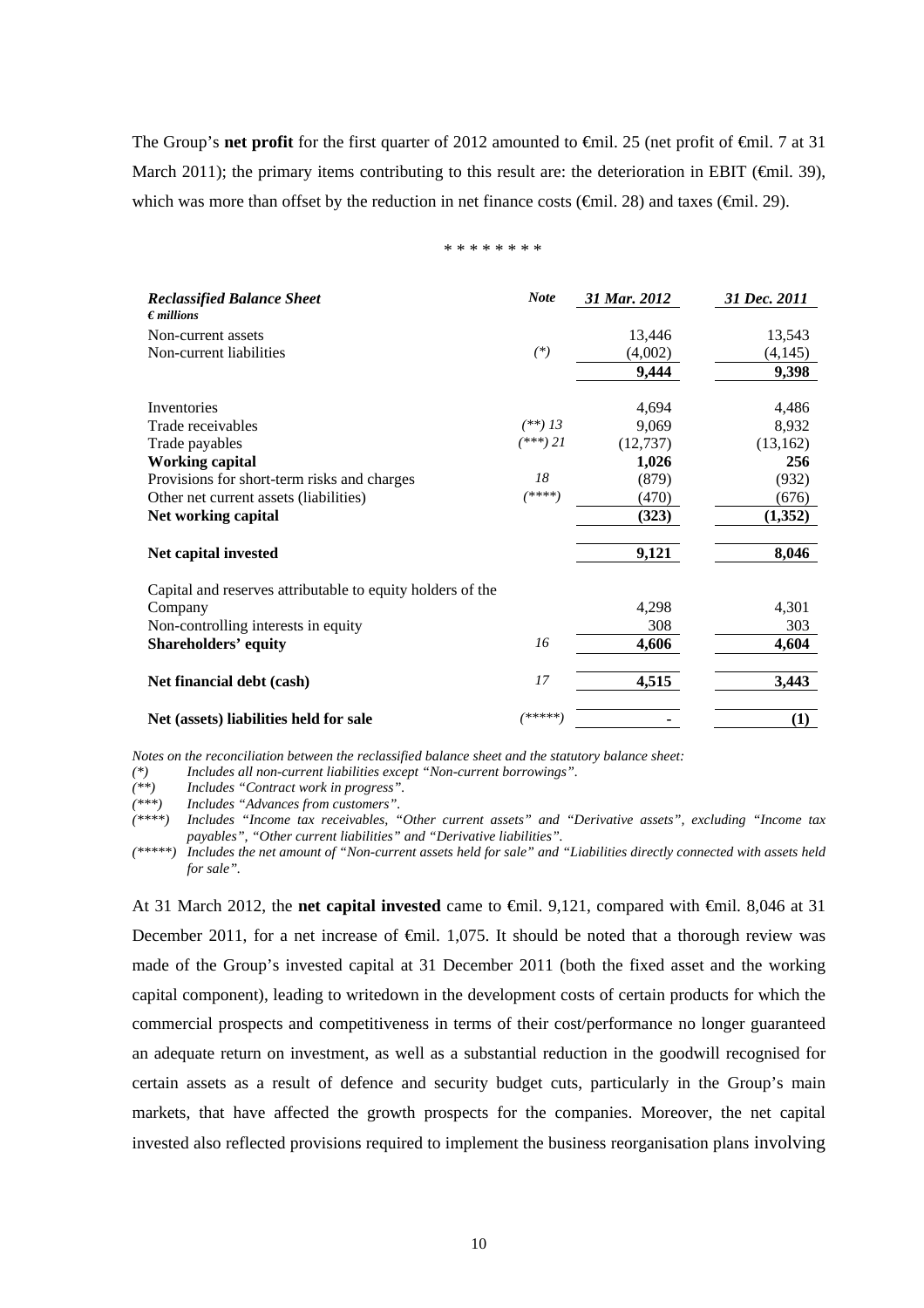the Aeronautics, Defence and Security Electronics and Transportation (*vehicles* segment) divisions in particular. All of this made the net invested capital more sustainable and brought it in line with the projected growth in Group industrial profitability, and is an adequate representation of the indicators of the return on such capital. The increase in net capital invested in the first three months of 2012 was mainly due to the negative trend - usual for the period - in Free Operating Cash Flow (FOCF) as a component of net working capital, as described below.

As a result, there was a €mil. 1,029 increase in **net working capital** (negative €mil. 323 at 31 March 2012, compared with negative €mil. 1,352 at 31 December 2011).

As to **capital assets**, there was a net increase of €mil. 46 (€mil. 9,444 at 31 March 2012, compared with €mil. 9,398 at 31 December 2011), mainly due to the investments and depreciation for the period and due to translating financial statements into euros, particularly as a result of the euro/US dollar exchange rate, reflected in the decline in goodwill of foreign companies of  $\epsilon$ mil. 63.

In connection with the change in net capital invested, as described above, compared with 31 March 2011, return on investment (ROI) stood at 8.1% (8.1% at 31 March 2011), EVA came to a negative €mil. 61 (negative €mil. 99 at 31 March 2011) and return on equity (ROE) amounted to 2.1% (0.4% at 31 March 2011).

The **FOCF** is to be analysed in the context of the period, and seasonal factors have to be taken into account. The balance between trade collections and payments reveals that payments are particularly higher than collections. At 31 March 2012, FOCF was negative (use of cash) in the amount of about €mil. 1,138, compared with negative €mil. 998 at 31 March 2011, for a net deterioration of €mil. 140, mainly due to the use of cash in operating activities (change of €mil. 165), although there was an improvement in the use of cash in investing activities.

In the first quarter of 2012, investing activity, needed for product development, was concentrated in Aeronautics (38%), Defence and Security Electronics (23%) and Helicopters (23%).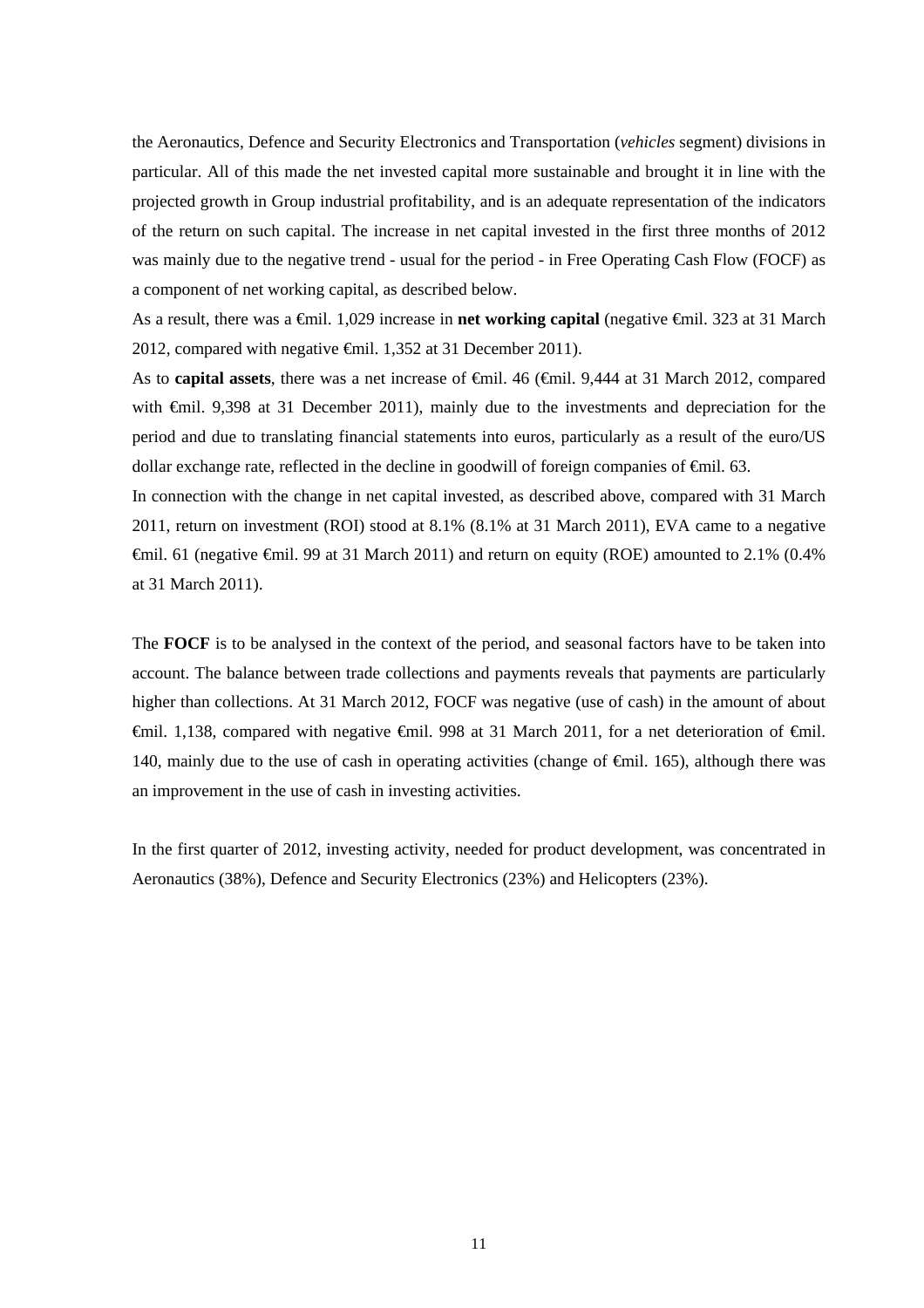|                                                                                               | For the three months ended 31 March |          |              |  |  |
|-----------------------------------------------------------------------------------------------|-------------------------------------|----------|--------------|--|--|
|                                                                                               | 2012                                | 2011     |              |  |  |
| Cash and cash equivalents at 1 January                                                        | 1,331                               | 1,854    |              |  |  |
| Gross cash flow from operating activities                                                     | 320                                 | 373      |              |  |  |
| Changes in other operating assets and liabilities and<br>provisions for risks and charges (*) | (403)                               | (372)    |              |  |  |
| <b>Funds From Operations (FFO)</b>                                                            |                                     | (83)     | $\mathbf{1}$ |  |  |
| Changes in working capital                                                                    | (892)                               | (811)    |              |  |  |
| Cash flow generated from (used in) operating                                                  |                                     |          |              |  |  |
| activities                                                                                    | (975)                               | (810)    |              |  |  |
| Cash flow from ordinary investing activities                                                  | (163)                               | (188)    |              |  |  |
| <b>Free Operating Cash Flow (FOCF)</b>                                                        |                                     | (1, 138) | (998)        |  |  |
| Strategic operations                                                                          |                                     | (4)      |              |  |  |
| Change in other investing activities $(**)$                                                   | (13)                                | 6        |              |  |  |
| Cash flow generated from (used in) investing                                                  |                                     |          |              |  |  |
| activities                                                                                    | (176)                               | (186)    |              |  |  |
| Net change in borrowings                                                                      | 763                                 | (75)     |              |  |  |
| Dividends paid                                                                                |                                     |          |              |  |  |
| Cash flow generated from (used in) financing<br>activities                                    | 763                                 | (75)     |              |  |  |
| Exchange gains/losses                                                                         |                                     | (14)     |              |  |  |
| Cash and cash equivalents at 31 March                                                         | 943                                 | 769      |              |  |  |

*(\*) Includes the amounts of "Changes in other operating assets and liabilities", "Finance costs paid" and "Income taxes paid" and "Changes in provisions for risks and charges".* 

*(\*\*) Includes "Other investing activities", dividends received from subsidiaries and loss coverage for subsidiaries.* 

\* \* \* \* \* \* \* \*

Group **net financial debt** (payables higher than financial receivables and cash and cash equivalents) at 31 March 2012 came to €mil. 4,515 (€mil. 3,443 at 31 December 2011), for a net increase of €mil.1,072.

The following graph shows the most significant movements that contributed to the change in net financial debt between the two periods being compared: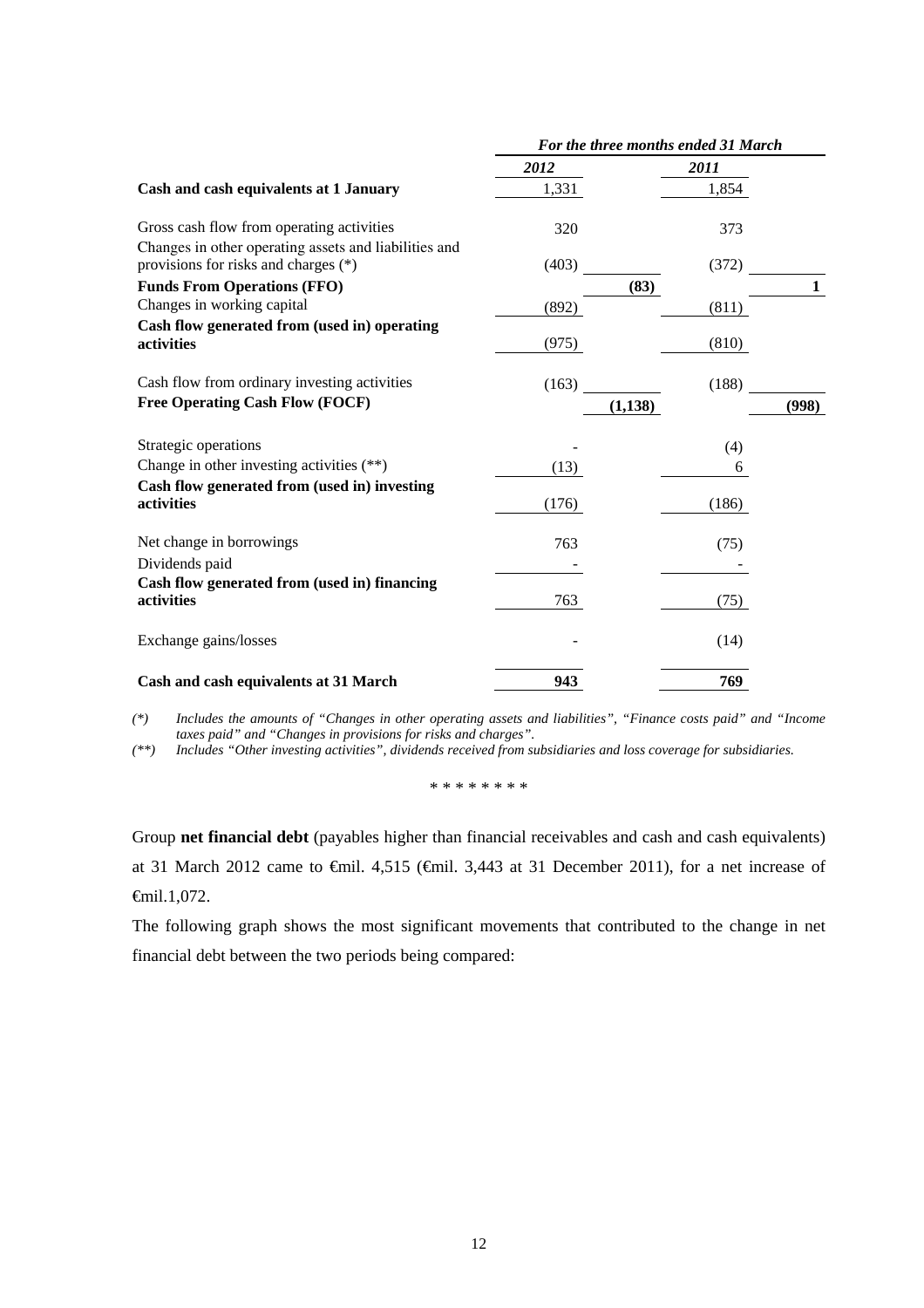



# The net debt figure for the period includes:

| $\epsilon$ <i>million</i>                   | 31 Mar. 2012 | 31 Dec. 2011 |
|---------------------------------------------|--------------|--------------|
| Short-term borrowings                       | 1,063        | 414          |
| Medium/long-term borrowings                 | 4,322        | 4,397        |
| Cash and cash equivalents                   | (943)        | (1, 331)     |
| <b>NET BANK DEBT AND BONDS</b>              | 4,442        | 3,480        |
| <b>Securities</b>                           | (38)         | (40)         |
| Financial receivables from related parties  | (186)        | (184)        |
| Other financial receivables                 | (824)        | (887)        |
| <b>FINANCIAL RECEIVABLES AND SECURITIES</b> | (1,048)      | (1,111)      |
| Borrowings from related parties             | 982          | 949          |
| Other short-term borrowings                 | 77           | 66           |
| Other medium/long-term borrowings           | 62           | 59           |
| <b>OTHER BORROWINGS</b>                     | 1,121        | 1,074        |
| <b>NET FINANCIAL DEBT (CASH)</b>            | 4,515        | 3.443        |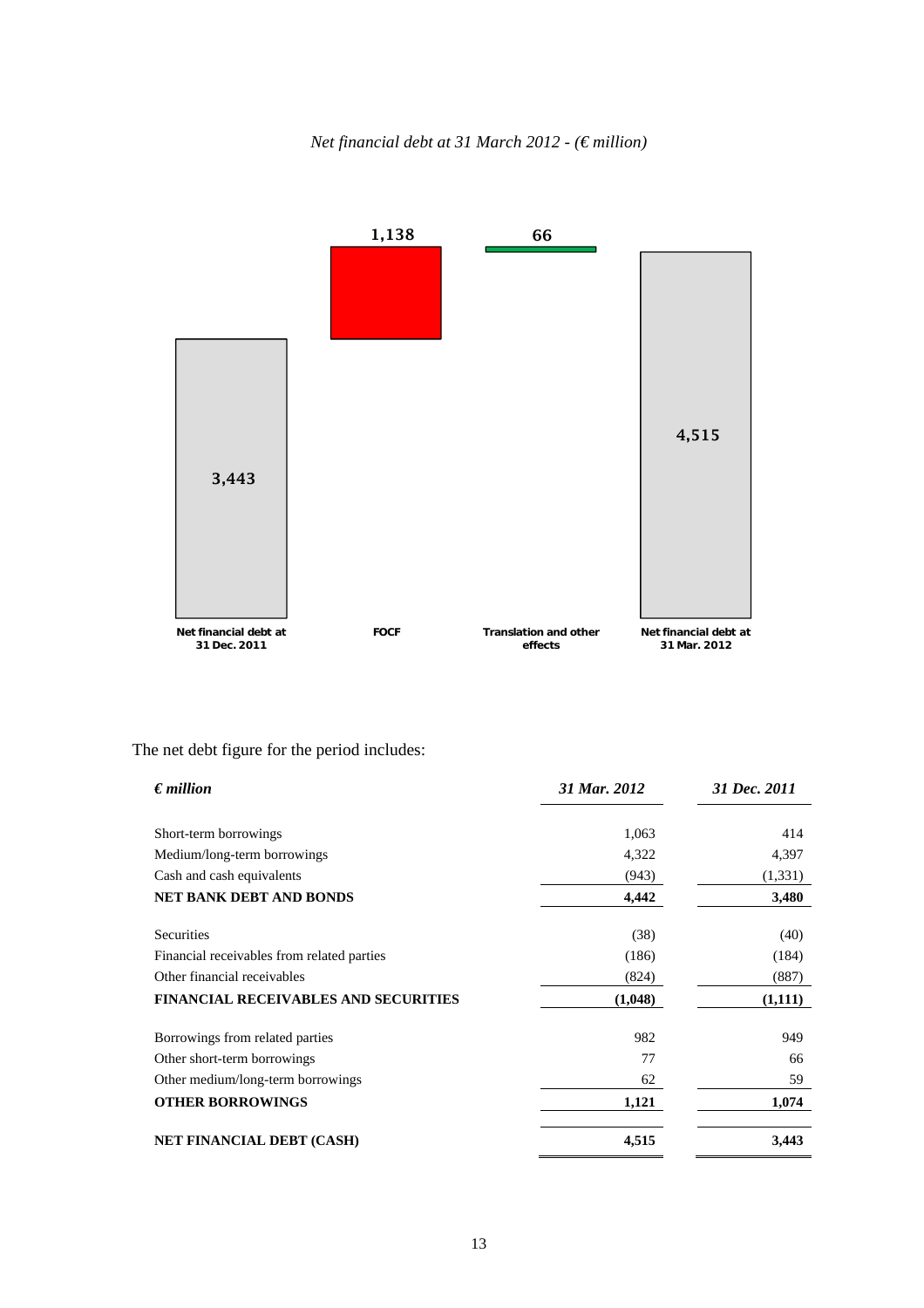Once again for March 2012, consistent with the approach adopted in the presentation of the accounts in previous years, the net debt figure does not include the net fair value of derivatives at the date the accounts were closed (positive balance of  $\epsilon$ mil. 53).

The net debt figure at the end of the first quarter, which reflects the usual negative pattern for FOCF for the period, was not significantly affected by any extraordinary transactions, although it did benefit from the depreciation in the US dollar against the euro as at 31 March 2012, compared with at December 2011, particularly with respect to the translation into euros of net debt denominated in dollars.

During the period, the Group made assignments of non-recourse receivables totalling around €mil. 57 (€mil. 69 at 31 March 2011).

As regards the composition of the net debt items, with particular regard to bank borrowings and bonds, which went from €mil. 3,480 at 31 December 2011 to €mil. 4,442 at 31 March 2012, the main changes were as follows:

- short-term borrowings went from  $\theta$ mil. 414 at 31 December 2011 to  $\theta$ mil. 1,063 at 31 March 2012, mainly due to the use of the short-term revolving credit line, as well as the recognition of the coupons on bond issues maturing over the next 12 months, net of payments made during the period;
- medium/long-term borrowings fell from  $\epsilon$ mil. 4,397 at 31 December 2011 to  $\epsilon$ mil. 4,322 at 31 March 2012, in part due to the impact of the repurchase of about €mil. 26 (equal to USDmil. 34) in bonds maturing in July 2019, with a coupon of 6.25%, issued by the Meccanica Holdings USA in 2009 for a total issue of USDmil. 500;
- cash and cash equivalents went from €mil. 1,331 at 31 December 2011 to €mil. 943 at 31 March 2012, in part to finance cash requirements for the period. In addition to the cash available directly from the Parent Company, cash and cash equivalents also include that of its subsidiaries and of companies and joint ventures outside the scope of the centralisation of treasury functions.

The item "financial receivables and securities" equal to €mil. 1,048 (€mil. 1,111 at 31 December 2011) includes, among other things, the amount of  $\theta$ mil. 755 ( $\theta$ mil. 764 at 31 December 2011) in respect of the portion of financial receivables that the MBDA and Thales Alenia Space joint ventures hold vis-à-vis the other partners in implementation of existing treasury agreements. In accordance with the consolidation method used, these receivables, like all the other joint venture items, are included in the Group's scope of consolidation on a proportionate basis. The item also includes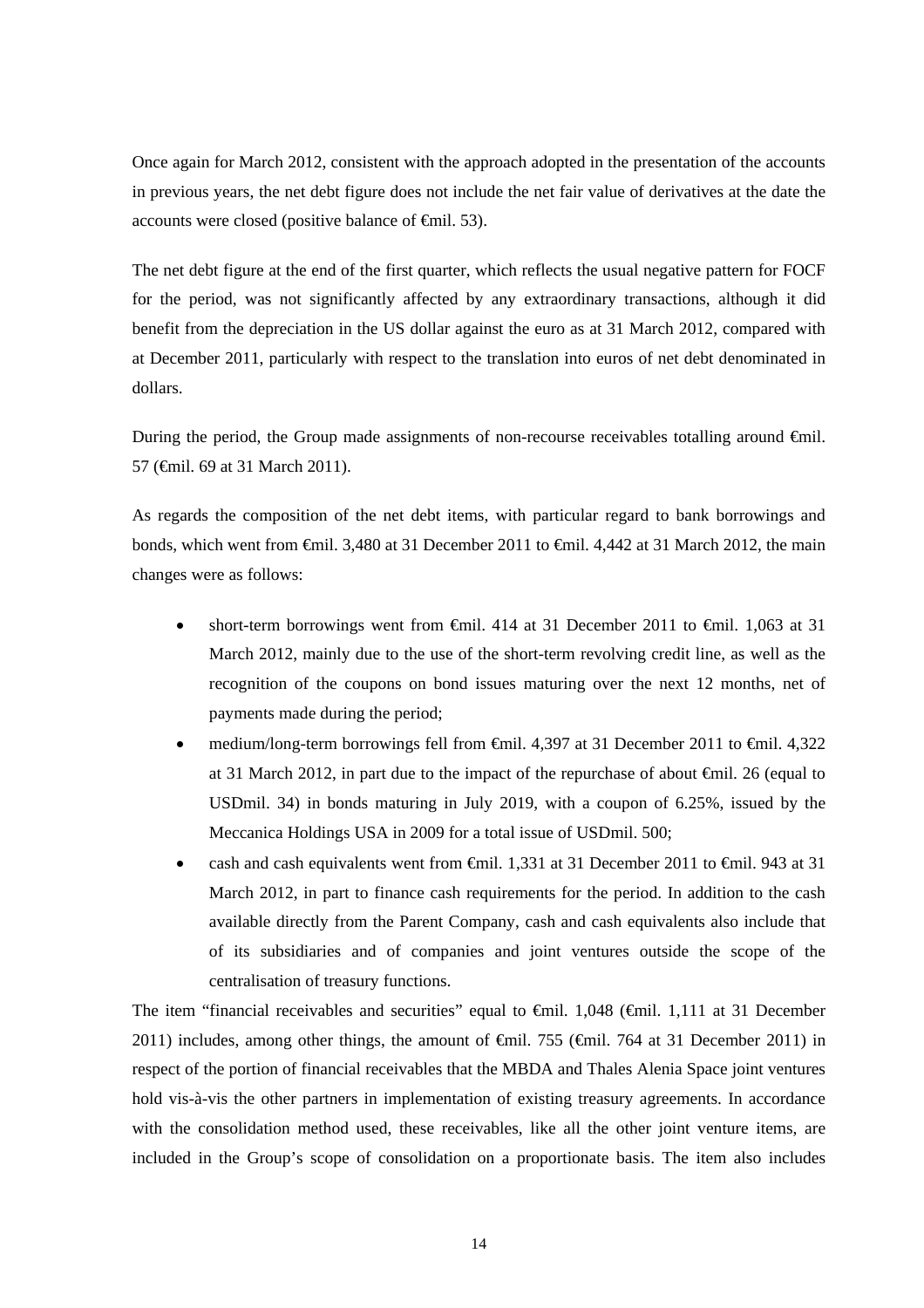financial receivables from the Ansaldo Energia joint venture in the amount of  $\epsilon$ mil. 127, equal to the portion that was not eliminated as a result of proportional consolidation.

The item "borrowings from related parties" amounting to €mil. 982 (€mil. 949 at 31 December 2011) includes the debt of €mil. 739 (€mil. 701 at 31 December 2011) of Group companies in the MBDA and Thales Alenia Space joint ventures for the unconsolidated portion, and the debt of €mil. 82 (€mil. 47 at 31 December 2011) to the company Eurofighter, of which Alenia Aermacchi owns 21%. In regard to this, under the existing treasury agreements, surplus cash and cash equivalents at 31 March 2012 were distributed among the partners. The item also includes the unconsolidated portion of Group company borrowings from the Ansaldo Energia joint venture ( $\epsilon$ mil. 110).

It should be noted that, to meet the financing needs for ordinary Group activities, Finmeccanica obtained a revolving credit facility with a pool of banks, including leading Italian and foreign banks in September 2010 for €mil. 2,400 (final maturity in September 2015). This facility was drawn upon in the amount of €mil. 640 at 31 March 2012.

Moreover, at 31 March 2012, Finmeccanica had additional short-term unconfirmed credit lines for around €mil. 632. These lines of credit were entirely unused at 31 March 2012. Finally, there are also unconfirmed guarantees of around €mil. 2,183.

\* \* \* \* \* \* \* \*

**Research and development** costs at 31 March 2012 came to  $\widehat{\text{f}}$ mil. 409, up  $\widehat{\text{f}}$ mil. 25 over the same period of the previous year (€mil. 384).

In the *Aeronautics* division, research and development costs for first quarter of 2012 totalled €mil. 67 (around 16% of the Group total) and reflect the progress made in the main programmes under development (M346, C27J, basic version of the B787 and unmanned aerial vehicles) and in activities relating to innovative aerostructures using composite materials and system integration. Furthermore, development activity continued on important military (EFA, AMX and Neuron) and civil (C-series and derivative versions of the B787-9) programmes as commissioned by customers.

In the *Defence and Security Electronics* division, research and development costs totalled €mil. 165 (around 40% of the Group total), relating to:

 *avionics and electro-optical system* segment: development for the EFA programme; new systems and sensors for UAV; new electronic-scan radar systems for both surveillance and combat; improvements to avionics suites to satisfy the demands of the new fixed and rotarywing platforms;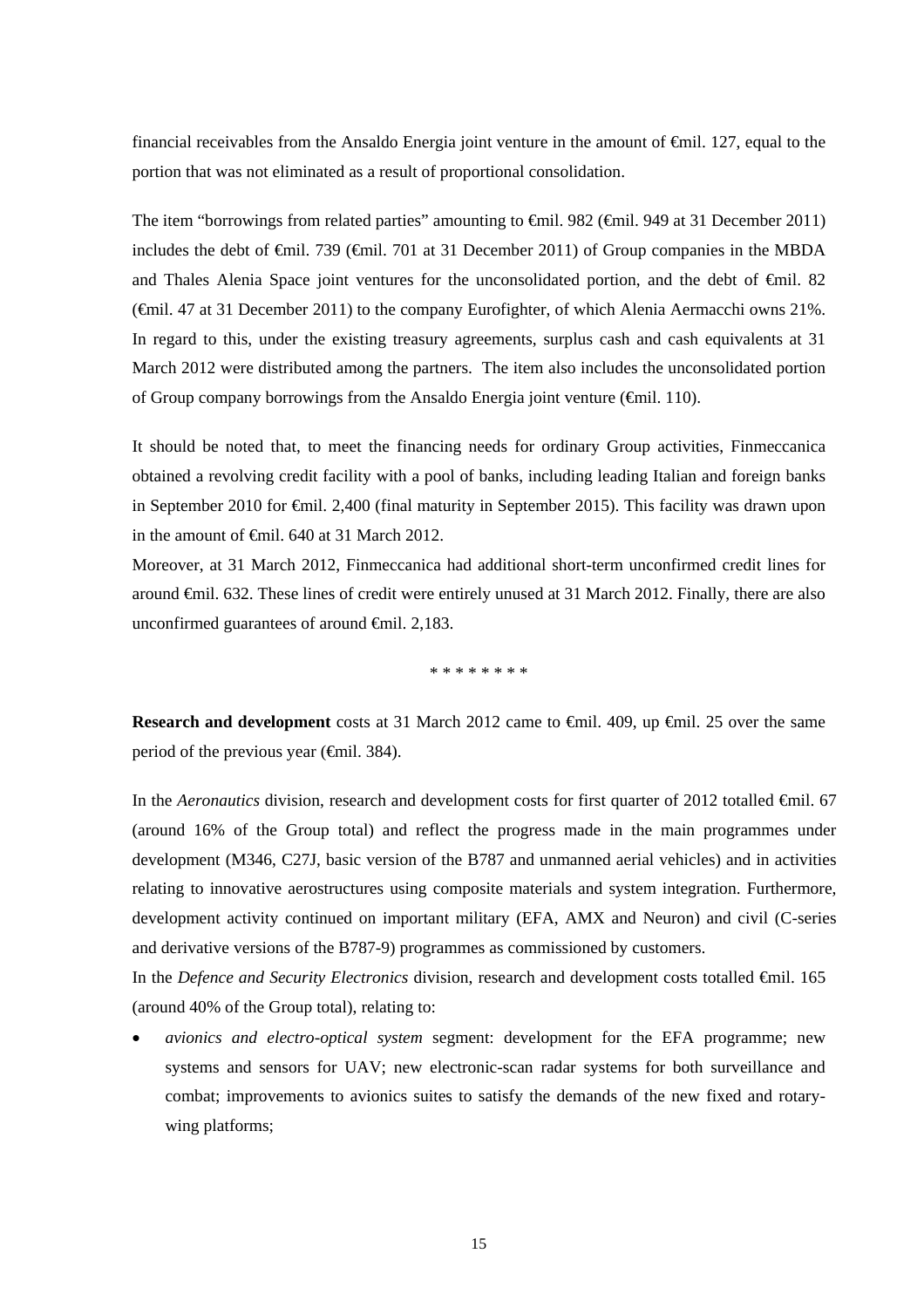- *major integrated systems and command and control systems* segment: the continuation of activity on the 3D Kronos radar surveillance system and the active multi-functional MFRA; upgrading of current SATCAS products; the programme to develop capabilities and technologies for architectural design and construction of major systems for integrated management of operations by armed ground forces (Combined Warfare Proposal); the launch of the naval combat systems programme;
- *integrated communications networks* segment: the development of TETRA technology products and software defined radio products; satellite receivers and the ground network for the Galileo PRS programme and communication intelligence solutions.

Finally, in *Helicopters*, research and development costs for the first quarter of 2012 came to €mil. 90 (about 22% of the Group total) and mainly concerned:

- technologies, primarily for military use, for a new 8 tonne class helicopter named the AW149;
- multi-role versions of the AW609 convertiplane for national security, which has, since mid-November 2011, been under the sole control of AgustaWestland.

\* \* \* \* \* \* \* \*

The **workforce** at 31 March 2012 came to 69,652, a net decrease of 822 from 70,474 at 31 December 2011, essentially due to staff reduction and efficiency efforts undertaken as part of the Group reorganisation and restructuring process, especially in the Defence and Security Electronics division. The size of the workforce decreased by 4,845 compared with the same period of the previous year (74,497 employees). This decline substantially occurred across all Group divisions, particularly in Defence and Security Electronics (2,563 fewer employees, largely in foreign operations) and as a result of the change in the method of consolidating the Ansaldo Energia group (1,516 employees).

The geographical distribution of the workforce at the end of the first quarter of 2012 was substantially stable compared with 31 December 2011, breaking down into 58% of the workforce in Italy and 42% in foreign countries, largely the United States (14%), the United Kingdom (13%) and France.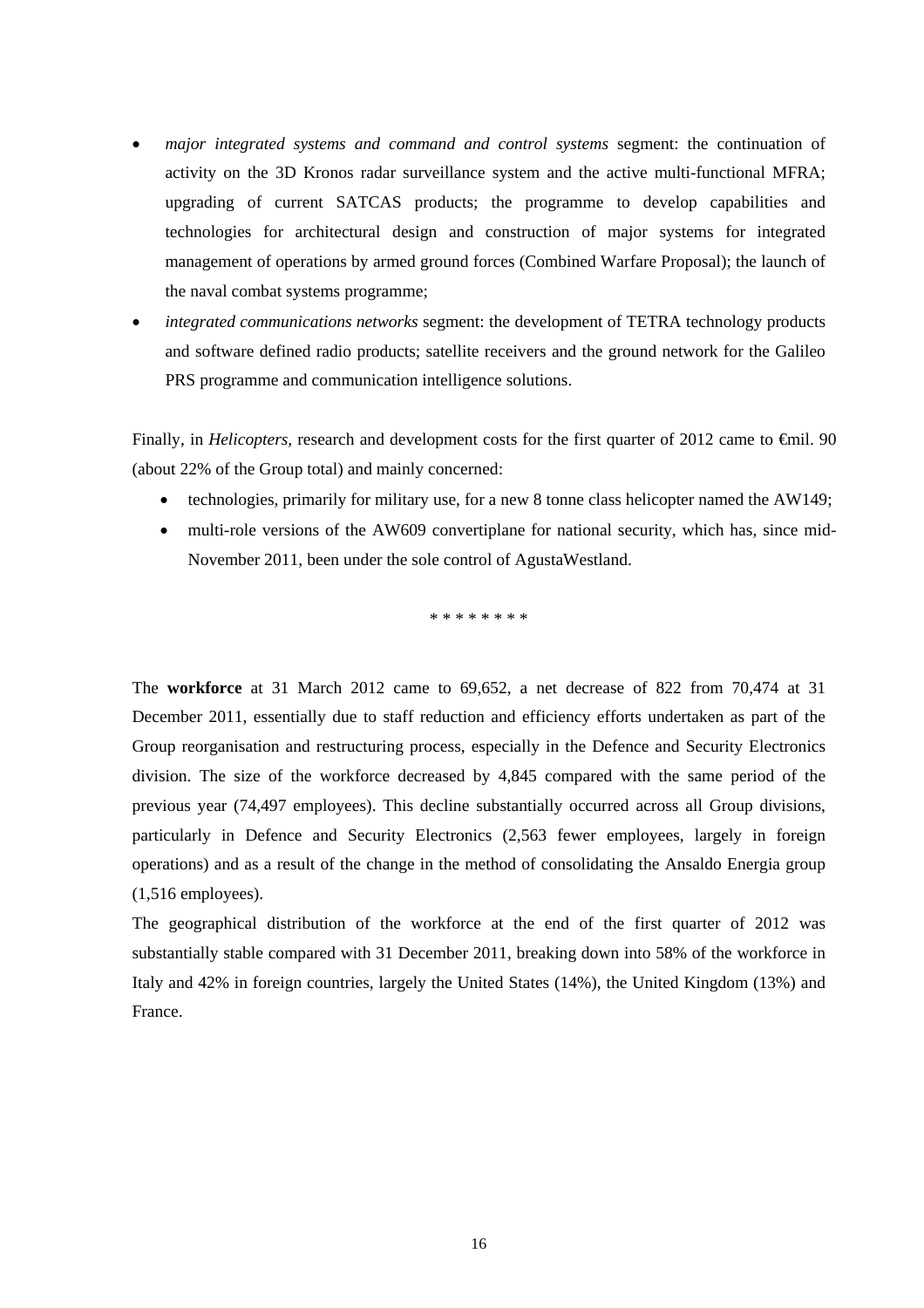#### **Transactions with related parties**

Transactions with related parties concern activities in the ordinary course of business and are carried out at arm's length (where they are not governed by specific contractual conditions), as is the settlement of interest-bearing payables and receivables.

These transactions mainly relate to the exchange of assets, the performance of services and the generation and use of net cash from and to associated companies, held under common control (joint ventures), consortia, and unconsolidated subsidiaries.

In addition, the application of IAS 24 (revised) had an impact on disclosures concerning related parties and changes to comparative figures (for related parties only) given in the income statement and balance sheet to take account, among other things, of those entities subject to the control or significant influence of the Ministry for the Economy and Finance (MEF).

The major related party transactions performed by Finmeccanica directly or through a subsidiary during the period are described in the section on Significant events and events subsequent to the closure of the accounts for the quarter.

The section "Analysis of the financial statements at 31 March 2012" contains a summary of income statement and balance sheet balances and guarantees attributable to transactions with related parties, as well as the percentage impact of these transactions on the respective total balances (Note 22).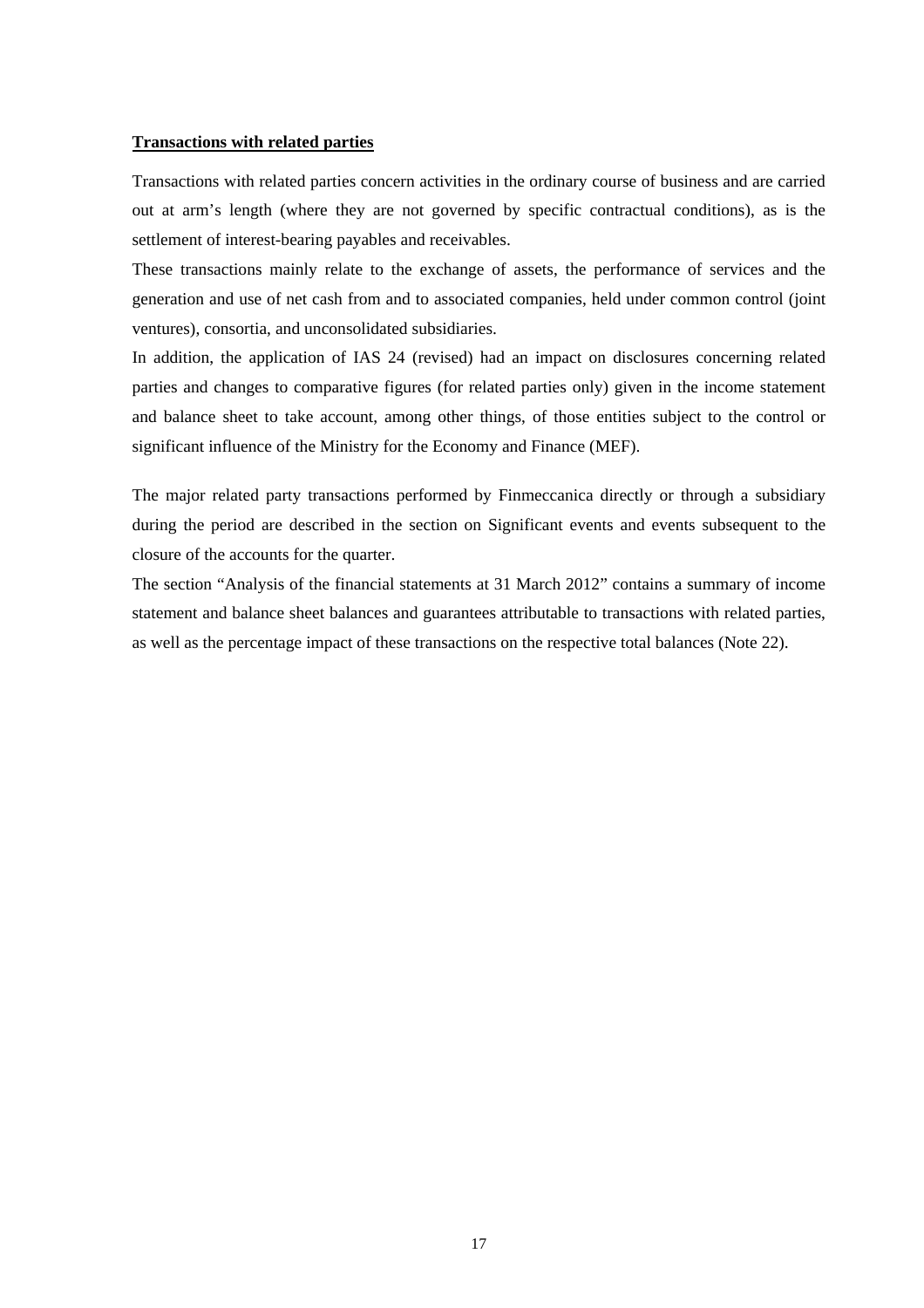### **"Non-GAAP" performance indicators**

Finmeccanica's management assesses the Group's performance and that of its business segments based on a number of indicators that are not envisaged by the IFRSs. Specifically, adjusted EBITA is used as the primary indicator of profitability, since it allows us to analyse the Group's marginality by eliminating the impact of the volatility associated with non-recurring items or items unrelated to ordinary operations.

As required by Communication CESR/05-178b, below is a description of the components of each of these indicators:

- *EBIT*: i.e. earnings before interest and taxes, with no adjustments. EBIT also does not include costs and income resulting from the management of unconsolidated equity investments and other securities, nor the results of any sales of consolidated shareholdings, which are classified on the financial statements either as "finance income and costs" or, for the results of equity investments accounted for with the equity method, under "share of profit (loss) of equity accounted investments".
	- **Adjusted EBITA:** it is arrived at by eliminating from EBIT (as defined above) the following items:
		- any impairment in goodwill;
		- amortisation of the portion of the purchase price allocated to intangible assets in relation to business combinations, as required by IFRS 3;
		- restructuring costs that are a part of significant, defined plans;
		- other exceptional costs or income, i.e. connected to particularly significant events that are not related to the ordinary performance of the business.

Adjusted EBITA is then used, to calculate return on sales (ROS) and return on investment (ROI) on an annual basis (which is calculated as the ratio of annualized adjusted EBITA to the average value of capital invested during the reporting period. Until 30 September 2011 this ratio was calculated in the interim periods on a last 12-month basis.

A reconciliation of EBIT and adjusted EBITA for the periods concerned is shown below: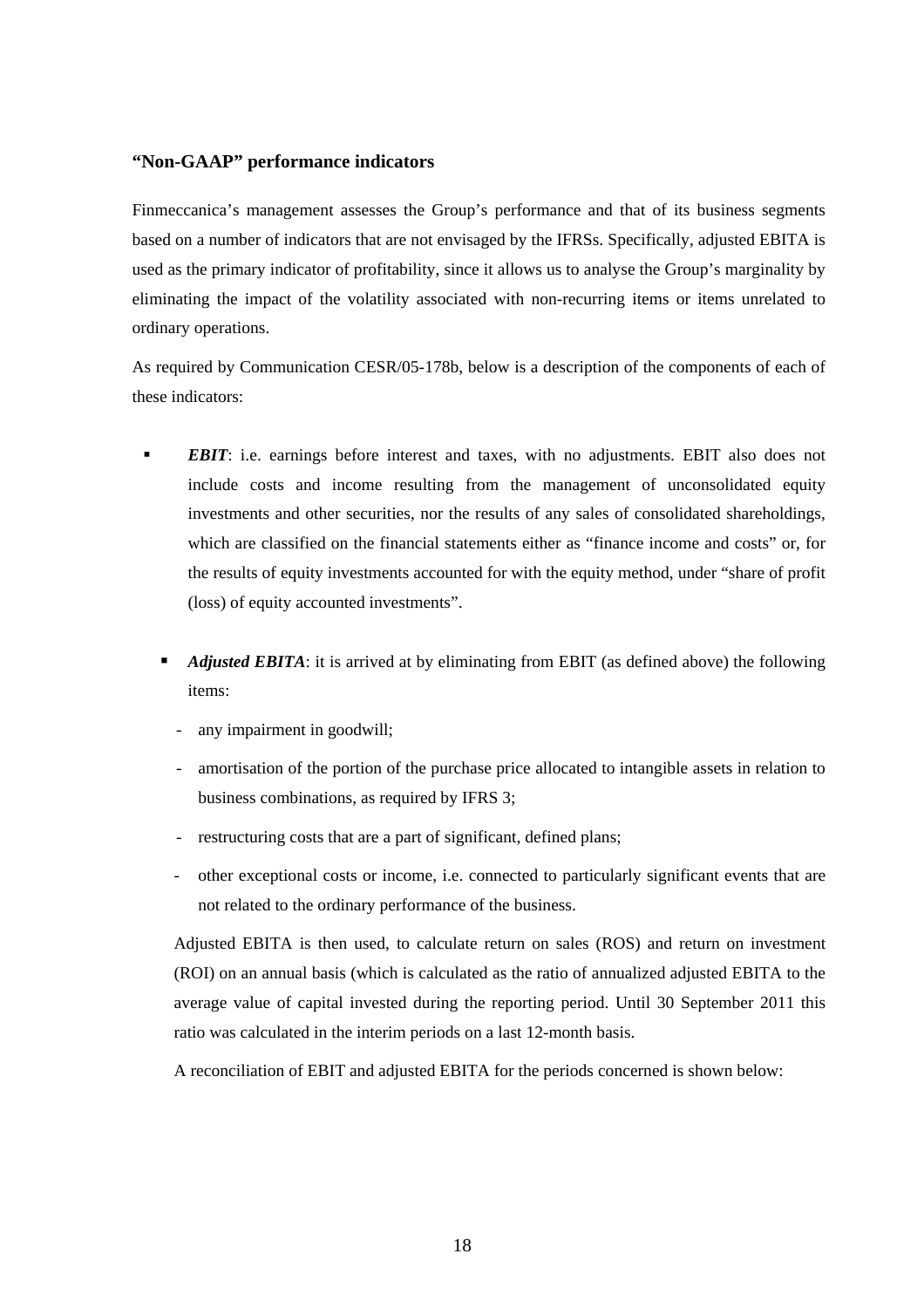|                                                                              | For the three months ended 31 March |      |       |  |  |
|------------------------------------------------------------------------------|-------------------------------------|------|-------|--|--|
| $\epsilon$ <i>million</i>                                                    | 2012                                | 2011 | Note  |  |  |
| <b>EBIT</b>                                                                  | 142                                 | 181  |       |  |  |
| Amortisation of intangible assets acquired<br>through a business combination | 22                                  | 21   | 25    |  |  |
| Non-recurring (income) costs                                                 |                                     |      |       |  |  |
| Restructuring costs                                                          | 9                                   | 13   | 23/24 |  |  |
| <b>Adjusted EBITA</b>                                                        | 173                                 | 215  |       |  |  |

A reconciliation by sector of EBIT and Adjusted EBITA is shown in Note 8.

- *Free Operating Cash Flow (FOCF)*: This is the sum of the cash flow generated by (used in) operating activities and the cash flow generated by (used in) investment and divestment of intangible assets, property, plant and equipment, and equity investments, net of cash flows from the purchase or sale of equity investments that, due to their nature or significance, are considered "strategic investments". The calculation of FOCF for the periods concerned is presented in the reclassified statement of cash flows shown in the previous section.
- *Funds From Operations (FFO)*: This is cash flow generated by (used in) operating activities net of changes in working capital (as described under Note 29). The calculation of FFO for the periods concerned is presented in the reclassified statement of cash flows shown in the previous section.
- *Economic Value Added (EVA)*: This is calculated as adjusted EBITA net of taxes and the cost (comparing like-for-like in terms of consolidated companies) of the average value of invested capital in the two periods concerned and measured on a weighted-average cost of capital (WACC) basis.
- **Working capital:** this includes trade receivables and payables, contract work in progress and advances received.
- **Net working capital:** this is equal to working capital less current provisions for risks and charges and other current assets and liabilities.
- *Net capital invested*: this is the algebraic sum of non-current assets, non-current liabilities and net working capital.
- *Net financial debt*: the calculation model complies with that provided in paragraph 127 of Recommendation CESR/05-054b implementing EC Regulation 809/2004. For details on its composition, refer to Note 17.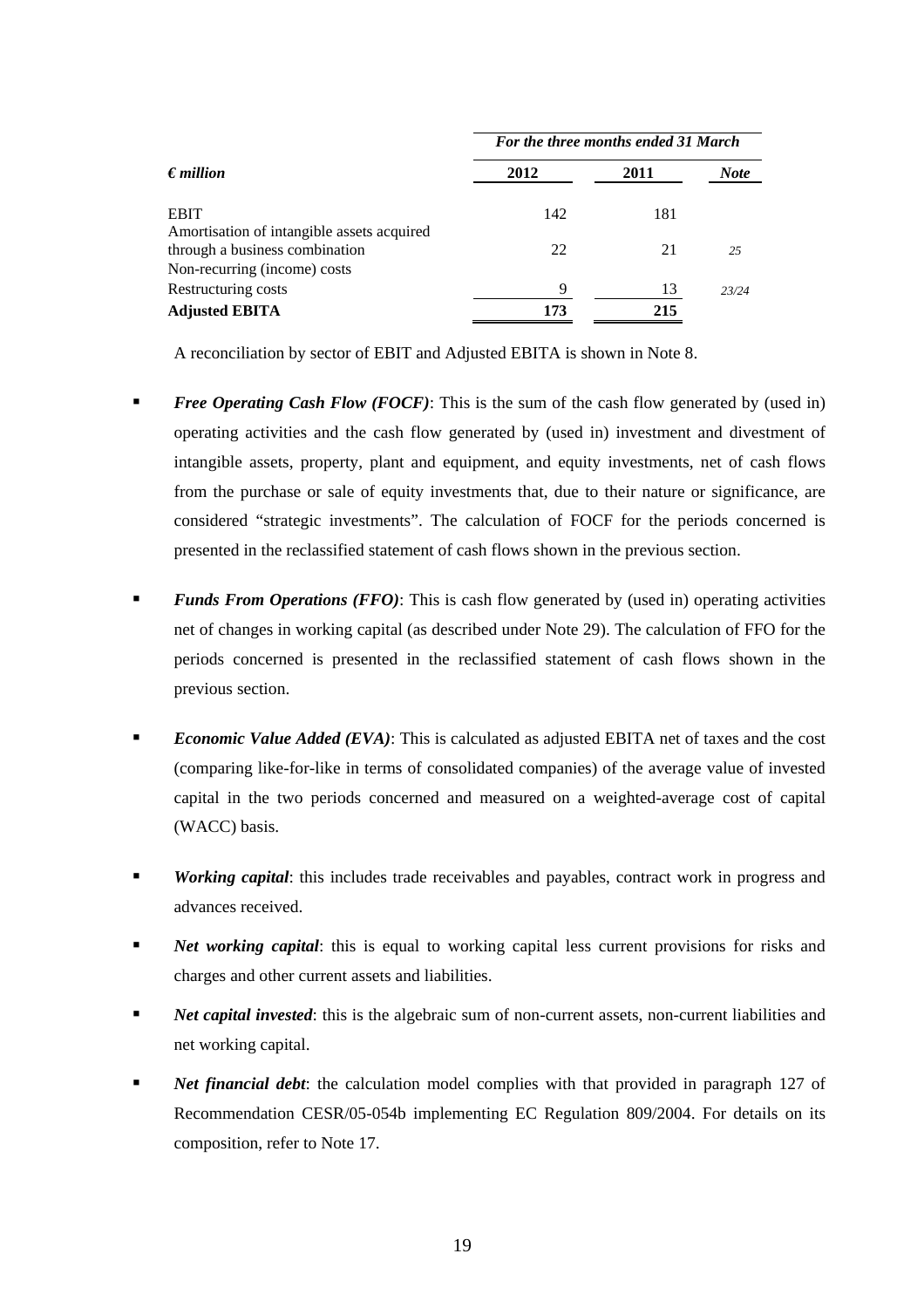- *Research and Development spending*: the Group classifies under R&D all internal and external costs incurred relating to projects aimed at obtaining or employing new technologies, knowledge, materials, products and processes. These costs may be partly or entirely reimbursed by customers, funded by public institutions through grants or other incentives under law or, lastly, be borne by the Group. From an accounting standpoint, R&D costs can be categorised differently as indicated below:
	- if they are reimbursed by the customer pursuant to a contract, they are classified under "work in progress";
	- if they relate to research or if they are at a stage at which it is not possible to demonstrate that the activity will generate future economic benefits - they are taken to profit or loss in the period incurred;
	- finally, if they relate to a development activity for which the technical feasibility, the capability and the willingness to see the project through to the end, as well as the existence of a potential market for generating future economic benefits can be shown, they are capitalised under "intangible assets". In the case in which a grant is given towards these expenses, the carrying value of the intangible assets is reduced by the amount received or to be received.
- **New orders:** this is the sum of contracts signed with customers during the period that satisfy the requirements for being recorded in the order book.
- *Order backlog*: this figure is the difference between new orders and invoiced orders (income statement) during the reference period, excluding the change in contract work in progress. This difference is added to the backlog for the preceding period.
- *Workforce***:** the number of employees reported on the last day of the period.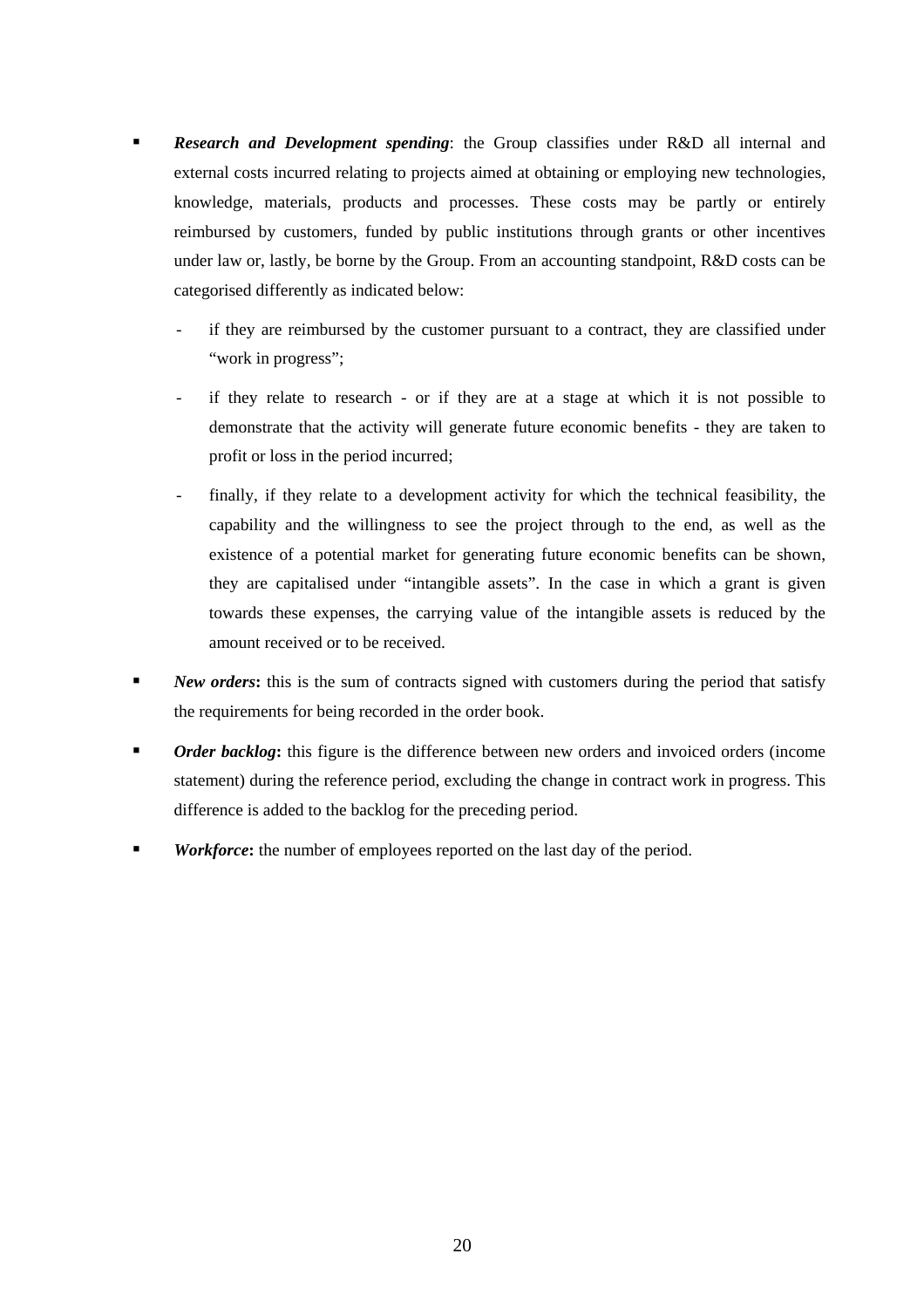### **Performance by division**

| <b>HELICOPTERS</b> |  |  |
|--------------------|--|--|
|                    |  |  |

| $\epsilon$ million    | 31 Mar. 2012 | 31 Mar. 2011 | 31 Dec. 2011 |
|-----------------------|--------------|--------------|--------------|
| New orders            | 826          | 680          | 3,963        |
| Order backlog         | 12,095       | 11,848       | 12,121       |
| Revenues              | 853          | 815          | 3,915        |
| <b>Adjusted EBITA</b> | 88           | 81           | 417          |
| <b>ROS</b>            | 10.3%        | 10.0%        | 10.7%        |
| R&D                   | 90           | 77           | 472          |
| Workforce (no.)       | 13,161       | 13,477       | 13,303       |

Finmeccanica, through the AgustaWestland NV group, is a world leader in the civil and military helicopter industry.

The total volume of **new orders** at 31 March 2012 came to €mil. 826, a 21.5% increase from the same period of 2011 ( $\epsilon$ mil. 680). New orders break down into 76.0% for helicopters (new helicopters and upgrading) and 24.0% for product support (spare parts and inspections), engineering and manufacturing. New orders rose primarily as a result of the sale of new models of the AW169 and the AW189 (for a total of 45 units), representing about 50% of the value of all new orders in the first quarter.

Among the most important new orders received during the period in the *military-government* segment are:

- the order for two AW139 helicopters in law enforcement configuration for the Japan National Police Agency;
- the order for one AW109 helicopter for the Chilean military police.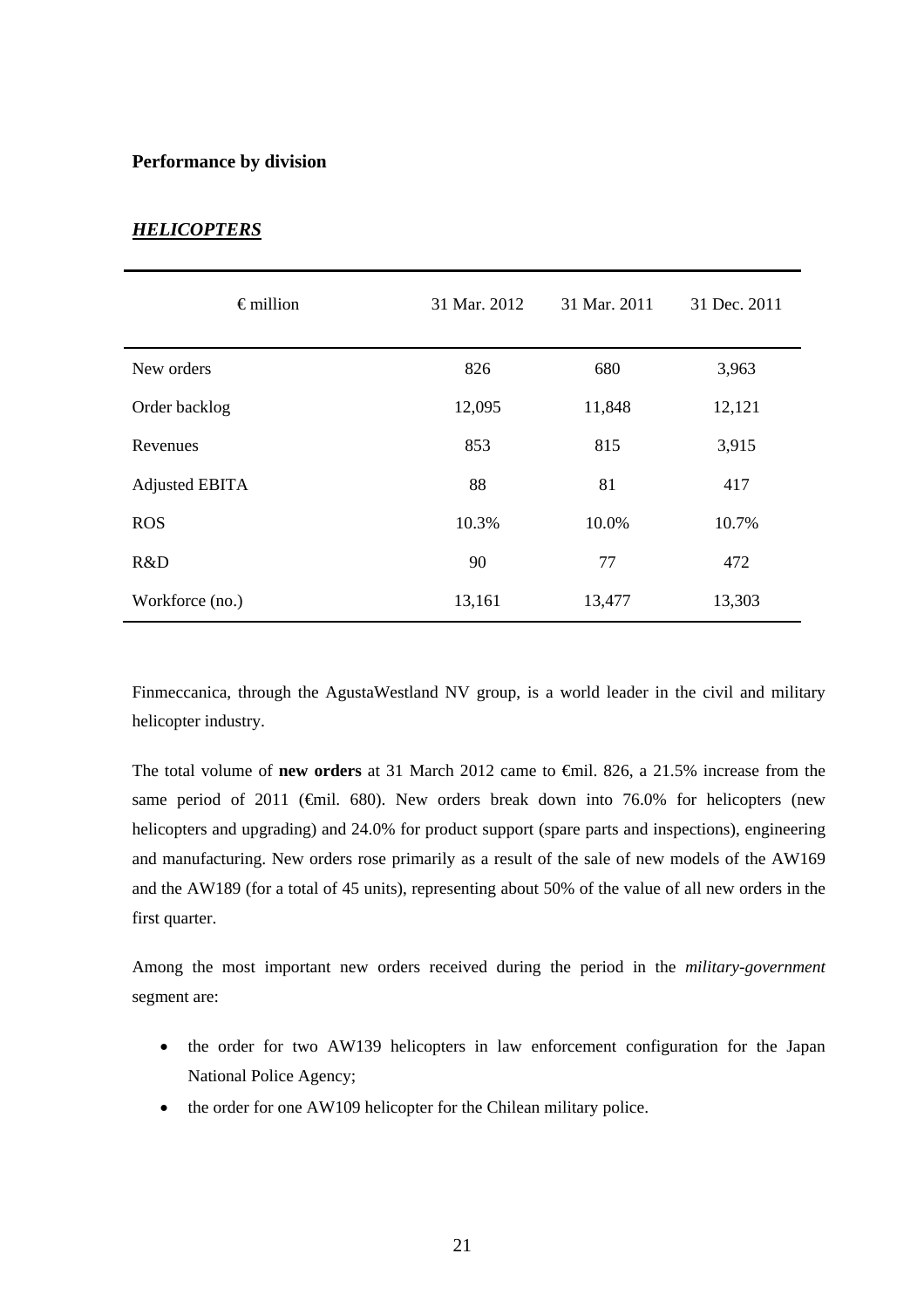In the *civil-government* segment, new orders for 64 helicopters were received. Among the most important new orders received include:

- from Gulf Helicopters for 15 AW189 helicopters in off-shore configuration to support oil platforms in the Middle East;
- from Inaer Aviation Spain, an air rescue services provider, for five AW169 helicopters.

The value of the **order backlog** at 31 March 2012 came to €mil. 12,095, essentially in line with the figure at from 31 December 2010 ( $\bigoplus$  fil. 12,121), and breaks down into 65.0% for helicopters (new helicopters and upgrading) and 35.0% for product support (spare parts and inspections), engineering and manufacturing. It is sufficient to guarantee coverage of production for an equivalent of about three years.

**Revenues** at 31 March 2012 came to €mil. 853, up by 4.7% from 31 March 2011 (€mil. 815). This increase is mainly attributable to product support activity, which improved by 12% over the previous year, while components showed no significant change.

Adjusted EBITA came to <del>C</del>mil. 88 at 31 March 2012, up 8.6% compared with the <del>C</del>mil. 81 reported at 31 March 2011. This improvement is in line with the breakdown of revenues and is therefore correlated with the increase in product support activity, which has high added value, mentioned above.

As a result, **ROS** rose by 0.3 percentage point to 10.3% compared with 10.0% at 31 March 2011.

**Research and development** costs for the first quarter of 2012 came to €mil. 90 (€mil. 77 at 31 March 2011) and mainly concerned:

- technologies, primarily for military use, for a new 8 tonne class helicopter named the AW149;
- multi-role versions of the AW609 convertiplane for national security, which has, since mid-November 2011, been under the sole control of AgustaWestland

The **workforce** at 31 March 2012 came to 13,161, a net decrease from 31 December 2011 (13,303 employees). This decrease is due to the implementation of the plan to reorganise the Yeovil (UK) facility, involving the dismissal of up to 375 employees by the end of 2012.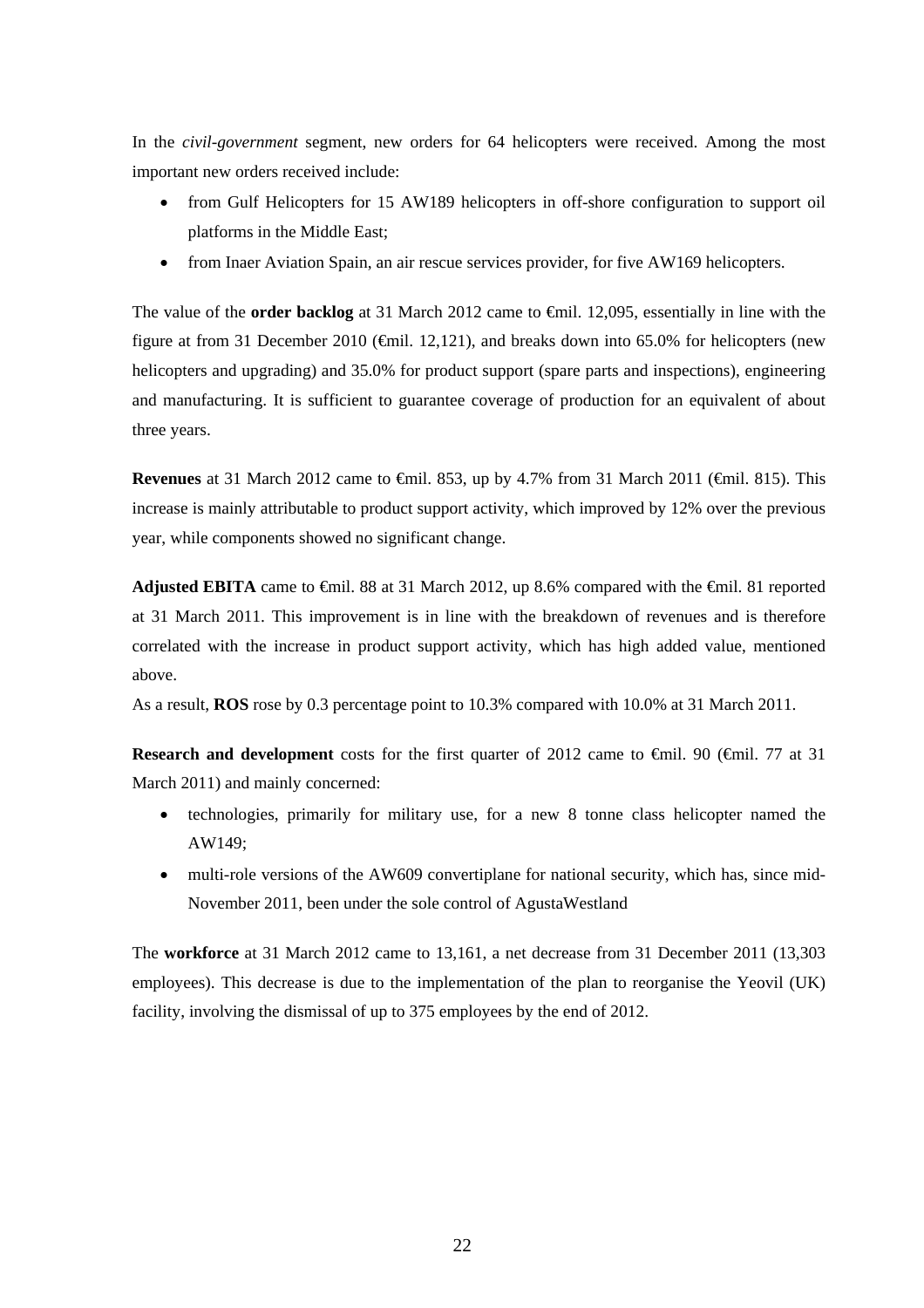| $\epsilon$ million    | 31 Mar. 2012 | 31 Mar. 2011 | 31 Dec. 2011 |
|-----------------------|--------------|--------------|--------------|
| New orders            | 1,076        | 1,213        | 4,917        |
| Order backlog         | 9,282        | 11,256       | 9,591        |
| Revenues              | 1,276        | 1,343        | 6,035        |
| <b>Adjusted EBITA</b> | 55           | 98           | 303          |
| <b>ROS</b>            | 4.3%         | 7.3%         | 5.0%         |
| R&D                   | 165          | 148          | 823          |
| Workforce (no.)       | 26,539       | 29,102       | 27,314       |

### *DEFENCE AND SECURITY ELECTRONICS*

Finmeccanica has a number of companies that are active in the defence and security electronics industry, including: the SELEX Galileo group, the SELEX Sistemi Integrati group, the SELEX Elsag group and the DRS Technologies (DRS) group.

The division covers activities relating to the creation of major integrated defence and security systems based on complex architectures and network-centric techniques; the provision of integrated products, services and support for military forces and government agencies; supplying avionics and electro-optical equipment and systems; unmanned aircraft, radar systems, land and naval command and control systems, air traffic control systems, integrated communications systems and networks for land, naval, satellite and avionic applications; and activities for private mobile radio communications systems, value-added services and IT and security activities.

Security, also including the protection against threats deriving from the unauthorised use of digital information and communications systems (cyber security), has become one of the priority issues of governments and decision makers. Leveraging their distinctive expertise, the companies have developed an offering of products and services for governmental and civil security operators aiming at the protection of critical and strategic infrastructures and locations, while paying particular attention to issues related to the security of telecommunications networks and IT systems that are the crucial core on which the modern digital economy is based.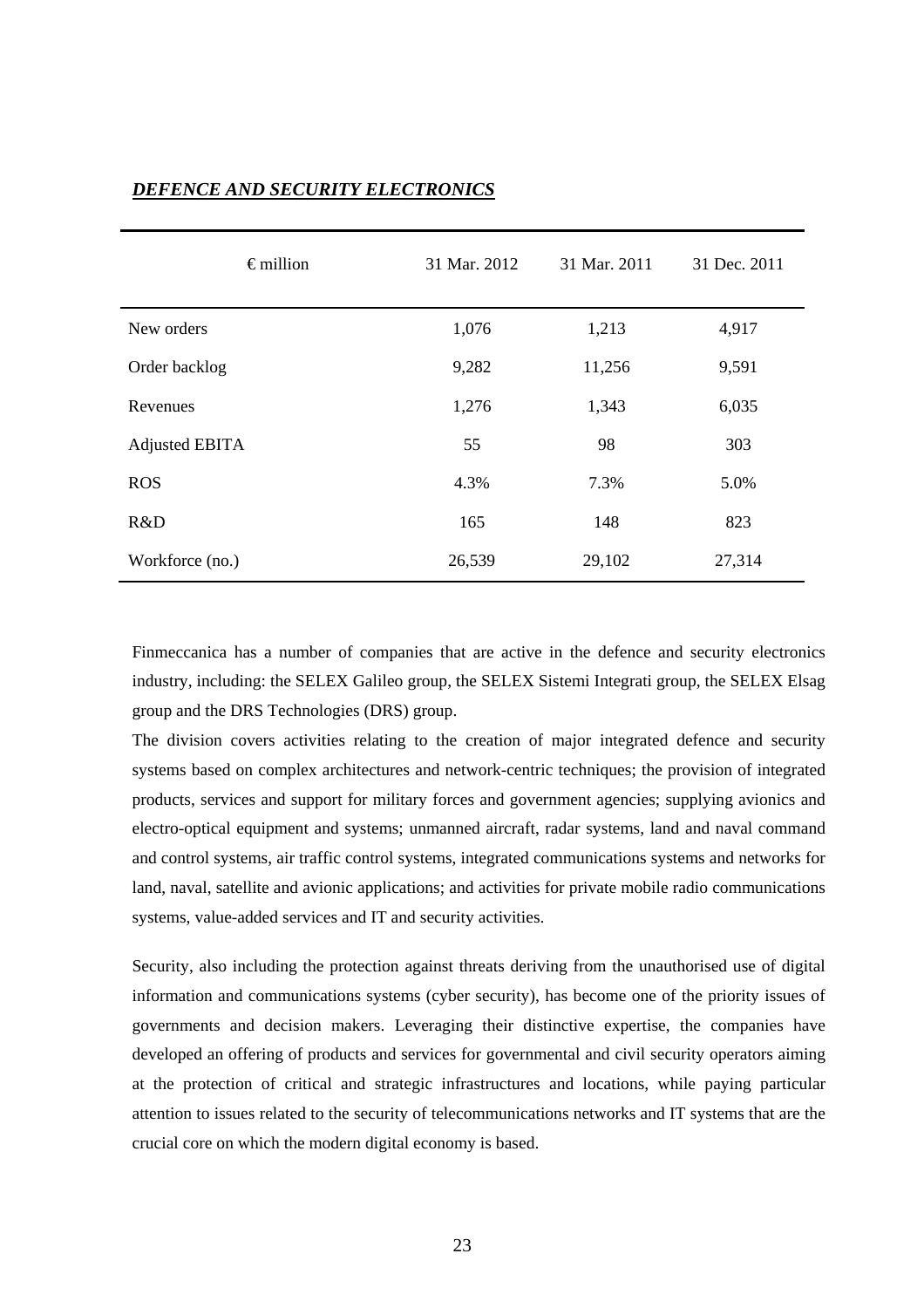It should also be noted that, following the merger between Elsag Datamat and SELEX Communications in 2011, in early 2012 Finmeccanica transferred its holdings in SELEX Galileo Ltd, SELEX Galileo SpA, SELEX Elsag SpA and SELEX Sistemi Integrati SpA to its wholly-owned subsidiary SELEX Electronic Systems SpA (formerly Finmeccanica Consulting Srl). Please refer to the Industrial Transactions section for more information.

New orders at 31 March 2012 amounted to €mil. 1,076, down €mil. 137 from the same period of 2011 (€mil. 1,213).

Major new orders include:

- *avionics and electro-optical systems*: orders for the EFA programme, specifically avionics equipment and radar for the third lot, as well as logistics; orders to design and build a spectrometer under the Aurora ExoMars space programme; the order from the Italian Navy for the ground station supporting ATOS surveillance systems on the ATR 72 aircraft as part of its P72A programme; the order for unmanned aerial vehicle systems for a foreign country; customer support orders;
- *major integrated defence and security systems*: the supplemental contract with the Italian Ministry of Defence for systems support services for the management and development of the System Management & System Security Operations Centre under the main Integrated Defence Network management programme;
- *command and control systems:* in the defence systems segment: the order from the Italian Navy for integrating the TESEO system on Orizzonte vessels; orders under the Medium Extended Air Defence System programme;
- *integrated communication networks and systems*: the order from NATO to design, implement and manage the Computer Incident Response Capability - Full Operating Capability programme for protecting data from threats and weak points as part of cyber security at numerous NATO command centres and locations in various countries; various orders under the EFA programme to supply a variety of communications equipment; orders for communications systems for helicopter platforms;
- *information technology and security*: the order, the development and management of IT systems for the Ministry of Education; additional orders for the Russian postal service for systems under the revenue protection programme;
- *DRS*: the order for modular fuel tanks for the US army's Modular Fuel System; additional orders for Thermal Weapon Sight systems issued to soldiers; orders for support, technical assistance and logistics services for the Mast Mounted Sight system for the OH-58D Kiowa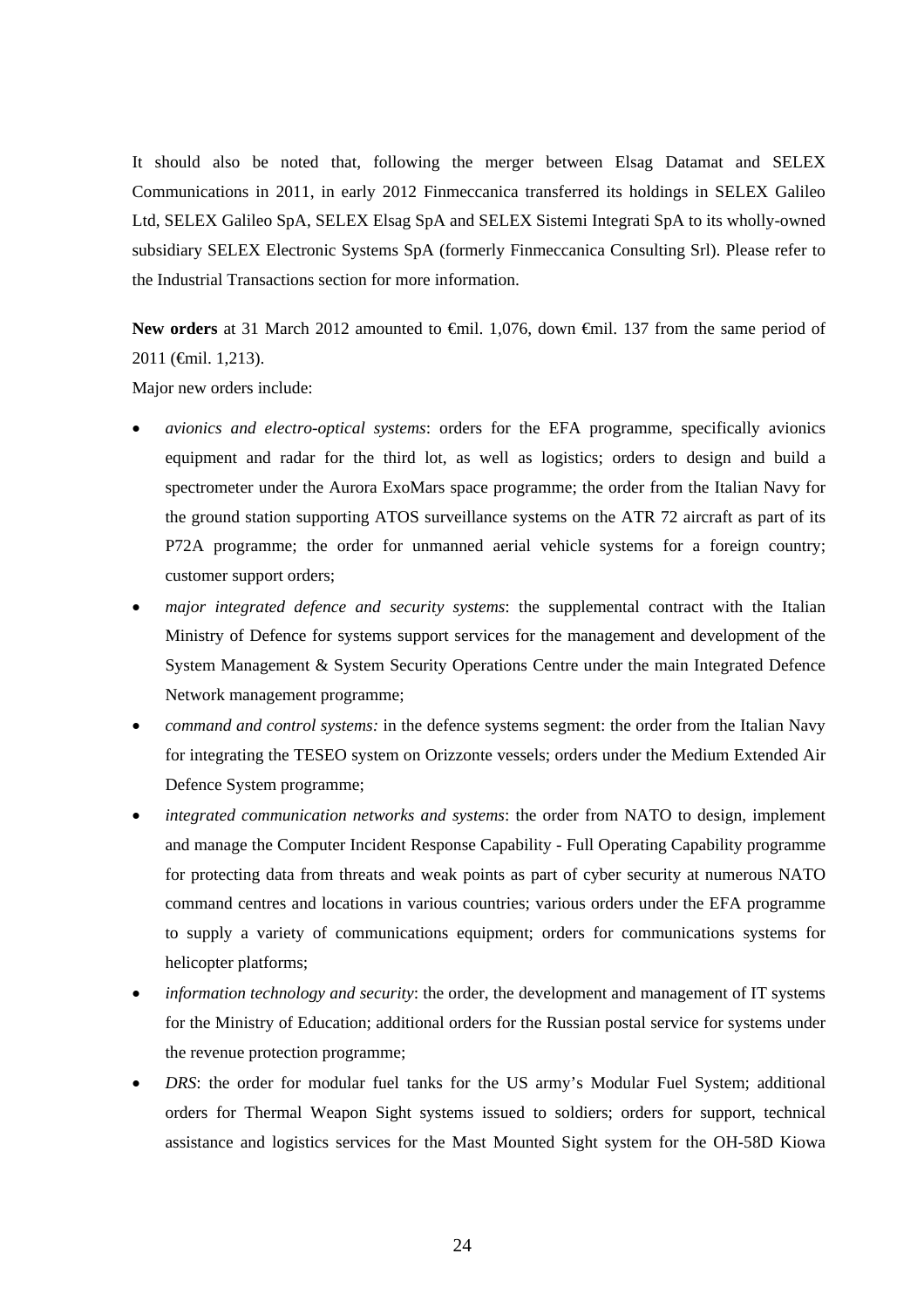Warrior helicopter; additional orders for upgrades to the target acquisition sub-systems for Bradley fighting vehicles;

The **order backlog** came to €mil. 9,282 at 31 March 2012, compared with €mil. 9,591 at 31 December 2011. One-third of the order backlog relates to the *avionics and electro-optical systems* segment, about one quarter to *command and control systems* and around one-fifth each to *major integrated systems* and to the activities by *DRS*.

**Revenues** at 31 March 2012 came to €mil. 1,276, down 5% from 31 March 2011 (€mil. 1,343) mainly due to decreased activity in programmes for US armed forces.

Revenues resulted mainly from the following segments:

- *avionics and electro-optical systems*: the continuation of activities relating to Defensive Aids Sub-System production and the production of avionics equipment and radar for the EFA programme; countermeasure systems; equipment for the helicopter and space programmes; combat and surveillance radar for other fixed-wing platforms; customer support and logistics;
- *major integrated defence and security systems*: continuation of the Forza NEC programme; progress on activities related to the Phase 2 Coastal Radar programme; continuation of work under the S.I.Co.Te. programme for the General Command of the Carabinieri Force;
- *command and control systems*: the continuation of activities relating to air traffic control programmes, in Italy and abroad; contracts for FREMM and upgrading Italian Navy vessels; progress in the Medium Extended Air Defence System international cooperation programme; the programme to supply Fixed Air Defence Radar for the domestic customer;
- *integrated communication systems and networks*: the continuation of activities relating to the construction of the national TETRA network; the development and manufacture of equipment for the EFA and the NH90; the provision of communication systems for the military both in Italy and the UK; the continuation of activities relating to the FREMM programme;
- *information technology and security*: activities relating to postal automation and industrial services, to monitoring and physical security for domestic customers and ICT services for public administration;
- *DRS*: additional orders for the Thermal Weapon Sight system issued to soldiers; additional deliveries for programmes to upgrade the target acquisition sub-systems for Bradley fighting vehicles; activity pertaining to the repair and provision of spare parts for the Mast Mounted Sight system for helicopters; the continuation of deliveries of rugged computers and displays; provision of services and products for the Rapid Response contract and satellite communications services.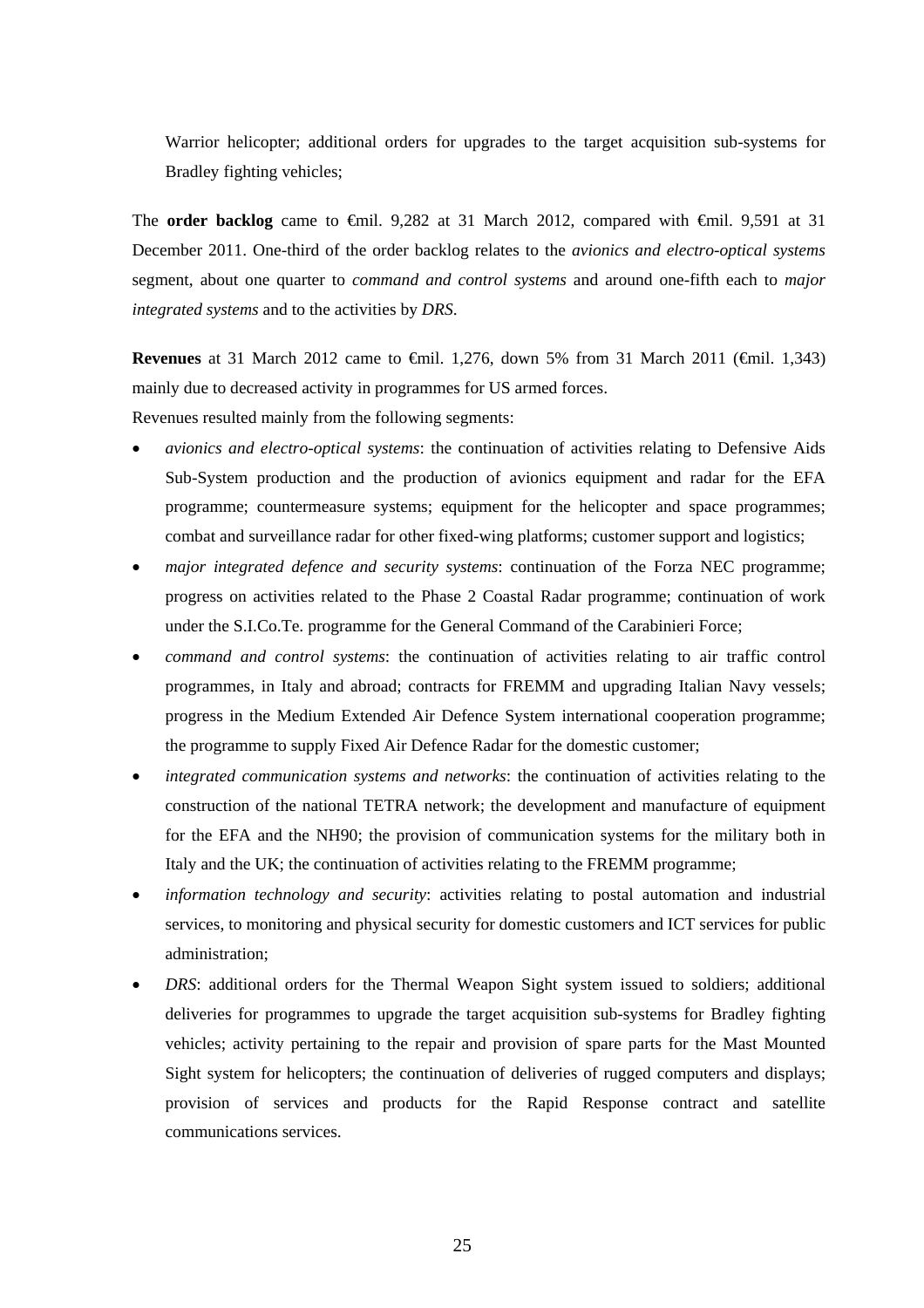**Adjusted EBITA** at 31 March 2012 came to €mil. 55, down from the first quarter of 2011 (€mil. 98) due to the mentioned decline in production volumes for DRS and the deterioration in the mix of activities, particularly in the *information technology and security* and *integrated communication networks and systems* segments. **ROS** at 31 March 2012 stood at 4.3%, compared with 7.3% for the first quarter of 2011.

In addition to implementing competition-enhancement, efficiency and reorganization plans, the division is also, in line with the projected timetable, pursuing efforts to integrate SELEX Galileo, SELEX Elsag and SELEX Sistemi Integrati into one company, while simultaneously significantly rationalising technologies, product lines and industrial facilities. The goal is to establish a single entity in Europe that operates in conjunction and in coordination with DRS (not included in this integration given the special regulations to which it is subject) and is able to successfully take on the major industry players, compete in major markets and take advantage of a technological, financial and production structure that will make it possible to achieve significant cash flow generation and an adequate return on invested capital.

**Research and development** costs at 31 March 2012 totalled €mil. 165 (€mil. 148 at 31 March 2011), relating to:

- *avionics and electro-optical system* segment: development for the EFA programme; new systems and sensors for Unmanned Aerial Vehicles; new electronic-scan radar systems for both surveillance and combat; improvements to avionics suites to satisfy the demands of the new fixed and rotary-wing platforms;
- *major integrated systems and command and control systems* segment: the continuation of activity on the 3D Kronos radar surveillance system and the active multi-functional MFRA; upgrading of current SATCAS products; the programme to develop capabilities and technologies for architectural design and construction of major systems for integrated management of operations by armed ground forces (Combined Warfare Proposal); the launch of the naval combat systems programme;
- *integrated communications networks* segment: the development of TETRA technology products and software defined radio products; satellite receivers and the ground network for the Galileo PRS programme and communication intelligence solutions.

The **workforce** at 31 March 2012 came to 26,539 as compared with 27,314 at 31 December 2011, a net decrease of 775 attributable to the on-going rationalisation process in all segments, particularly at DRS.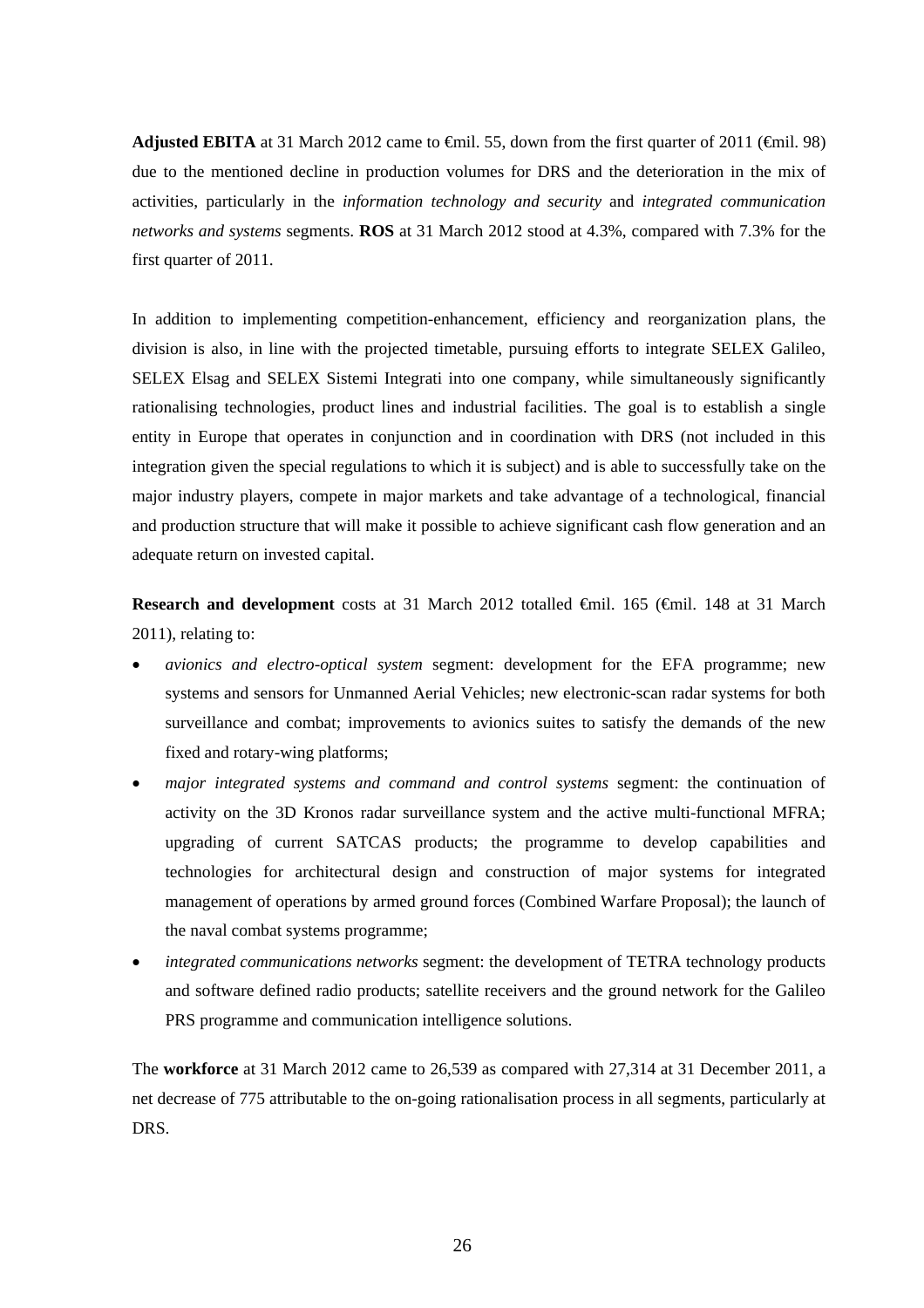## *AERONAUTICS*

| $\epsilon$ million    | 31 Mar. 2012 | 31 Mar. 2011   | 31 Dec. 2011 |
|-----------------------|--------------|----------------|--------------|
| New orders            | 873          | 535            | 2,919        |
| Order backlog         | 8,929        | 8,518          | 8,656        |
| Revenues              | 584          | 567            | 2,670        |
| <b>Adjusted EBITA</b> | 13           | $\overline{4}$ | (903)        |
| <b>ROS</b>            | 2.2%         | 0.7%           | n.s.         |
| R&D                   | 67           | 62             | 326          |
| Workforce (no.)       | 12,162       | 12,445         | 11,993       |

*Note that the figures relating to the GIE-ATR and Superjet International joint ventures are consolidated on a proportional basis at 50% and 51% respectively.* 

The Aeronautics division includes Alenia Aermacchi SpA (production of military aircraft for combat, transport, special missions and training, as well as civil applications such as regional turboprop aircraft, aerostructures and engine nacelles) and its investees, including: the GIE-ATR joint venture, in which a 50% equity stake is held (final assembly and marketing of ATR aircraft), Alenia Aermacchi North America Inc, operating in the US market through a joint venture, and Superjet International SpA, in which a 51% equity stake is held (sales and assistance for Superjet aircraft).

In that regard, Alenia Aermacchi SpA and Alenia SIA SpA merged into Alenia Aeronautica SpA effective as from 1 January 2012, with the latter changing its name to "Alenia Aermacchi SpA".

New orders at 31 March 2012 came to <del>€</del>mil. 873, up <del>€</del>mil. 338 or 63.2% from the <del>€</del>mil. 535 reported at 31 March 2011, due to more orders in the *military* (EFA programmes and special versions of the ATR aircraft) segment*.* 

The main orders received in the first quarter of 2012 included the following: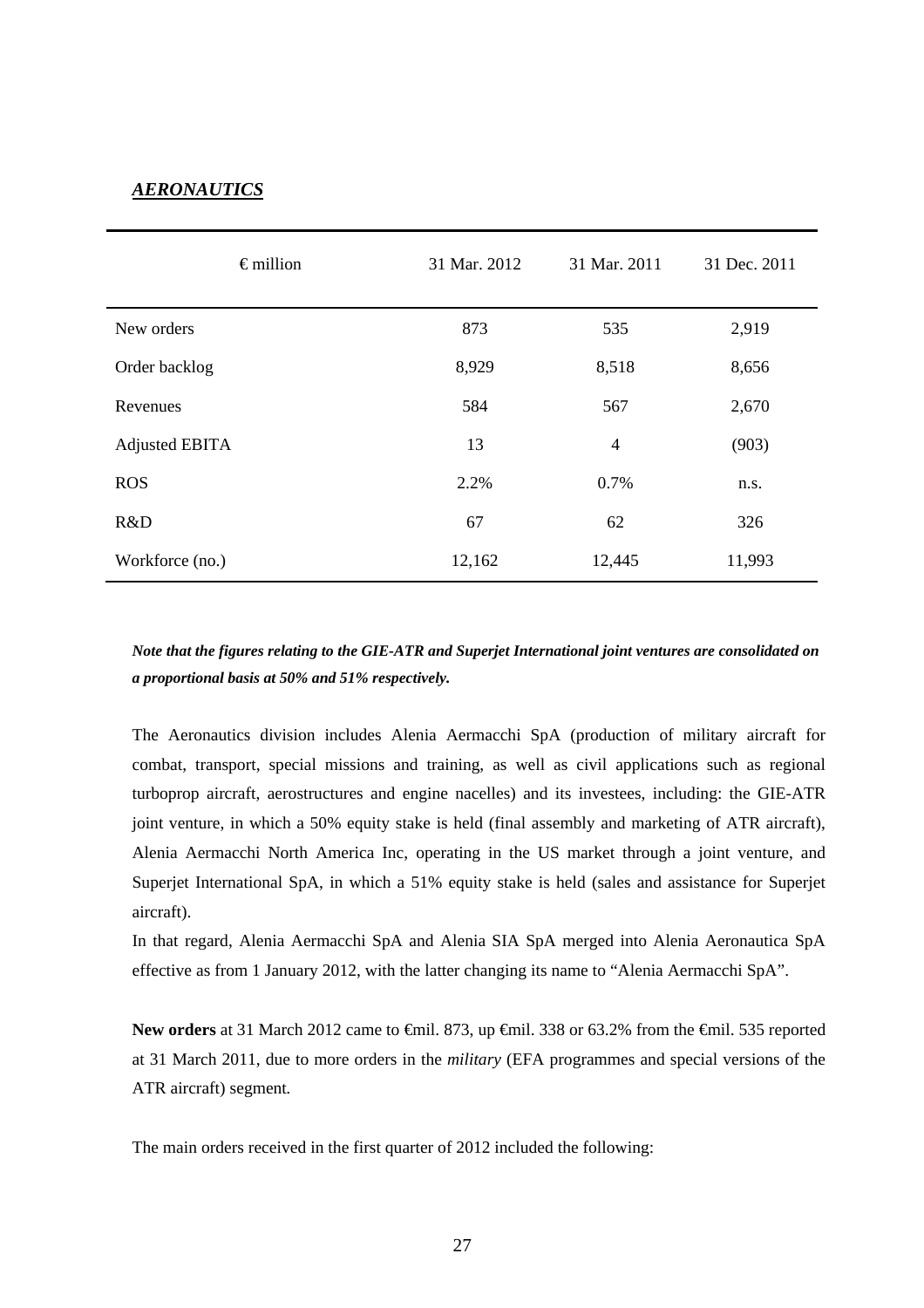- in the *military* segment:
	- for the EFA programme, the 5-year contract to provide technical and logistics support. This order is part of a broader agreement signed by the Eurofighter consortium with NETMA to provide support to the fleet of the four partner nations (Italy, Germany, Spain and the UK);
	- for the Maritime Patrol version of the ATR 72, the additional order for logistics support for four aircraft, currently being produced, ordered by the Italian Air Force in 2008 for maritime patrol;
- in the *civil* segment:
	- for the ATR aircraft, GIE-ATR received new orders for two ATR 72 aircraft from Lao Airlines (Laos) and for customer support;
	- for aerostructures, orders for additional lots of the B767, B777, A380 and A321 programmes and for engine nacelles.

The **order backlog** at 31 March 2012 came to <del>€</del>mil. 8,929 (€mil. 8,656 at 31 December 2011) and is expected to continue expanding over the medium/long term. The breakdown revealed a significant portion for the EFA (42%), B787 (17%), ATR (15%), M346 (5%) and C27J (3%) programmes.

**Revenues** at 31 March 2012 came to <del>C</del>mil. 584, a slight increase of 3.0% from the <del>C</del>mil. 567 reported at 31 March 2011, due to greater activity in the *civil* segment, particularly the higher production rate for B787 and ATR aircraft that offset the decline in the military transport business (C27J and G222).

**Adjusted EBITA** at 31 March 2012 came to  $\oplus$  ill 13, a  $\oplus$  inil. 9 increase compared with the  $\oplus$ nil. 4 reported at 31 March 2011. This increase is largely due to lower operating expenses and improved industrial efficiency following implementation of the restructuring and reorganisation plan last year, as more fully described in the report accompanying the 2011 consolidated financial statements.

**Research and development** costs for first quarter of 2012 totalled €mil. 67 (€mil. 62 at 31 March 2011) and reflect the progress made in the main programmes under development (M346, C27J, basic version of the B787 and the UAV) and in activities relating to innovative aerostructures using composite materials and system integration. Furthermore, development activity continued on important military (EFA, AMX and Neuron) and civil (C-series and derivative versions of the B787- 9) programmes as commissioned by customers.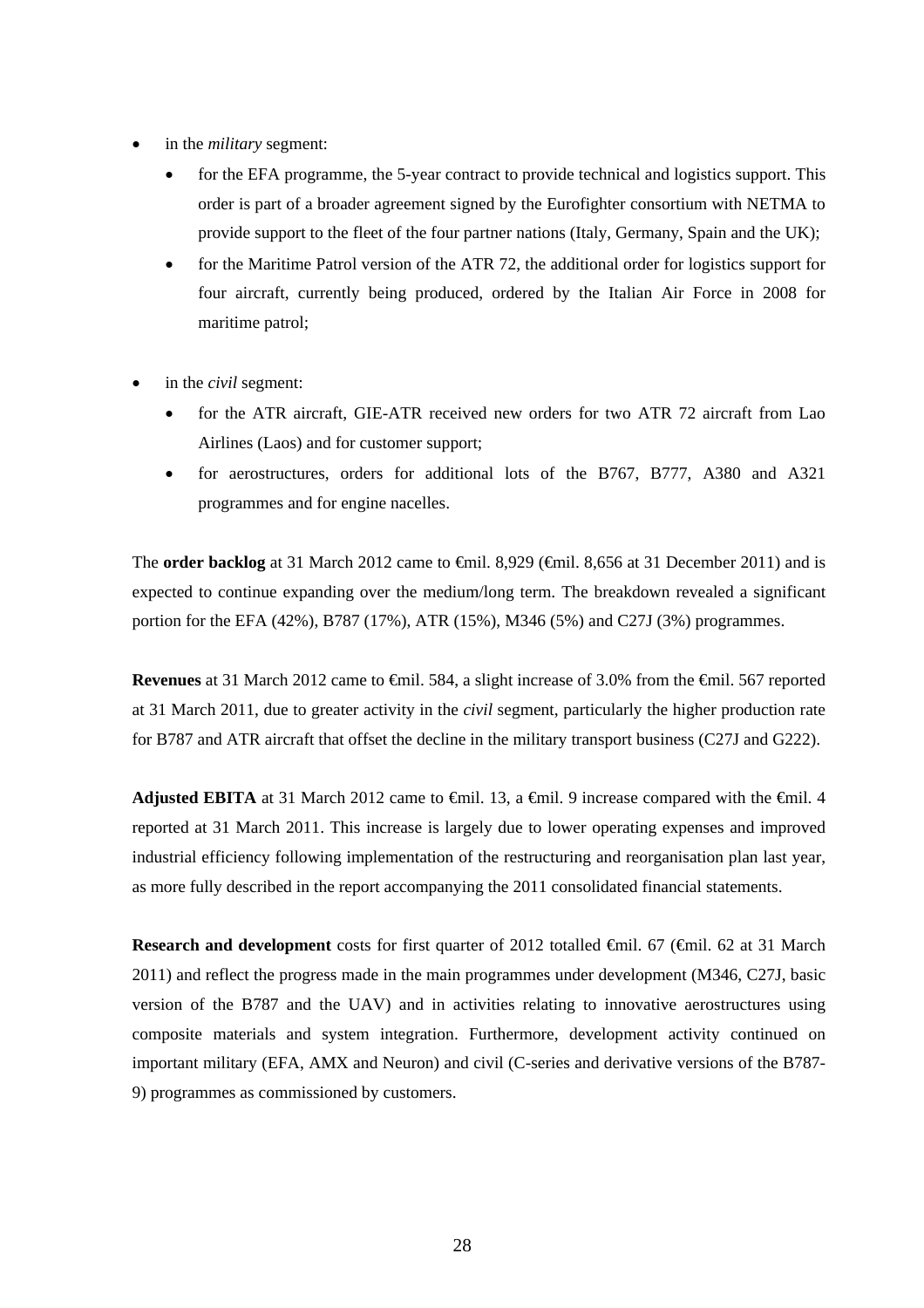The **workforce** at 31 March 2012 numbered 12,162, a net increase of 169 from the 11,993 at 31 December 2011, essentially due to:

- the conversion of 393 persons from temporary to permanent employees, as provided by the agreement signed with the unions on 8 November 2011;
- staff reduction and efficiency efforts undertaken as part of the on-going reorganisation and restructuring process.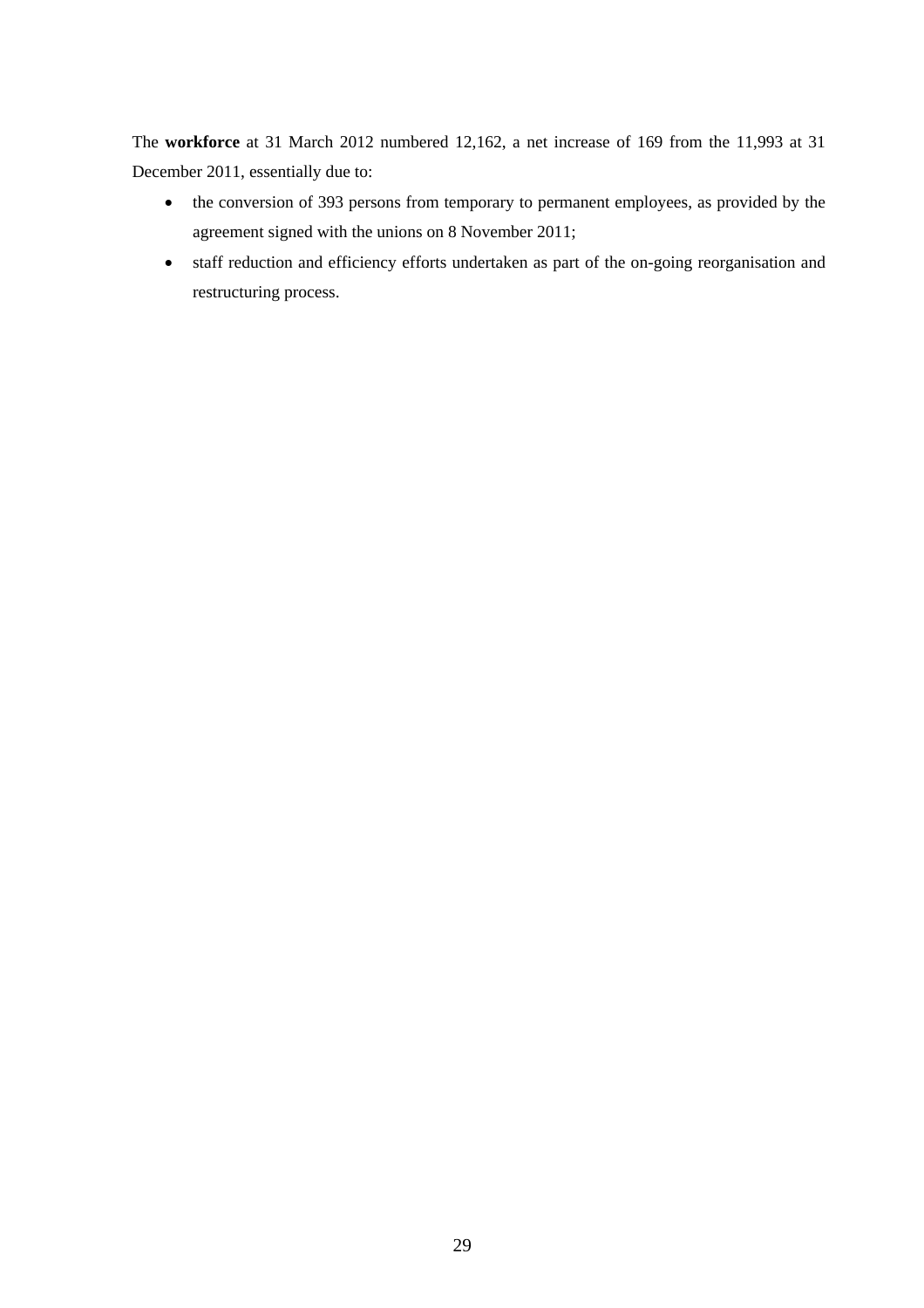### *SPACE*

| $\epsilon$ million    | 31 Mar. 2012 | 31 Mar. 2011             | 31 Dec. 2011 |
|-----------------------|--------------|--------------------------|--------------|
| New orders            | 110          | 103                      | 919          |
| Order backlog         | 2,387        | 2,519                    | 2,465        |
| Revenues              | 218          | 219                      | 1,001        |
| <b>Adjusted EBITA</b> | 10           | $\overline{\phantom{a}}$ | 18           |
| <b>ROS</b>            | 4.6%         | n.a.                     | 1.8%         |
| R&D                   | 11           | 19                       | 77           |
| Workforce (no.)       | 4,151        | 4,062                    | 4,139        |

Finmeccanica operates in the space industry through the **Space Alliance** between Finmeccanica and Thales through two joint ventures in the space industry dedicated, respectively, to satellite services (Telespazio S.p.A., which starting from 1 January 2012 incorporates Telespazio Holding Srl, which is based in Italy and has its main industrial facilities in Italy, France, Germany and Spain and in which Finmeccanica Spa holds 67% and Thales SAS 33%) and to manufacturing (Thales Alenia Space SAS, which is based in France and has its main industrial facilities in France, Italy, Belgium and Spain, in which Finmeccanica Spa holds 33% and Thales SAS 67%).

Telespazio focuses on *satellite services* in the following segments: networks and connectivity (fixed and mobile telecommunications services, network services, TV, defence and security services, valueadded services), satellite operations (in-orbit satellite control, telemetry services, command and control and Launch and Early Operation Phase services, operational management of infrastructures and systems for satellite telecommunications and television broadcasting); satellite systems and applications (earth centre design, development and management, consulting and engineering services, development of navigation, training and meteorology applications) and geoinformation (data, thematic maps, operational services, monitoring services and territorial surveillance).

Thales Alenia Space focuses on *manufacturing* (design, development and production) in the following segments: telecommunications satellites (commercial, government and military), scientific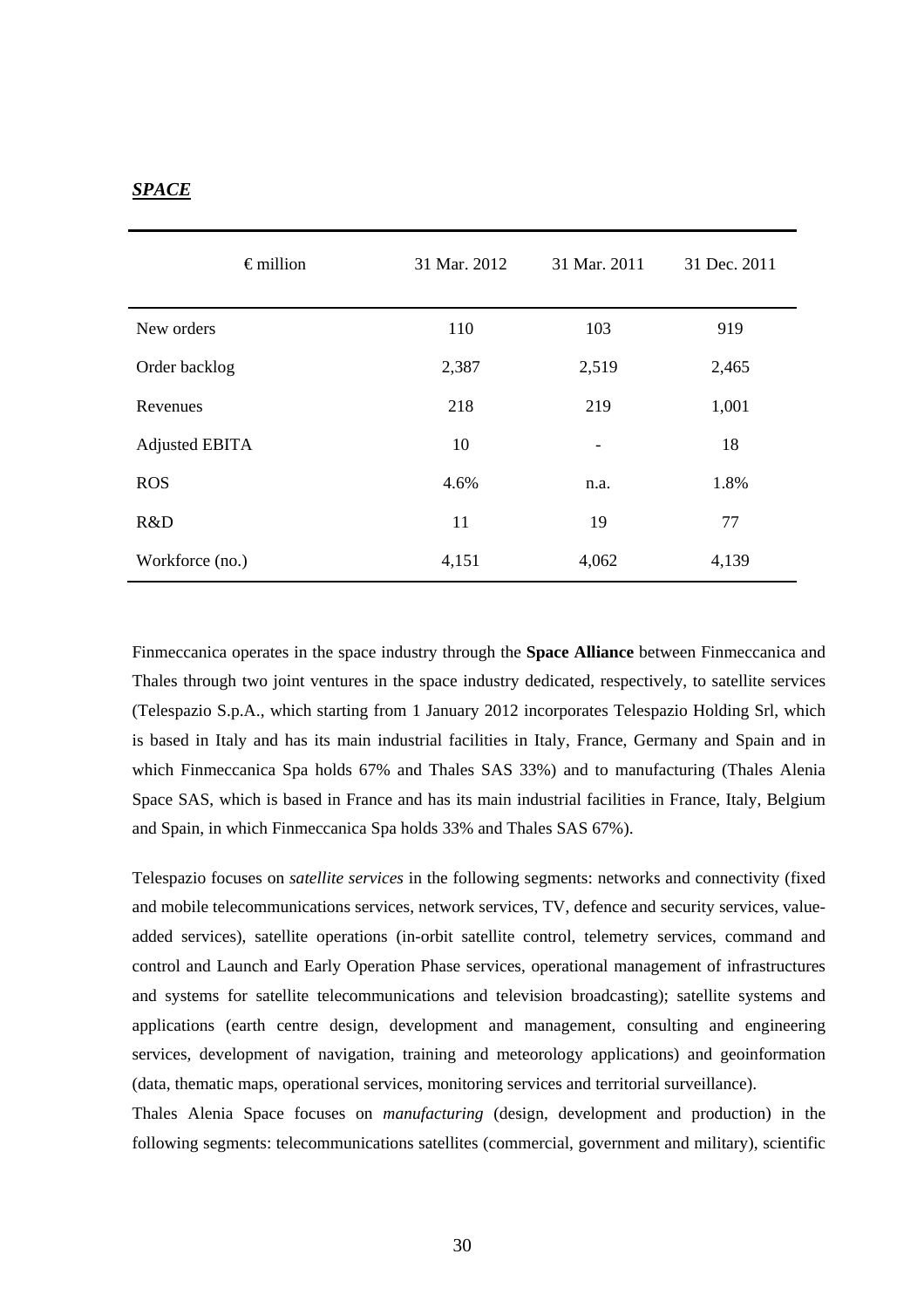programmes, earth observation systems (optical and radar), satellite navigation, orbital infrastructures and transport systems, equipment and devices.

From a commercial perspective, in the first quarter of 2012, the Group acquired **new orders** in the amount of over €mil. 110, up 7% over the €mil. 103 reported for the same period of 2011.

The most significant new orders for the period related to the following segments:

- in the *commercial telecommunications* segment: new orders for satellite telecommunications services;
- in the *military and government telecommunications* segment: additional lots of the orders from the Italian Space Agency (ASI) and the French Space Agency (CNES) for the Athena Fidus satellite and orders for military telecommunications satellite services;
- $\bullet$  in the *earth observation* segment: additional lots of the order for  $3<sup>rd</sup>$  generation Meteosat satellites; orders for Cosmo and GeoEye data;
- in the *satellite navigation* segment*:* orders for the Egnos programme;
- in the *science programmes* segment: an additional lot for the Bepi-Colombo and ExoMars programmes.

The **order backlog** at 31 March 2012 totalled <del>€</del>mil. 2,387, a decrease of €mil. 78 from the figure at 31 December 2011 (€mil. 2,465). The backlog at 31 March 2012 is composed of manufacturing activities (62%) and satellite services (38%).

**Revenues** in the first quarter of 2012 came to  $\hat{\theta}$  and  $\hat{\theta}$ . essentially in line with the same period of 2011 ( $\oplus$ mil. 219). Production mainly related to the continuation of activities in the following segments:

- in the *commercial telecommunications* segment for W3D, APSTAR 7 and 7B, and Yamal-401 and 402 satellites and payloads; the O3B and Iridium NEXT satellite constellations; the provision of telecommunications satellite services and the resale of satellite capacity;
- in the *military telecommunications* segment for the Sicral 2 and Athena Fidus satellites and the provision of satellite services;
- in the *earth observation* segment for the satellites for the Sentinel mission (Kopernikus programme, formerly the GMES programme) and for the Göktürk satellite system for the Turkish Ministry of Defence;
- in the *science programmes* segment for the ExoMars programme;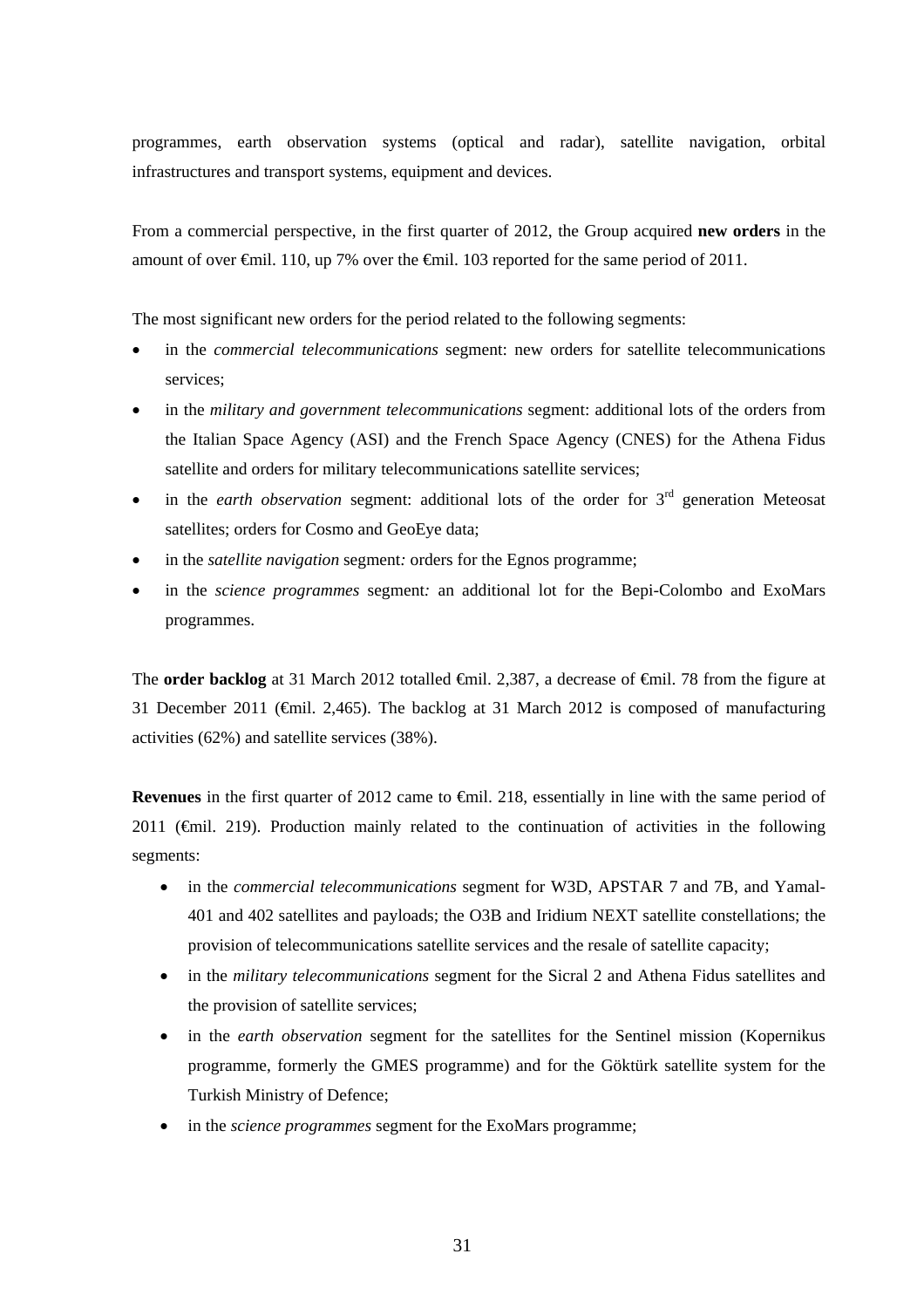in the *satellite navigation* segment for the ground mission segment of the Galileo programme and activity for the Egnos programme;

**Adjusted EBITA** at 31 March 2012 came to  $\widehat{\text{efnil}}$  10, up over the same period of 2011 ( $\widehat{\text{efnil}}$ . 0). This improvement was due to higher profitability in the *manufacturing* segment (€mil. 3), the different mix of satellite services ( $\oplus$ mil. 7) and the benefits deriving from the enactment of the efficiency plans. As a result, **ROS** amounted to 4.6%.

**Research and development** costs at 31 March 2012 came to <del>€</del>mil. 11, a decrease of €mil. 8 from the figure posted at 31 March 2011 ( $\epsilon$ mil. 19).

Activities in this area largely included the continued development of systems, solutions and applications for security, emergency management, homeland security (Kopernikus programme) and for navigation/infomobility services (Galileo programme); aerial communications solutions (SESAR); solutions for optimising the satellite band; processing systems for earth observation SAR data.

The **workforce** at 31 March 2012 came to 4,151, for an increase of 12 employees from the 4,139 reported at 31 December 2011.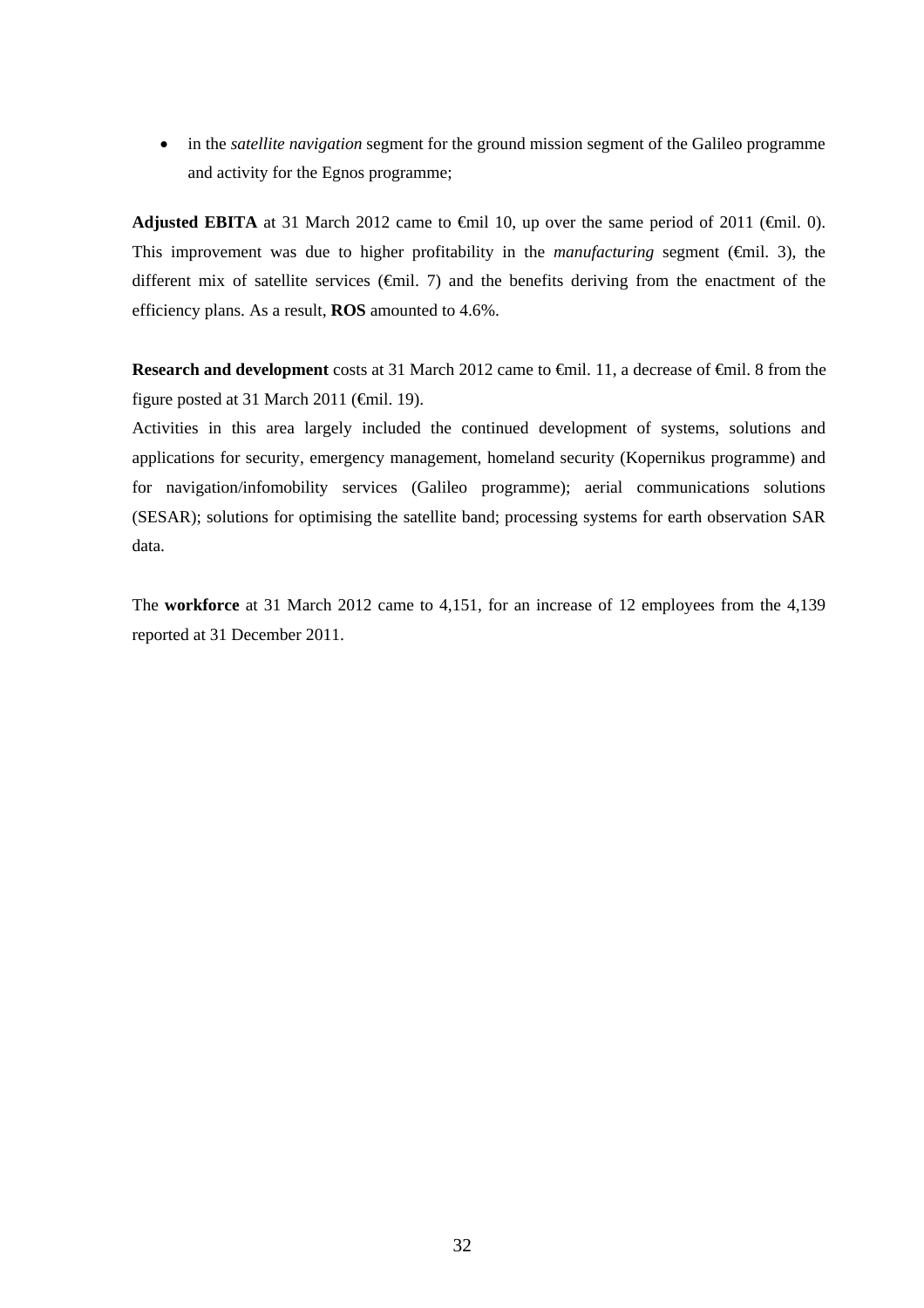## *DEFENCE SYSTEMS*

|                       | $\epsilon$ million | 31 Mar. 2012 | 31 Mar. 2011 | 31 Dec. 2011 |
|-----------------------|--------------------|--------------|--------------|--------------|
| New orders            |                    | 314          | 119          | 1,044        |
| Order backlog         |                    | 3,722        | 3,640        | 3,656        |
| Revenues              |                    | 250          | 260          | 1,223        |
| <b>Adjusted EBITA</b> |                    | 15           | 12           | 117          |
| <b>ROS</b>            |                    | 6%           | 4.6%         | 9.6%         |
| R&D                   |                    | 61           | 59           | 247          |
| Workforce (no.)       |                    | 4,018        | 4,098        | 4,066        |

The Defence Systems division includes the activities of MBDA, the joint venture with BAE Systems and EADS in which Finmeccanica Spa holds a 25% stake, in missile systems; the Oto Melara group in land, sea and air weapons systems, and WASS SpA in underwater weapons (torpedoes and countermeasures) and sonar systems.

New orders at 31 March 2012 came to <del>€</del>mil. 314, up compared with the €mil. 119 posted at 31 March 2011, due to the receipt of an important contract from the Indian Air Force in the *missile systems* segment.

The following were the most important new orders for the period:

- in the *missile systems* segment: the order for Mica air-to-air missiles as part of the programme to upgrade the Indian Air Force's fleet of Mirage 2000 aircraft; various orders for customer support activities;
- in the *land, sea and air weapons systems* segment: logistics orders from various customers;
- in *underwater systems:* various contracts in heavy torpedoes and counter-measures business lines.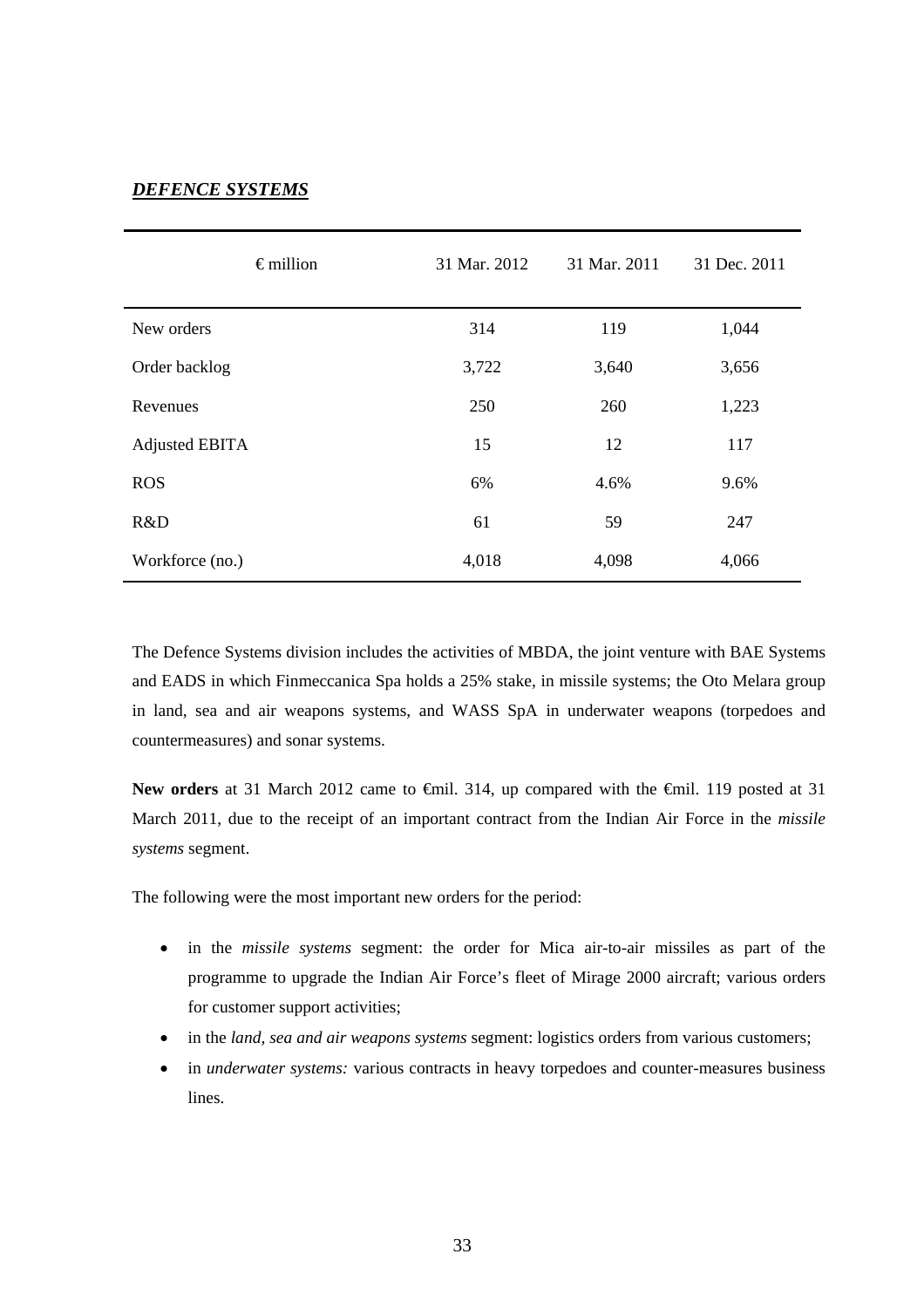The **order backlog** at 31 March 2012 came to €mil. 3,722 (€mil. 3,656 at 31 December 2011), of which about 65% related to *missile systems*.

**Revenues** at 31 March 2012 came to €mil. 250, down 4% from 31 March 2011 (€mil. 260) due mainly to the decline reported in the *missile systems* segment.

Revenues were the result of the following activities in the various segments:

- *missile systems*: activities for the production of Aster surface-to-air missiles and Spada aerial defence missile systems; activities relating to the development of the air defence system in connection with the Medium Extended Air Defence System programme; customer support;
- *land, sea and air weapons systems*: the production of MAVs for the Italian Army; Hitfist turrets kits for Poland; FREMM programme activities; the production of SampT missile launchers; the production of machine guns for various foreign customers; logistics;
- *underwater systems*: activities relating to the Black Shark heavy torpedo, the A244 light torpedo and to counter-measures and activities relating to the FREMM programme; logistics.

**Adjusted EBITA** at 31 March 2012 totalled €mil. 15, up from the figure reported for 31 March 2011 (€mil. 12), mainly due to better profitability in *underwater systems*. As a result, **ROS** amounted to 6% at 31 March 2012 (4.6% at 31 March 2011).

**Research and development** costs at 31 March 2012 totalled €mil. 61, compared with €mil. 59 at 31 March 2011. Some of the key activities included those for the Medium Extended Air Defence System programme and the development programme for the UK Ministry of Defence, and the continuation of development of the Meteor air-to-air missile in the *missile systems* segment; activities for guided munitions programmes and for the development of the 127/64 LW cannon in the *land, sea and air weapons systems* segment; and activities relating to the A244 light torpedo and the Black Shark heavy torpedo in the *underwater systems* segment.

The **workforce** at 31 March 2012 came to 4,018, down by 48 from the figure reported at 31 December 2011 (4,066).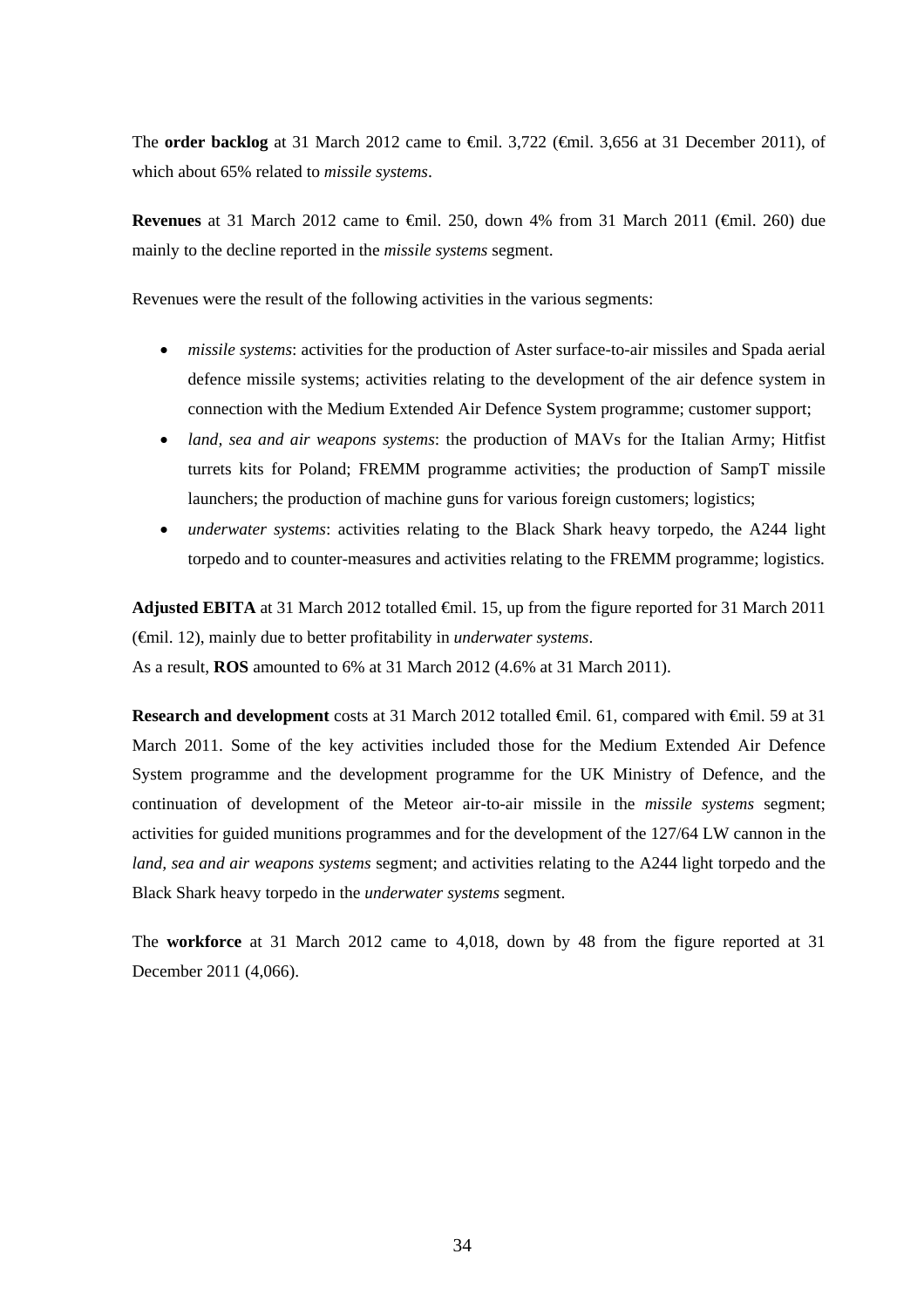### *ENERGY*

|                       | $\epsilon$ million | 31 Mar. 2012 | 31 Mar. 2011 | 31 Dec. 2011 |
|-----------------------|--------------------|--------------|--------------|--------------|
| New orders            |                    | 83           | 730          | 1,258        |
| Order backlog         |                    | 1,887        | 3,763        | 1,939        |
| Revenues              |                    | 139          | 266          | 981          |
| <b>Adjusted EBITA</b> |                    | 11           | 21           | 91           |
| <b>ROS</b>            |                    | 7.9%         | 7.9%         | 9.3%         |
| R&D                   |                    | 4            | 6            | 23           |
| Workforce (no.)       |                    | 1,866        | 3,370        | 1,872        |

As concerns the Energy division, it should be recalled that on 13 June 2011 Finmeccanica Spa sold 45% of the share capital of the Ansaldo Energia group to the American investment fund First Reserve Corporation. As a result of this sale, Ansaldo Energia Holding and its subsidiaries have been consolidated on a proportional basis as of the transaction date.

Finmeccanica is active in the Energy division through Ansaldo Energia Holding SpA (held 55%) and its investees, Ansaldo Energia SpA, Ansaldo Nucleare SpA, Asia Power Projects Private Ltd, Ansaldo ESG AG and the Ansaldo Thomassen group.

The Energy division specialises in providing *plants and components* for generating electricity (conventional thermal, combined-cycle and simple-cycle, cogeneration and geothermal power plants), post-sale *services, nuclear* activities (plant engineering, services, waste and decommissioning) and services related to power generation from *renewable energy* resources.

Before analysing the difference between the two periods compared, it should be noted that the figures at 31 March 2011 were consolidated 100%. Therefore, in order to provide an accurate picture of the division's performance, changes in income statement items will be reported each time on a uniform basis of accounting for the periods compared, accompanied by an explanation of these changes.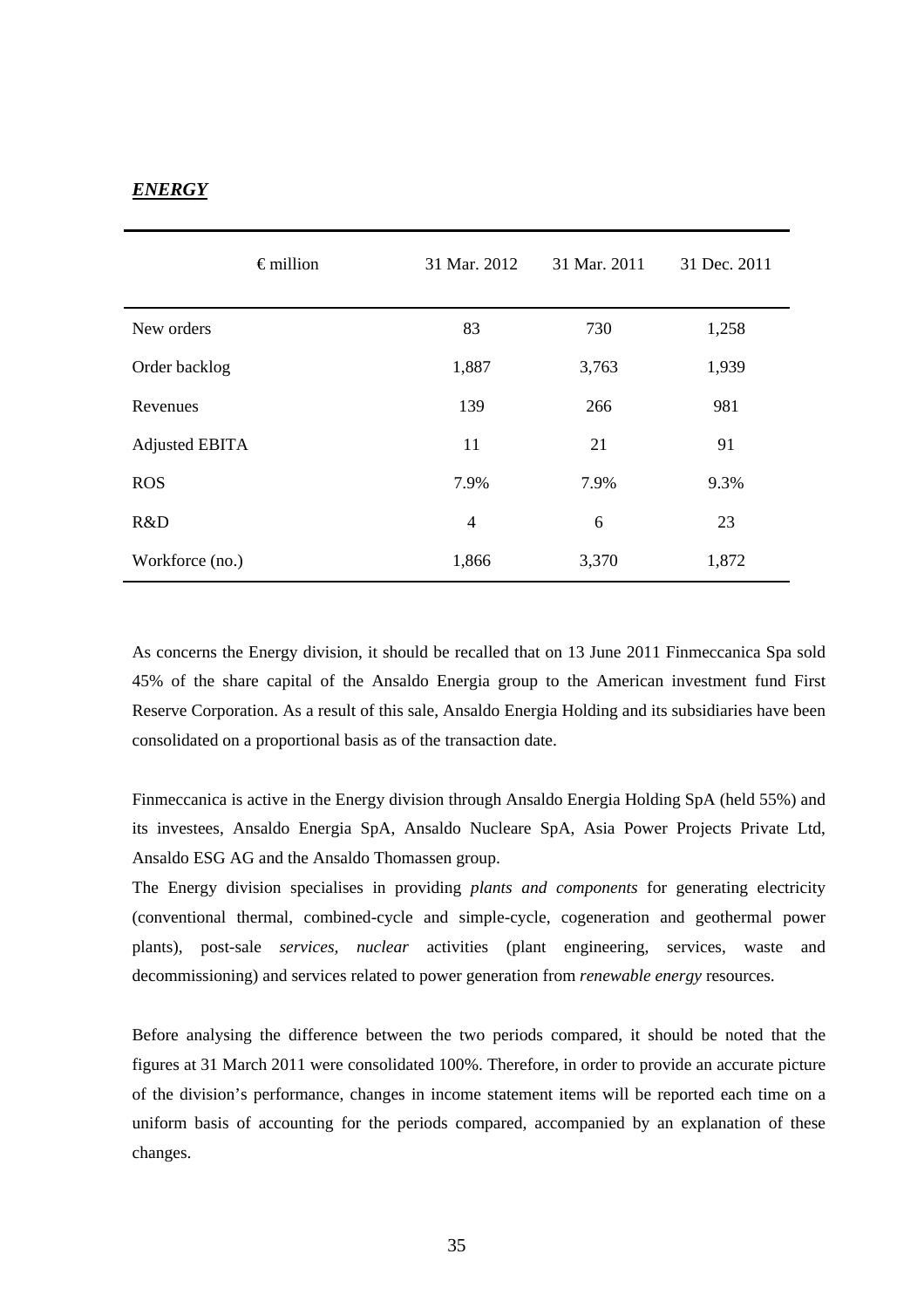New orders received in the first quarter of 2012 amounted to <del>€</del>mil. 83, down €mil. 647 from the same period of 2011 ( $\epsilon$ mil. 730) as a result of changing the method of consolidation from line-byline to proportional and to fewer new orders in the *plants and components* segment. During the first quarter of 2011, the segment benefitted from the receipt of a new order from Turkey for an 800 MW combined-cycle plant and related scheduled maintenance (worth around €mil. 638).

However, using the same basis of accounting, new orders fell by  $\oplus$  ill. 319, attributable entirely to the decline in the *plants and components* segment.

The most significant new orders for the period include:

- in the *service* segment, the solutions contract (modifying parts of the turbine) related to the revamping of the turbo-alternator for the nuclear power plant in Argentina (Embalse); various field service contracts*;*
- in the *nuclear* segment, the engineering order for Argentina (Embalse) in *plant engineering*.

The **order backlog** at 31 March 2012 came to €mil. 1,887, compared with €mil. 1,939 at 31 December 2011.

The composition of the backlog is attributable for around 38.4% to *plants and components*, 57.3% to *service* activities (69% of which scheduled maintenance contracts), 2.8% to the *nuclear* segment, and the remaining 1.5% to *renewable energy*.

Revenues at 31 March 2012 amounted to <del>C</del>mil. 139, a decrease of <del>C</del>mil. 127 from the <del>C</del>mil. 266 reported for the same period of 2011. Using the same basis of accounting, revenues fell by  $\Theta$ mil. 7, mainly attributable to lower production volumes in the *plants and components* segment. The revenues in the *services* and *nuclear* segments remained essentially the same, while growth was reported in the *renewable energy* segment as a result of work on orders received in 2010.

Revenues were mainly generated by the following activities:

- in the *plants and components* segment*:* orders from Italy (Aprilia), Tunisia (Sousse), Egypt (El Sabtia - Cairo), Turkey (Gebze), France (Bayet) and Algeria (Ain Djasser II and Labreg);
- in the *service* segment*:* LTSAs for Italy (Rosignano, Rizziconi, Servola and various Enipower sites), gas turbine spare parts orders from Spain (Escatron) and the Dominican Republic (San Pedro de Macoris) and the order for components from Argentina (Embalse);
- in the *nuclear* segment*:* as to *plant engineering*, activities continued on the new AP1000 nuclear reactor for the Sanmen (China) project with Westinghouse and on engineering to complete two VVER 440 reactors for the Mochovce power station in Slovakia. In *waste and decommissioning*,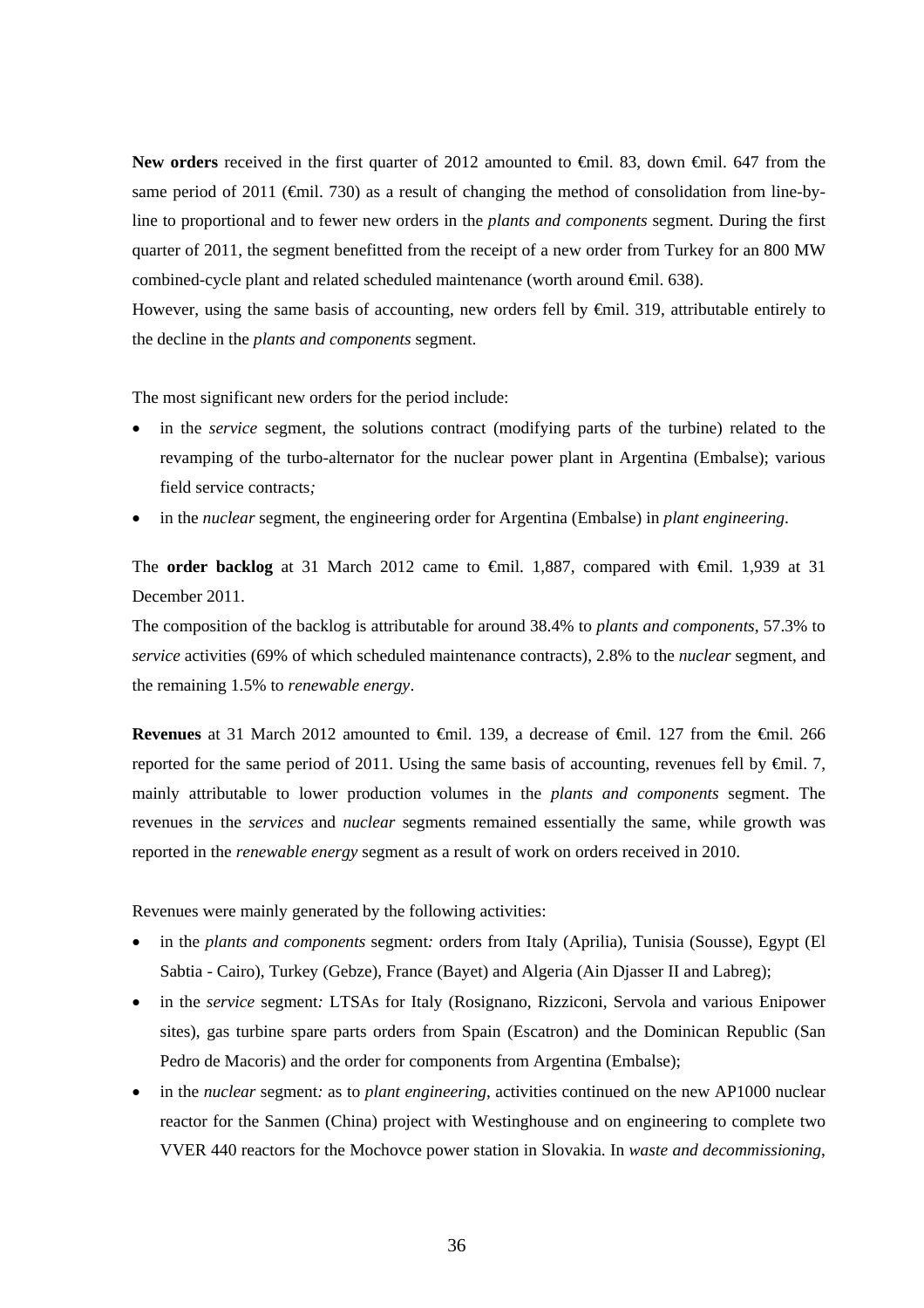work involved the treatment and storage of radioactive waste from submarines in Russia (Andreeva Bay);

 *renewable energy:* in *photovoltaics*, production progressed on the Syracuse (Francofonte), Avellino (Bisaccia) and Lecce (Martano and Soleto) orders; in *wind*, work was done on the order to build a 66 MW wind farm in Avellino (Bisaccia).

**Adjusted EBITA** at 31 March 2012 came to €mil. 11, down €mil. 10 from 31 March 2011 (€mil.21).

Using the same basis of accounting, adjusted EBITA fell by €mil. 1, mainly due to lower revenues in *plants and components*.

**ROS** at 31 March 2012 stood at 7.9%, in line with the first quarter of 2011.

Research and development costs at 31 March 2012 totalled €mil. 4, down €mil. 2 from the same period of 2011 (€mil. 6). Using the same basis of accounting, R&D costs improved by €mil. 1.

The **workforce** stood at 1,866 at 31 March 2012, compared with 1,872 at 31 December 2011 for a decrease of 6 employees.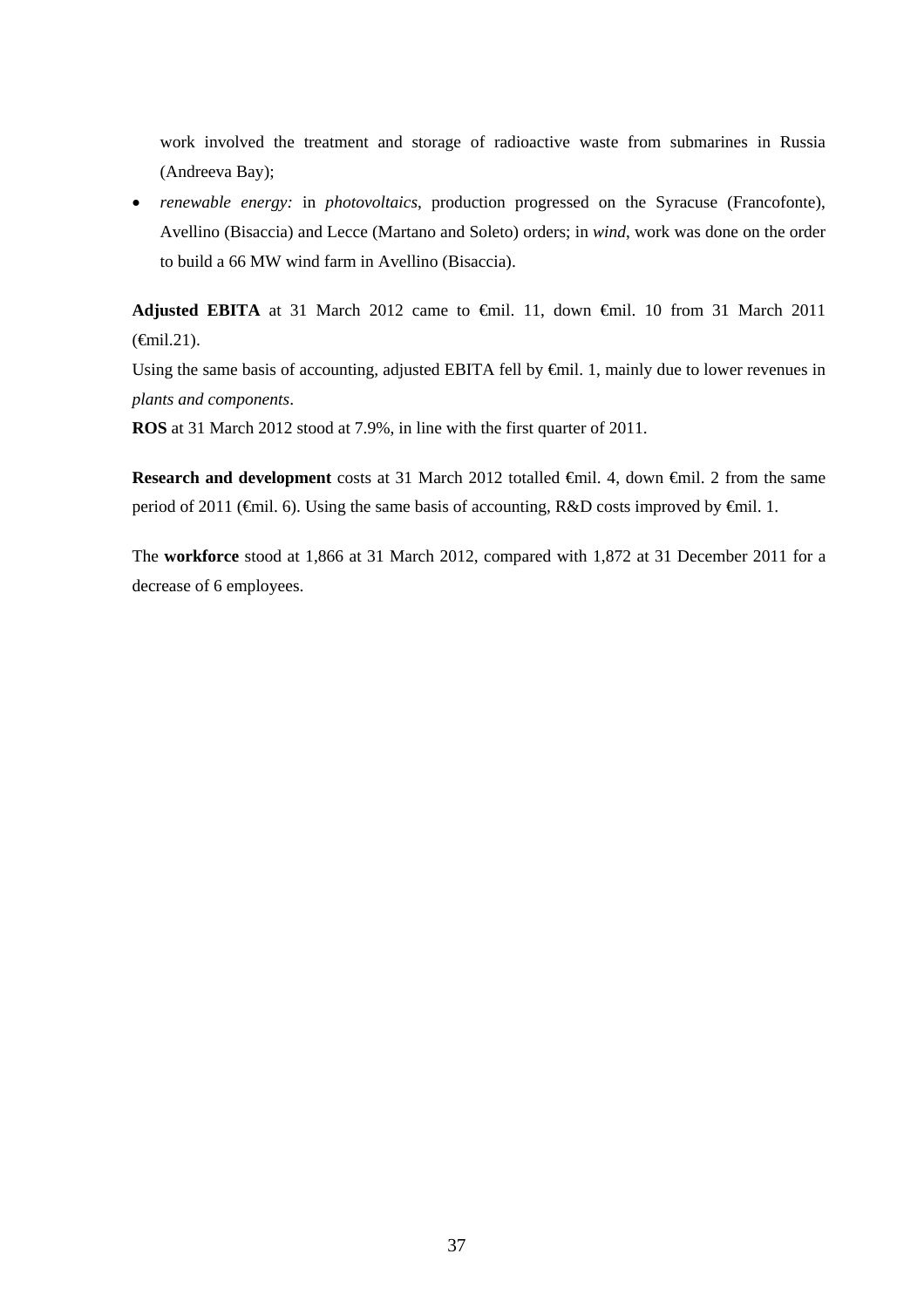### *TRANSPORTATION*

| $\epsilon$ million    | 31 Mar. 2012 | 31 Mar. 2011 | 31 Dec. 2011 |
|-----------------------|--------------|--------------|--------------|
| New orders            | 267          | 639          | 2,723        |
| Order backlog         | 8,140        | 7,459        | 8,317        |
| Revenues              | 447          | 458          | 1,877        |
| <b>Adjusted EBITA</b> | 8            | 22           | (110)        |
| <b>ROS</b>            | 1.8%         | 4.8%         | $(5.9\%)$    |
| R&D                   | 11           | 13           | 46           |
| Workforce (no.)       | 6,858        | 7,078        | 6,876        |

The Transportation division comprises the Ansaldo STS group (*signalling and transportation solutions*), AnsaldoBreda SpA and its investees (*vehicles*) and BredaMenarinibus SpA (*buses*).

New orders at 31 March 2012 came to <del>€</del>mil. 267, down <del>€</del>mil. 372 from the same period of 2011 (€mil. 639), due mainly to the *signalling and transportation solutions* segment where, in the first quarter of 2011, significant new orders were reported in both *signalling* (Turin-Padua line) and *transportation solutions* (Milan metro Line 5 extension).

The following were the most important new orders for the period:

- for the *signalling and transportation solutions* segment:
	- o in *signalling:* the contract with Southeastern Pennsylvania Transportation Authority for the integrated Positive Train Control system; the systems integration order for the new Shah-Habshan-Ruwais line in the United Arab Emirates; various component and service & maintenances orders;
	- o in *transportation solutions:* the order from Rio Tinto for the Automatic Train Operations system in Australia;
- for the *vehicles* segment: service orders;
- for the *bus* segment: orders for a total of 3 buses and various orders for post-sale services.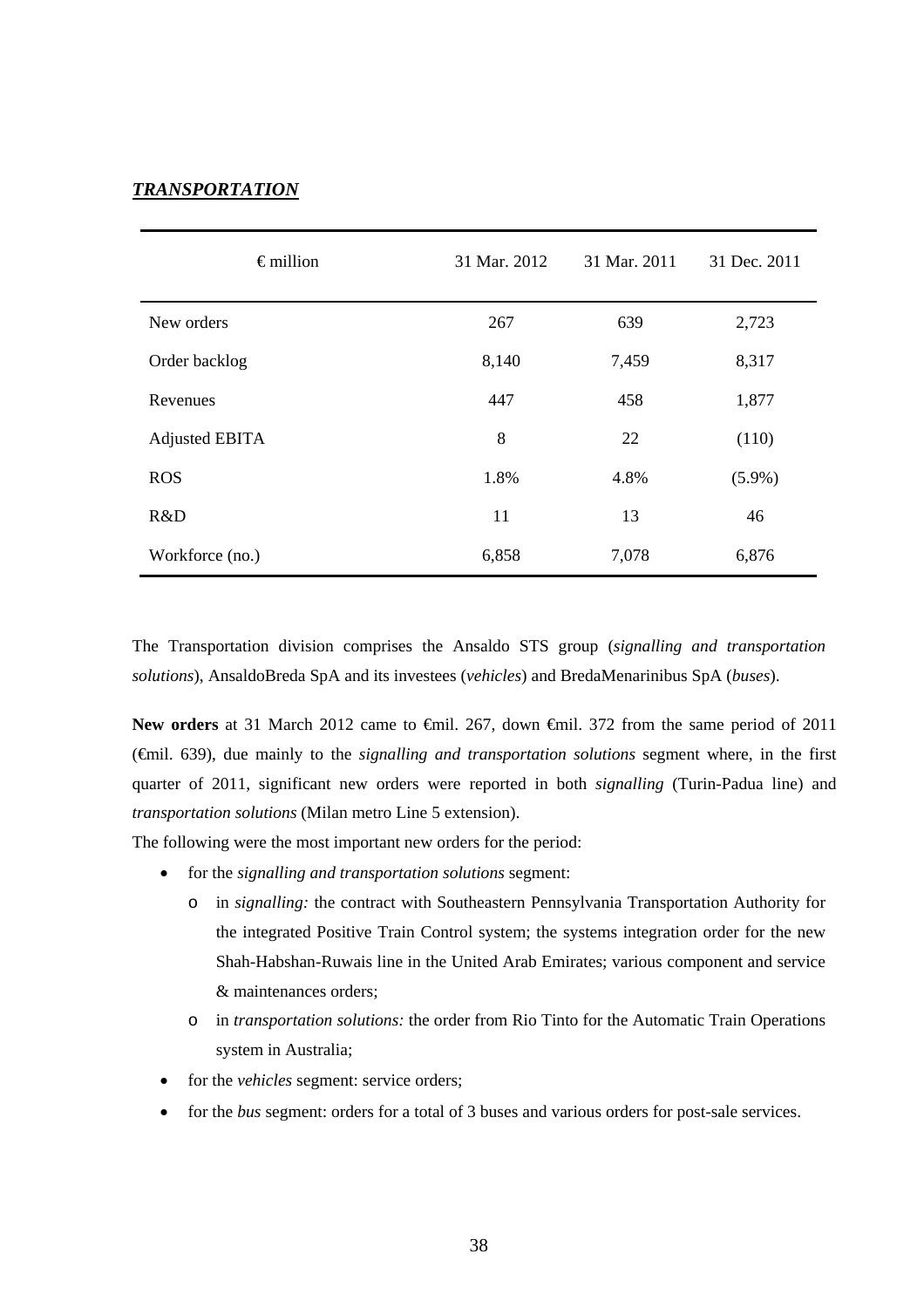At 31 March 2012, the **order backlog** amounted to €mil. 8,140, down €mil. 177 from 31 December 2011 (€mil. 8,317). The order backlog breaks down as follows: 66.1% for *signalling and transportation solutions*, 33.7% for *vehicles* and 0.2% for *buses*.

**Revenues** at 31 March 2012 were equal to €mil. 447, compared to €mil. 458 in the first quarter of 2011. Major orders included:

- for the *signalling and transportation solutions* segment:
	- o in *signalling:* projects related to high-speed trains, train control systems and the Turin-Padua route in Italy; orders for the Bogazkopru-Ulukisla-Yenice and Mersin-Toprakkale lines and for the Ankara metro in Turkey; orders for Australian Rail Track in Australia; the Union Pacific Railroad project in the US; various components orders;
	- o in *transportation solutions:* the metro systems of Copenhagen, Naples Line 6, Rome Line C, Brescia, Genoa and Riyadh (Saudi Arabia); projects for Rio Tinto in Australia;
- for the *vehicles* segment: trains for the Danish railways; double-decker train cars for Trenitalia; trains for the Dutch and Belgian railways; trains for the Milan, Fortaleza (Brazil) and Riyadh (Saudi Arabia) metros; Sirio tram orders for Goteborg (Sweden) and various service orders;
- for the *bus* segment: various orders for buses (78% of revenues for the segment) and for post-sale services.

Adjusted EBITA at 31 March 2012 came to <del>C</del>mil. 8, down <del>C</del>mil. 14 from the first quarter of the previous year (€mil. 22), mostly attributable to the *vehicles* segment, which, despite generating higher revenues than at 31 March 2011, still posts negative profitability, although this is in line with expectations and is basically due to the production mix. Finally, the efficiency measures provided under the EOS project, started by AnsaldoBreda's management, continue, as largely explained in the 2011 consolidated financial statements.

The *signalling and transportation solutions* segment also reported a decline in adjusted EBITA due to lower revenues as a result of the completion of a number of projects in *signalling* and a different production mix.

**Research and development** costs at 31 March 2012 were equal to €mil. 11 (€mil. 13 at 31 March 2011) and mainly regarded projects in the *signalling and transportation solutions* segment.

The **workforce** stood at 6,858 at 31 March 2012, an 18 employee decrease from the 6,876 reported at 31 December 2011.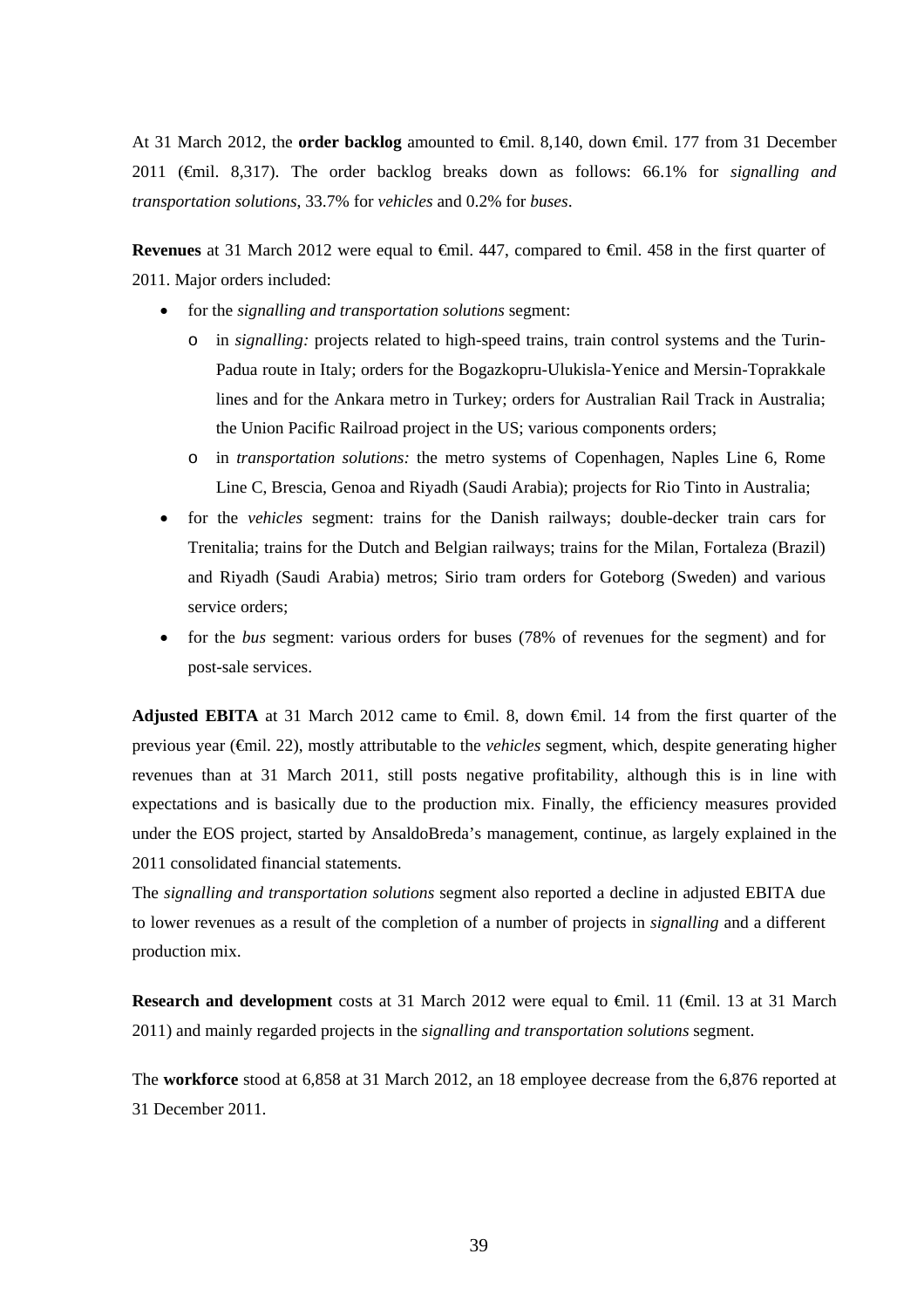### *OTHER ACTIVITIES*

| $\epsilon$ million    | 31 Mar. 2012 | 31 Mar. 2011             | 31 Dec. 2011 |
|-----------------------|--------------|--------------------------|--------------|
| New orders            | 7            | 15                       | 319          |
| Order backlog         | 228          | 107                      | 256          |
| Revenues              | 63           | 48                       | 305          |
| <b>Adjusted EBITA</b> | (27)         | (23)                     | (149)        |
| <b>ROS</b>            | n.a.         | n.a.                     | n.a.         |
| R&D                   | -            | $\overline{\phantom{a}}$ | 6            |
| Workforce (no.)       | 897          | 865                      | 911          |

The division includes, *inter alia*: Finmeccanica Group Services SpA, the Group services management company; Finmeccanica Finance SA and Meccanica Holdings USA Inc, which provide financial support to the Group; Finmeccanica Group Real Estate SpA (FGRE), which manages, rationalises and improves the Group's real estate holdings; So.Ge.Pa. SpA (in liquidation).

The division also includes the **Fata** group, which provides machinery and plants for processing aluminium and steel products and contracting services for the electricity generation and primary aluminium production industries.

From a commercial standpoint, Fata received **new orders** totalling €mil. 7 at 31 March 2012, down  $\theta$  = finil. 8 compared with the first quarter of 2011 ( $\theta$ mil. 15).

Fata's **revenues** at 31 March 2012 came to <del>€</del>mil. 33, up <del>€</del>mil. 13 over the previous year (€mil. 20).

Fata's **workforce** at 31 March 2012 totalled 369 employees, compared with 346 employees at 31 December 2011.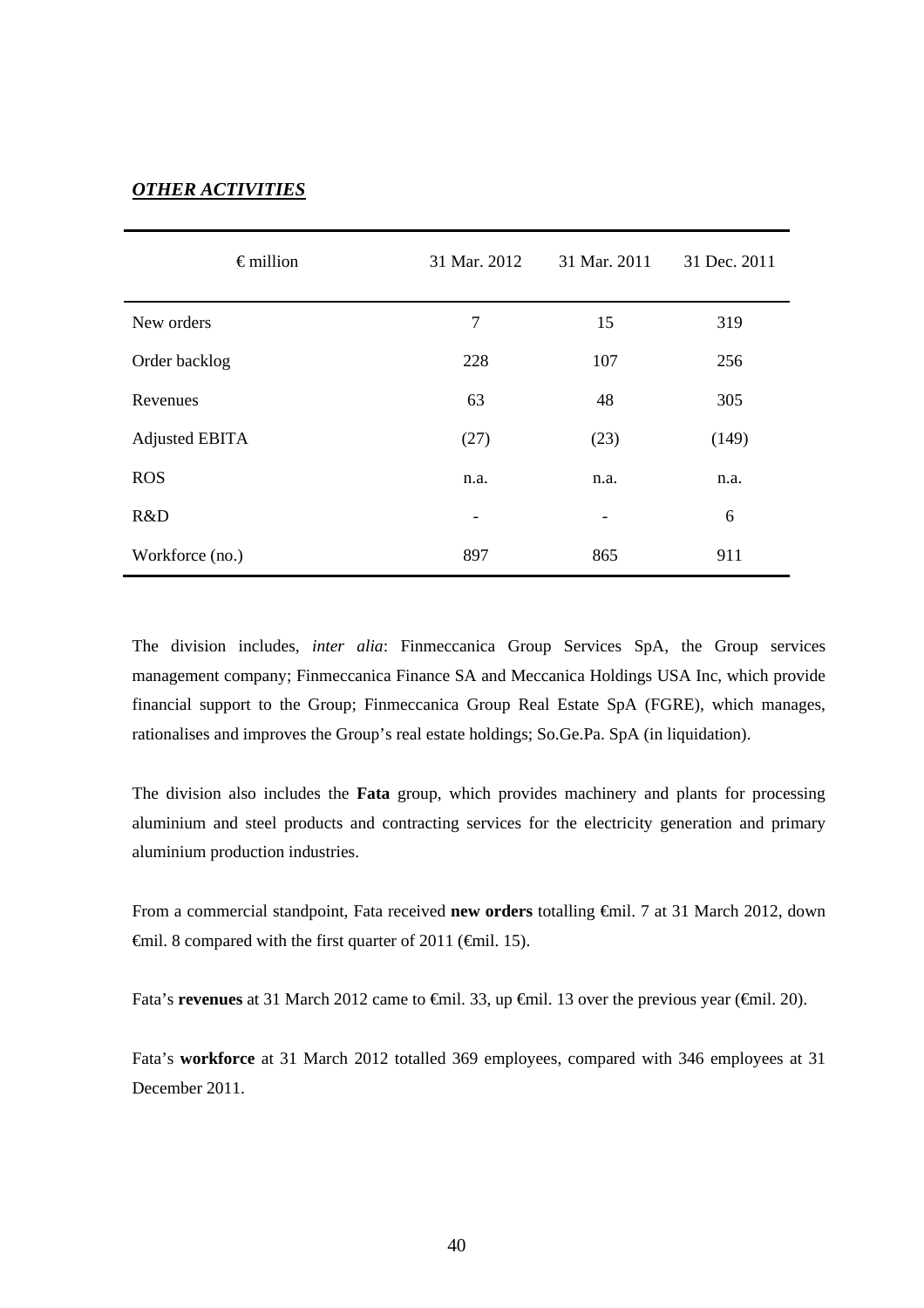This division's figures also include those of **Finmeccanica Spa,** which for some years underwent an extensive transformation process, altering its focus from a financial company to that of an industrial company. This process received a boost last year with a commitment from management to press on with a series of actions concerning industrial, technological and commercial integration. The Group will then be able to benefit from an additional impetus in improving its own productivity through processes to increase efficiency and rationalisation.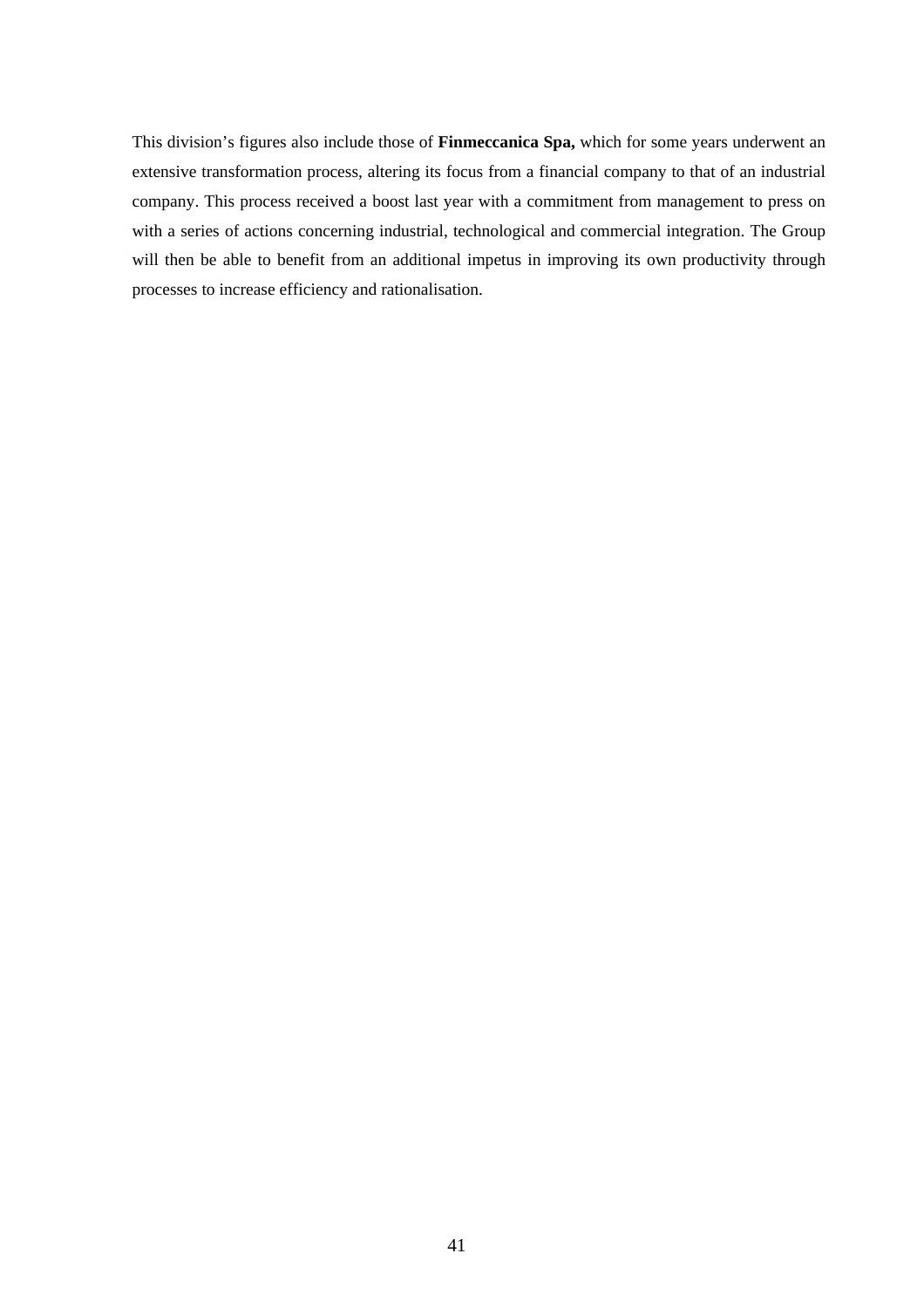#### **Significant events and events subsequent to the closure of the accounts for the quarter**

#### **Industrial transactions**

As part of the reorganisation of the **Aeronautics** division begun in 2010, the merger of Alenia Aermacchi SpA and Alenia SIA SpA into their parent company Alenia Aeronautica SpA took effect as from 1 January 2012. As a result Alenia Aeronautica SpA changed its name to Alenia Aermacchi SpA and transferred its headquarters from Pomigliano d'Arco (Naples) to Venegono Superiore (Varese). In the final months of 2011, the Group instituted a plan to revamp, reorganise and restructure the division in order to make it more competitive by leveraging select high-quality products and technologies.

As part of Finmeccanica's programme, launched in 2010, to optimise its industrial structure in the **Defence and Security Electronics** ("**ED&S**") division, in 2011 Elsag Datamat and SELEX Communications merged to create SELEX Elsag. Equity holdings in Seicos (100%), SELEX Service Management (100%) and SELEX Elsag Cyberlabs (49%) (the first two held by Finmeccanica and the last by Finmeccanica Group Services) were transferred to the new company on that date. Seicos was merged into SELEX Elsag effective 1 February 2012.

Moreover, effective as from 1 April 2012, Amtec SpA - a manufacturer of telecommunications network devices (encryption devices, IP routers, set top boxes) - was merged into SELEX Elsag SpA.

It should also be noted that, in December 2011, the Board of Directors of Finmeccanica authorised the transfer of Finmeccanica's holdings in SELEX Galileo Ltd, SELEX Galileo SpA, SELEX Elsag SpA and SELEX Sistemi Integrati SpA to its wholly-owned subsidiary SELEX Electronic Systems SpA (formerly Finmeccanica Consulting Srl), effective 1 January 2012.

These transactions fall within the reorganisation of the Group's corporate structures in the Defence and Security Electronics division, the final step of which – expected to be completed by the end of 2012 - will be to create a single, European-wide organisation that will make it possible to have just one consistent policy for all business areas, further rationalising the industrial structure and investments and ensuring a unified approach to domestic and international customers.

On 19 December 2011, Finmeccanica (through SELEX Elsag and Vega) and Northrop Grumman signed a teaming agreement in order to satisfy the requirements of the NATO Computer Incident Response Capability (NCIRC) - Full Operating Capability (FOC) programme. The programme aims to provide information security to around 50 NATO sites and headquarters throughout 28 countries, providing the capability to detect and respond to cyber security threats and vulnerabilities rapidly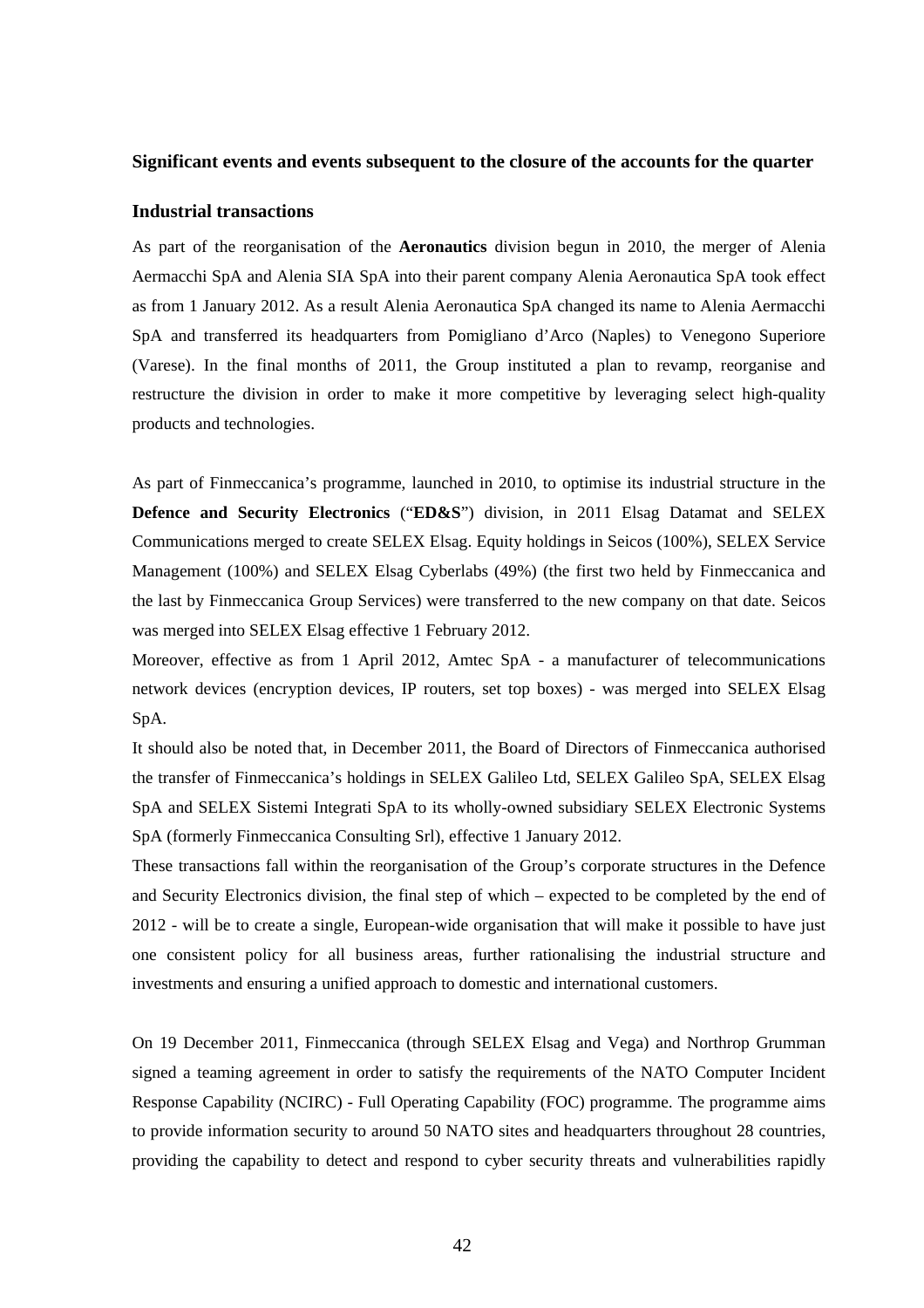and effectively. On 29 February 2012, Finmeccanica and Northrop Grumman were awarded the contract by the NATO Consultation, Command and Control (NATO NC3A) Agency.

In the **Space** division, on 20 February 2012, the merger of Telespazio Holding Srl (the Telespazio group holding company held 67% by Finmeccanica and 33% by French company Thales) into Telespazio SpA was completed as part of the process of reorganising the Telespazio group's organisational and management model.

#### **Financial transactions**

In the first quarter of 2012, the Finmeccanica Group did not perform any significant transactions in the capital markets. As stated in the report to the financial statements for 2011, in February and March 2012, Meccanica Holdings USA redeemed (in several tranches) about USDmil. 34 in bonds maturing in July 2019, with a coupon of 6.25%, issued by the company in 2009 with a total issue of USDmil. 500. Furthermore, in April, the company bought back a further USDmil. 15 of the same issue. The average redemption price was equal to 89.62% of the nominal value, with an average annual yield of 8.15%. Unlike with bonds issued for the euro market, these bonds do not need to be cancelled immediately.

Below is a list of bonds outstanding at 31 March 2012 which shows, respectively, the eurodenominated bonds issued by Finmeccanica and by the subsidiary Finmeccanica Finance, the pound sterling-denominated bond issued by Finmeccanica Finance, as well as the bonds issued by Meccanica Holdings USA for the US market. The average remaining life of outstanding bonds is about 10 years at 31 March 2012.

Finmeccanica converted various of these bonds from fixed-rate into floating-rate bonds, in some cases with optional terms to protect against rising floating rates. The footnotes to the table below provide information on the transactions at 31 March 2012.

| <b>Issuer</b>       |     | <b>Year of issue</b> | <b>Maturity</b> | <b>Nominal</b>     | <b>Annual</b> | Type of offer | IAS recog.           |
|---------------------|-----|----------------------|-----------------|--------------------|---------------|---------------|----------------------|
|                     |     |                      |                 | Amount             | coupon        |               | amts $\epsilon$ mil. |
|                     |     |                      |                 | $(\mathbf{G}$ nil) |               |               | (7)                  |
|                     |     |                      |                 |                    |               |               |                      |
| Finmeccanica        |     |                      |                 |                    |               | European      |                      |
| Finance SA          | (1) | 2003                 | 2018            | 500                | 5.75%         | institutional | 507                  |
|                     |     |                      |                 |                    |               | European      |                      |
| Finmeccanica Spa    | (2) | 2005                 | 2025            | 500                | 4.875%        | institutional | 497                  |
|                     |     |                      |                 |                    |               |               |                      |
| Finmeccanica        |     |                      |                 |                    |               | European      |                      |
| Finance SA          | (3) | 2008                 | 2013            | $815(*)$           | 8.125%        | institutional | 836                  |
|                     |     |                      |                 |                    |               |               |                      |
| <b>Finmeccanica</b> |     |                      |                 |                    |               | European      |                      |
| Finance SA          | (4) | 2009                 | 2022            | 600                | 5.25%         | institutional | 596                  |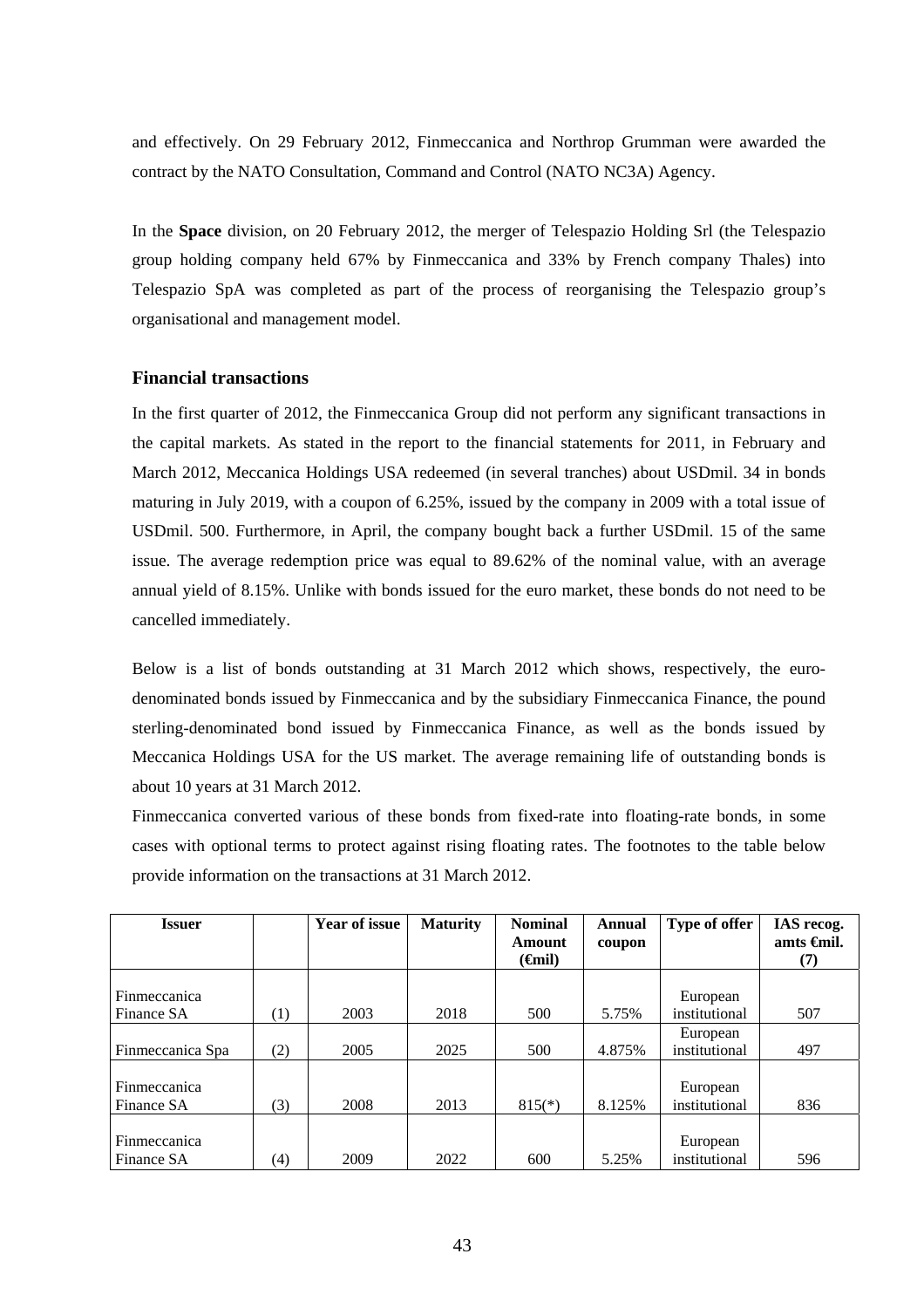| Issuer                     | <b>Year of</b><br>issue | <b>Maturity</b> | <b>Nominal</b><br>Amount<br>(GBPmil) | Annual<br>coupon | Type of offer   IAS recog. | amts $\epsilon$ mil. |
|----------------------------|-------------------------|-----------------|--------------------------------------|------------------|----------------------------|----------------------|
| Finmeccanica<br>Finance SA | 2009                    | 2019            | 400                                  | 8.00%            | European<br>institutional  | 485                  |

| <b>Issuer</b>                 |     | Year of issue | <b>Maturity</b> | <b>Nominal</b><br>Amount<br>(USDmil) | Annual<br>coupon | Type of offer                                    | <b>IAS</b><br>recog.<br>amts<br>$\boldsymbol{\Theta}$ mil. (7) |
|-------------------------------|-----|---------------|-----------------|--------------------------------------|------------------|--------------------------------------------------|----------------------------------------------------------------|
| Meccanica Holdings<br>USA Inc | (6) | 2009          | 2019            | $466$ <sup>(**)</sup> )              | 6.25%            | American<br>institutional<br>Rule<br>144A/Reg. S | 350                                                            |
| Meccanica Holdings<br>USA Inc | (6) | 2009          | 2039            | 300                                  | 7.375%           | American<br>institutional<br>Rule<br>144A/Reg. S | 224                                                            |
| Meccanica Holdings<br>USA Inc | (6) | 2009          | 2040            | 500                                  | 6.25%            | American<br>institutional<br>Rule<br>144A/Reg. S | 375                                                            |

*(\*) nominal amount remaining after the repurchase of €mil. 185 in several tranches in the second half of 2011.* 

*(\*\*) nominal amount of \$mil. 500 after the repurchase of €mil. 34 in several tranches in February and March 2012.* 

- (1) Bonds issued as part of the EMTN programme for a maximum of  $\bigoplus$ il. 3.8. The transaction was authorised pursuant to Article 129 of Legislative Decree 385/93. Bonds listed on the Luxembourg Stock Exchange. Rate derivative transactions were made on these bonds and led to benefits throughout 2005 from low floating rates with an effective cost of some 3.25%. During 2006, the effective cost of the loan returned to a fixed rate equal to an average value of some 5.6%.
- (2) Bonds issued as part of the EMTN programme for a maximum of €bil. 3.8. The transaction was authorised pursuant to Article 129 of Legislative Decree 385/93. Bonds listed on the Luxembourg Stock Exchange. In December 2011, IRSs in place to convert €mil. 250 of this issue to a floating rate were cancelled early, thereby resulting in their monetization at a positive fair value of <del>€</del>mil. 36.
- (3) Bonds issued as part of the EMTN programme for a maximum of  $\text{6bil. } 3.8$ . Bonds listed on the Luxembourg Stock Exchange. Of the issue, €mil. 750 was converted to a floating rate, with a benefit of over 200 basis points in 2011.
- (4) Bonds issued as part of the EMTN programme for a maximum of  $\text{6bil. } 3.8$ . Bonds listed on the Luxembourg Stock Exchange. No rate transactions on the issue were performed.
- (5) Bonds issued as part of the EMTN programme for a maximum of  $\bigoplus$  il. 3.8. Bonds listed on the Luxembourg Stock Exchange. The proceeds of the issue were translated into euros and the exchange rate risk arising from the transaction was fully hedged. In the first quarter of 2011, GBPmil. 100 of this was converted into a floating-rate bond, completed during the second quarter for a profit of around €mil. 4.5. Finmeccanica does not rule out the possibility of re-converting the bond into pound sterling to partially hedge strategic investments in Great Britain.
- (6) Bonds issued under Rule 144A, Regulation S of the US Securities Act. The proceeds of this issue were entirely used by Meccanica Holdings USA to finance the purchase of DRS replacing the dollar-issue bonds originally issued by the company. These bonds were redeemed early following Finmeccanica's purchase of DRS. As a result,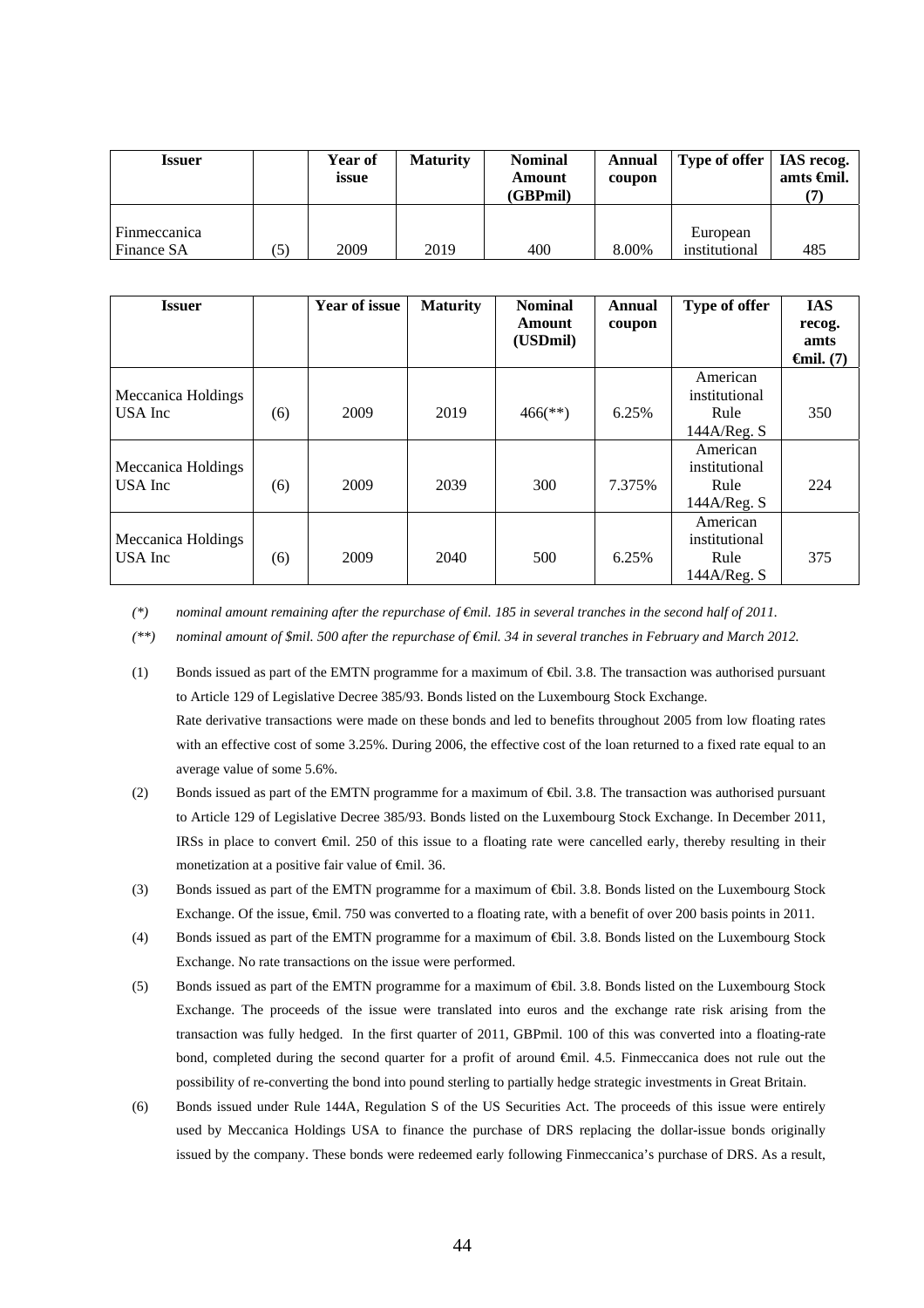these issues were not hedged against exchange rate risk, and no interest rate transactions on the issue were performed.

(7) The difference between the face value of bonds and book value is due to the accrued interest being classified as to increase debt and to the annual portions of discounts being recognised to decrease debt.

All the bond issues of Finmeccanica Finance and Meccanica Holdings are irrevocably and unconditionally secured by Finmeccanica, and are given a medium-term financial credit rating by the three international rating agencies: Moody's Investors Service (Moody's), Standard and Poor's and Fitch.

At the presentation date of this report Finmeccanica's credit ratings had been unchanged since 31 December 2011: Baa2 with a negative outlook from Moody's (from A3 with a stable outlook at 31 December 2010)*,* BBB - with a negative outlook from Fitch (from BBB+ with a stable outlook at 31 December 2010) and BBB - with a negative outlook from Standard and Poor's (from BBB with a negative outlook at 31 December 2010).

Following the steps taken by the various rating agencies in 2011, Finmeccanica maintained its investment grade status, though with a negative outlook. The ratings agencies may change their opinions once Finmeccanica releases information on the status of planned restructuring, reorganisation and asset disposal programmes.

All the bonds above are governed by rules with standard legal clauses for these types of corporate transactions on institutional markets. In the case of the above issues, these clauses do not require any undertaking with regard to compliance with specific financial parameters (financial covenants) but they do require negative pledge and cross-default clauses.

Based on negative pledge clauses, Group issuers, Finmeccanica Spa and their material subsidiaries (companies in which Finmeccanica Spa owns more than 50% of the share capital and represent at least 10% of Finmeccanica's consolidated gross revenues and capital) are expressly prohibited from pledging collateral security or other obligations to secure their debt in the form of bonds or listed financial instruments or financial instruments that qualify for listing, unless these guarantees are extended to all bondholders. Exceptions to this prohibition are securitisation and, starting from July 2006, the establishment of assets for the use indicated in Article 2447-bis et seq. of the Italian Civil Code.

The cross-default clauses give the bondholders the right to request early redemption of the bonds in their possession in the event of default by the Group issuers and/or Finmeccanica and/or any material subsidiary that results in a failure to make payment beyond preset limits.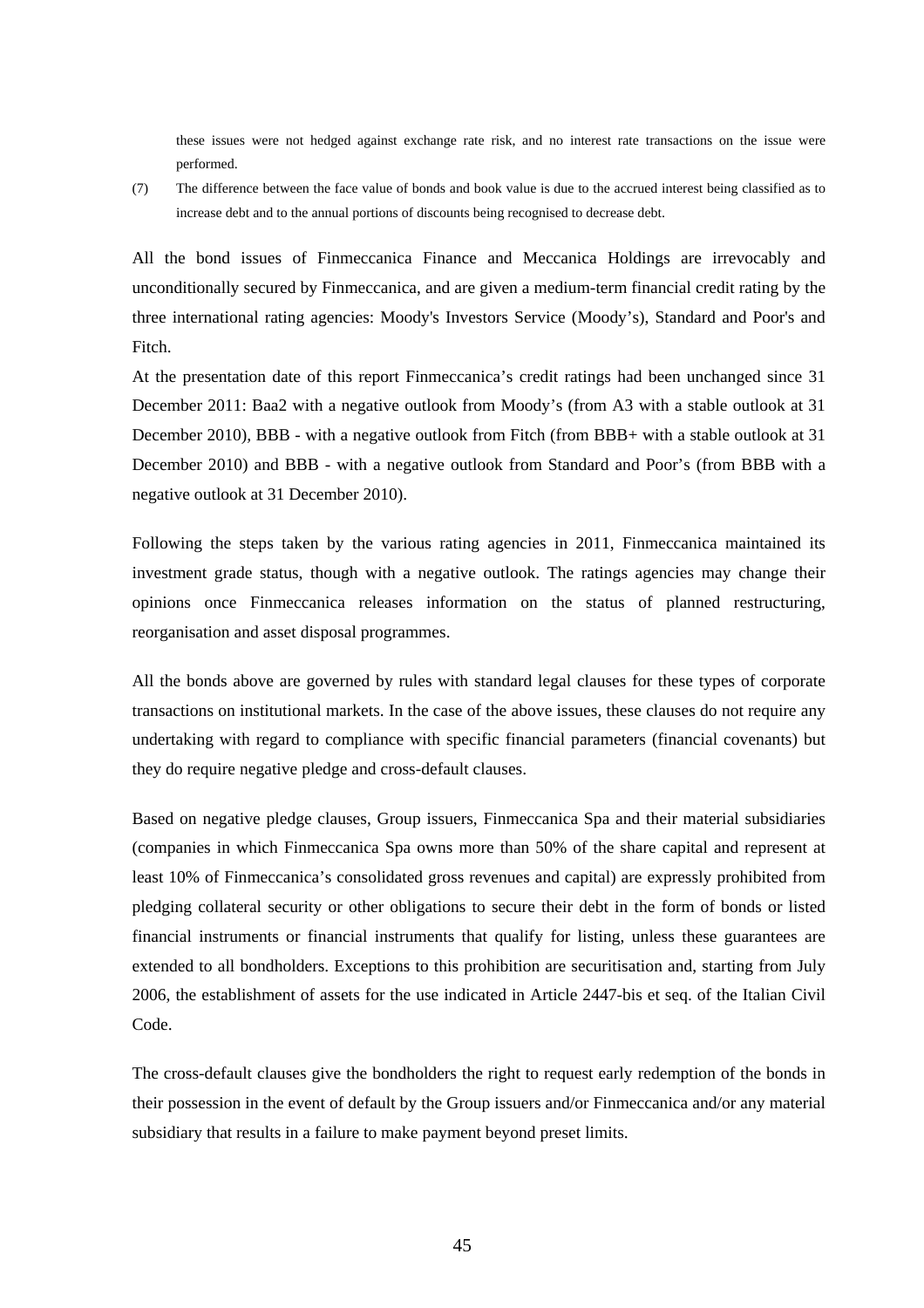#### **Outlook**

At 31 March 2012, the Group's results were weaker than those for the same period of 2011, although they still surpassed expectations.

As more fully explained in the 2011 consolidated financial statements, the recession, which has been affecting other industries since 2008, has also had an impact on the Aerospace and Defence industry in the Group's main markets (the UK, the US and Italy), where there has been a sharp slowdown in the expansion of budgets for investment in military systems and security. This situation was generally accompanied by renewed customer focus on the relationship between product performance and their sustainable costs.

With regard to demand, the sector has seen a considerable shift (currently and in the future) in demand towards the markets of emerging countries, where there is an environment of heated competition among companies, which should lead to intense pricing pressure.

Internally, last year the Group addressed issues related to efficiency through the preparation and implementation of in-depth, detailed plans (setting out the steps to be taken, the costs/benefits, timing, constraints and conditions for execution) to improve levels of competitiveness, efficiency and industrial reorganization in each company (the benefits of over €mil. 440 are expected to be seen in 2013).

These plans have been developed across all critical business areas, including: production processes (site rationalisation, product/component standardisation, lean manufacturing), purchasing (supplier optimization, "make or buy" policy rationalisation), engineering (lean engineering, rationalisation of investments), workforce (rationalisation of the ratio of general to specialized employees), controllable costs, and general and administrative costs (rationalisation of the staff and corporate information systems and simplifying corporate structures).

The Group has established a two-year (2012-2013) budget and corporate incentive system to ensure that these initiatives are implemented and pursued.

The monitoring performed by the Parent Company, together with the companies, during the period confirmed that the actions under these plans are in line with the physical progress timetables and that the quantitative targets in terms of overall benefits are also being reached.

In addition, the Group is taking the measures required to address strategic issues, ones we deem key to "sustainable" growth, such as: the consolidation and strengthening of activities in the Defence and Security Electronics division, by integrating SELEX Galileo, SELEX Elsag and SELEX Sistemi Integrati into one company, while simultaneously significantly rationalising technologies, product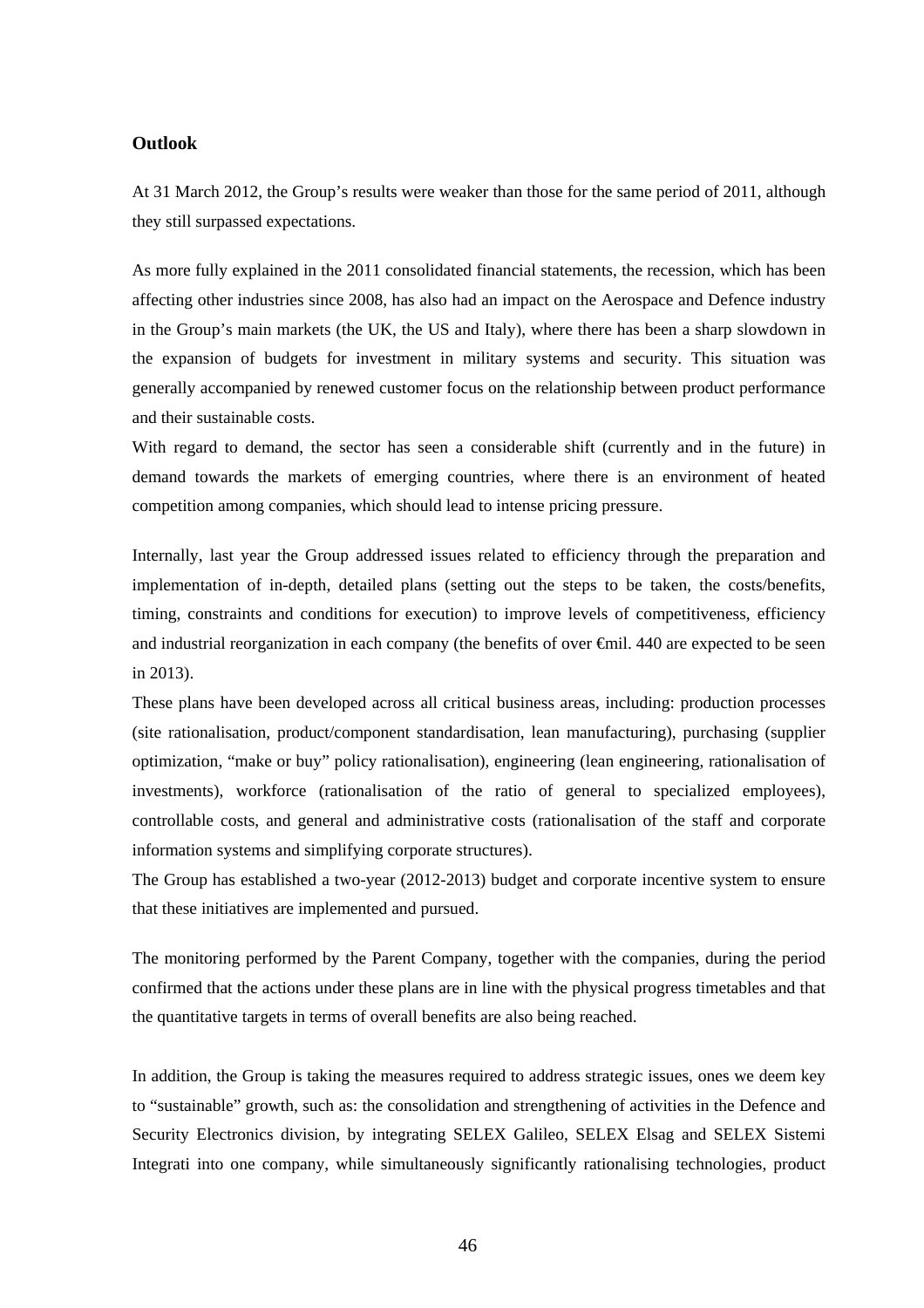lines and industrial facilities. The goal is to establish a single entity in Europe that operates in conjunction and in coordination with DRS (not included in this integration given the special regulations to which it is subject) and that is able to successfully take on the major industry players, compete in major markets and take advantage of a technological, financial and production structure that will make it possible to achieve significant cash flow generation and an adequate return on invested capital.

Equally important was the introduction of actions required to review the Group's portfolio, concentrating capital invested in activities and sectors whose technologies and production structures enable us to gain market roles that allow the Group to maximise its ability to create and extract value. This could lead to the disposal of assets with a consequent reduction in net financial debt, confirming a strong liquidity position and preservation of the Group's "investment grade" status.

Based on the results achieved by the Group at 31 March 2012 and its observance of the milestones for its plans to boost its competiveness, efficiency and reorganisation, as well as its introduction of actions to address strategic issues, we can confirm the projections for 2012 stated in the 2011 financial statements.

We expect revenues for the year to be between ⊕il. 16.9 and ⊕il. 17.3, adjusted EBITA should return to a positive state in the Aeronautics and Transportation divisions (although the latter should remain negative in the vehicles segment), and should grow in the Defence and Security Electronics and Helicopters divisions. Therefore, adjusted EBITA should come to around €mil. 1,100, while we expect FOCF to be positive thanks to operating activities, before investments, that, after financing a portion of the restructuring costs accrued in 2011, borrowing costs and taxes, are expected to generate a positive cash flow of over €mil. 900, while costs of investments (after collection of the Law 808/85 grants) should generate a negative cash flow of about €mil. 900.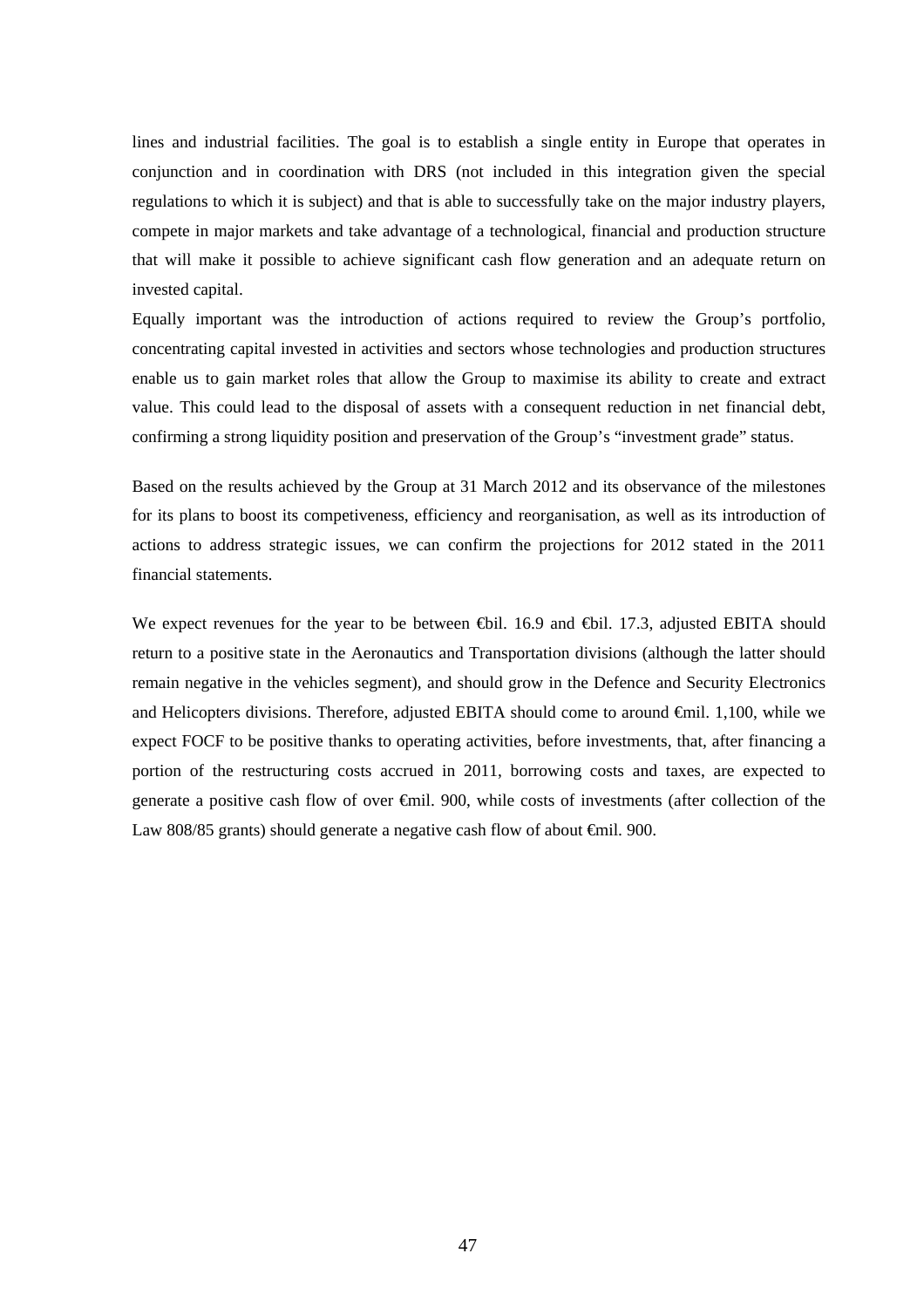**Analysis of the financial statements at 31 March 2012**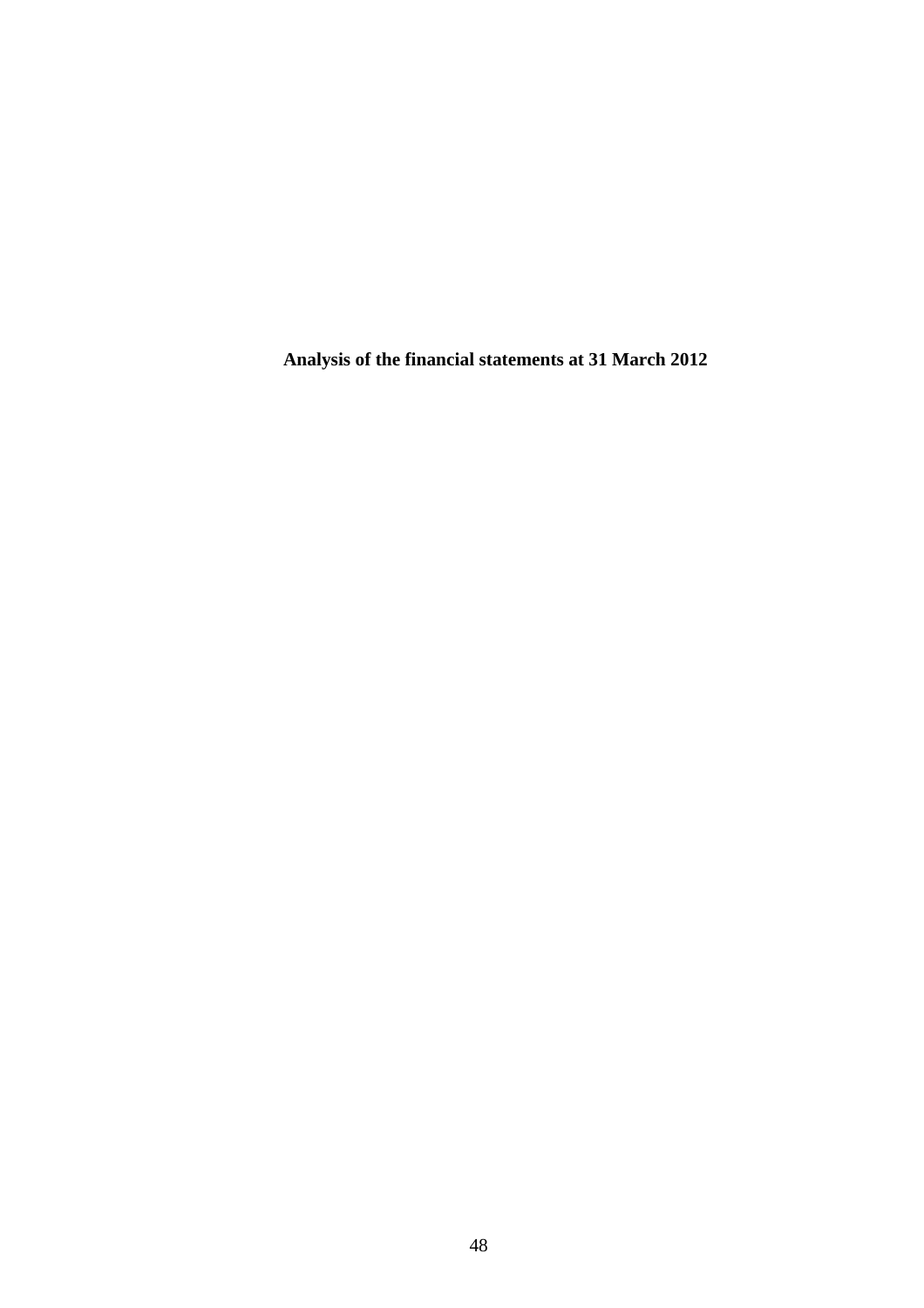# **Separate Income Statement**

|                                                                          |       | For the three months<br>ended 31 March |                                        | For the three months<br>ended 31 March |                                                    |
|--------------------------------------------------------------------------|-------|----------------------------------------|----------------------------------------|----------------------------------------|----------------------------------------------------|
| $(\epsilon)$                                                             | Notes | 2012                                   | of which<br>with<br>related<br>parties | 2011                                   | of which<br>with<br>related<br>parties<br>(Note 4) |
| Revenue                                                                  |       | 3,686                                  | 408                                    | 3,855                                  | 335                                                |
| Raw materials and consumables used and                                   |       |                                        |                                        |                                        |                                                    |
| personnel costs                                                          | 24    | (3,375)                                | (40)                                   | (3,510)                                | (31)                                               |
| Amortisation, depreciation and impairment                                | 25    | (159)                                  |                                        | (162)                                  |                                                    |
| Other operating income (expenses)                                        | 23    | (10)                                   |                                        | (2)                                    |                                                    |
|                                                                          |       | 142                                    |                                        | 181                                    |                                                    |
| Finance income (costs)                                                   | 26    | (100)                                  |                                        | (111)                                  | (2)                                                |
| Share of profit (loss) of equity accounted<br>investments                | 27    | 9                                      |                                        | (8)                                    |                                                    |
| Profit (Loss) before taxes and the effects of<br>discontinued operations |       | 51                                     |                                        | 62                                     |                                                    |
| Income taxes                                                             | 28    | (26)                                   |                                        | (55)                                   |                                                    |
| (Loss) Profit from discontinued operations                               |       |                                        |                                        |                                        |                                                    |
| Net profit (loss)                                                        |       | 25                                     |                                        | 7                                      |                                                    |
| . equity holders of the Company                                          |       | 18                                     |                                        |                                        |                                                    |
| . non-controlling interests                                              |       | 7                                      |                                        | $\overline{7}$                         |                                                    |
| Earnings/(Losses) per share                                              | 30    |                                        |                                        |                                        |                                                    |
| <b>Basic</b>                                                             |       | 0.031                                  |                                        |                                        |                                                    |
| <b>Diluted</b>                                                           |       | 0.031                                  |                                        |                                        |                                                    |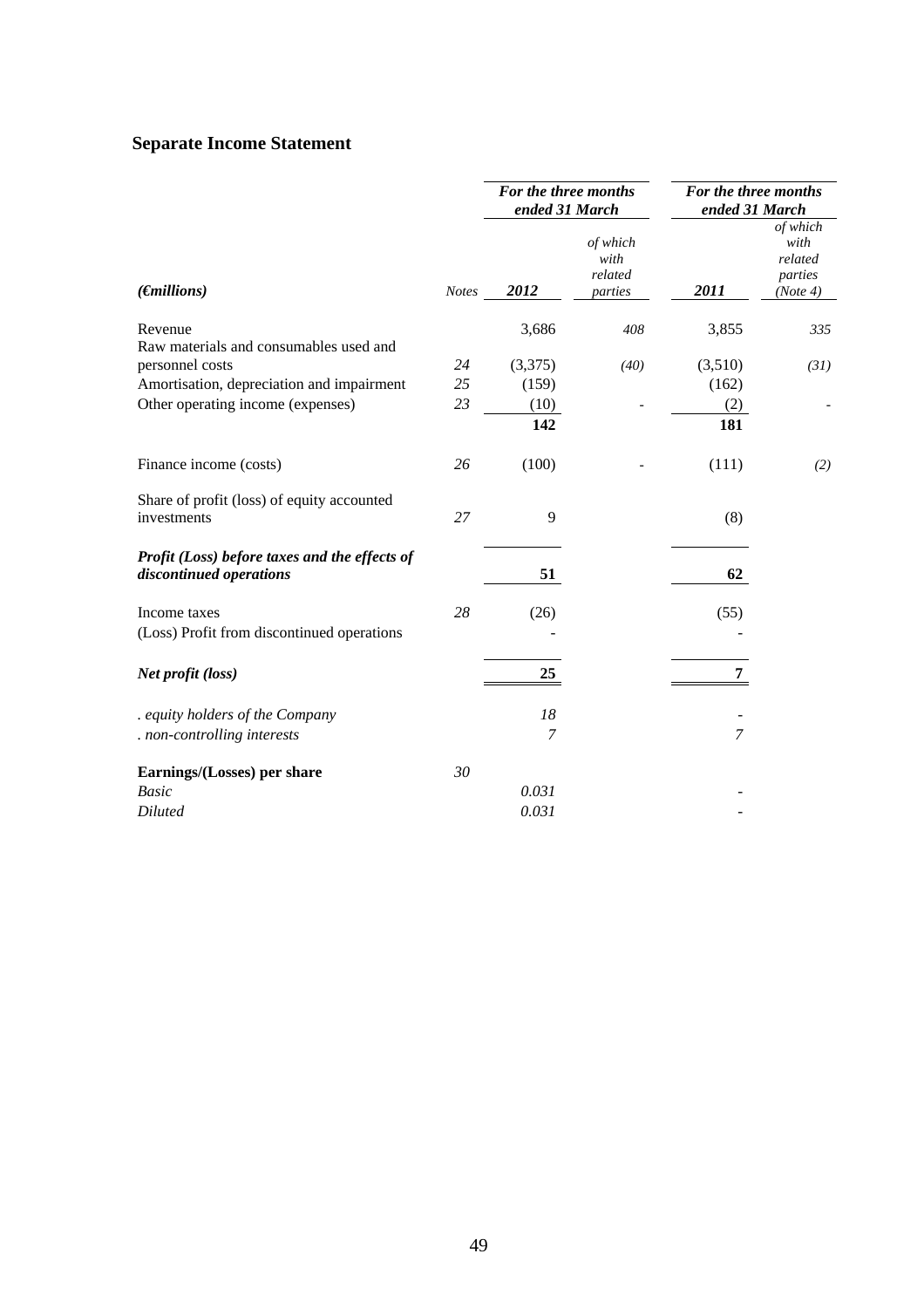# **Statement of Comprehensive Income**

|                                                        | For the three months ended 31 March |                  |                |                |  |  |  |
|--------------------------------------------------------|-------------------------------------|------------------|----------------|----------------|--|--|--|
| $\epsilon$ million                                     | 2012                                |                  | 2011           |                |  |  |  |
| Profit (loss) for the period                           |                                     | 25               |                | $\overline{7}$ |  |  |  |
| Reserves of income (expense) recognised in equity      |                                     |                  |                |                |  |  |  |
| - Actuarial gains (losses) on defined-benefit plans:   |                                     | (17)             |                | 37             |  |  |  |
| . plan measurement                                     | (19)                                |                  | 33             |                |  |  |  |
| . exchange gains (losses)                              | 2                                   |                  | $\overline{4}$ |                |  |  |  |
| - Changes in cash-flow hedges:                         |                                     | 77               |                | 130            |  |  |  |
| . fair value adjustment                                | 77                                  |                  | 137            |                |  |  |  |
| . transferred to separate income statement             |                                     |                  | (7)            |                |  |  |  |
| . exchange gains (losses)                              |                                     |                  |                |                |  |  |  |
| - Translation differences                              |                                     | (74)             |                | (225)          |  |  |  |
| Tax on expense (income) recognised in equity           |                                     | (9)              |                | (43)           |  |  |  |
| . fair value adjustment/measurement                    | (8)                                 |                  | (39)           |                |  |  |  |
| . transferred to separate income statement             |                                     |                  | (3)            |                |  |  |  |
| . exchange gains (losses)                              | (1)                                 |                  | (1)            |                |  |  |  |
| Income (expense) recognised in equity                  |                                     | (23)             |                | (101)          |  |  |  |
| Total comprehensive income (expense) for the<br>period |                                     | $\boldsymbol{2}$ |                | (94)           |  |  |  |
| Attributable to:                                       |                                     |                  |                |                |  |  |  |
| Equity holders of the Company                          |                                     | (4)              |                | (92)           |  |  |  |
| - Non-controlling interests                            |                                     | 6                |                | (2)            |  |  |  |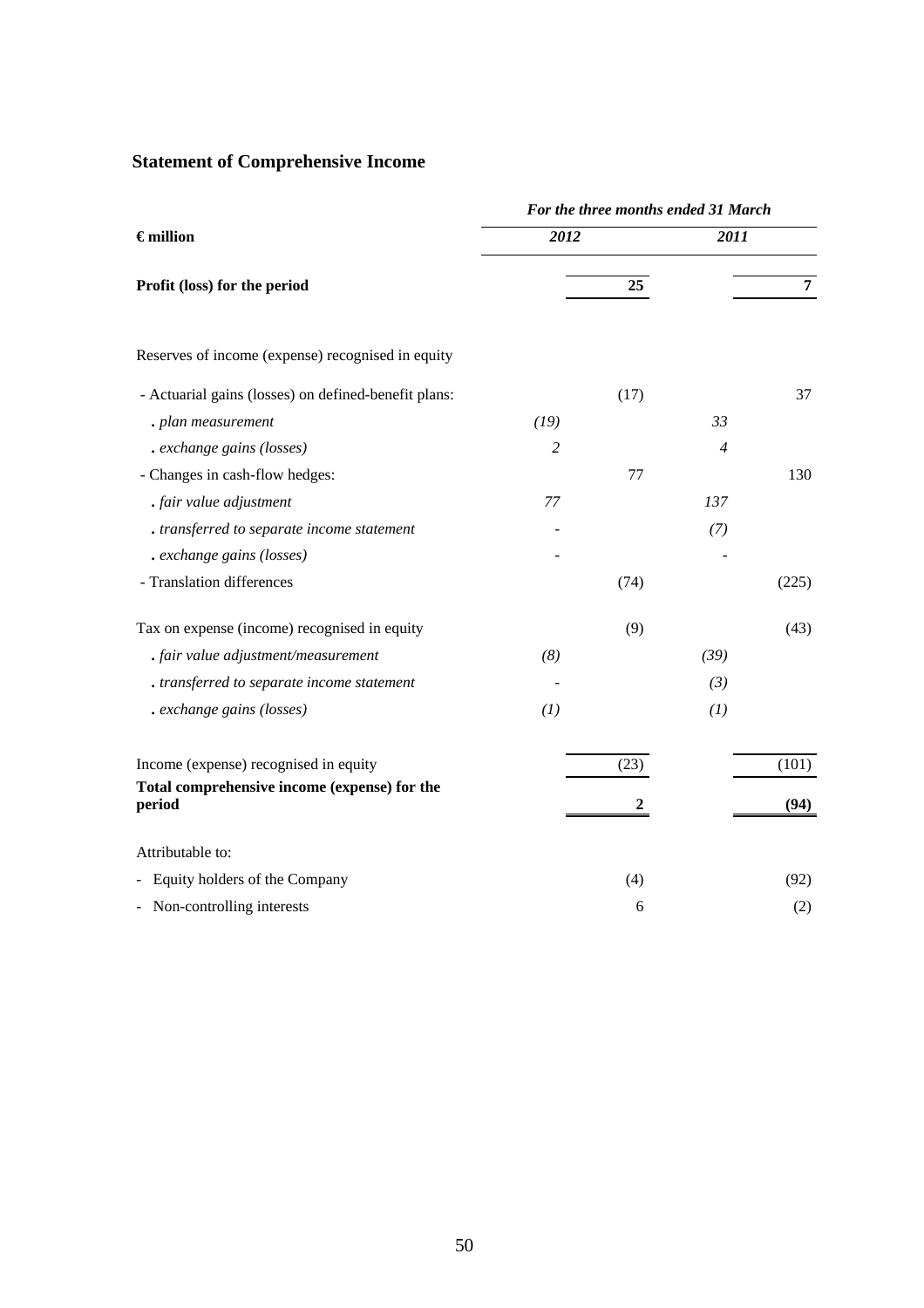# **Balance Sheet**

|                                                                       |              |                  | of which<br>with   |                  | of which<br>with<br>related |
|-----------------------------------------------------------------------|--------------|------------------|--------------------|------------------|-----------------------------|
| $(\epsilon)$                                                          | <b>Notes</b> | 31 March<br>2012 | related<br>parties | 31 March<br>2011 | parties<br>(Note 4)         |
| Non-current assets                                                    |              |                  |                    |                  |                             |
| Intangible assets                                                     | 9            | 8,351            |                    | 8,409            |                             |
| Property, plant and equipment                                         | 10           | 3,137            |                    | 3,171            |                             |
| Deferred tax assets                                                   |              | 1,022            |                    | 1,046            |                             |
| Other assets                                                          | 12           | 936              | 12                 | 917              | 11                          |
|                                                                       |              | 13,446           |                    | 13,543           |                             |
| Current assets                                                        |              |                  |                    |                  |                             |
| Inventories                                                           |              | 4,694            |                    | 4,486            |                             |
| Trade receivables, including net contract work                        |              |                  |                    |                  |                             |
| in progress                                                           | 13           | 9,069            | 940                | 8,932            | 884                         |
| Financial receivables                                                 |              | 1,010            | 186                | 1,071            | 184                         |
| Derivatives                                                           | 14           | 139              |                    | 167              |                             |
| Other assets                                                          | 15           | 1,190            | 30                 | 1,062            | 13                          |
| Cash and cash equivalents                                             |              | 943              |                    | 1,331            |                             |
|                                                                       |              | 17,045           |                    | 17,049           |                             |
| Non-current assets held for sale                                      |              |                  |                    | 1                |                             |
| <b>Total</b> assets                                                   |              | 30,491           |                    | 30,593           |                             |
| Shareholders' equity                                                  |              |                  |                    |                  |                             |
| Share capital                                                         | 16           | 2,525            |                    | 2,525            |                             |
| Other reserves                                                        |              | 1,773            |                    | 1,776            |                             |
| Capital and reserves attributable to equity<br>holders of the Company |              | 4,298            |                    | 4,301            |                             |
| Non-controlling interests in equity                                   |              | 308              |                    | 303              |                             |
| Total shareholders' equity                                            |              | 4,606            |                    | 4,604            |                             |
| Non-current liabilities                                               |              |                  |                    |                  |                             |
| Borrowings                                                            | 17           | 4,420            | 36                 | 4,492            | 36                          |
| Employee liabilities                                                  | 19           | 915              |                    | 956              |                             |
| Provisions for risks and charges                                      | 18           | 1,724            |                    | 1,774            |                             |
| Deferred tax liabilities                                              |              | 464              |                    | 479              |                             |
| Other liabilities                                                     | 20           | 899              |                    | 936              |                             |
|                                                                       |              | 8,422            |                    | 8,637            |                             |
| Current liabilities<br>Trade payables, including net advances from    |              |                  |                    |                  |                             |
| customers                                                             | 21           | 12,737           | 146                | 13,162           | 160                         |
| Borrowings                                                            | 17           | 2,086            | 946                | 1,393            | 913                         |
| Income tax payables                                                   |              | 54               |                    | 44               |                             |
| Provisions for risks and charges                                      | 18           | 879              |                    | 932              |                             |
| <b>Derivatives</b>                                                    | 14           | 86               |                    | 159              |                             |
| Other liabilities                                                     | 20           | 1,621            | 38                 | 1,662            | 41                          |
|                                                                       |              | 17,463           |                    | 17,352           |                             |
| Liabilities directly correlated with assets held<br>for sale          |              |                  |                    |                  |                             |
| <b>Total liabilities</b>                                              |              | 25,885           |                    | 25,989           |                             |
| Total liabilities and shareholders' equity                            |              | 30,491           |                    | 30,593           |                             |
|                                                                       |              |                  |                    |                  |                             |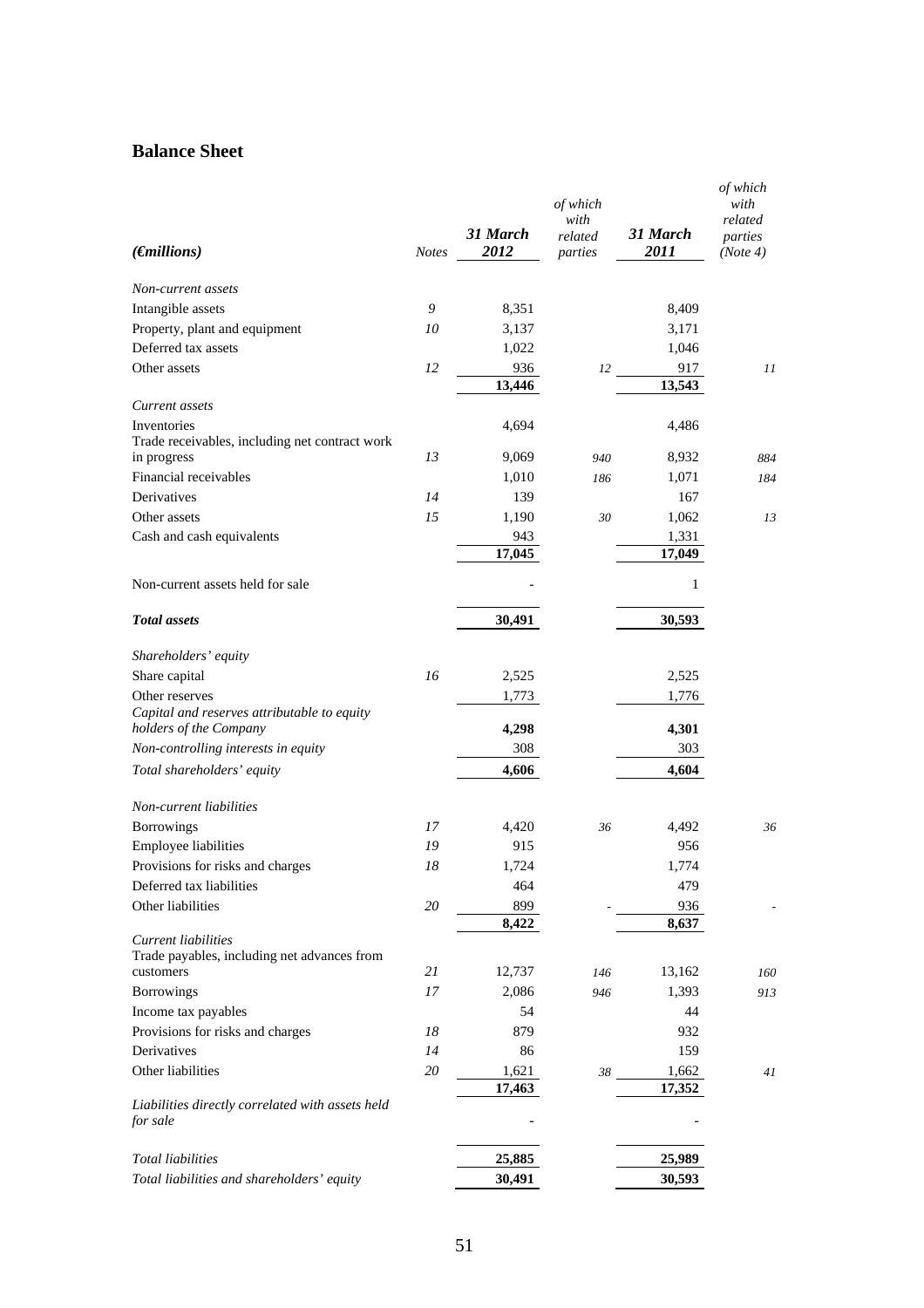# **Statement of Cash Flows**

| $(\epsilon)$                                                                                                                                           |              | For the three months ended 31 March |                                        |         |                                                    |  |
|--------------------------------------------------------------------------------------------------------------------------------------------------------|--------------|-------------------------------------|----------------------------------------|---------|----------------------------------------------------|--|
|                                                                                                                                                        | <b>Notes</b> | 2012                                | of which<br>with<br>related<br>parties | 2011    | of which<br>with<br>related<br>parties<br>(Note 4) |  |
| Cash flow from operating activities:                                                                                                                   |              |                                     |                                        |         |                                                    |  |
| Gross cash flow from operating activities                                                                                                              | 28           | 320                                 |                                        | 373     |                                                    |  |
| Changes in working capital                                                                                                                             | 28           | (892)                               | (100)                                  | (811)   | (25)                                               |  |
| Changes in other operating assets and liabilities,<br>taxes, finance costs and provisions for risks and charges                                        |              | (403)                               | 568                                    | (372)   | (75)                                               |  |
| Net cash generated (used) from/in operating activities                                                                                                 |              | (975)                               |                                        | (810)   |                                                    |  |
| Cash flow from investing activities:<br>Acquisitions of subsidiaries, net of cash acquired<br>Purchase of property, plant and equipment and intangible | II           |                                     |                                        | (4)     |                                                    |  |
| assets<br>Proceeds from sale of property, plant and equipment and                                                                                      |              | (182)                               |                                        | (194)   |                                                    |  |
| intangible assets                                                                                                                                      |              | 19                                  |                                        | 6       |                                                    |  |
| Other investing activities                                                                                                                             |              | (13)                                |                                        | 6       |                                                    |  |
| Net cash used in investing activities                                                                                                                  |              | (176)                               |                                        | (186)   |                                                    |  |
| Cash flow from financing activities:                                                                                                                   |              |                                     |                                        |         |                                                    |  |
| Issue (repayment) and repurchase of bonds                                                                                                              |              | (26)                                |                                        |         |                                                    |  |
| Net change in other borrowings                                                                                                                         |              | 789                                 | 19                                     | (75)    | 61                                                 |  |
| Net cash used in financing activities                                                                                                                  |              | 763                                 |                                        | (75)    |                                                    |  |
| Net increase (decrease) in cash and cash equivalents                                                                                                   |              | (388)                               |                                        | (1,071) |                                                    |  |
| Exchange gains (losses) and other changes                                                                                                              |              |                                     |                                        | (14)    |                                                    |  |
| Cash and cash equivalents at 1 January                                                                                                                 |              | 1,331                               |                                        | 1,854   |                                                    |  |
| Cash and cash equivalents at 31 March                                                                                                                  |              | 943                                 |                                        | 769     |                                                    |  |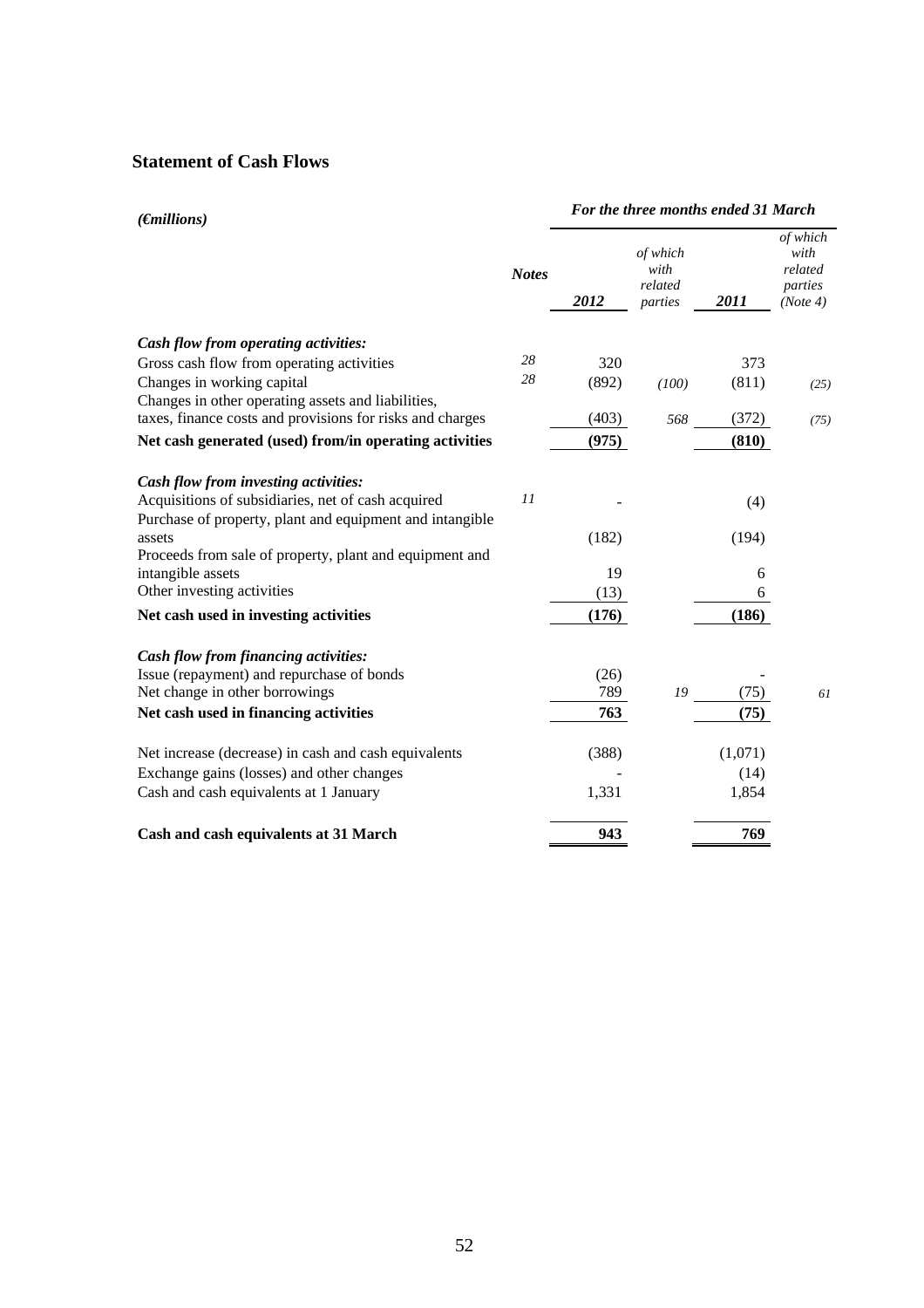|                                                                                 | <b>Share</b><br>capital | <b>Retained</b><br>earnings and<br>consolidation<br>reserve | <b>Cash-flow</b><br>hedge<br>reserve | <b>Reserve</b><br>for<br>stock-<br>option<br>and<br>stock-<br>grant<br>plans | <b>Reserve</b><br>for<br>actuarial<br>gains<br>(losses)<br>posted to<br>shareholde<br>rs' equity | <b>Translatio</b><br>$\mathbf n$<br>reserve | <b>Total</b><br>capital and<br>reserves<br>attributabl<br>e to equity<br>holders of<br>the<br>Company | Non-<br>controllin<br>g interests<br>in equity |
|---------------------------------------------------------------------------------|-------------------------|-------------------------------------------------------------|--------------------------------------|------------------------------------------------------------------------------|--------------------------------------------------------------------------------------------------|---------------------------------------------|-------------------------------------------------------------------------------------------------------|------------------------------------------------|
| 1 January<br>2011                                                               | 2,517                   | 4,870                                                       | 16                                   | 43                                                                           | (96)                                                                                             | (536)                                       | 6,814                                                                                                 | 284                                            |
| Dividends paid                                                                  |                         |                                                             |                                      |                                                                              |                                                                                                  |                                             |                                                                                                       | (1)                                            |
| Capital<br>increases                                                            |                         |                                                             |                                      |                                                                              |                                                                                                  |                                             |                                                                                                       | $\mathbf{1}$                                   |
| Profit/Loss for<br>the period<br>Other<br>comprehensive<br>income<br>(expense)  |                         |                                                             | 95                                   |                                                                              | 31                                                                                               | (218)                                       | (92)                                                                                                  | 7<br>(9)                                       |
| Stock-<br>option/stock-<br>grant plans:                                         |                         |                                                             |                                      |                                                                              |                                                                                                  |                                             |                                                                                                       |                                                |
| - services<br>rendered                                                          |                         |                                                             |                                      |                                                                              |                                                                                                  |                                             | $\overline{a}$                                                                                        | $\mathbf{1}$                                   |
| Other changes                                                                   |                         | (2)                                                         |                                      |                                                                              |                                                                                                  |                                             | (2)                                                                                                   | $\overline{\phantom{a}}$                       |
| 31 March<br>2011                                                                | 2,517                   | 4,868                                                       | 111                                  | 43                                                                           | (65)                                                                                             | (754)                                       | 6,720                                                                                                 | 283                                            |
| 1 January<br>2012                                                               | 2,525                   | 2,310                                                       | (31)                                 | $\qquad \qquad \blacksquare$                                                 | (76)                                                                                             | (427)                                       | 4,301                                                                                                 | 303                                            |
| Dividends paid                                                                  |                         |                                                             |                                      |                                                                              |                                                                                                  |                                             |                                                                                                       |                                                |
| Capital<br>increases<br>Profit/Loss for<br>the period<br>Other<br>comprehensive |                         | 18                                                          |                                      |                                                                              |                                                                                                  |                                             | 18                                                                                                    | $\tau$                                         |
| income<br>(expense)                                                             |                         |                                                             | 55                                   |                                                                              | (6)                                                                                              | (71)                                        | (22)                                                                                                  | (1)                                            |
| Stock-<br>option/stock-<br>grant plans:                                         |                         |                                                             |                                      |                                                                              |                                                                                                  |                                             |                                                                                                       |                                                |
| - services<br>rendered                                                          |                         |                                                             |                                      |                                                                              |                                                                                                  |                                             |                                                                                                       |                                                |
| Other changes                                                                   |                         | $\,1$                                                       |                                      |                                                                              |                                                                                                  |                                             | $\mathbf{1}$                                                                                          | (1)                                            |
| 31 March<br>2012                                                                | 2,525                   | 2,309                                                       | 24                                   |                                                                              | (82)                                                                                             | (498)                                       | 4,298                                                                                                 | 308                                            |

# **Statement of changes in shareholders' equity**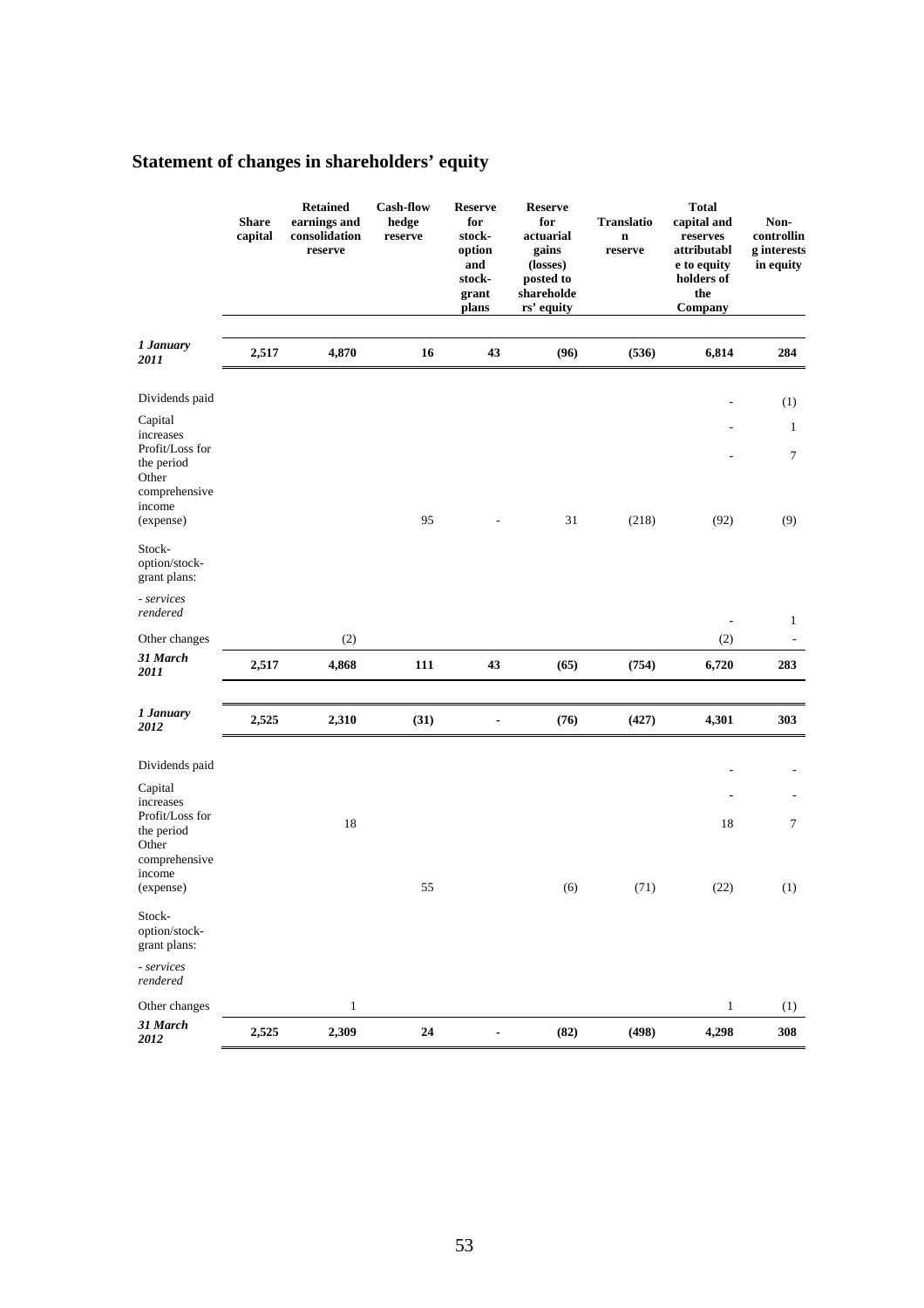#### **1. GENERAL INFORMATION**

Finmeccanica is a company limited by shares based in Rome (Italy), at Piazza Monte Grappa 4, and is listed on the Italian Stock Exchange (FTSE MIB).

The Finmeccanica Group is a major Italian high technology organisation. Finmeccanica Spa, the holding company responsible for guiding and controlling industrial and strategic operations, coordinates its operating subsidiaries (the Finmeccanica Group or, simply, the Group), which are especially concentrated in the fields of Helicopters, Defence and Security Electronics, Aeronautics, Space, Defence Systems, Energy and Transportation.

#### **2. FORM, CONTENT AND APPLICABLE ACCOUNTING STANDARDS**

The interim financial report of the Finmeccanica Group at 31 March 2012 was prepared in accordance with Article 154-ter, paragraph 5 of Legislative Decree 58/98 (Consolidated Law on Financial Intermediation), as subsequently amended.

These notes are presented in a condensed form and do not include all the information required to be disclosed in the annual financial statements because they relate only to those items whose amount, breakdown or changes are key to the understanding of the financial condition of the Group. Therefore, this report must be read in conjunction with the 2011 consolidated financial statements.

Likewise, the balance sheet and the income statement are presented in a condensed form as compared with the annual financial statements. The reconciliation between the quarterly and the year-end balance sheet and income statement is provided in the relevant notes for the items contained in the condensed financial statements.

The accounting principles and basis of accounting that have been used in the preparation of this interim financial report are the same as those used in the preparation of the consolidated financial statements at 31 December 2011 and the interim report on operations at 31 March 2011, with the exception of minor changes that, save as indicated below (Note 4), had no effect on this interim financial report.

All figures are shown in millions of euros unless otherwise indicated.

This consolidated interim financial report has not been subject to a statutory audit.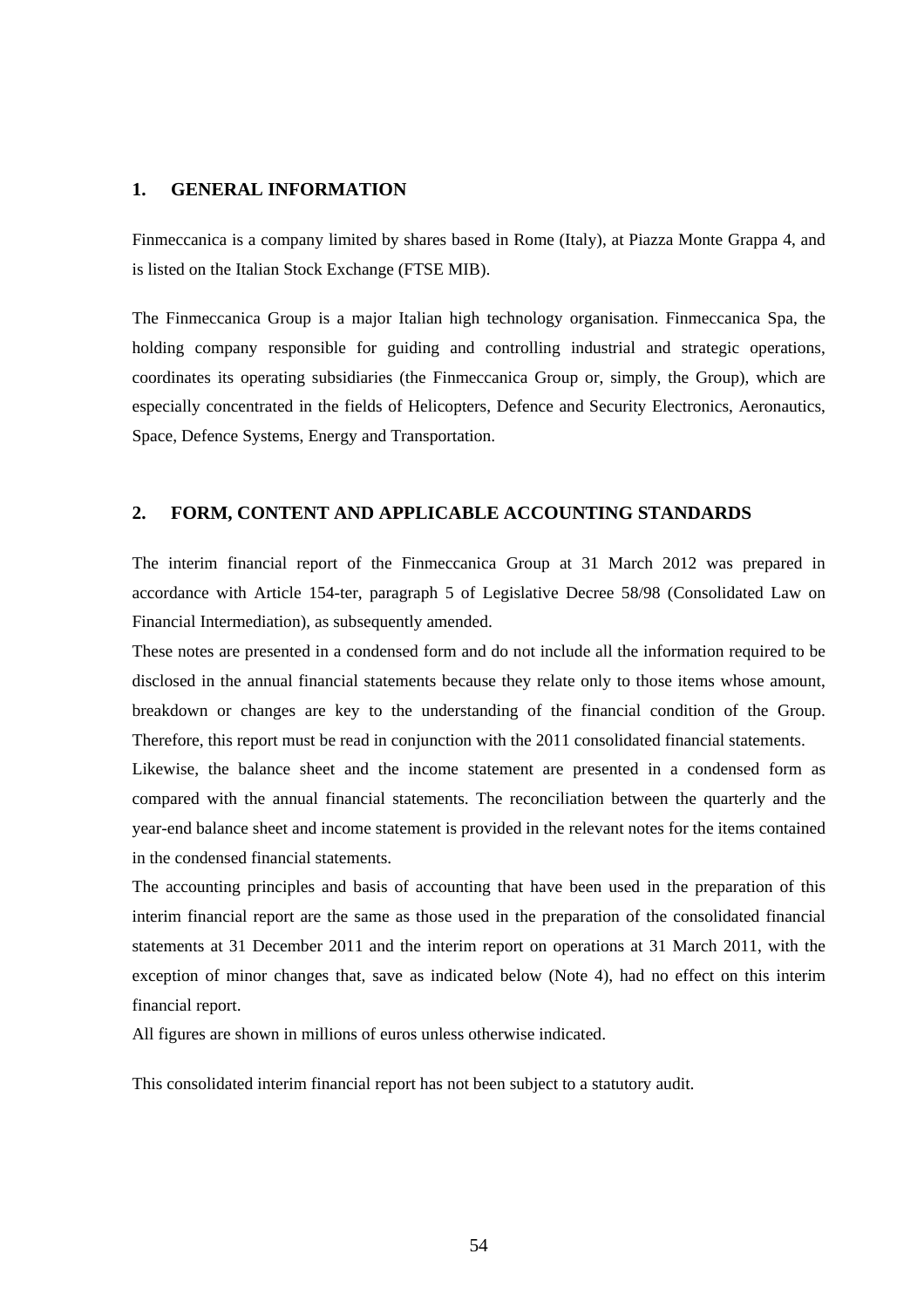# **3. TREATMENT OF INCOME TAXES APPLIED IN THE PREPARATION OF INTERIM REPORTS AND SEASONALITY OF OPERATIONS**

#### **Treatment of income taxes**

In the interim financial statements, income taxes are estimated by applying the expected effective annual tax rate to the interim pre-tax result.

#### **Cash flows relating to operations**

The businesses in which the Group is primarily active are characterised by a high concentration of cash flows from customers in the closing months of the year. This pattern affects both the interim cash flow statements and the volatility of the debt situation of the Group over each interim period, which shows a marked improvement in the final months of the calendar year.

### **4. EFFECT OF CHANGES IN ACCOUNTING POLICIES ADOPTED**

As from 1 January 2012, the Group has adopted IFRS 7: *Financial instruments: disclosures - Amendment*. The standard sets out the disclosures required in the event of the transfer of financial assets that are not derecognised or in the case of continuing involvement in transferred financial assets.

This change only has an impact on the disclosures made in the annual financial statements.

#### **5. SIGNIFICANT NON-RECURRING EVENTS AND TRANSACTIONS**

No significant non-recurring transactions were carried out during the period examined and the corresponding period of the previous year.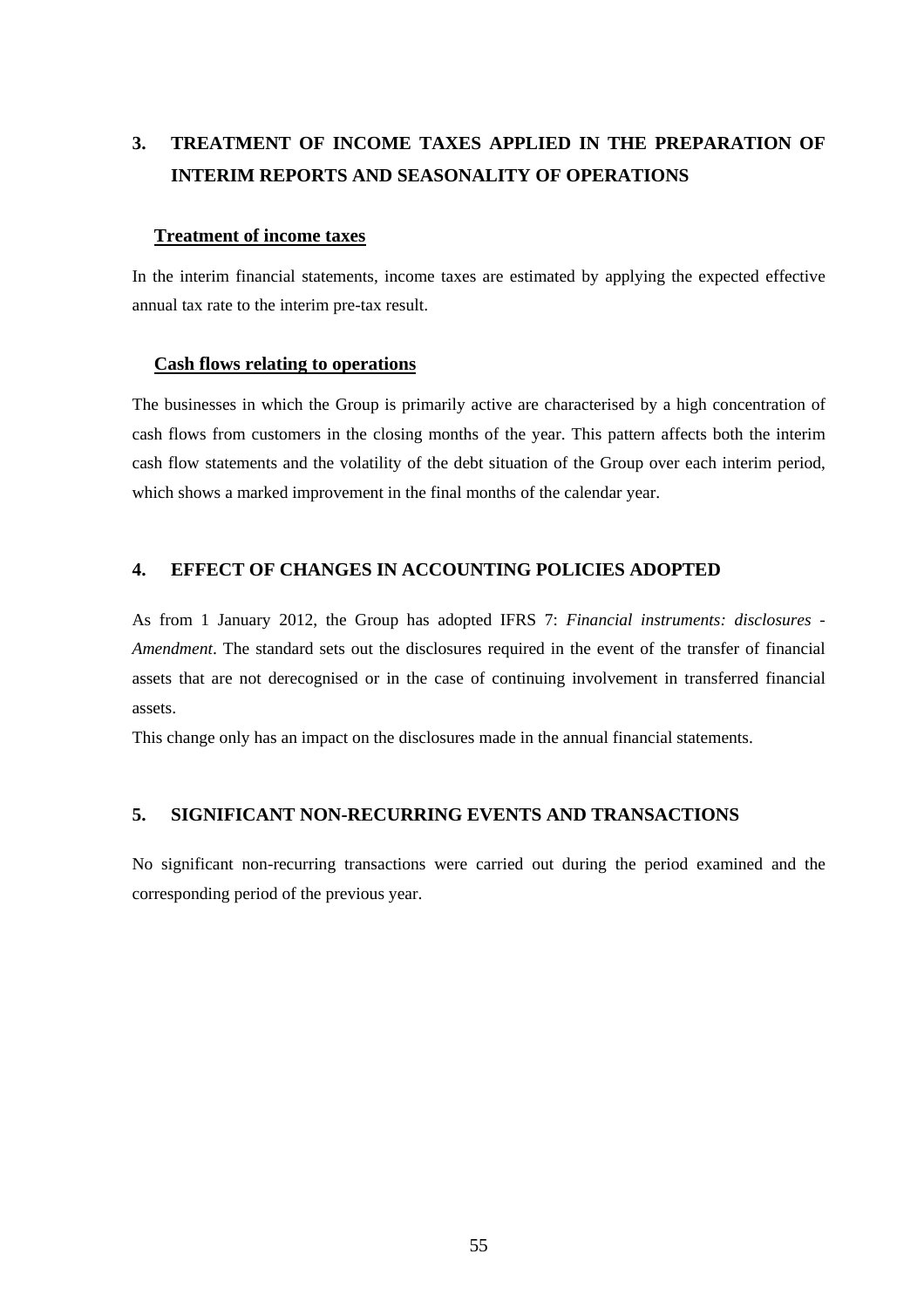#### **SCOPE OF CONSOLIDATION** 6.

| List of companies consolidated on a line-by-line basis                                         |                                                           |                                           |                  |                         |
|------------------------------------------------------------------------------------------------|-----------------------------------------------------------|-------------------------------------------|------------------|-------------------------|
| Company name                                                                                   | Registered office                                         | % Group<br>ownership<br>Direct   Indirect |                  | % Group<br>shareholding |
|                                                                                                |                                                           |                                           |                  |                         |
| 3083683 NOVA SCOTIA LIMITED                                                                    | Halifax, Nova Scotia (Canada)                             |                                           | 100              | 100                     |
| ADVANCED ACOUSTIC CONCEPTS LLC                                                                 | Wilmington, Delaware (USA)                                |                                           | 51               | 51                      |
| AGUSTA AEROSP ACE SERVICES A.A.S. SA                                                           | Grace Hollogne (Belgium)                                  |                                           | 100              | 100                     |
| <b>AGUSTA HOLDING BV</b>                                                                       | Amsterdam (the Netherlands)<br>Wilmington, Delaware (USA) |                                           | 100              | 100                     |
| AGUSTA US INC                                                                                  | Wilmington, Delaware (USA)                                |                                           | 100<br>100       | 100<br>100              |
| AGUSTAWESTLAND AMERICA LLC<br>AGUSTAWESTLAND AUSTRALIA PTYLTD                                  | Melbourne (Australia)                                     |                                           | 100              | 100                     |
| AGUSTAWESTLAND DO BRASILLTDA                                                                   | Sao Paulo (Brazil)                                        |                                           | 100              | 100                     |
| AGUSTAWESTLAND ESP ANA SL                                                                      | Madrid (Spain)                                            |                                           | 100              | 100                     |
| AGUSTAWESTLAND HOLDINGS LTD                                                                    | Yeo vil, Somerset (U.K.)                                  |                                           | 100              | 100                     |
| AGUSTAWESTLAND INC                                                                             | New Castle, Wilmington, Delaware (USA)                    |                                           | 100              | 100                     |
| AGUSTAWESTLAND INDIA PRIVATE LTD                                                               | New Delhi (India)                                         |                                           | 100              | 100                     |
| AGUSTAWESTLAND INTERNATIONALLTD                                                                | Yeo vil, Somerset (U.K.)                                  |                                           | 100              | 100                     |
| AGUSTAWESTLAND LTD                                                                             | Yeo vil, Somers et (UK)                                   |                                           | 100              | 100                     |
| AGUSTAWESTLAND MALAYSIA SDN BHD                                                                | Kuala Lumpur (Malaysia)                                   |                                           | 100              | 100                     |
| AGUSTAWESTLAND NORTH AMERICA INC                                                               | Wilmington, Delaware (USA)<br>Amsterdam (the Netherlands) | 100                                       | 100              | 100<br>100              |
| AGUSTAWESTLAND NV                                                                              | Wilmington Delaware (USA)                                 |                                           | 100              | 100                     |
| AGUSTAWESTLAND PHILADELPHIA CO                                                                 | Milan                                                     |                                           | 80               | 80                      |
| AGUSTAWESTLAND POLITECNICO ADVANCED ROTORCRAFT CENTER S.C.A R.L.<br>AGUSTAWESTLAND PORTUGAL SA | Lis bon (Portugal)                                        |                                           | 100              | 100                     |
| AGUSTAWESTLAND PROPERTIES LTD                                                                  | Yeo vil, Somers et (U.K.)                                 |                                           | 100              | 100                     |
| AGUSTAWESTLAND SPA                                                                             | Cascina Costa (Varese)                                    |                                           | 100              | 100                     |
| AGUSTAWESTLAND TILT-ROTOR COMP ANY LLC                                                         | Wilmington, Delaware (USA)                                |                                           | 100              | 100                     |
| ALENIA AERMACCHISPA ex ALENIA AERONAUTICA SPA                                                  | Venegono Superiore (Varese)                               | 100                                       |                  | 100                     |
| ALENIA AERMACCHINORTH AMERICA INC ex ALENIA NORTH AMERICA INC                                  | New Castle, Wilmington, Delaware (USA)                    |                                           | 100              | 100                     |
| <b>AMTEC SPA</b>                                                                               | Piancastagnaio (Siena)                                    |                                           | 100              | 100                     |
| ANS ALDO RAILWAY SYSTEM TRADING (BEIJING) LTD                                                  | Beijing (China)                                           |                                           | 100              | 40.0656                 |
| ANSALDO STS AUSTRALIA PTYLTD                                                                   | Birs bane (Australia)<br>Beijing (China)                  |                                           | 100              | 40.0656                 |
| ANSALDO STS BEIJ NG LTD                                                                        | Kingstone, Ontario (Canada)                               |                                           | 80<br>100        | 32.0525<br>40.0656      |
| ANSALDO STS CANADA INC.                                                                        | Munich (Germany)                                          |                                           | 100              | 40.0656                 |
| ANSALDO STS DEUTSCHLAND GMBH<br>ANSALDO STS ESP ANA SAU                                        | Madrid (Spain)                                            |                                           | 100              | 40.0656                 |
| ANSALDO STS FINLAND OY                                                                         | Hels inki (Finland)                                       |                                           | 100              | 40.0656                 |
| ANSALDO STS FRANCE SAS                                                                         | Les Ulis (France)                                         |                                           | 100              | 40.0656                 |
| ANSALDO STS HONG KONG LTD                                                                      | Kowloon Bay (China)                                       |                                           | 100              | 40.0656                 |
| ANSALDO STS IRELAND LTD                                                                        | CO KERRY (Ireland)                                        |                                           | 100              | 40.0656                 |
| ANSALDO STS MALAYSIA SDN BHD                                                                   | Kuala Lumpur (Malaysia)                                   |                                           | 100              | 40.0656                 |
| ANSALDO STS - SINOSA RAIL SOLUT. SOUTH AFR. (PTY) LTD ex ANS. STS SOUTH AFR. (PTY) LTD         | Sandton (ZA - South Africa)                               |                                           | 100              | 40.0656                 |
| ANSALDO STS SOUTHERN AFRICA (PTY) LTD                                                          | Gaborone (Botswana - Africa)                              |                                           | 100              | 40.0656                 |
| ANSALDO STS SWEDEN AB                                                                          | Solna (Sweden)                                            |                                           | 100<br>100       | 40.0656                 |
| ANSALDO STS TRANSPORTATION SYSTEMS INDIA PRIVATE LTD                                           | Bangalore (India)<br>Barbican (U.K.)                      |                                           | 100              | 40.0656<br>40.0656      |
| ANSALDO STS UKLTD                                                                              | Genoa                                                     | 40.0656                                   |                  | 40.0656                 |
| ANSALDO STS SPA<br>ANSALDO STS USA INC                                                         | Wilmington, Delaware (USA)                                |                                           | 100              | 40.0656                 |
| ANSALDO STS USA INTERNATIONAL CO                                                               | Wilmington, Delaware (USA)                                |                                           | 100              | 40.0656                 |
| ANSALDO STS USA INTERNATIONAL PROJECT CO                                                       | Wilmington, Delaware (USA)                                |                                           | 100              | 40.0656                 |
| ANS ALDOBREDA ESP ANA SLU                                                                      | Madrid (Spain)                                            |                                           | 100              | 100                     |
| ANSALDOBREDA FRANCE SAS                                                                        | Marseille (France)                                        |                                           | 100              | 100                     |
| ANS ALDOBREDA INC                                                                              | Pitts burg, California (USA)                              |                                           | 100              | 100                     |
| ANSALDOBREDA SPA                                                                               | Naples                                                    | 100                                       |                  | 100                     |
| AUTOMATISMES CONTROLES ET ETUDES ELECTRONIQUES ACELEC SAS                                      | Les Ulis (France)                                         |                                           | 100              | 40.0656                 |
| <b>BREDAMENARINIBUS SPA</b>                                                                    | Bologna<br>Rome                                           | 100                                       | 87.5             | 100<br>87.5             |
| <b>CISDEGSPA</b>                                                                               | Wilmington, Delaware (USA)                                |                                           | 100              | 100                     |
| DRS C3 & AVIATION COMPANY<br>DRS CENGEN LLC                                                    | Wilmington, Delaware (USA)                                |                                           | 100              | 100                     |
| DRS CONSOLIDATED CONTROLS INC                                                                  | Wilmington, Delaware (USA)                                |                                           | 100              | 100                     |
| DRS DEFENSE SOLUTIONS LLC                                                                      | Wilmington, Delaware (USA)                                |                                           | 100              | 100                     |
| DRS ENVIRONMENTAL SYSTEMS INC                                                                  | Wilmington, Delaware (USA)                                |                                           | 100              | 100                     |
| DRS HOMELAND SECURITY SOLUTIONS INC                                                            | Wilmington, Delaware (USA)                                |                                           | 100              | 100                     |
| DRS ICAS LLC                                                                                   | Wilmington, Delaware (USA)                                |                                           | 100              | 100                     |
| DRS INTERNATIONAL INC                                                                          | Wilmington, Delaware (USA)                                |                                           | 100              | 100                     |
| DRS POWER & CONTROLTECHNOLOGIES INC                                                            | Wilmington, Delaware (USA)                                |                                           | 100              | 100                     |
| DRS POWER TECHNOLOGY INC                                                                       | Wilmington, Delaware (USA)                                |                                           | 100              | 100                     |
| DRS RADAR SYSTEMS LLC                                                                          | Wilmington, Delaware (USA)<br>Wilmington, Delaware (USA)  |                                           | 100              | 100                     |
| DRS RSTA INC                                                                                   |                                                           |                                           | 100 <sub>1</sub> | 100                     |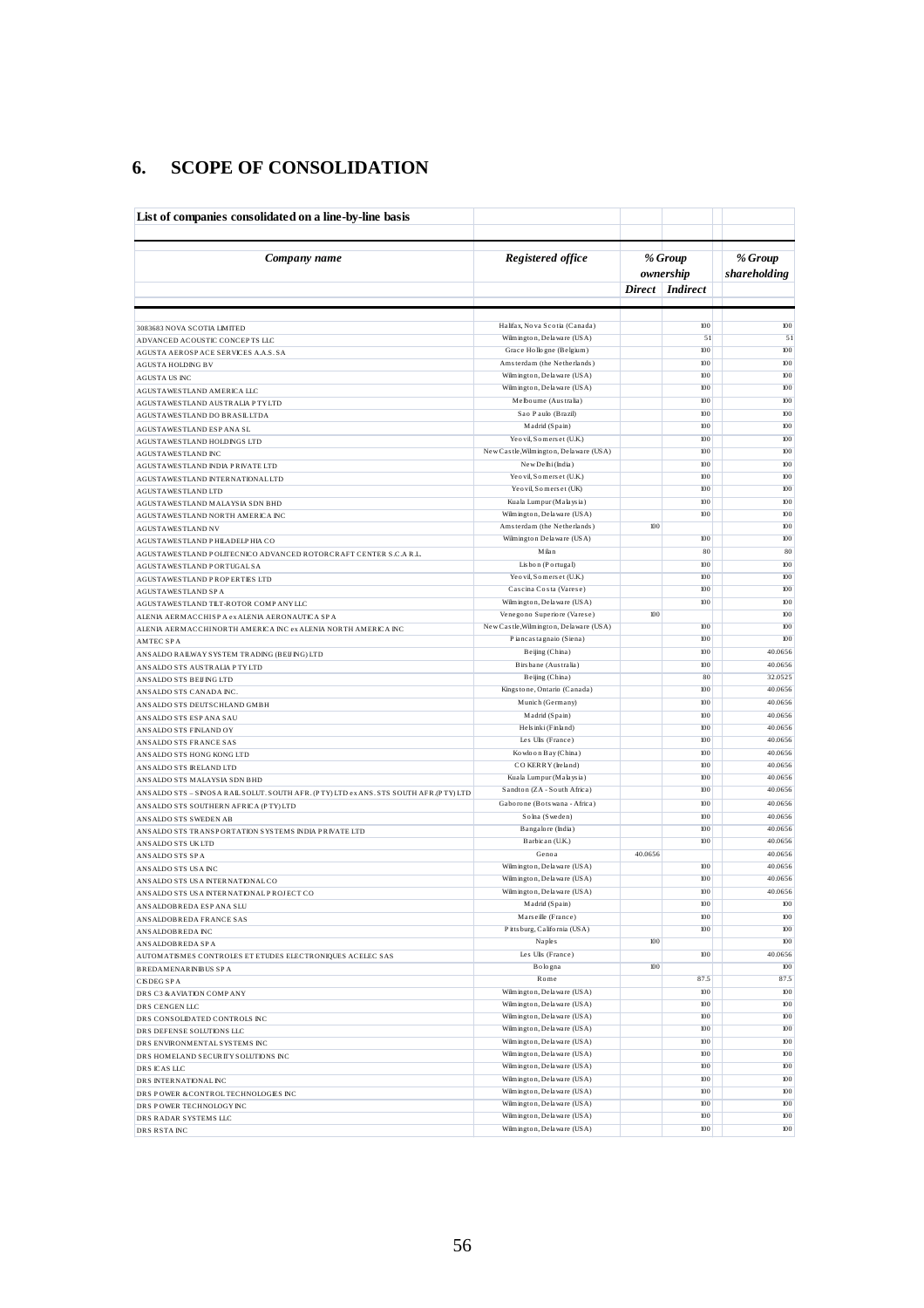| List of companies consolidated on a line-by-line basis (cont'd)  |                                                          |            |                                                 |            |
|------------------------------------------------------------------|----------------------------------------------------------|------------|-------------------------------------------------|------------|
|                                                                  |                                                          |            |                                                 |            |
| Company name                                                     | Registered office                                        |            | % Group<br>% Group<br>ownership<br>shareholding |            |
|                                                                  |                                                          |            | Direct Indirect                                 |            |
|                                                                  | Wilmington, Delaware (USA)                               |            | 100                                             | 100        |
| DRS SENSORS & TARGETING SYSTEMS INC                              | Wilmington, Delaware (USA)                               |            | $100$                                           | 100        |
| DRS SIGNAL SOLUTIONS INC<br>DRS SONETICOM INC                    | Tallahassee, Florida (USA)                               |            | 100                                             | 100        |
| DRS SURVEILLANCE SUPPORT SYSTEMS INC                             | Wilmington, Delaware (USA)                               |            | 100                                             | 100        |
| DRS SUSTAINMENT SYSTEMS INC                                      | Wilmington, Delaware (USA)                               |            | 100                                             | 100        |
| DRS SYSTEMS MANAGEMENT LLC                                       | Wilmington, Delaware (USA)                               |            | 100                                             | 100        |
| DRS SYSTEMS INC                                                  | Wilmington, Delaware (USA)                               |            | $100$                                           | 100        |
| DRS TACTICALSYSTEMS GLOBAL SERVICES INC                          | Plantation, Florida (USA)                                |            | 100                                             | 100        |
| DRS TACTICALSYSTEMS INC                                          | Plantation, Florida (USA)<br>Farnham, Surrey (UK)        |            | 100<br>100                                      | 100<br>100 |
| DRS TACTICAL SYSTEMS LIMITED                                     | Baden, Wurttemberg (Germany)                             |            | 100                                             | 100        |
| DRS TECHNICAL SERVICES GMBH & COKG<br>DRS TECHNICAL SERVICES INC | Baltimora, Maryland (USA)                                |            | 100                                             | 100        |
| DRS TECHNOLOGIES CANADA INC                                      | Wilmington, Delaware (USA)                               |            | 100                                             | 100        |
| DRS TECHNOLOGIES CANADA LTD                                      | Kanata, Ontario (Canada)                                 |            | 100                                             | 100        |
| DRS TECHNOLOGIES SAUDIARABIA LLC                                 | Riyadh (Saudi Arabia)                                    |            | 49                                              | 49         |
| DRS TECHNOLOGIES UKLIMITED                                       | Farnham, Surrey (UK)                                     |            | 100                                             | 100        |
| DRS TECHNOLOGIES VERWALTUNGS GMBH                                | Baden, Wurttemberg (Germany)                             |            | 100                                             | 100        |
| DRS TECHNOLOGIES INC                                             | Wilmington, Delaware (USA)                               |            | 100                                             | 100        |
| DRS TEST & ENERGY MANAGEMENT LLC                                 | Wilmington, Delaware (USA)                               |            | 100                                             | 100        |
| DRS TRAINING & CONTROL SYSTEMS LLC                               | Plantation, Florida (USA)                                |            | 100                                             | 100        |
| DRS TSIINTERNATIONALLLC                                          | Wilmington, Delaware (USA)<br>Wilmington, Delaware (USA) |            | 100<br>100                                      | 100<br>100 |
| DRS UNMANNED TECHNOLOGIES INC                                    | Rome                                                     |            | 100                                             | 100        |
| ED CONTACT SRL                                                   | Rome                                                     |            | 80                                              | 80         |
| ELECTRON ITALIA SRL<br>ELSAG NORTH AMERICA LLC                   | Madison, North Carolina (USA)                            |            | 100                                             | 100        |
| ENGINEER ED COIL COMPANY                                         | Clayton, Missouri (USA)                                  |            | 100                                             | 100        |
| ENGINEERED ELECTRIC COMPANY                                      | Clayton, Missouri (USA)                                  |            | 100                                             | 100        |
| ENGINEERED SUPPORT SYSTEMS INC                                   | Clayton, Missouri (USA)                                  |            | 100                                             | 100        |
| E-SECURITY SRL                                                   | Montes ilvano (Pescara)                                  |            | 79.688                                          | 79.688     |
| ESSIRESOURCES LLC                                                | Louis ville, Kentucky (USA)                              |            | 100                                             | 100        |
| FATA ENGINEERING SPA                                             | Pianezza (Turin)                                         |            | 100                                             | 100        |
| <b>FATA HUNTER INC</b>                                           | Riverside, California (USA)                              |            | 100                                             | 100        |
| FATA LOGISTIC SYSTEMS SPA                                        | Pianezza (Turin)                                         |            | 100                                             | 100        |
| <b>FATASPA</b>                                                   | Pianezza (Turin)                                         | 100        |                                                 | 100        |
| FINMECCANICA FINANCE SA                                          | Luxembourg (Luxembourg)<br>Rome                          | 100<br>100 |                                                 | 100<br>100 |
| FINMECCANICA GROUP REALESTATE SPA                                | Rome                                                     | 100        |                                                 | 100        |
| FINMECCANICA GROUP SERVICES SPA                                  | Wilmington, Delaware (USA)                               |            | 51                                              | 51         |
| GLOBAL MILITARY AIRCRAFT SYSTEMS LLC<br><b>LARMART SPA</b>       | Rome                                                     |            | 60                                              | 60         |
| <b>LASERTEL INC</b>                                              | Tucson, Arizona (USA)                                    |            | 100                                             | 100        |
| LAUREL TECHNOLOGIES PARTNERSHIP                                  | Wilmington, Delaware (USA)                               |            | 80                                              | 80         |
| MECCANICA HOLDINGS USA INC                                       | Wilmington, Delaware (USA)                               | 100        |                                                 | 100        |
| MECCANICA REINSURANCE SA                                         | Luxembourg (Luxembourg)                                  |            | 100                                             | 100        |
| NET SERVICE SRL                                                  | Bologna                                                  |            | 70                                              | 70         |
| NIGHT VISION SYSTEMS LLC                                         | Wilmington, Delaware (USA)                               |            | $100$                                           | 100        |
| ORANGEE SRL                                                      | Rome                                                     |            | 100                                             | 100        |
| OTO MELARA IBERICA SAU                                           | Lo riguilla, Valencia (Spain)                            |            | 100                                             | 100        |
| OTO MELARA NORTH AMERICA INC                                     | Dover, Delaware (USA)                                    | 100        | 100                                             | 100<br>100 |
| OTO MELARA SPA                                                   | La Spezia<br>Grantham, Lincolns hire (UK)                |            | 100                                             | 100        |
| P CA ELECTRONIC TEST LTD<br>P IVOTAL P OWER INC                  | Halifax, Nova Scotia (Canada)                            |            | 100                                             | 100        |
| REGIONALNYPARKPRZEMYSLOWYSWIDNIKSP.ZO.O.                         | Mechaniczna 13 - Ul, Swidnik (Poland)                    |            | 72.0588                                         | 72.0588    |
| SELEX COMMUNICATIONS DO BRASILLTDA                               | Rio de Janeiro (Brazil)                                  |            | 100                                             | 100        |
| SELEX COMMUNICATIONS GMBH                                        | Backnang (Germany)                                       |            | 100                                             | 100        |
| SELEX COMMUNICATIONS INC                                         | San Francisco, California (USA)                          |            | 100                                             | 100        |
| SELEX COMMUNICATIONS ROMANIA SRL                                 | Bucharest (Romania)                                      |            | 99.976                                          | 99.976     |
| SELEX ELECTRONIC SYSTEMS SPA                                     | Rome                                                     | 100        |                                                 | 100        |
| SELEXELSAG CYBERLABS SRL                                         | Milan                                                    |            | 49                                              | 49         |
| SELEXELSAG HOLDINGS LTD                                          | Chelms ford (UK)                                         |            | 100                                             | 100        |
| SELEX ELSAG LTD                                                  | Chelms ford, Essex (UK)                                  |            | 100                                             | 100        |
| SELEXELSAG SPA                                                   | Genoa                                                    |            | 100                                             | 100        |
| SELEX GALLEO INC                                                 | Wilmington, Delaware (USA)                               |            | $100\,$                                         | 100        |
| SELEX GALLEO LTD                                                 | $E$ s s e x (UK)                                         |            | 100                                             | 100        |
| SELEX GALLEO MUAS SP A                                           | Rome                                                     |            | 100                                             | 100        |
| SELEX GALLEO SPA                                                 | Campi Bisenzio (Florence)                                |            | $100\,$                                         | 100        |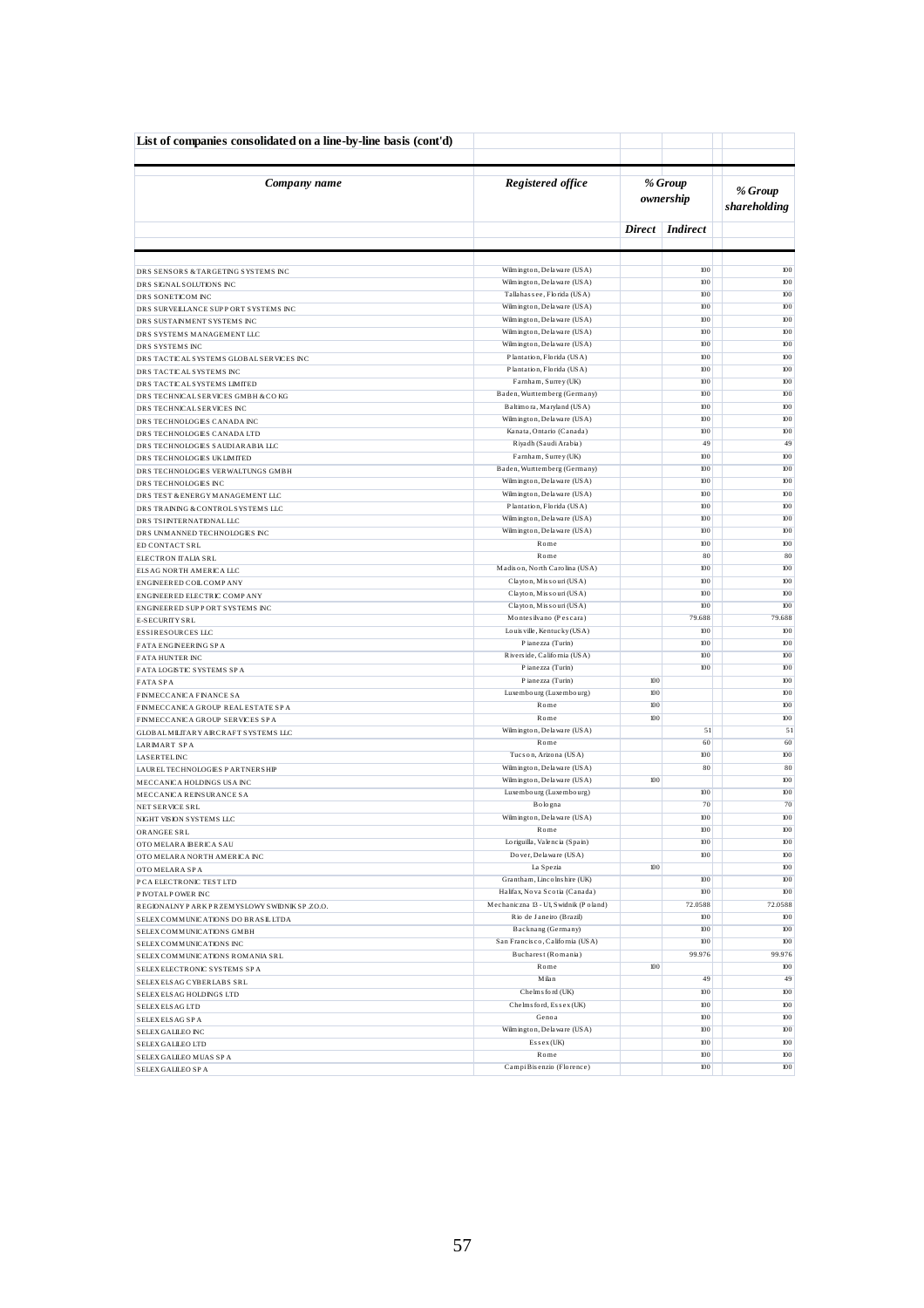| List of companies consolidated on a line-by-line basis (cont'd)        |                                           |     |                      |                         |
|------------------------------------------------------------------------|-------------------------------------------|-----|----------------------|-------------------------|
| Company name                                                           | Registered office                         |     | % Group<br>ownership | % Group<br>shareholding |
|                                                                        |                                           |     | Direct Indirect      |                         |
|                                                                        |                                           |     |                      |                         |
| SELEX KOMUNIKASYON AS                                                  | Golbasi (Turkey)                          |     | 99.999               | 99.999                  |
| SELEX SERVICE MANAGEMENT SPA                                           | Rome                                      | 100 |                      | 100                     |
| SELEX SISTEMINTEGRATISP A                                              | Rome                                      |     | 100                  | 100                     |
| SELEX SYSTEMS INTEGRATION GMBH                                         | Neuss (Germany)                           |     | 100                  | 100                     |
| SELEX SYSTEMS INTEGRATION INC.                                         | Delaware (USA)                            |     | 100                  | 100                     |
| SELEX SYSTEMS INTEGRATION LTD                                          | Ports mouth, Hampshire (UK)               |     | 100                  | 100                     |
| S.C. ELETTRA COMMUNICATIONS SA                                         | Ploiesti (Romania)                        |     | 50.5                 | 50.4997                 |
| <b>SIRIO PANELINC</b>                                                  | Do ver, Delaware (USA)                    |     | 100                  | 100                     |
| <b>SIRIO PANEL SPA</b>                                                 | Montevarchi (Arezzo)                      |     | 100                  | 100                     |
| SO.GE.P A. SOC. GEN. DIP ARTECP AZIONISP A (IN LIQ.)                   | Genoa                                     | 100 |                      | 100                     |
| SISTEMISOFTWARE INTEGRATISPA                                           | Taranto                                   |     | 100                  | 100                     |
| <b>T-SHOLDING CORPORATION</b>                                          | Dallas, Texas (USA)                       |     | 100                  | 100                     |
| TECH-SYM LLC                                                           | Reno, Nevada (USA)                        |     | 100                  | 100                     |
| UNION SWITCH & SIGNAL INC                                              | Wilmington, Delaware (USA)                |     | 100                  | 40.0656                 |
| VEGA CONSULTING SERVICES LTD                                           | Hertfords hire (UK)                       |     | 100                  | 100                     |
| VEGA DEUTS CHLAND GMBH                                                 | Cologne (Germany)                         |     | 100                  | 100                     |
| WESTLAND SUPPORT SERVICES LTD                                          | Yeo vil, Somers et (UK)                   |     | 100                  | 100                     |
| WESTLAND TRANSMISSIONS LTD                                             | Yeo vil, Somers et (UK)                   |     | 100                  | 100                     |
| WHITEHEAD SISTEMISUBACQUEISP A ex WHITEHEAD ALENIA SIST. SUBACQUEISP A | Livo mo                                   | 100 |                      | 100                     |
| WING NED BV                                                            | Rotterdam (the Netherlands)               |     | 100                  | 100                     |
| WORLD'S WING SA                                                        | Geneva (Switzerland)                      |     | 94.944               | 94.944                  |
| WYTWORNIA SP RZETU KOMUNIKACYJ NEGO "PZL-SWIDNIK" SP OLKA AKCYJ NA     | Ale ja Lotnikow, Swidnik (Poland)         |     | 96.09166             | 96.09166                |
| ZAKLAD NARZEDZIOWY W SWIDNIKU SP.ZO.O.                                 | Narzedzio wa 16 - Ul, S widnik (P o land) |     | 51.65785             | 49.6389                 |
| ZAKLAD OBROBKIP LASTYCZNEJ SP.ZO.O.                                    | Kuznicza 13 - Ul, Swidnik (Poland)        |     | 100                  | 93.8748                 |
|                                                                        |                                           |     |                      |                         |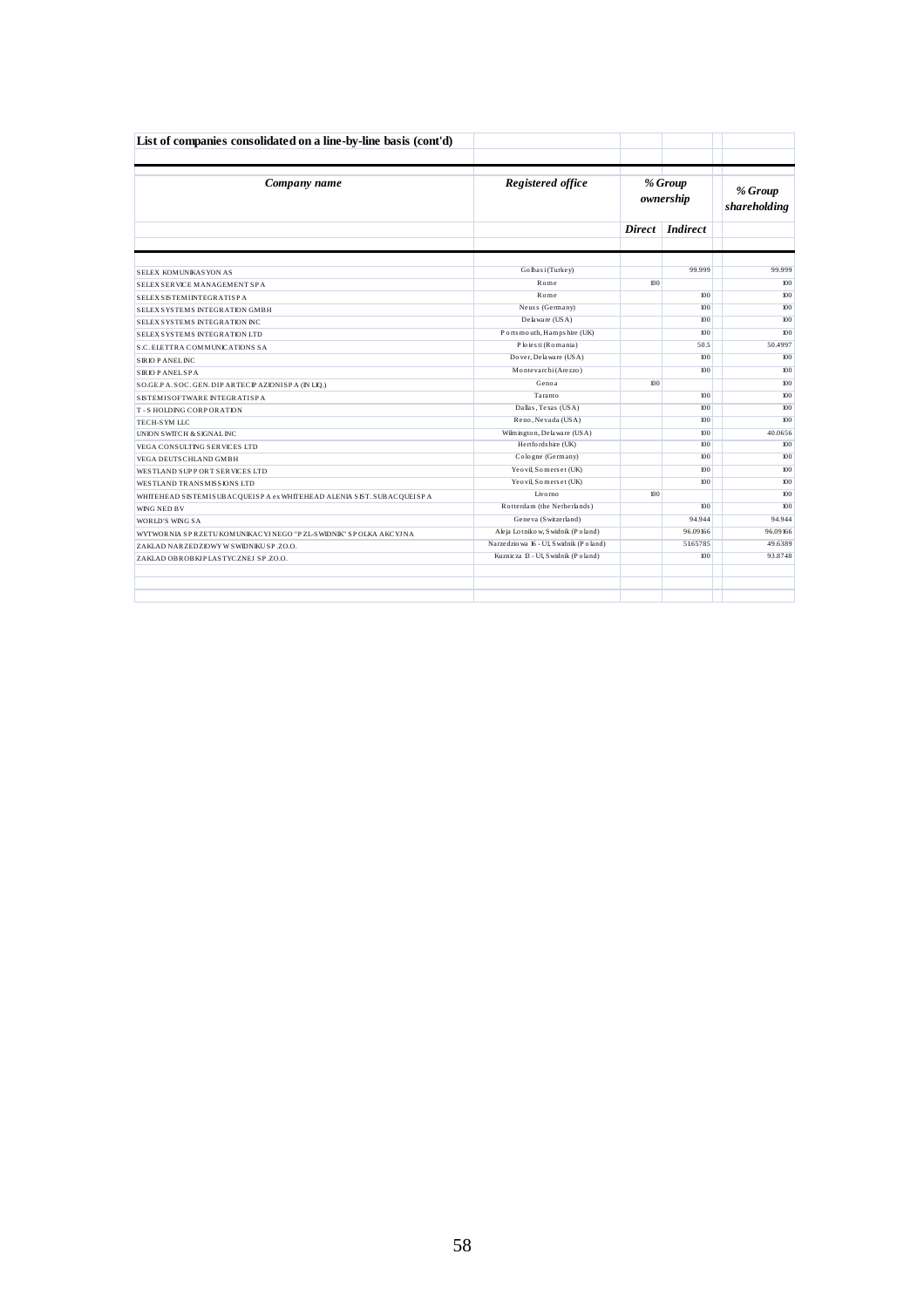| List of companies consolidated using the proportionate method |                                                  |       |                      |                         |  |
|---------------------------------------------------------------|--------------------------------------------------|-------|----------------------|-------------------------|--|
| Company name                                                  | Registered office                                |       | % Group<br>ownership | % Group<br>shareholding |  |
|                                                               |                                                  |       | Direct Indirect      |                         |  |
|                                                               |                                                  |       |                      |                         |  |
| THALES ALENIA SPACE SAS                                       | Cannes La Bocca (France)<br>Paris (France)       | 33    | 100                  | 33<br>33                |  |
| THALES ALENIA SP ACE FRANCE SAS                               | Rome                                             |       | 100                  | 33                      |  |
| THALES ALENIA SP ACE ITALIA SP A                              | Hoboken (Belgium)                                |       | 100                  | 33                      |  |
| THALES ALENIA SPACE ANTWERP SA                                | Madrid (Spain)                                   |       | 100                  | 33                      |  |
| THALES ALENIA SP ACE ESP ANA SA                               | Charleroi (Belgium)                              |       | 100                  | 33                      |  |
| THALES ALENIA SP ACE ETCA SA                                  | Wilmington (USA)                                 |       | 100                  | 33                      |  |
| THALES ALENIA SP ACE NORTH AMERICA INC                        | Germany                                          |       | 100                  | 33                      |  |
| THALES ALENIA SP ACE DEUTHCHLAND SAS                          | Paris (France)                                   |       | 100                  | 33                      |  |
| <b>FORMALEC SA</b>                                            | Toulouse (France)                                |       | 100                  | 67                      |  |
| TELESP AZIO FRANCE SAS                                        | Gilching, Munich (Germany)                       |       | 100                  | 67                      |  |
| TELESP AZIO DEUTSCHLAND GMBH<br>TELESP AZIO SP A              | Rome                                             |       | 100                  | 67                      |  |
| SP ACEOPAL GMBH                                               | Munich (Germany)                                 |       | 50                   | 33.5                    |  |
| TELESP AZIO VEGA UK LTD ex VEGA SP ACE LTD                    | Welwyn Garden City, Herts (UK)                   |       | 100                  | 67                      |  |
| VEGA CONSULTING & TECHNOLOGY SL                               | Madrid (Spain)                                   |       | 100                  | 67                      |  |
| VEGA SPACE GMBH                                               | Darmstadt (Germany)                              |       | 100                  | 67                      |  |
| E-GEOS SPA                                                    | Matera                                           |       | 80                   | 53.6                    |  |
| GAF AG                                                        | Munich (Germany)                                 |       | 100                  | 53.6                    |  |
| EUROMAP SATELLITENDATEN-VERTRIEB MBH                          | Neus trelitz (Germany)                           |       | 100                  | 53.6                    |  |
| TELESP AZIO ARGENTINA SA                                      | Buenos Aires (Argentina)                         |       | 100                  | 66.958                  |  |
| TELESP AZIO BRASIL SA                                         | Rio de Janeiro (Brazil)                          |       | 98.774               | 66.1786                 |  |
| TELESP AZIO NORTH AMERICA INC                                 | Doover, Delaware (USA)                           |       | 100                  | 67                      |  |
| TELESP AZIO HUNGARY SATELLITE TELECOMMUNICATIONS LTD          | Budapest (Hungary)                               |       | 100                  | 67                      |  |
| <b>RARTELSA</b>                                               | Bucharest (Romania)<br>Barcellona (Spain)        |       | 61061<br>100         | 40.911                  |  |
| <b>AURENSIS SL</b>                                            | Amsterdam (the Netherlands)                      | 50    |                      | 67<br>50                |  |
| <b>AMSHBV</b>                                                 | Paris (France)                                   |       | 50                   | 25                      |  |
| MBDA SAS<br>MBDA TREASURE COMPANYLTD                          | Jersey (U.K.)                                    |       | 100                  | 25                      |  |
| <b>MBDA FRANCE SAS</b>                                        | Paris (France)                                   |       | 99.99                | 25                      |  |
| <b>MBDA INCORPORATED</b>                                      | Wilmington, Delaware (USA)                       |       | 100                  | 25                      |  |
| MBDA INTERNATIONAL LTD                                        | UK                                               |       | 100                  | 25                      |  |
| MBDA ITALIA SP A                                              | Rome                                             |       | 100                  | 25                      |  |
| MBDA UKLTD                                                    | Stevenage (U.K.)                                 |       | 99.99                | 25                      |  |
| MBDA UAE LTD                                                  | London (U.K.)                                    |       | 100                  | 25                      |  |
| MATRA ELECTRONIQUE SA                                         | Paris (France)                                   |       | 99.99                | 25                      |  |
| MBDA REINSURANCE LTD                                          | (Dublin) Ireland                                 |       | 100                  | 25                      |  |
| MBDA SERVICES SA                                              | Paris (France)                                   |       | 99.68<br>100         | 24.92<br>25             |  |
| LFK-LENKFLUGKORPERSYSTEME GMBH                                | Unters chleiBheim (Germany)<br>Germany           |       | 100                  | 25                      |  |
| <b>BAYERN-CHEMIE GMBH</b>                                     | Germany                                          |       | 67                   | 16.75                   |  |
| TAURUS SYSTEMS GMBH<br>TDWGMBH                                | Germany                                          |       | 100                  | 25                      |  |
| AVIATION TRAINING INTERNATIONAL LIMITED                       | Dorset (U.K.)                                    |       | 50                   | 50                      |  |
| <b>ROTORSM SRL</b>                                            | Sesto Calende (Varese)                           |       | 50                   | 50                      |  |
| CONSORZIO ATR GE e SPE                                        | Toulouse (France)                                |       | 50                   | 50                      |  |
| SUP ERJET INTERNATIONAL SPA                                   | Tessera (Venice)                                 |       | 51                   | 51                      |  |
| BALFOUR BEATTY ANSALDO SYSTEMS JVSDN BHD                      | Ampang (Malaysia)                                |       | 40                   | 16.0262                 |  |
| KAZAKHASTAN TZ-ANSALDOSTS ITALYLLP                            | Astana (Kazakhstan)                              |       | 49                   | 19.632                  |  |
| ANS ALDO ENERGIA HOLDING SP A                                 | Genoa                                            | 54.55 |                      | 54.55                   |  |
| ANS ALDO ENERGIA SP A                                         | Genoa                                            |       | 100                  | 54.55                   |  |
| ANSALDO ESG AG                                                | Wurenlingen (Switzerland)                        |       | 100                  | 54.55                   |  |
| ANS ALDO NUCLEARE SPA                                         | Genoa                                            |       | 100                  | 54.55                   |  |
| ANSALDO THOMASSEN BV                                          | Rheden (the Netherland)                          |       | 100                  | 54.55                   |  |
| ANSALDO THOMASSEN GULF LLC                                    | Abu Dhabi (United Arab Emirates)                 |       | 48.667               | 26.548                  |  |
| ASIA POWER PROJECTS PRIVATE LTD                               | Bangalore (India)                                |       | 100                  | 54.55                   |  |
| YENIAEN INSAAT ANONIM SIRKETI                                 | Is tanbul (Turkey)<br>Neuilly Sur Seine (France) |       | 100<br>21            | 54.55<br>21             |  |
| A4ESSOR SAS                                                   | $L'A$ quila                                      |       | 30                   | 30                      |  |
| ABRUZZO ENGINEERING SCP A (IN LIQ.)                           | Abu Dhabi (United Arab Emirates)                 |       | 43.043               | 43.043                  |  |
| ABU DHABIS YSTEMS INTEGRATION LLC                             | Darul Ehs an (Malaysia)                          |       | 30                   | 30                      |  |
| ADVANCED AIR TRAFFIC SYSTEMS SDN BHD                          |                                                  |       |                      |                         |  |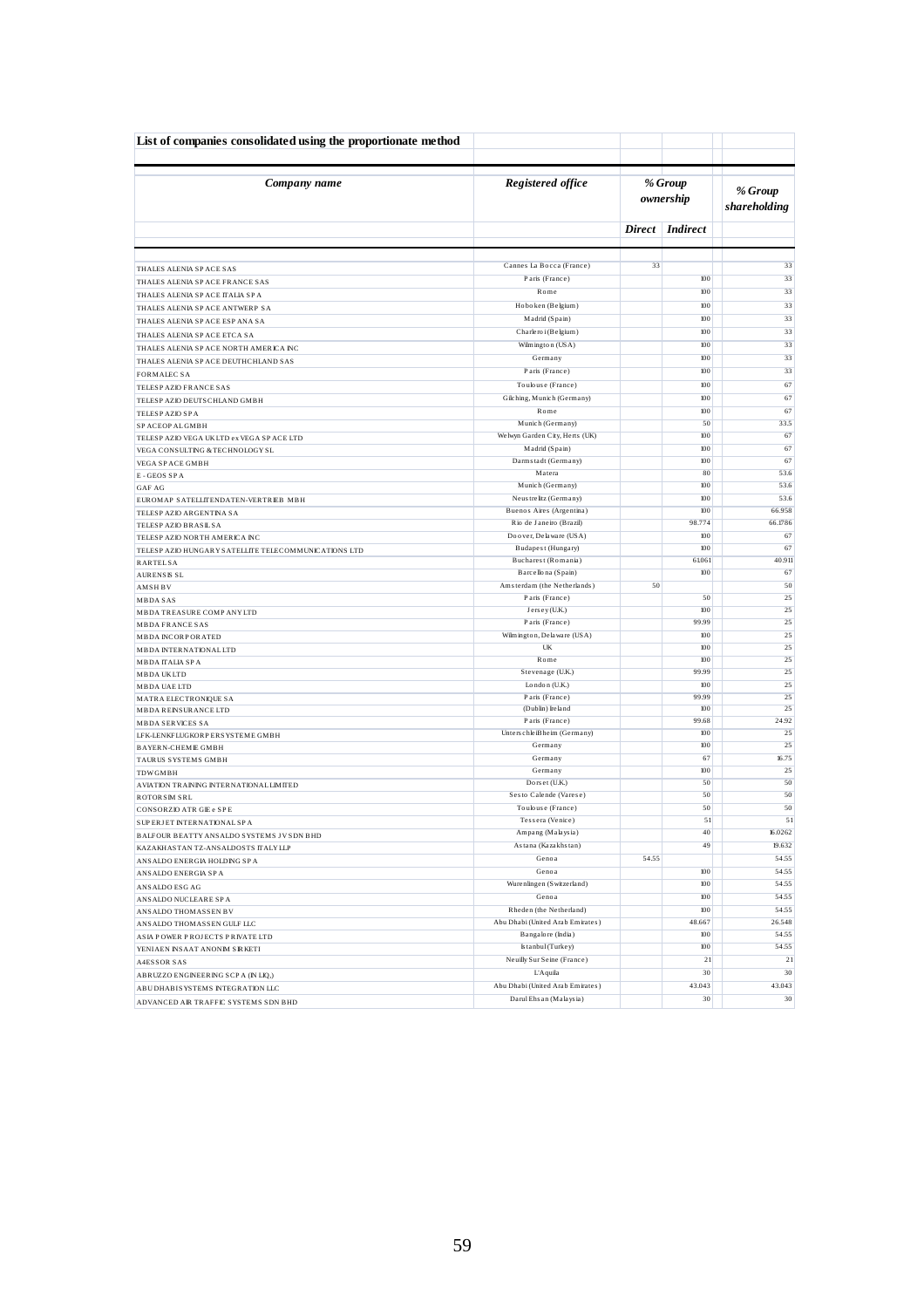| List of companies consolidated using the equity method                              |                                                          |                      |                 |                         |
|-------------------------------------------------------------------------------------|----------------------------------------------------------|----------------------|-----------------|-------------------------|
| Company name                                                                        | Registered office                                        | % Group<br>ownership |                 | % Group<br>shareholding |
|                                                                                     |                                                          |                      | Direct Indirect |                         |
| ADVANCED LOGISTICS TECHNOLOGY ENGINEERING CENTER SP A                               | Turin                                                    |                      | 51              | 16.83                   |
| ALENIA NORTH AMERICA-CANADA CO                                                      | Halifax, Nova Scotia (Canada)                            |                      | 100             | 100                     |
| ALFANA DUE SCRL                                                                     | <b>Naples</b>                                            |                      | 53.34           | 21.371                  |
| ALFANA SCRL                                                                         | <b>Naples</b>                                            |                      | 65.85           | 26.38                   |
| ANS ALDO AMERICA LATINA SA                                                          | Buenos Aires (Argentina)                                 |                      | 99.993          | 54.546                  |
| ANSALDO - E.M.IT. SCRL (IN LIQ.)                                                    | Genoa<br>Wilmington, Delaware (USA)                      |                      | 50              | 50                      |
| ANS ALDO ENERGY INC                                                                 | Rio De Janeiro (Brazil)                                  |                      | 100<br>100      | 54.55<br>40.0656        |
| ANSALDO STS SISTEMAS DE TRANSORTE E SINALIZACAO LTDA<br><b>ANSERVSRL</b>            | Bucharest (Romania)                                      |                      | 100             | 54.55                   |
| AUTOMATION INTEGRATED SOLUTIONS SPA                                                 | Pianezza (Turin)                                         |                      | 40              | 40                      |
| <b>BCV INVESTMENTS SCA</b>                                                          | Luxembourg (Luxembourg)                                  |                      | 14.321          | 14.321                  |
| <b>BRITISH HELICOPTERS LTD</b>                                                      | Yeo vil, Somerset (U.K.)                                 |                      | 100             | 100                     |
| CANOP Y TECHNOLOGIES LLC                                                            | Wilmington, Delaware (USA)                               |                      | 50              | 50                      |
| CARDPRIZE TWO LIMITED                                                               | Basildon, Essex (U.K.)<br>Selangor Darul Ehsan (Malesia) |                      | 100<br>30       | 100<br>30               |
| COMLENIA SENDIRIAN BERHAD<br>CONSORZIO START SPA                                    | Rome                                                     |                      | 43.96           | 43.96                   |
| DEVELOPMENT & INNOVATION IN TRANSPORT SYSTEMS SRL                                   | Rome                                                     |                      | 24              | 16.8079                 |
| DISTRETTO TECNOLOGICO AEROSPAZIALE S.C.A R.L.                                       | Brindis i                                                |                      | 24              | 24                      |
| DOGMATIX LEASING LIMITED                                                            | Mauritius Islands                                        |                      | 100             | 50                      |
| <b>ECOSENSA</b>                                                                     | Caracas (Venezuela)                                      |                      | 48              | 19.23                   |
| ELETTRONICA SPA                                                                     | Rome<br>Budapest (Hungary)                               | 31333                | 100             | 31333<br>100            |
| ELSACOM HUNGARIA KFT (IN LIQ.)<br>ELSACOM NV                                        | Amsterdam (the Netherlands)                              | 100                  |                 | 100                     |
| ELSACOM SLOVAKIA SRO (IN LIQ.)                                                      | Bratislava (Slovakia)                                    |                      | 100             | 100                     |
| ELSACOM SPA (IN LIQ.)                                                               | Rome                                                     |                      | 100             | 100                     |
| ELSACOM-UKRAINE JOINT STOCK COMPANY                                                 | Kiev (Ukraine)                                           |                      | 49              | 49                      |
| <b>EURISS NV</b>                                                                    | Leiden (the Netherlands)<br>Hallbergmoos (Germany)       |                      | 25<br>21        | 8.25<br>21              |
| EUR OFIGHTER AIRCRAFT MANAGEMENT GMBH<br>EUROFIGHTER INTERNATIONAL LTD              | London (U.K.)                                            |                      | 21              | 21                      |
| EUR OF IGHTER JAGDFLUGZEUG GMBH                                                     | Hallbergmoos (Germany)                                   |                      | 21              | 21                      |
| EUR OFIGHTER SIMULATION SYSTEMS GMBH                                                | Unterhaching (Germany)                                   |                      | 24              | 24                      |
| <b>EUROMIDS SAS</b>                                                                 | Paris (France)                                           |                      | 25              | 25                      |
| EUROS ATELLITE FRANCE SA                                                            | France<br>Paris (France)                                 | 50                   | 100             | 33<br>50                |
| <b>EUROSYSNAVSAS</b><br>EUR OTECH SPA                                               | Amaro (Udine)                                            | 11.08                |                 | 11.08                   |
| FATA GULF CO WLL                                                                    | Doha (Qatar)                                             |                      | 49              | 49                      |
| FATA HUNTER INDIA P VT LTD                                                          | New Dehli (India)                                        |                      | 100             | 100                     |
| FINMECCANICA DO BRASILLTDA                                                          | Brasilia (Brazil)                                        | 99.999               |                 | 99.999                  |
| FINMECCANICA NORTH AMERICA INC                                                      | Dover, Delaware (USA)                                    | 100                  |                 | 100                     |
| FINMECCANICA UKLTD                                                                  | London (U.K.)<br>Bosque de Duraznos (Mexico)             | 100                  | 100             | 100<br>67               |
| <b>GRUP O AURENSIS SADE CV</b><br><b>IAMCO SCRL</b>                                 | Mestre (Venice)                                          |                      | 20              | 20                      |
| <b>ICARUS SCPA</b>                                                                  | Turin                                                    |                      | 49              | 49                      |
| <b>IMMOBILIARE CASCINA SRL</b>                                                      | Gallarate (Varese)                                       |                      | 100             | 100                     |
| <b>IMMOBILIARE FONTEVERDE SRL (IN LIQ.)</b>                                         | Rome                                                     |                      | 60              | 48                      |
| INTERNATIONAL METRO SERVICE SRL                                                     | Milan                                                    |                      | 49              | 19.63                   |
| IM. INTERMETRO SPA (IN LIQ.)                                                        | Rome<br>Rome                                             |                      | 33.332<br>50    | 23.343<br>50            |
| IVECO - OTO MELARA SCRL                                                             | Zone Jiangxi Province (China)                            |                      | 40              | 40                      |
| JIANGXICHANGE AGUSTA HELICOPTER CO LTD<br>JOINT STOCK COMP ANY SUKHOICIVIL AIRCRAFT | Moscow (Russian Federation)                              |                      | 25.0001         | 25.0001                 |
| LIBYAN ITALIAN ADVANCED TECHNOLOGY CO                                               | Tripo li (Lybia)                                         | 25                   | 25              | 50                      |
| <b>LMATTS LLC</b>                                                                   | Georgia (USA)                                            |                      | 100             | 100                     |
| MACCHIHURELDUBOIS SAS                                                               | Plais ir (France)                                        |                      | 50              | 49.99                   |
| METRO 5 SPA                                                                         | Milan                                                    |                      | 31.9            | 17.16                   |
| METRO BRESCIA SRL                                                                   | Brescia<br>Turin                                         |                      | 50<br>49        | 25.787<br>49            |
| MUSINET ENGINEERING SPA<br>N2 IMAGING SYSTEMS LLC                                   | Wilmington, Delaware (USA)                               |                      | 30              | 30                      |
| NGLPRIME SPA                                                                        | Turin                                                    | 30                   |                 | 30                      |
| <b>N.H. INDUSTRIES SARL</b>                                                         | Aix en Provence (France)                                 |                      | 32              | 32                      |
| NICCO COMMUNICATIONS SAS                                                            | Colombes (France)                                        |                      | 50              | 50                      |
| NNS - SOC. DE SERV. POUR REACTEUR RAP IDE SNC                                       | Lione (France)                                           |                      | 40              | 21.82                   |
| <b>NOVACOM SERVICES SA</b>                                                          | Toulouse (France)<br>Genoa                               |                      | 39.73<br>49     | 26.62<br>49             |
| ORIZZONTE - SISTEMINAVALISPA<br>PEGASO SCRL                                         | Rome                                                     |                      | 46.87           | 18.778                  |
| POLARIS SRL                                                                         | Genoa                                                    |                      | 49              | 26.73                   |
| QUADRICS LTD (IN LIQ.)                                                              | Bristol(U.K.)                                            |                      | 100             | 100                     |
| <b>ROXELSAS</b>                                                                     | Le Plessis Robinson (France)                             |                      | 50              | 12.5                    |
| SAPHIRE INTERNAT. ATC ENGINEERING COLTD                                             | Beijing (China)                                          |                      | 65              | 65                      |
| SATELLITE TERMINAL ACCESS SA (IN LIQ.)                                              | France                                                   |                      | 21.19           | 6.993                   |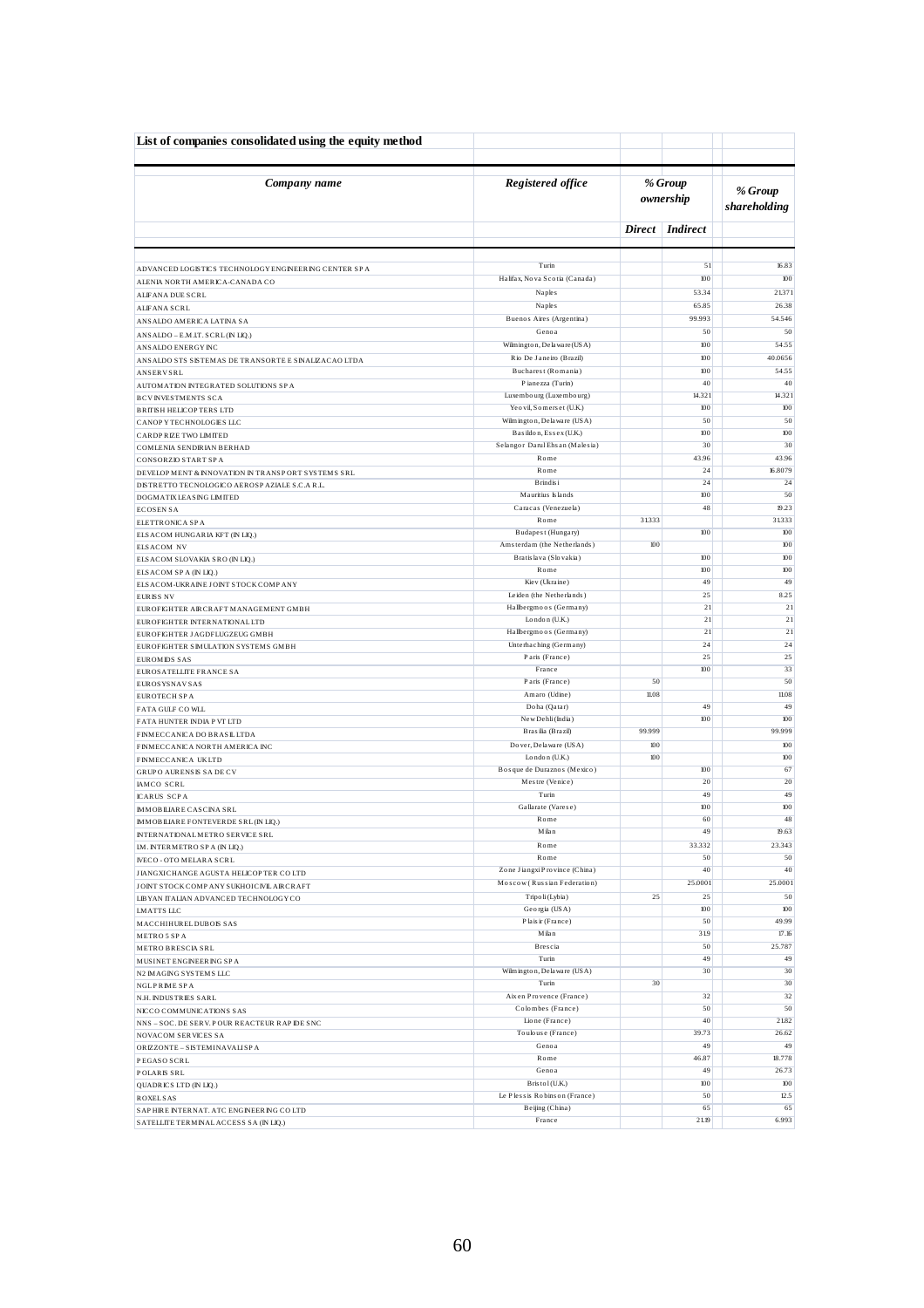| Company name                                            | Registered office           | % Group<br>ownership | % Group<br>shareholding |        |
|---------------------------------------------------------|-----------------------------|----------------------|-------------------------|--------|
|                                                         |                             |                      | Direct Indirect         |        |
|                                                         |                             |                      |                         |        |
| SELEX GALLEO ELECTRO OP TICS (OVER SEAS) LTD            | Basildon, Essex (U.K.)      |                      | 100                     |        |
| SELEX GALLEO INDIA PRIVATE LTD                          | New (India)                 |                      | 100                     |        |
| SELEX GALILEO INFRARED LTD                              | Basildon, Essex (U.K.)      |                      | 100                     |        |
| SELEX GALLEO PROJECTS LTD                               | Basildon, Essex (U.K.)      |                      | 100                     |        |
| SELEX GALILEO SAUDIARABIA COMPANY LTD                   | Riyadh (Saudi Arabia)       |                      | 100                     |        |
| SELEX PENSION SCHEME (TRUSTEE) LTD                      | Basildon, Essex (U.K.)      |                      | 100                     |        |
| SELEX SISTEMINTEGRATIDE VENEZUELA SA                    | Caracas (Venezuela)         |                      | 100                     |        |
| SER VICIOS TECNICOS Y SPECIALIZADOS DE INFORM. SA DE CV | Bosque de Duraznos (Mexico) |                      | 100                     |        |
| SEVERNYJ AVTOBUZ Z.A.O.                                 | Saint Petersburg (Russia)   |                      | 35                      |        |
| <b>SISTEMIDINAMICISPA</b>                               | S. Piero a Grado (Pisa)     |                      | 40                      |        |
| <b>CONSORZIO TELAER</b>                                 | Rome                        |                      | 100                     | 67.52  |
| CONSORZIO TELAER - SISTEMIDITELERILEVAMENTO AEREO       | Rome                        |                      | 62                      | 47.152 |
| TELESP AZIO NETHERLAND BV                               | Enschede (the Netherlands)  |                      | 100                     |        |
| TRIMPROBE SPA (IN LIQ.)                                 | Rome                        | 100                  |                         |        |
| TURBOENERGYSRL                                          | Ferrara                     |                      | 21,4443                 | 11.79  |
| WIN BLUEWATER SERVICES PRIVATE LIMITED                  | New Delhi (India)           |                      | 99.99                   | 99.99  |
| WITG LP . INC                                           | Kent, Dover, Delaware (USA) |                      | 24                      |        |
| WITG LP.LTD                                             | Kent, Dover, Delaware (USA) |                      | 20                      |        |
| <b>XAIT SRL</b>                                         | Ariccia (Rome)              |                      | 100                     |        |
| ZAO ARTETRA                                             | Moscow(Russian Federation)  |                      | 51                      |        |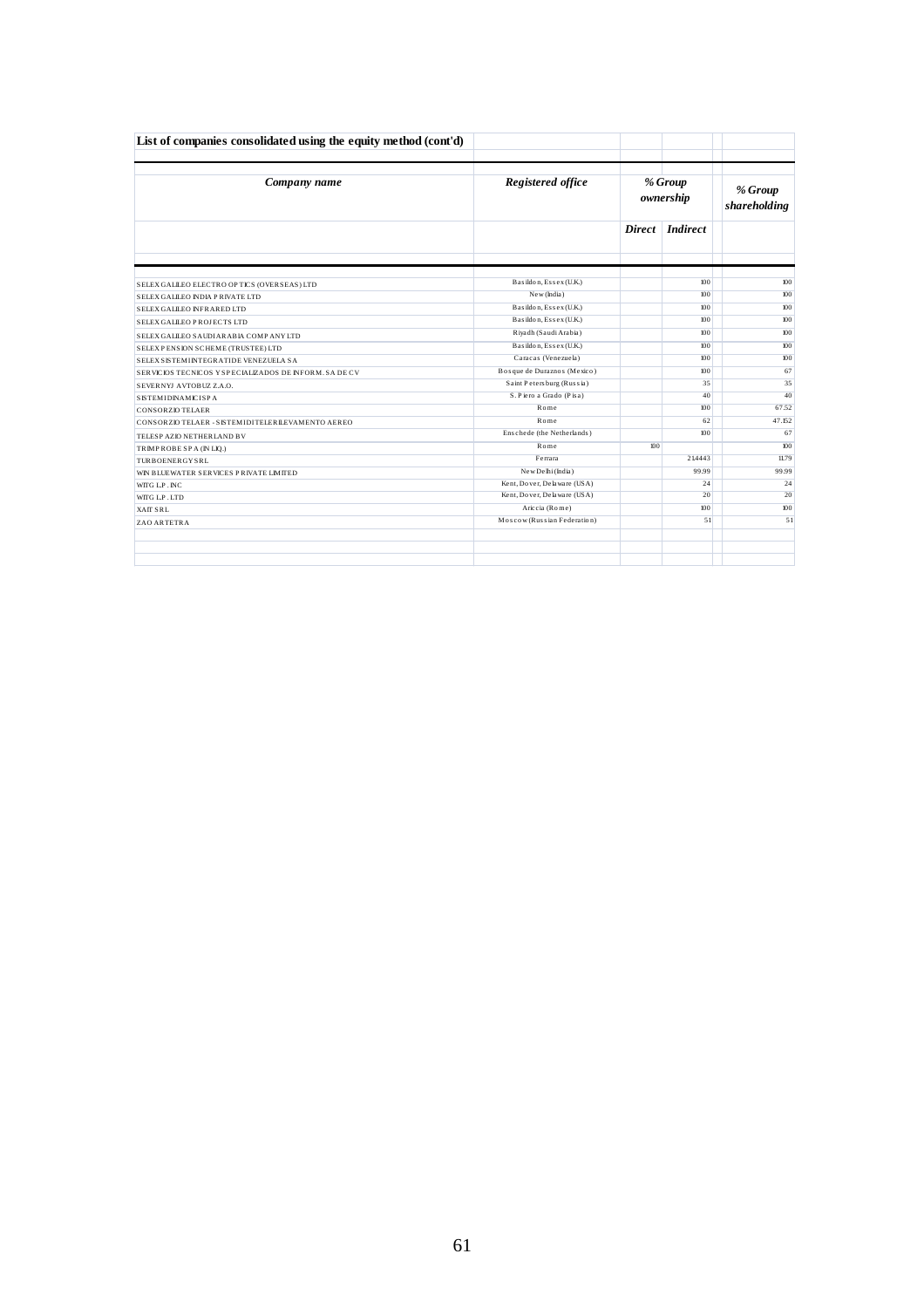| List of companies valued at fair value                         |                                                                            |                      |                      |                         |
|----------------------------------------------------------------|----------------------------------------------------------------------------|----------------------|----------------------|-------------------------|
| Company name                                                   | Registered office                                                          | % Group<br>ownership |                      | % Group<br>shareholding |
|                                                                |                                                                            | Direct               | <b>Indirect</b>      |                         |
| <b>BCVMANAGEMENTSA</b>                                         | Luxembourg (Luxembourg)                                                    |                      | 14.999               | 14.999                  |
|                                                                |                                                                            |                      |                      |                         |
|                                                                |                                                                            |                      |                      |                         |
|                                                                |                                                                            |                      |                      |                         |
|                                                                |                                                                            |                      |                      |                         |
|                                                                |                                                                            |                      |                      |                         |
|                                                                |                                                                            |                      |                      |                         |
|                                                                |                                                                            |                      |                      |                         |
| List of subsidiaries and associates valued at cost             |                                                                            |                      |                      |                         |
| Company name                                                   | Registered office                                                          |                      | % Group<br>ownership | % Group<br>shareholding |
|                                                                |                                                                            |                      | Direct Indirect      |                         |
|                                                                |                                                                            |                      |                      |                         |
| ADVANCED MALE AIRCRAFT LLC                                     | Al Ain, Muwaiji (United Arab Emirates)<br>Abu Dhabi (United Arab Emirates) |                      | 49<br>35.294         | 49<br>35.294            |
| AGUSTAWESTLAND AVIATION SERVICES LLC                           |                                                                            |                      | 100                  | 100                     |
| AGUSTAWESTLAND UKPENSION SCHEME (TRUSTEE) LTD                  | Yeo vil (U.K.)                                                             |                      |                      |                         |
| ALENIA NORTH AMERICA DEFENSE LLC                               | Wilmington, Delaware (USA)                                                 |                      | 100                  | 100                     |
| COREAT S.C. A R.L.                                             | Rieti                                                                      |                      | 30                   | 30                      |
| CCRT SISTEMISP A (IN BANKRUP TCY)                              | Milan                                                                      |                      | 30.34                | 30.34                   |
| EUROP EAN SATELLITE NAVIGATION INDUSTRIES GMBH                 | Otto brunn (Germany)                                                       | 18.939               | 18.939               | 25.189                  |
| EUROP EAN SATELLITE NAVIGATION INDUSTRIES SA (IN LIQ.)         | Bruxelles (Belgium)                                                        | 18.939               | 18.939               | 25.189                  |
| IND. AER. E MECC. R. PIAGGIO SP A (EXTRAORDINARY ADMIN.)       | Genoa                                                                      | 30.982               |                      | 30.982                  |
| SAITECH SPA (IN BANKRUPTCY)                                    | Passignano sul Trasimeno (Perugia)                                         |                      | 40                   | 40                      |
| SCUOLA ICT SRL (IN LIQ.)                                       | <b>L'Aquila</b>                                                            | 20                   |                      | 20                      |
| SELEX SISTEMINTEGRATIDO BRASILLTDA                             | Rio De Janeiro (Brazil)                                                    |                      | 99.9998              | 99.9998                 |
| SELPROC SCRL                                                   | Rome                                                                       |                      | 100                  | 100                     |
| SESM - SOLUZIONI EVOLUTE PER LA SISTEMISTICA E IMODELLI - SCRL | <b>Naples</b>                                                              |                      | 100                  | 100                     |
| U.V.T. SPA (IN BANKRUPTCY)                                     | San Giorgio Jonico (Taranto)                                               |                      | 50.614               | 50.614                  |
| YENIELEKTRIK URETIM ANONIM SIRKETI                             |                                                                            |                      | 40                   | 21.82                   |
|                                                                | Is tanbul (Turkey)                                                         |                      |                      |                         |
|                                                                |                                                                            |                      |                      |                         |
|                                                                |                                                                            |                      |                      |                         |
|                                                                |                                                                            |                      |                      |                         |
|                                                                |                                                                            |                      |                      |                         |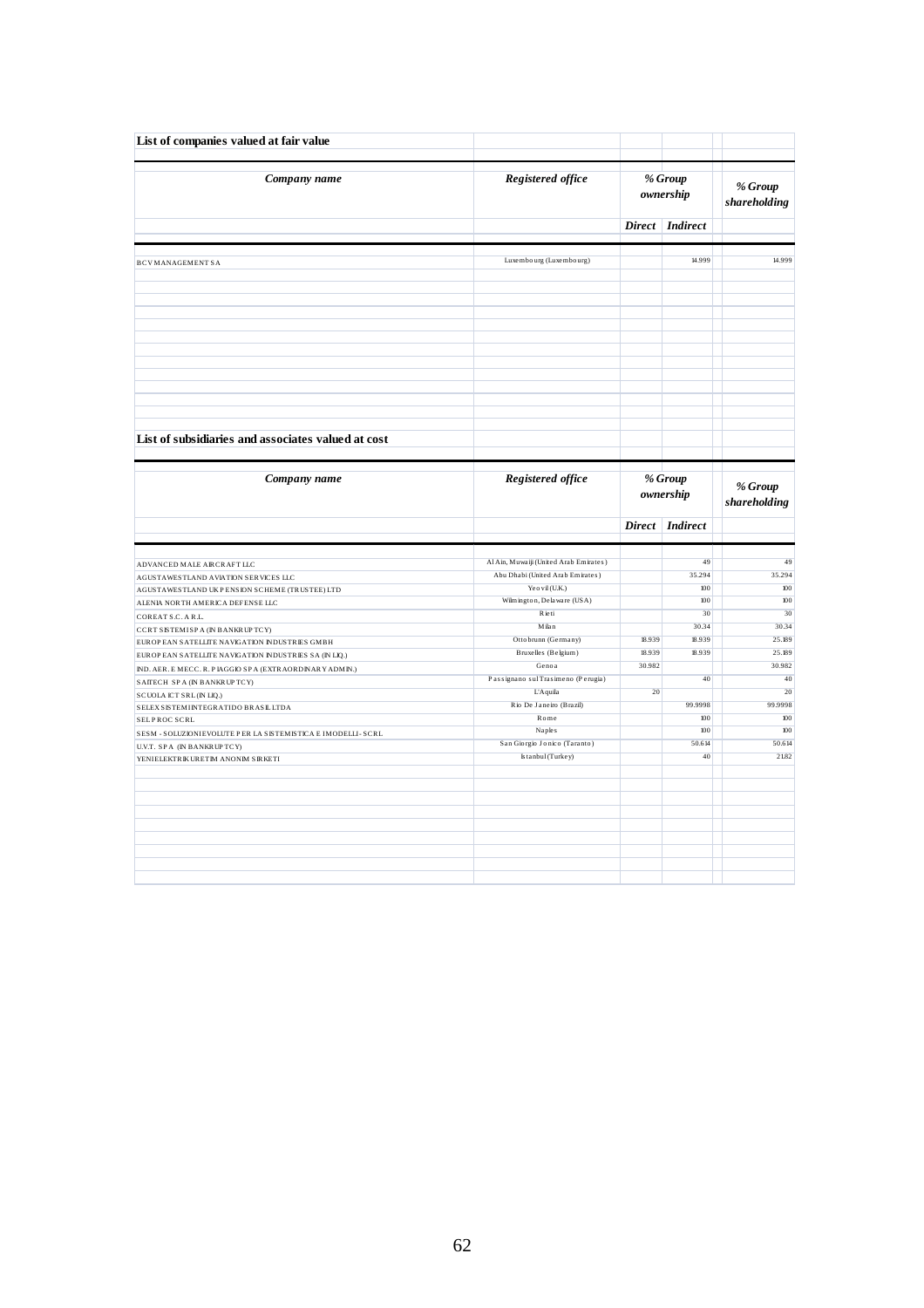For ease of understanding and comparability, below are the main changes in the scope of consolidation since April 2011:

- on 2 April 2011, Fata Gulf Co. WLL was formed and is consolidated using the equity method;
- on 31 May 2011, ABS Technology SpA was sold and deconsolidated accordingly;
- on 1 June 2011, Elsag Datamat SpA was merged into SELEX Communications SpA, which changed its name to SELEX ELSAG SpA;
- in February 2011, Finmeccanica Spa sold 45% of Ansaldo Energia Holding SpA (formerly Ansaldo Electric Drives SpA). In June 2011, Finmeccanica Spa sold 100% of Ansaldo Energia SpA and its subsidiaries to Ansaldo Energia Holding SpA. As a result of this transaction, Ansaldo Energia Holding SpA and its subsidiaries are consolidated on a proportional basis as from that date;
- on 9 June 2011, AgustaWestland India Private Ltd was acquired and is consolidated on a line-by-line basis;

on 24 June 2011, Sirio Panel Inc was acquired and is consolidated using the equity method;

- on 25 July 2011, Contact Srl was sold and deconsolidated accordingly;
- on 1 October 2011, Ansaldo Fuel Cells SpA was merged into Ansaldo Energia SpA, with accounting effect from 1 January 2011;
- on 26 October 2011, Metro Brescia Srl was formed and is consolidated using the equity method;
- on 15 November 2011, Agusta US Inc. became the sole shareholder of Bell Agusta Aerospace Company LLC, which changed its name to AgustaWestland Tilt Rotor Company and went from being consolidated using the equity method to being consolidated on a line-by-line basis as from that date;
- on 1 December 2011, Italdata Ingegneria dell'Idea and Sistemi e Telematica were merged into SELEX Elsag SpA;
- starting from 6 December 2011, Westland Industries Ltd, consolidated on line-by-line basis until that date, was deconsolidated following its removal from the Company Registry;
- on 16 December 2011, Selex Galileo India Private Ltd was formed and is consolidated using the equity method;
- on 1 January 2012, Alenia SIA SpA and Alenia Aermacchi SpA were merged into Alenia Aeronautica SpA, which simultaneously changed its name to Alenia Aermacchi SpA;
- on 1 January 2012, Fileas SAS and Vega Technologies SAS were merged into Telespazio France SAS;
- starting from 1 January 2012, SELEX Galileo India Private Ltd went from being consolidated using the equity method to being consolidated on a line-by-line basis;
- starting from 1 January 2012, MSSC Company was deconsolidated following its removal from the Company Registry;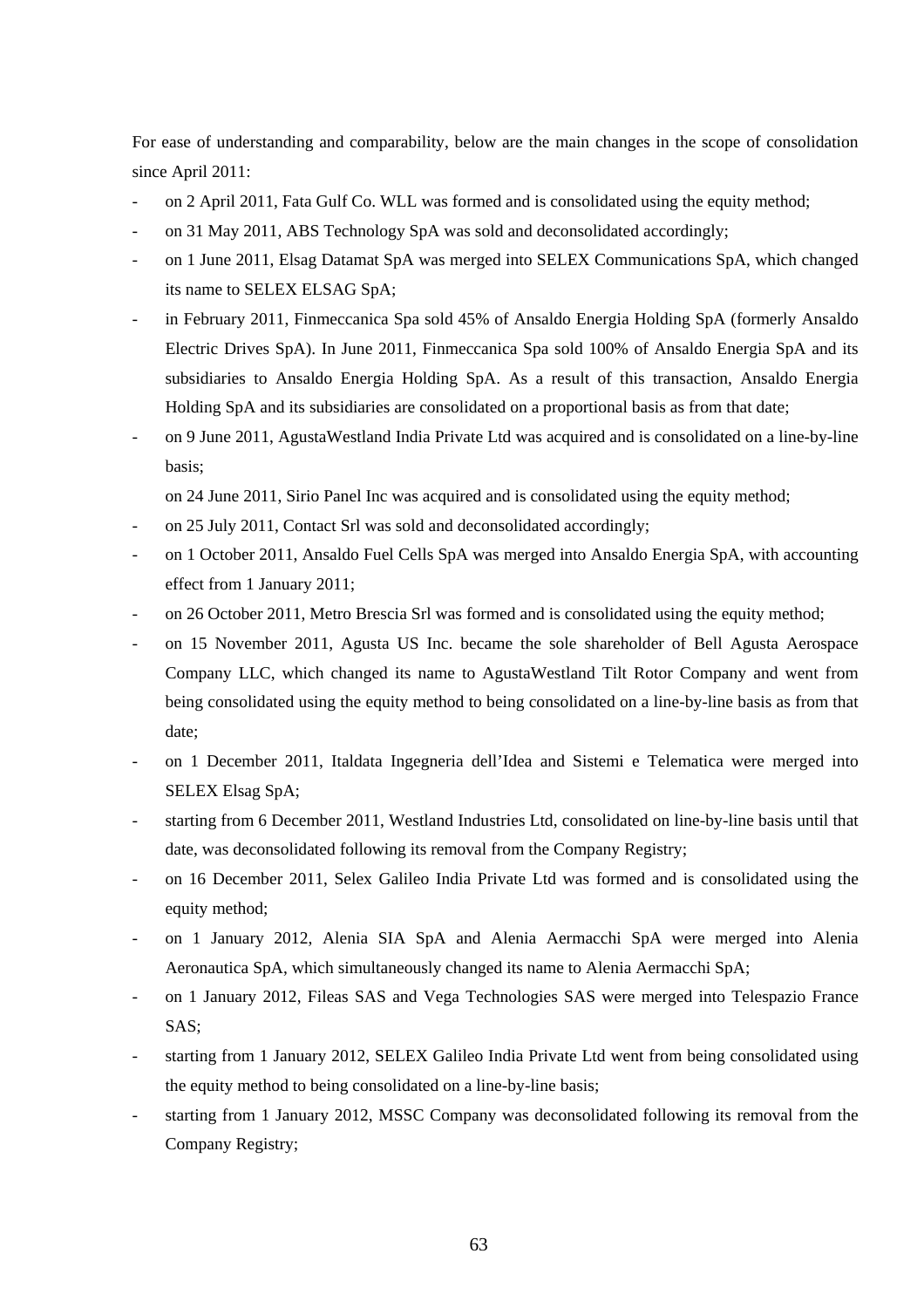- on 5 January 2012, PZL Invest SP. Z O.O., Zaklad Utrzymania Ruchu SO. Z O.O., "Swidtrans" SP. Z O.O. and Zaklad Remontowy SP. Z O.O. were merged into "PZL Swidnik";
- on 31 January 2012, DRS Technologies Saudi Arabia LLC was formed and is consolidated on a lineby-line basis;
- on 1 February 2012, Seicos SpA was merged into SELEX Elsag SpA, with accounting effect from 1 January 2012;
- on 20 February 2012, Telespazio Holding Srl was merged into Telespazio SpA, with accounting effect from 1 January 2012;
- on 23 February 2012, Development & Innovation in Transport Systems Srl was formed and is consolidated using the equity method;
- starting from 9 February 2012, Turboenergy Srl, which had previously been partially sold to third parties, was once again included within the scope of consolidation using the equity method.

During the first three months of 2012, the following companies changed their names:

- Vega Space Ltd to Telespazio Vega UK Ltd;
- Whitehead Alenia Sistemi Subacquei Spa to Whitehead Sistemi Subacquei SpA;
- Alenia North America Inc to Alenia Aermacchi North America Inc.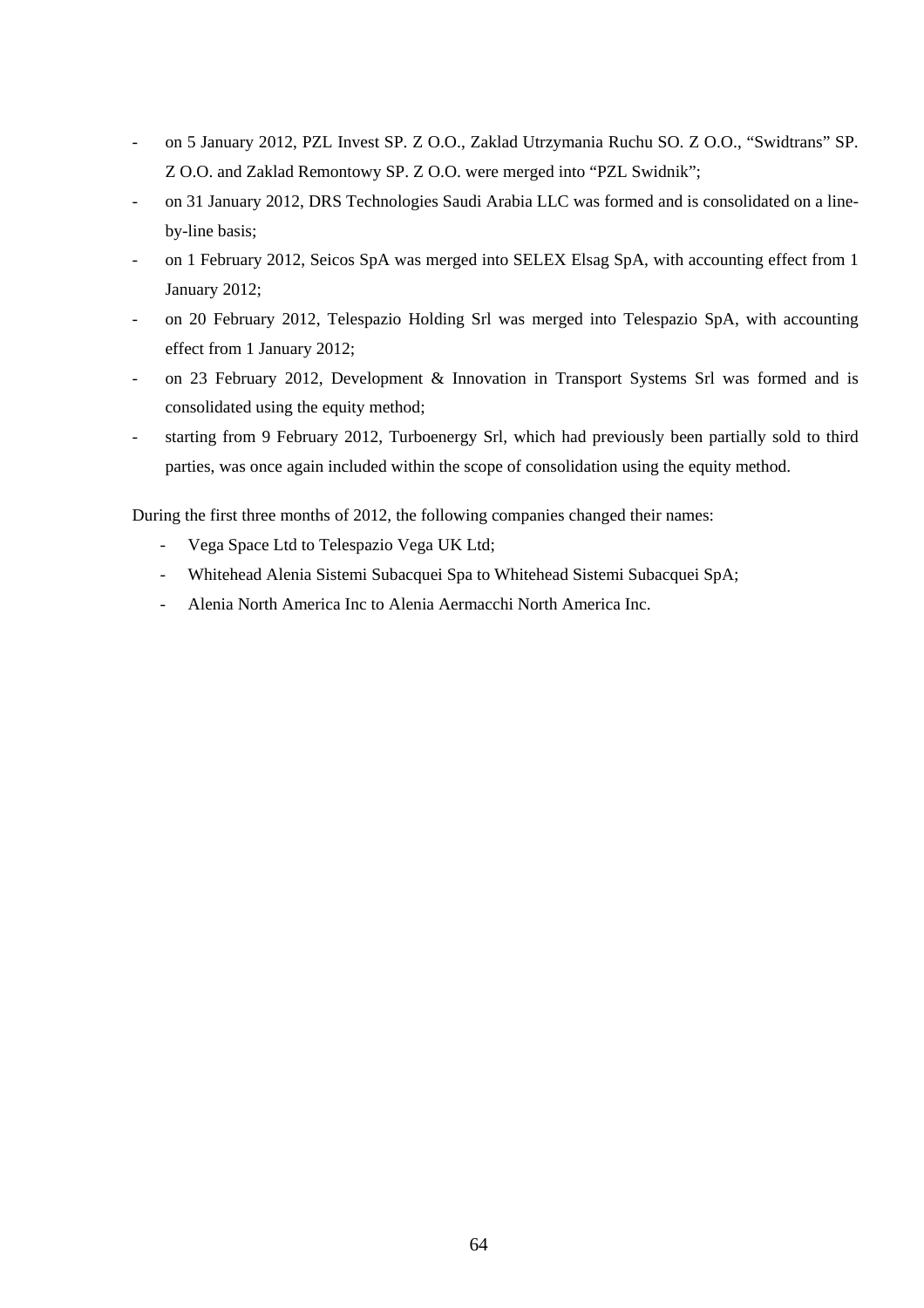#### **7. SIGNIFICANT CHANGES IN THE EXCHANGE RATES APPLIED**

Again with reference to data comparability, the first three months of 2012 were again marked by changes in the euro against the main currencies of interest for the Group. Specifically, the currency exchange rates at 31 March 2012 and the average exchange rates for the period showed, for the main currencies, these changes from 2011: final exchange rates for the period (euro/US dollar +3.22% and euro/sterling pound - 0.17%); average exchange rates for the period (euro/US dollar –4.09% and euro/sterling pound -2.21%).

Below are the exchange rates adopted for the currencies that are most significant for the Group:

|                   | At 31 March 2012                           |                                          | At 31 December<br>2011              | At 31 March 2011                           |                                          |  |
|-------------------|--------------------------------------------|------------------------------------------|-------------------------------------|--------------------------------------------|------------------------------------------|--|
|                   | average<br>exchange rate<br>for the period | final exchange<br>rate for the<br>period | final exchange rate<br>for the year | average<br>exchange rate<br>for the period | final exchange<br>rate for the<br>period |  |
| US dollar         | 1.31100                                    | 1.33560                                  | 1.29390                             | 1.36693                                    | 1.42070                                  |  |
| Pound<br>sterling | 0.83451                                    | 0.83390                                  | 0.83530                             | 0.85333                                    | 0.88370                                  |  |

#### **8. SEGMENT INFORMATION**

In accordance with the compliance model followed, Management has adopted operating segments that correspond to the business sectors in which the Group operates: Helicopters, Defence and Security Electronics, Aeronautics, Space, Defence Systems, Energy, Transportation and Other Activities. For a more detailed analysis of the main programmes, outlooks and operating indicators for each segment, see the Report on Operations.

The Group assesses the performance of its operating segments and the allocation of the financial resources based on revenues and adjusted EBITA (refer also to the "*Non-GAAP performance indicators*" section in the interim report on operations).

For comparative purposes, it should be noted that, following the formation of the Ansaldo Energia joint venture (through the sale of the entire share capital of Ansaldo Energia SpA to Ansaldo Energia Holding, held 45% by the US fund First Corporation, in June 2011), the Energy segment has been consolidated on a proportional basis as of the transaction date.

The results for each segment at 31 March 2012, as compared with those of the same period of the previous year, are as follows: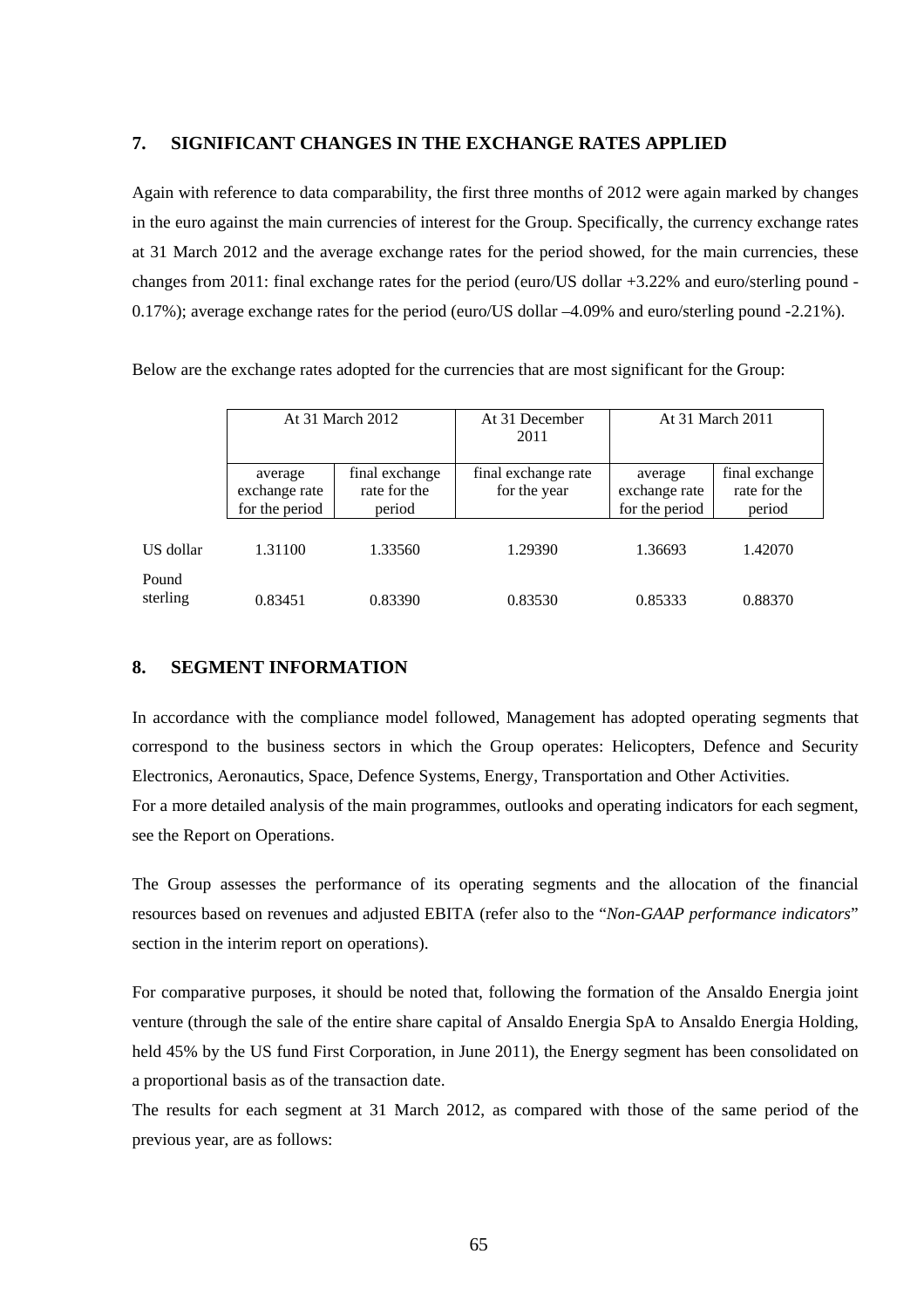|                                            | <b>Helico</b><br>pters | <b>Defence</b><br>and<br><b>Security</b><br>Electro-<br>nics | Aero-<br>nautics | <b>Space</b> | <b>Defence</b><br><b>Systems</b> | <b>Energy</b> | <b>Transpor</b><br>tation | Other<br><b>Activit</b><br>ies | Elimina<br>tions         | <b>Total</b> |
|--------------------------------------------|------------------------|--------------------------------------------------------------|------------------|--------------|----------------------------------|---------------|---------------------------|--------------------------------|--------------------------|--------------|
| For the three months<br>ended 31 Mar. 2012 |                        |                                                              |                  |              |                                  |               |                           |                                |                          |              |
| Revenues                                   | 853                    | 1,276                                                        | 584              | 218          | 250                              | 139           | 447                       | 63                             | (144)                    | 3,686        |
| of which related<br>parties                | 36                     | 206                                                          | 121              | 11           | 38                               |               | 100                       | 39                             | (144)                    | 408          |
| <b>Adjusted EBITA</b>                      | 88                     | 55                                                           | 13               | 10           | 15                               | 11            | 8                         | (27)                           | $\sim$                   | 173          |
| Investments                                | 42                     | 42                                                           | 68               | 6            | $\tau$                           | 5             | 5                         | $\overline{4}$                 | $\overline{\phantom{a}}$ | 179          |

|                                            | <b>Helico</b><br>pters | <b>Defence</b><br>and<br><b>Security</b><br>Electro-<br>nics | Aero-<br>nautics | <b>Space</b>    | <b>Defence</b><br><b>Systems</b> | <b>Energy</b>  | <b>Transpo</b><br>rtation | <b>Other</b><br><b>Activit</b><br>ies | Elimina<br>tions | <b>Total</b> |
|--------------------------------------------|------------------------|--------------------------------------------------------------|------------------|-----------------|----------------------------------|----------------|---------------------------|---------------------------------------|------------------|--------------|
| For the three months<br>ended 31 Mar. 2011 |                        |                                                              |                  |                 |                                  |                |                           |                                       |                  |              |
| Revenues                                   | 815                    | 1,343                                                        | 567              | 219             | 260                              | 266            | 458                       | 48                                    | (121)            | 3,855        |
| of which related<br>parties                | 14                     | 177                                                          | 138              | 10              | 34                               | $\overline{c}$ | 47                        | 35                                    | (122)            | 335          |
| Adjusted EBITA                             | 81                     | 98                                                           | $\overline{4}$   | $\qquad \qquad$ | 12                               | 21             | 22                        | (23)                                  | ٠                | 215          |
| Investments                                | 39                     | 35                                                           | 50               | 6               | 8                                | 6              | 4                         | 2                                     | ۰.               | 150          |

The portion of fixed assets referring to intangible assets, property, plant and equipment and investment properties attributable to the segments at 31 March 2012 and at 31 December 2011 is as follows:

|              | <b>Helico</b><br>pters | <b>Defence</b><br>and<br><b>Security</b><br>Electro-<br>nics | Aero-<br>nautics | <b>Space</b> | <b>Defence</b><br><b>Systems</b> | <b>Energy</b> | <b>Transpo</b><br>rtation | Other<br><b>Activiti</b><br>es | <b>Eliminat</b><br>ions  | <b>Total</b> |
|--------------|------------------------|--------------------------------------------------------------|------------------|--------------|----------------------------------|---------------|---------------------------|--------------------------------|--------------------------|--------------|
| 31 Mar. 2012 |                        |                                                              |                  |              |                                  |               |                           |                                |                          |              |
| Fixed assets | 2,709                  | 4,955                                                        | 1,699            | 517          | 563                              | 95            | 166                       | 784                            | $\overline{\phantom{a}}$ | 11,488       |
|              | <b>Helico</b><br>pters | <b>Defence</b><br>and<br><b>Security</b><br>Electro-<br>nics | Aero-<br>nautics | <b>Space</b> | <b>Defence</b><br><b>Systems</b> | <b>Energy</b> | <b>Transport</b><br>ation | Other<br><b>Activiti</b><br>es | <b>Elimina</b><br>tions  | <b>Total</b> |
| 31 Dec. 2011 |                        |                                                              |                  |              |                                  |               |                           |                                |                          |              |
| Fixed assets | 2,702                  | 5,063                                                        | 1,681            | 519          | 563                              | 94            | 167                       | 791                            | $\overline{\phantom{a}}$ | 11,580       |

The reconciliation between adjusted EBITA and the result before taxes, finance income and costs and the effects of equity investments measured using the equity method ("EBIT") for the periods shown is as follows: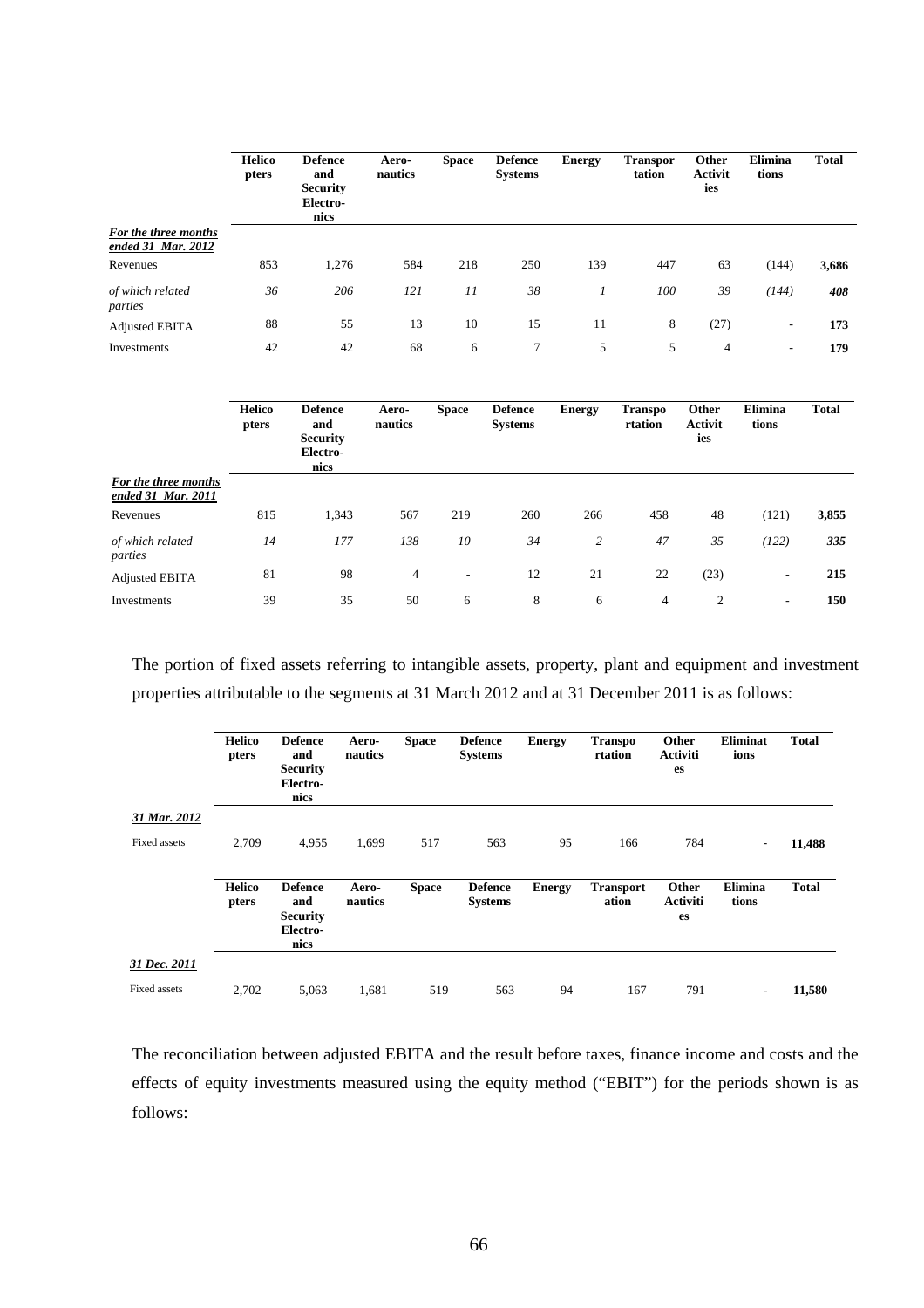|                                                            | <b>Helico</b><br>pters       | <b>Defence</b><br>and<br><b>Security</b><br>Electro-<br>nics | Aero-<br>nautics | <b>Space</b> | <b>Defence</b><br><b>Systems</b> | <b>Energy</b> | <b>Transpo</b><br>rtation | Other<br><b>Activitie</b><br>s | <b>Total</b> |
|------------------------------------------------------------|------------------------------|--------------------------------------------------------------|------------------|--------------|----------------------------------|---------------|---------------------------|--------------------------------|--------------|
| For the three months<br>ended 31 Mar. 2012                 |                              |                                                              |                  |              |                                  |               |                           |                                |              |
| <b>Adjusted EBITA</b>                                      | 88                           | 55                                                           | 13               | 10           | 15                               | 11            | 8                         | (27)                           | 173          |
| Impairment                                                 |                              |                                                              |                  |              |                                  |               |                           |                                |              |
| Amortisation of<br>intangible assets<br>acquired through a |                              |                                                              |                  |              |                                  |               |                           |                                |              |
| business combination                                       | (2)                          | (20)                                                         |                  |              |                                  |               |                           |                                | (22)         |
| Restructuring costs                                        | $\qquad \qquad \blacksquare$ | (6)                                                          |                  | ٠            | (1)                              | ٠             | (2)                       | ٠                              | (9)          |
| Non-recurring costs<br>(income)                            |                              |                                                              | ٠                |              | ٠                                | ۰             |                           |                                |              |
| <b>EBIT</b>                                                | 86                           | 29                                                           | 13               | 10           | 14                               | 11            | 6                         | (27)                           | 142          |

|                                                            | <b>Helico</b><br>pters | <b>Defence</b><br>and<br><b>Security</b><br>Electro-<br>nics | Aero-<br>nautics | <b>Space</b>             | <b>Defence</b><br><b>Systems</b> | <b>Energy</b> | <b>Transpo</b><br>rtation | Other<br><b>Activitie</b><br>S | <b>Total</b> |
|------------------------------------------------------------|------------------------|--------------------------------------------------------------|------------------|--------------------------|----------------------------------|---------------|---------------------------|--------------------------------|--------------|
| For the three months<br>ended 31 Mar. 2011                 |                        |                                                              |                  |                          |                                  |               |                           |                                |              |
| <b>Adjusted EBITA</b>                                      | 81                     | 98                                                           | 4                | $\overline{\phantom{0}}$ | 12                               | 21            | 22                        | (23)                           | 215          |
| Impairment                                                 |                        |                                                              |                  |                          |                                  |               |                           |                                |              |
| Amortisation of<br>intangible assets<br>acquired through a |                        |                                                              |                  |                          |                                  |               |                           |                                |              |
| business combination                                       | (2)                    | (18)                                                         |                  |                          | (1)                              |               |                           | -                              | (21)         |
| Restructuring costs                                        | ٠                      | (3)                                                          | (8)              |                          | (1)                              | ٠             | (1)                       | -                              | (13)         |
| Non-recurring costs<br>(income)                            | ٠                      |                                                              |                  |                          |                                  |               | $\overline{a}$            |                                |              |
| <b>EBIT</b>                                                | 79                     | 77                                                           | (4)              |                          | 10                               | 21            | 21                        | (23)                           | 181          |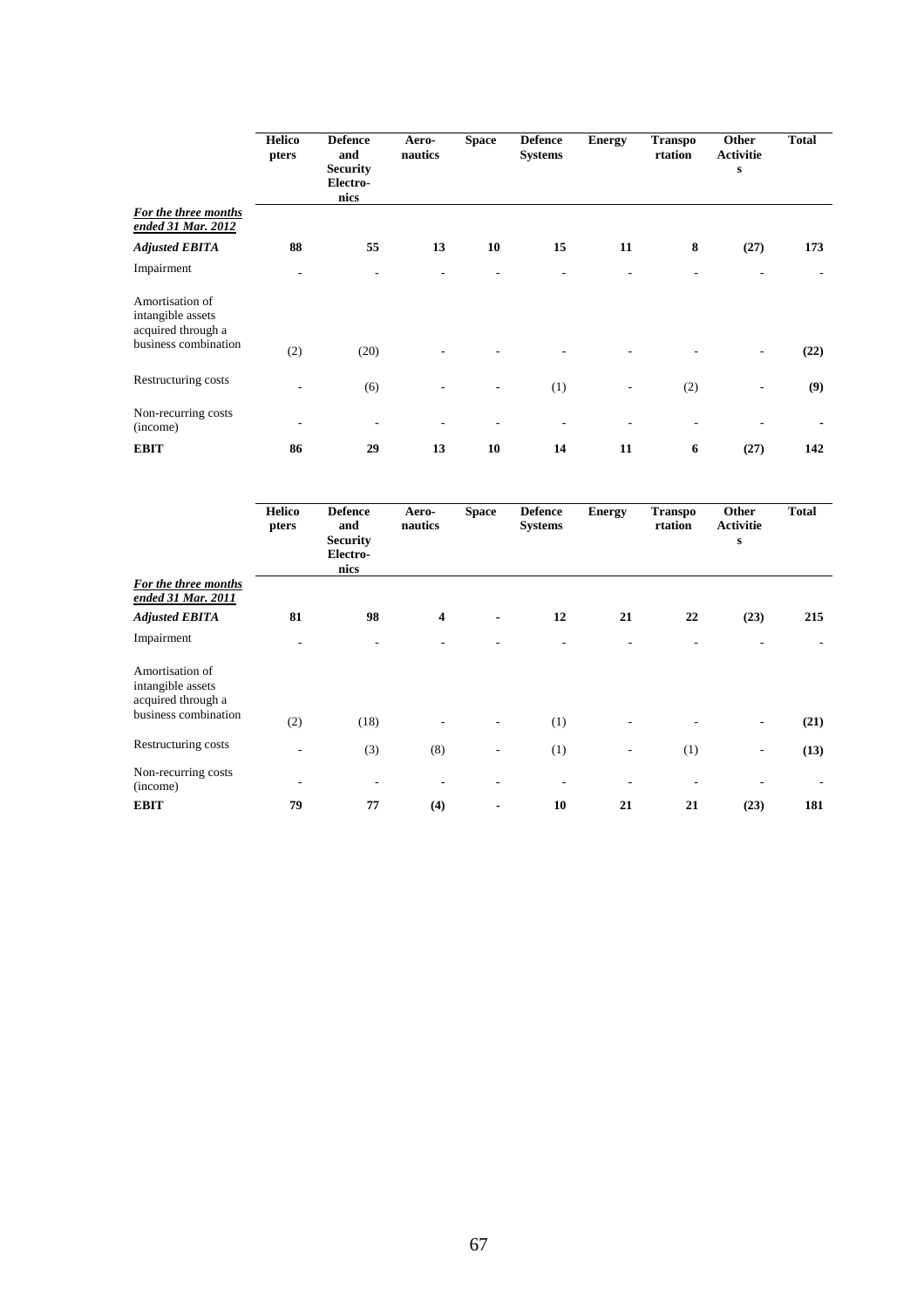### **9. INTANGIBLE ASSETS**

Below is a breakdown of intangible assets:

|                                        | 31 Mar. 2012 | 31 Dec. 2011 |
|----------------------------------------|--------------|--------------|
| Goodwill                               | 5,455        | 5,518        |
| Development costs                      | 581          | 569          |
| Non-recurring costs                    | 754          | 716          |
| Concession of licences and trademarks  | 409          | 417          |
| Acquired through business combinations | 872          | 908          |
| Other                                  | 280          | 281          |
| <b>Total intangible assets</b>         | 8,351        | 8,409        |

In particular, the most significant changes were as follows:

- net decrease in goodwill (€mil. 63)mainly due to the negative translation differences on goodwill arising on assets denominated in US dollars;
- amortisation of  $\epsilon$ mil. 62 ( $\epsilon$ mil. 62 at 31 March 2011) (Note 25);
- investments in the overall amount of  $\epsilon$ mil. 87 ( $\epsilon$ mil. 73 at 31 March 2011), broken down as follows:

|                                       | For the three months ended 31 March |      |  |
|---------------------------------------|-------------------------------------|------|--|
|                                       | 2012                                | 2011 |  |
| Development costs                     | 21                                  | 18   |  |
| Non-recurring costs                   | 47                                  | 35   |  |
| Concession of licences and trademarks | 1                                   |      |  |
| Other                                 | 18                                  | 18   |  |
| <b>Total intangible assets</b>        | 87                                  | 73   |  |

Purchase commitments of intangible assets are recorded in the amount of €mil. 12 (€mil. 21 at 31 December 2011).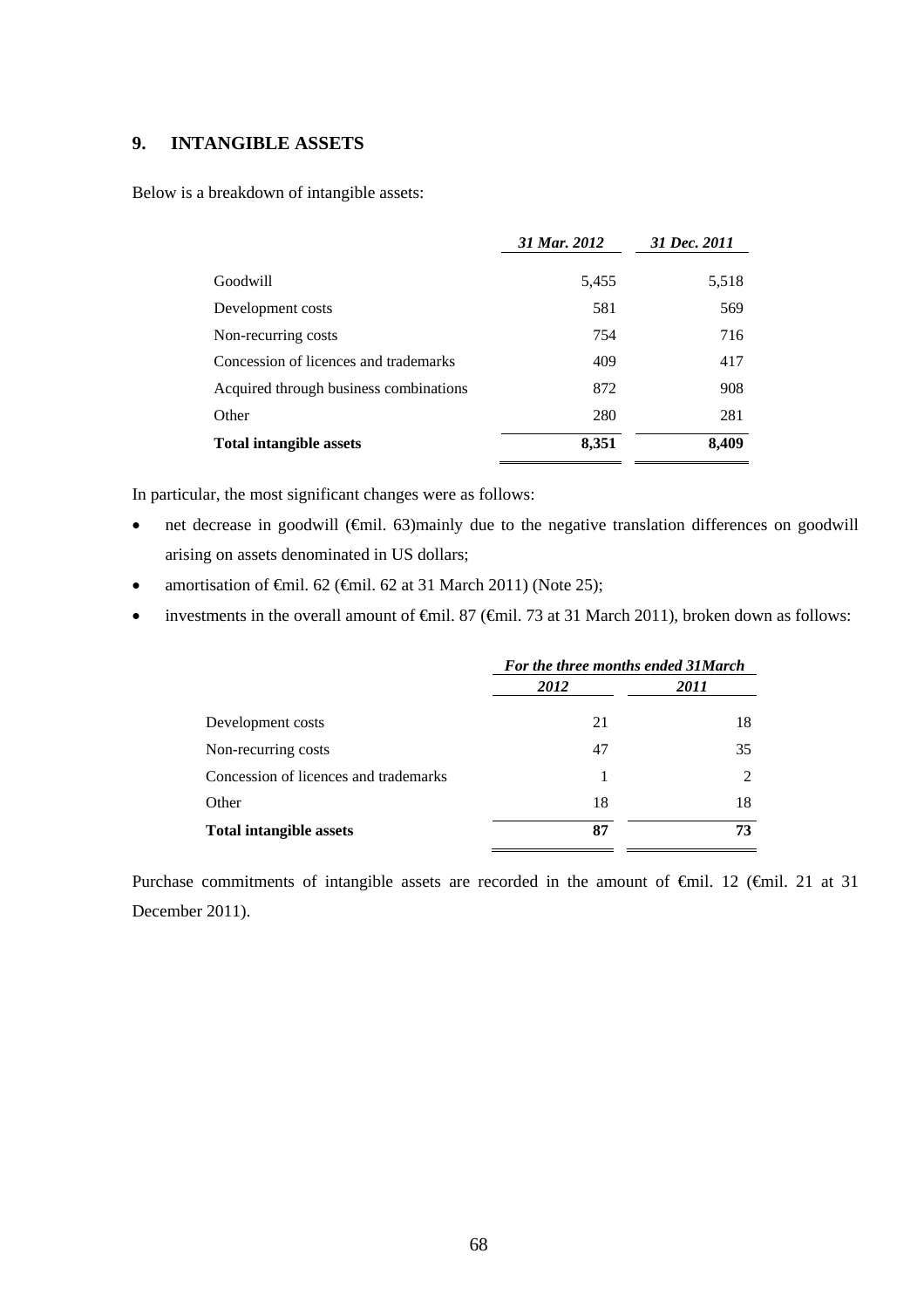### **10. PROPERTY, PLANT AND EQUIPMENT**

Below is a breakdown of property, plant and equipment:

|                                     | 31 Mar. 2012 | 31 Dec. 2011 |
|-------------------------------------|--------------|--------------|
| Land and buildings                  | 1,210        | 1,229        |
| Plant and machinery                 | 597          | 610          |
| Equipment                           | 713          | 708          |
| Other                               | 617          | 624          |
| Total property, plant and equipment | 3,137        | 3,171        |

In addition to the negative translation differences arising on assets denominated in US dollar (€mil.8), the most significant changes were as follows:

- depreciation of €mil. 94 (€mil. 94 at 31 March 2011);
- investments in the overall amount of €mil. 92 (€mil. 77 at 31 March 2011), broken down as follows:

|                                     | For the three months ended 31 March |               |  |
|-------------------------------------|-------------------------------------|---------------|--|
|                                     | 2012                                | 2011          |  |
| Land and buildings                  | 3                                   | $\mathcal{L}$ |  |
| Plant and machinery                 | 8                                   | 11            |  |
| Equipment                           | 20                                  | 16            |  |
| Other                               | 61                                  | 48            |  |
| Total property, plant and equipment | 92                                  | 77            |  |

Property, plant and equipment includes €mil. 58 (€mil. 59 at 31 December 2011) of assets held under contracts qualifying as finance leases, and within "other" includes €mil. 20 (€mil. 39 at 31 December 2011) for aircraft owned by the GIE ATR group,  $\epsilon$ mil. 40 ( $\epsilon$ mil. 38 at 31 December 2011) for helicopters owned by the AgustaWestland group, as well as €mil. 10 (€mil. 10 at 31 December 2011) for simulators owned by Superjet and those aircraft that did not meet the requirements, in terms of the substantial transfer of the risks of ownership, to recognise the sale, despite the fact that sales contracts have been concluded with external customers.

Purchase commitments of property, plant and equipment are recorded in the amount of €mil. 81 (€mil. 103 at 31 December 2011).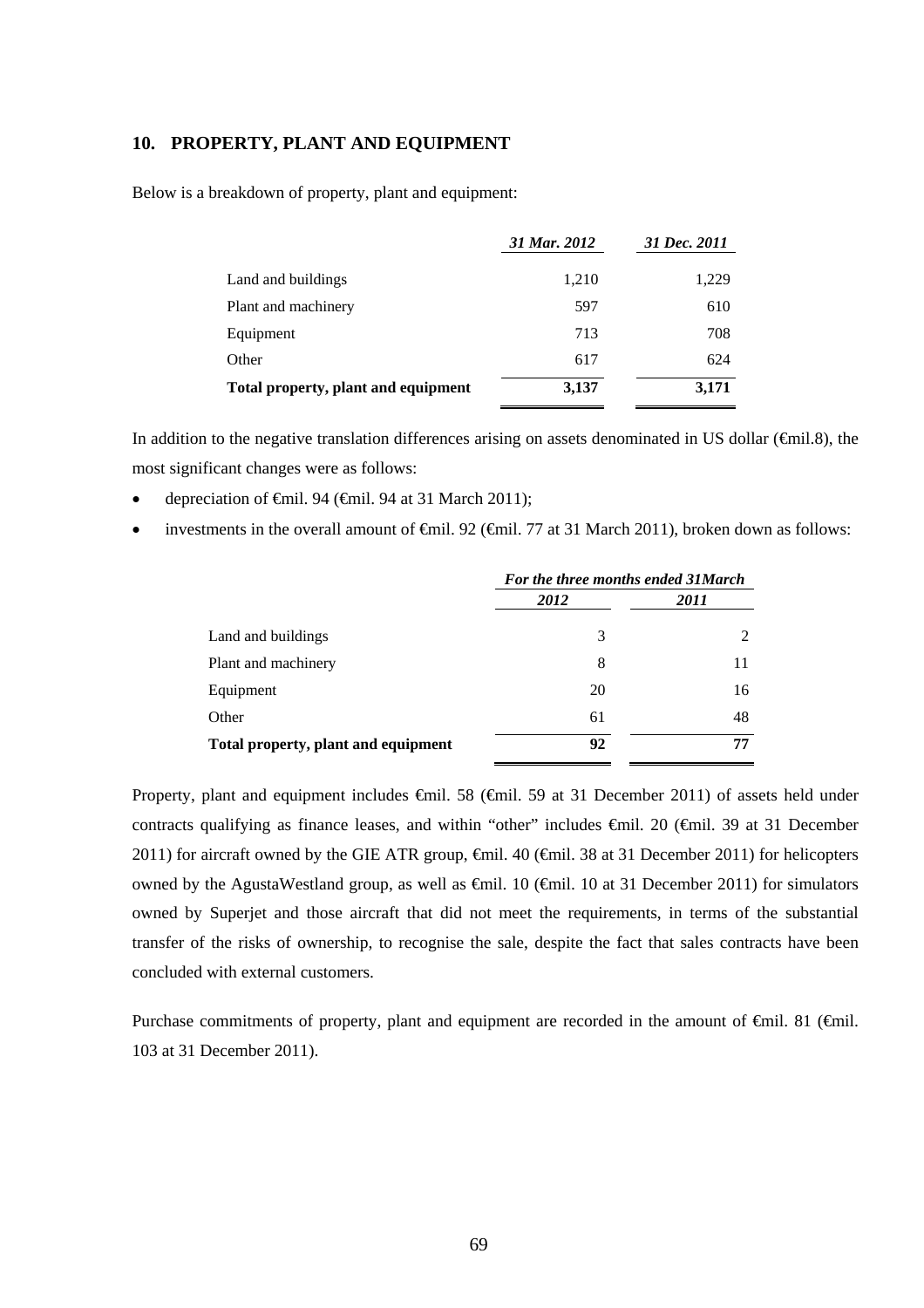### **11. BUSINESS COMBINATIONS**

During the period, business combinations were not carried out. In the same period of the previous year, the Thales Alenia Space joint venture (consolidated proportionally at 33%) completed the purchase of Thales Deutschland.

The overall effects of the transactions in the two periods under comparison were as follows:

| $\bm{\epsilon}$ millions                                 | 2012     |             | 2011     |             |
|----------------------------------------------------------|----------|-------------|----------|-------------|
|                                                          | Goodwill | Cash effect | Goodwill | Cash effect |
| <b>Acquisitions</b>                                      |          |             |          |             |
| Payments relating to acquisitions made in previous years |          |             |          |             |
| Total                                                    |          | ۰           |          |             |

### **12. RECEIVABLES AND OTHER NON-CURRENT ASSETS**

|                                                              | 31 March<br>2012 | <b>31 December</b><br>2011 |
|--------------------------------------------------------------|------------------|----------------------------|
| Third-party financing                                        | 85               | 83                         |
| Security deposits                                            | 23               | 23                         |
| Receivables for finance leases                               | $\overline{2}$   | 2                          |
| Deferred receivables under Law 808/85                        | 157              | 152                        |
| Net assets of defined-benefit retirement plans (Note 19)     | 92               | 102                        |
| Financial receivables from related parties (Note 22)         | 8                | 8                          |
| Other                                                        | 42               | 36                         |
| <b>Non-current receivables</b>                               | 409              | 406                        |
| Deferred expenses                                            | 26               | 24                         |
| Equity investments                                           | 266              | 263                        |
| Non-recurring costs awaiting interventions under Law         |                  | 221                        |
| 808/1985<br>Other receivables from related parties (Note 22) | 231<br>4         | 3                          |
| <b>Non-current assets</b>                                    | 527              | 511                        |
| <b>Total other non-current assets</b>                        | 936              | 917                        |

Receivables for finance leases relate to qualifying transactions performed by GIE ATR where the Group is the lessor: in this case, the aircraft being the subject matter of the lease contract is removed from assets and replaced by a receivable, and the relevant finance income is recognised progressively over the term of the contract at the effective interest rate applicable to the lease contract.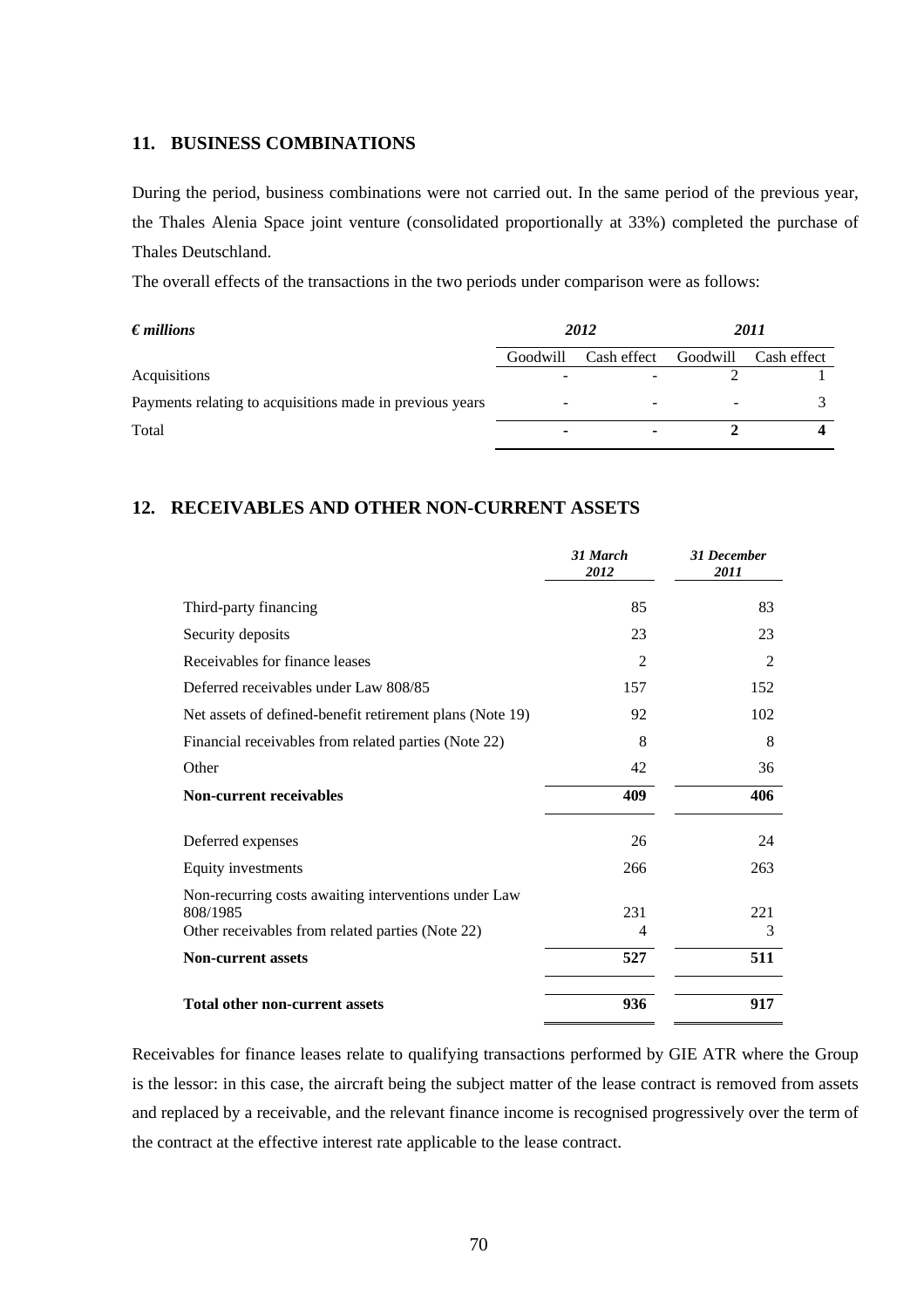The item "Deferred receivables under Law 808/85" includes the receivables from the Ministry for Economic Development relating to the current value of the interventions pursuant to Law 808/85 in national security and similar projects for which collections were deferred. The portion for which collection is expected within 12 months (€mil. 23; €mil. 29 at 31 December 2011) is classified among other current assets (Note 15). Non-recurring expenses awaiting interventions under Law 808/1985 include the portion of non-recurring expenses paid on programmes that benefit from the provisions of Law 808/85, that are classified as being functional to national security, and whose expenses have not been assessed yet by the issuer. After the legal requirements for the recognition of the receivable from the Ministry are fulfilled, the recognised amount is reclassified as a receivable (current or non-current, based on the expected payment schedule). The amount shown is calculated based on an estimate made by management that reflects the reasonable probability that funds are received and the effects of time value in the case of deferment over more than one year of the granting of funds.

Non-controlling interests in equity investments rose mainly as a result of revaluations (result for the period) of Joint Stock Company Sukhoi Aircraft (€mil. 5) and Elettronica SpA (€mil. 3) and to the negative translation differences for Joint Stock Company Sukhoi Aircraft (€mil. 7).

#### **13. TRADE RECEIVABLES, INCLUDING NET CONTRACT WORK IN PROGRESS**

|                                                              | 31 Mar. 2012 | 31 Dec. 2011 |
|--------------------------------------------------------------|--------------|--------------|
| Receivables                                                  | 4,393        | 4,690        |
| Impairment                                                   | (312)        | (309)        |
| Receivables from related parties (Note 22)                   | 940          | 884          |
|                                                              | 5,021        | 5,265        |
| Work in progress (gross)                                     | 8,367        | 8,131        |
| Advances from customers                                      | (4,319)      | (4, 464)     |
| Work in progress (net)                                       | 4,048        | 3,667        |
| Total trade receivables and net contract<br>work in progress | 9,069        | 8,932        |

For information on receivables from related parties, please refer to Note 22.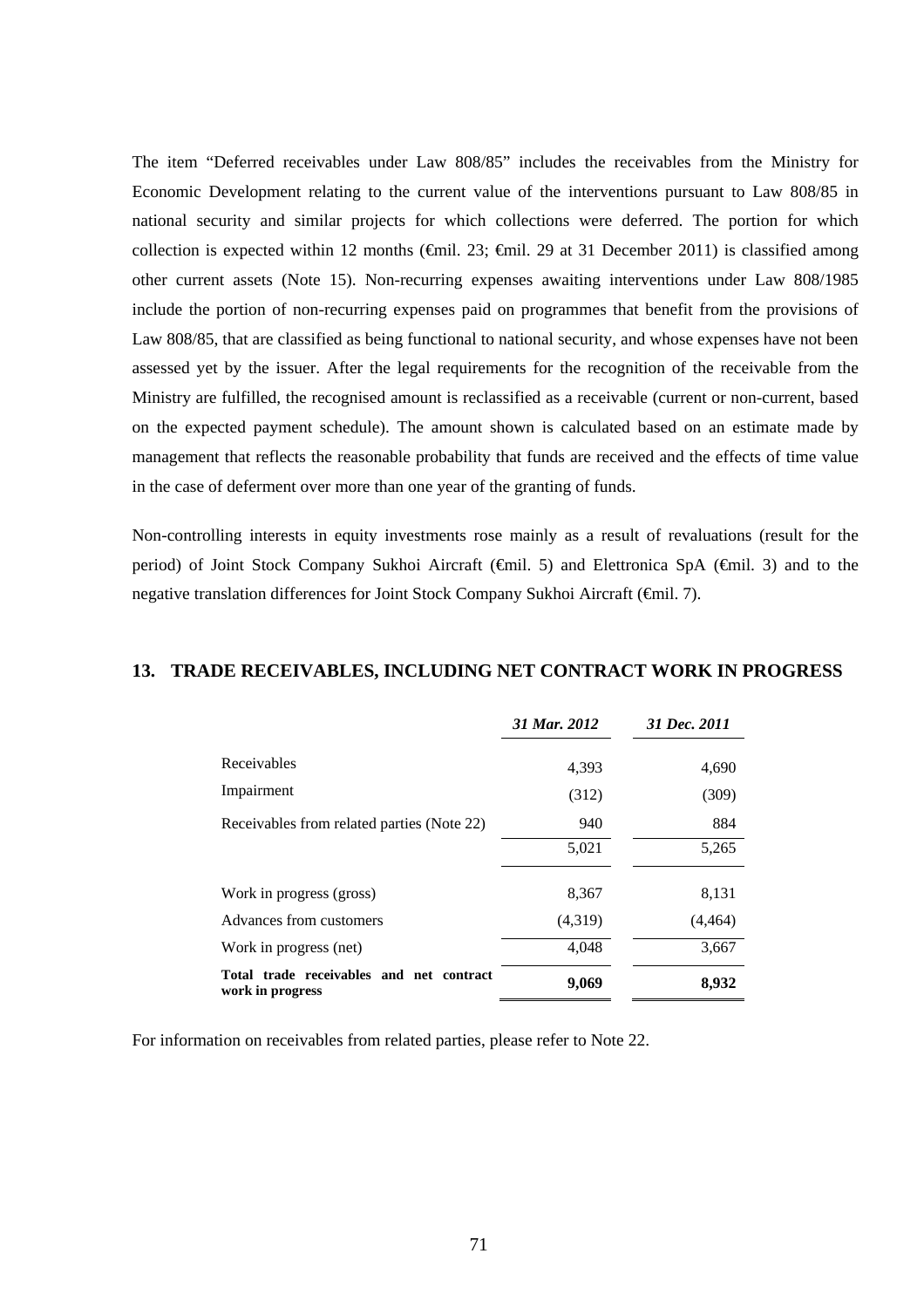#### **14. DERIVATIVES**

|                           | 31 Mar. 2012  |                    | 31 Dec. 2011  |                    |
|---------------------------|---------------|--------------------|---------------|--------------------|
|                           | <b>Assets</b> | <b>Liabilities</b> | <b>Assets</b> | <b>Liabilities</b> |
| Forward forex instruments | 90            | 70                 | 101           | 144                |
| Embedded derivatives      | 12            |                    | 30            |                    |
| Interest rate swaps       | 37            | 16                 | 36            | 15                 |
| Other equity derivatives  |               |                    |               |                    |
|                           | 139           | 86                 | 167           | 159                |

The table below provides detail of the asset and liability positions related to derivative instruments:

The change in the fair value of forward instruments is mainly due to the volatility of the US dollar against the euro: the exchange rate went from 1.2939 at 31 December 2011 to 1.3356 at 31 March 2012.

The interest rate swaps with a total notional value of  $\oplus$ mil. 1,150 were placed into effect to hedge a portion of the bonds issued. The change in the fair value was affected by movements in the interest rate curves. The trend at 31 March 2012 was the same as at 31 December 2011.

The embedded derivatives relate to commercial contracts denominated in currencies other than the currencies of the contractually involved parties and those generally used in the markets of reference. This component, separated from the commercial contract and valued at fair value through the income statement, is reported as a mere valuation but did not have any financial impact.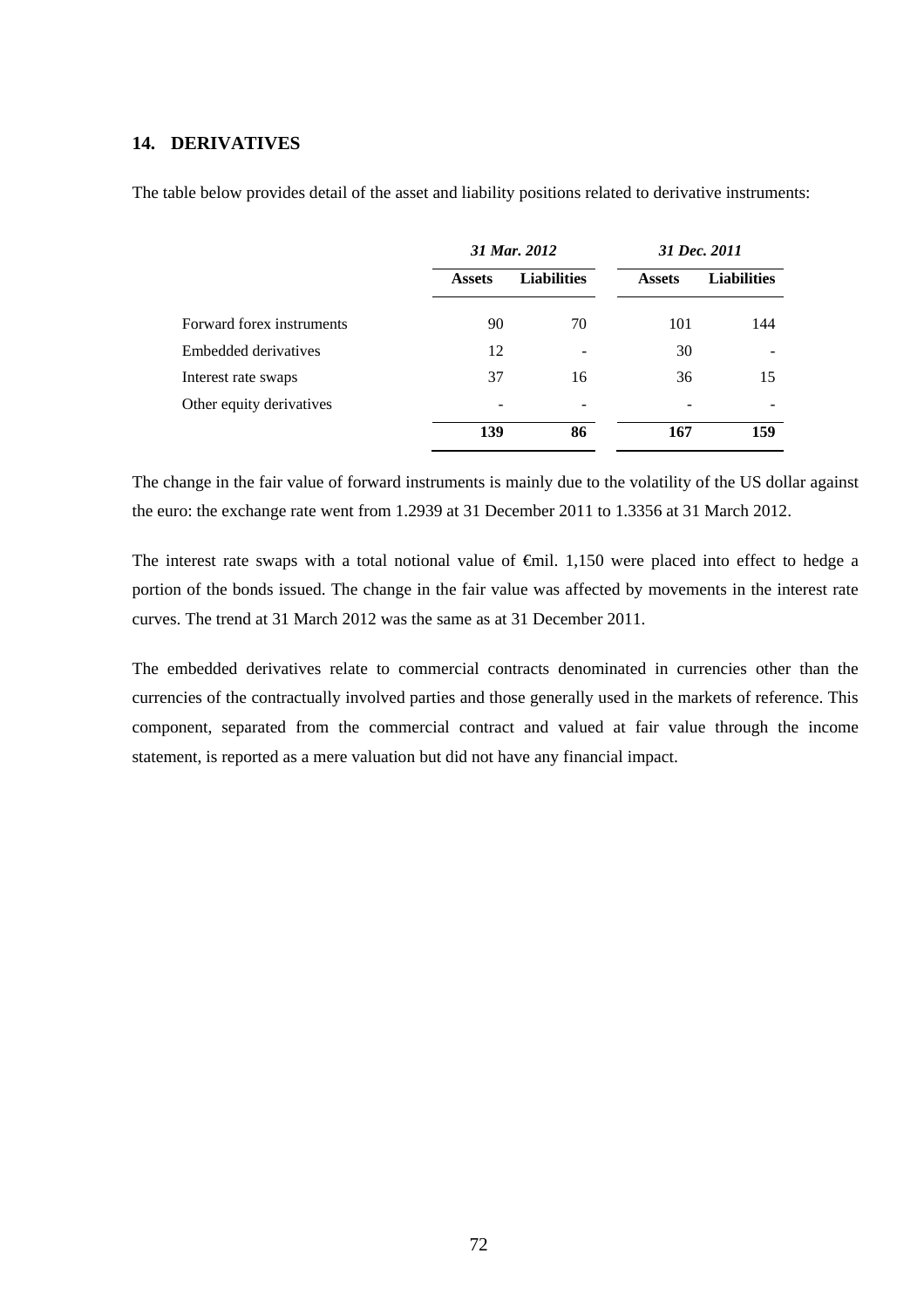### **15. OTHER CURRENT ASSETS**

|                                                  | 31 Mar. 2012 | 31 Dec. 2011 |       |
|--------------------------------------------------|--------------|--------------|-------|
| Income tax receivables                           | 192          |              | 185   |
| Assets available for sale                        | 38           |              | 40    |
| Other current assets:                            | 960          |              | 837   |
| Accrued income - current portion                 | 123          | 126          |       |
| Equity investments                               | 1            | 1            |       |
| Receivables for grants                           | 68           | 78           |       |
| Receivables from employees and social security   | 46           | 43           |       |
| Indirect tax receivables                         | 356          | 293          |       |
| Deferred receivables under Law 808/85            | 23           | 29           |       |
| Other receivables from related parties (Note 22) | 30           | 13           |       |
| Other assets                                     | 313          | 254          |       |
| <b>Total other current assets</b>                | 1,190        |              | 1,062 |

The item "deferred receivables under Law 808/85" includes the receivables from the Ministry for Economic Development relating to the interventions pursuant to Law 808/1985 in national security and similar projects for which collections are expected within 12 months. Portions for which collections are expected beyond 12 months are recognised as accounts receivable and other non-current assets (Note 12). Other assets include, among others, receivables from Bombardier Transportation for €mil. 20 (€mil.20 at 31 December 2011), from Ariane Space for €mil. 78 (€mil. 44 at 31 December 2011) and sundry advances in the amount of €mil. 23 (€mil. 19 at 31 December 2011).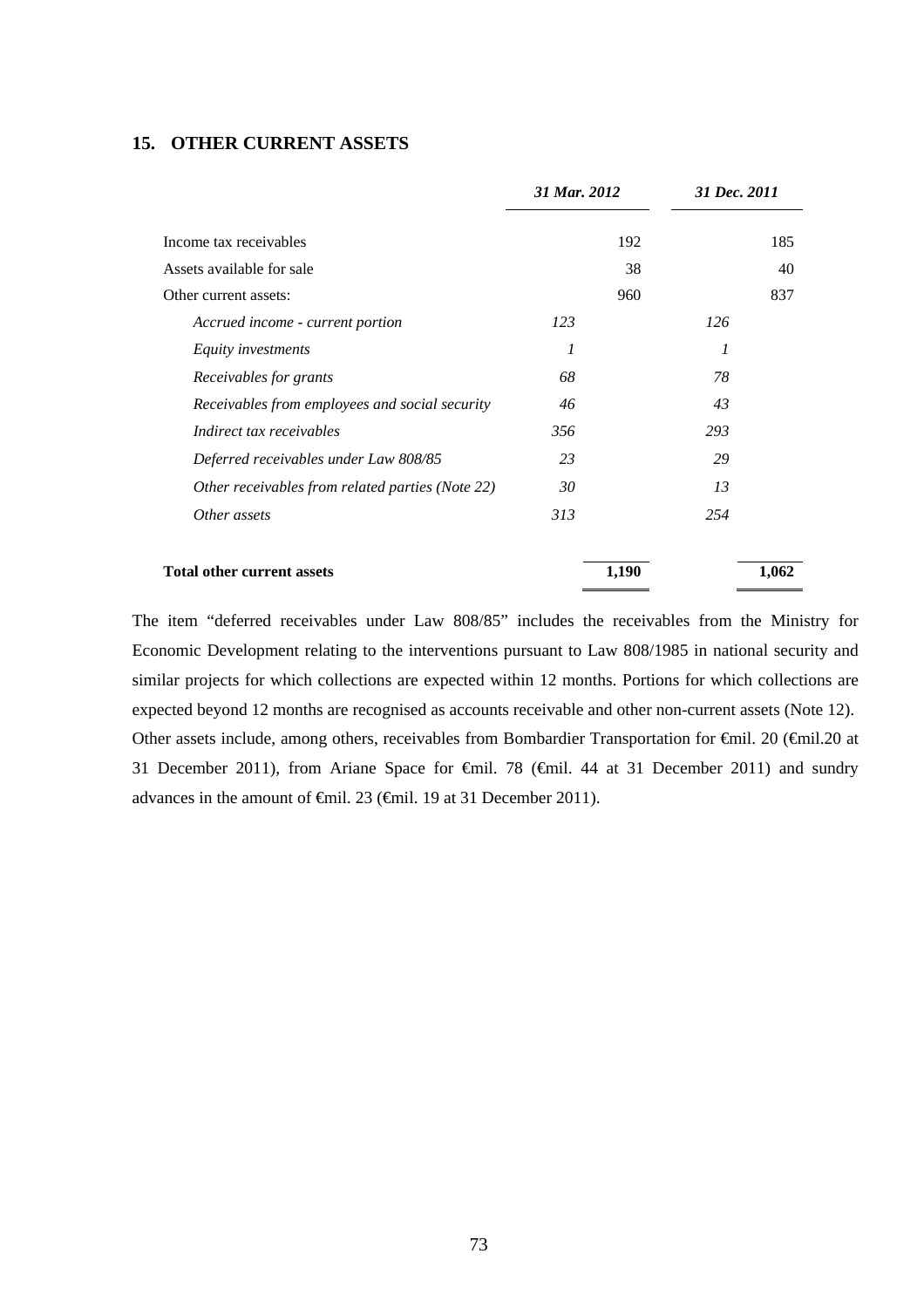#### **16. SHAREHOLDERS' EQUITY**

| Number of<br>ordinary<br>shares | Par value<br><b>∈</b> mil. | <b>Treasury</b><br>shares<br>Gmil. | Costs<br>incurred net<br>of tax effect<br>Gmil. | <b>Total</b><br><b>∈</b> mil. |
|---------------------------------|----------------------------|------------------------------------|-------------------------------------------------|-------------------------------|
|                                 |                            |                                    |                                                 |                               |
| 578,150,395                     | 2,544                      |                                    | (19)                                            | 2,525                         |
| (32, 450)                       |                            |                                    |                                                 |                               |
| 578,117,945                     | 2,544                      |                                    | (19)                                            | 2,525                         |
|                                 |                            |                                    |                                                 |                               |
| 578,117,945                     | 2,544                      |                                    | (19)                                            | 2,525                         |
|                                 |                            |                                    |                                                 |                               |
| 578,150,395                     | 2,544                      |                                    | (19)                                            | 2,525                         |
| (32, 450)                       |                            |                                    |                                                 |                               |
| 578,117,945                     | 2,544                      |                                    | (19)                                            | 2,525                         |
|                                 |                            |                                    |                                                 |                               |

The share capital of the Parent Company, fully subscribed and paid-up, is divided into ordinary shares with a par value of **€4.40** each.

At 31 March 2012, the Ministry for the Economy and Finance held about 30.204% of the shares, Deutsche Bank Trust Company Americas held about 3.600% of the shares, and Arab Bkg Corp/Libyan Investment, Man held about 2.010% of the shares. Tradewinds Global Investors LLC held 5.382%, Black Rock Inc. held 2.240% and Grantham, Mayo, Van Otterloo & Co. LLC held 2.045% of the shares, all in the form of managed investments.

The statement of changes of other reserves and non-controlling interests is provided in the accounting statements section.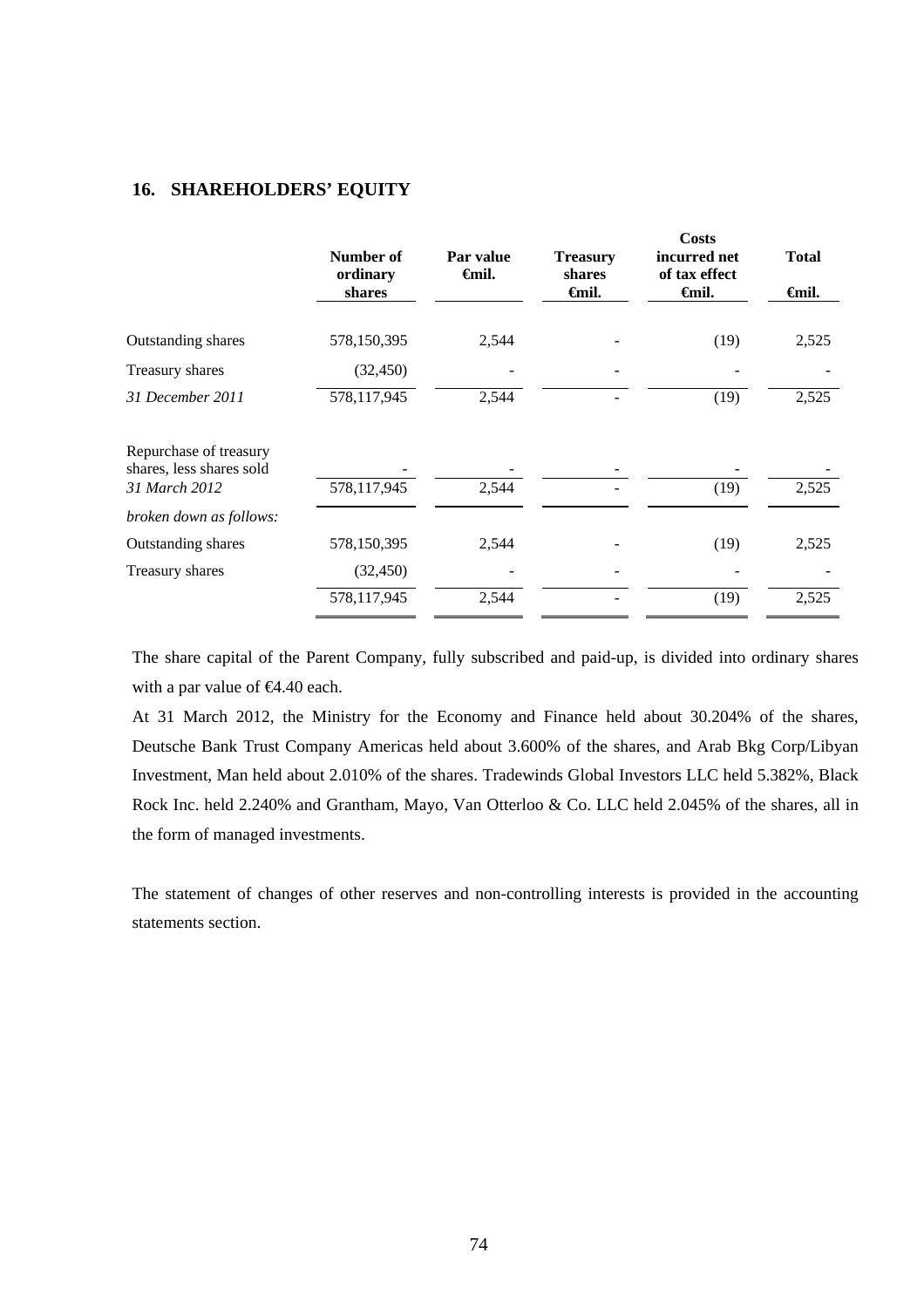The following is a breakdown of the tax effects on the gain and loss items recognised in shareholders' equity:

|                                                      | Group                            |            |                                |                           | Non-controlling interests |                                |
|------------------------------------------------------|----------------------------------|------------|--------------------------------|---------------------------|---------------------------|--------------------------------|
|                                                      | Amount<br><b>before</b><br>taxes | Tax effect | Amount<br>net of tax<br>effect | Amount<br>before<br>taxes | Tax effect                | Amount<br>net of tax<br>effect |
| Actuarial gains (losses)<br>on defined-benefit plans |                                  | 12         |                                |                           |                           |                                |
| Changes in cash-flow<br>hedges                       | (18)<br>77                       | (22)       | (6)<br>55                      |                           |                           |                                |
| Exchange gains/losses                                | (71)                             |            | (71)                           | (3)                       |                           | (3)                            |
| <b>Total</b>                                         | (12)                             | (10)       | (22)                           | (2)                       |                           | $\bf(1)$                       |

## **17. BORROWINGS**

|                                           | 31 Mar. 2012 | 31 Dec. 2011 |
|-------------------------------------------|--------------|--------------|
| <b>Bonds</b>                              | 3,870        | 3,951        |
| Bank borrowings                           | 1,515        | 860          |
| Finance leases                            | 5            | 6            |
| Borrowings from related parties (Note 22) | 982          | 949          |
| Other borrowings                          | 134          | 119          |
| <b>Total borrowings</b>                   | 6,506        | 5,885        |
| Of which:                                 |              |              |
| Current                                   | 2,086        | 1,393        |
| Non-current                               | 4,420        | 4,492        |

The decrease in bonds is essentially related to the net effect deriving from the recognition of coupons maturing during the period, payments made, as well as due to the impact of the repurchase of about €mil. 26 (equal to USDmil. 34) in bonds maturing in July 2019 totalling USDmil. 500 issued by the subsidiary Meccanica Holdings USA in 2009.

Borrowings from related parties are discussed in Note 22.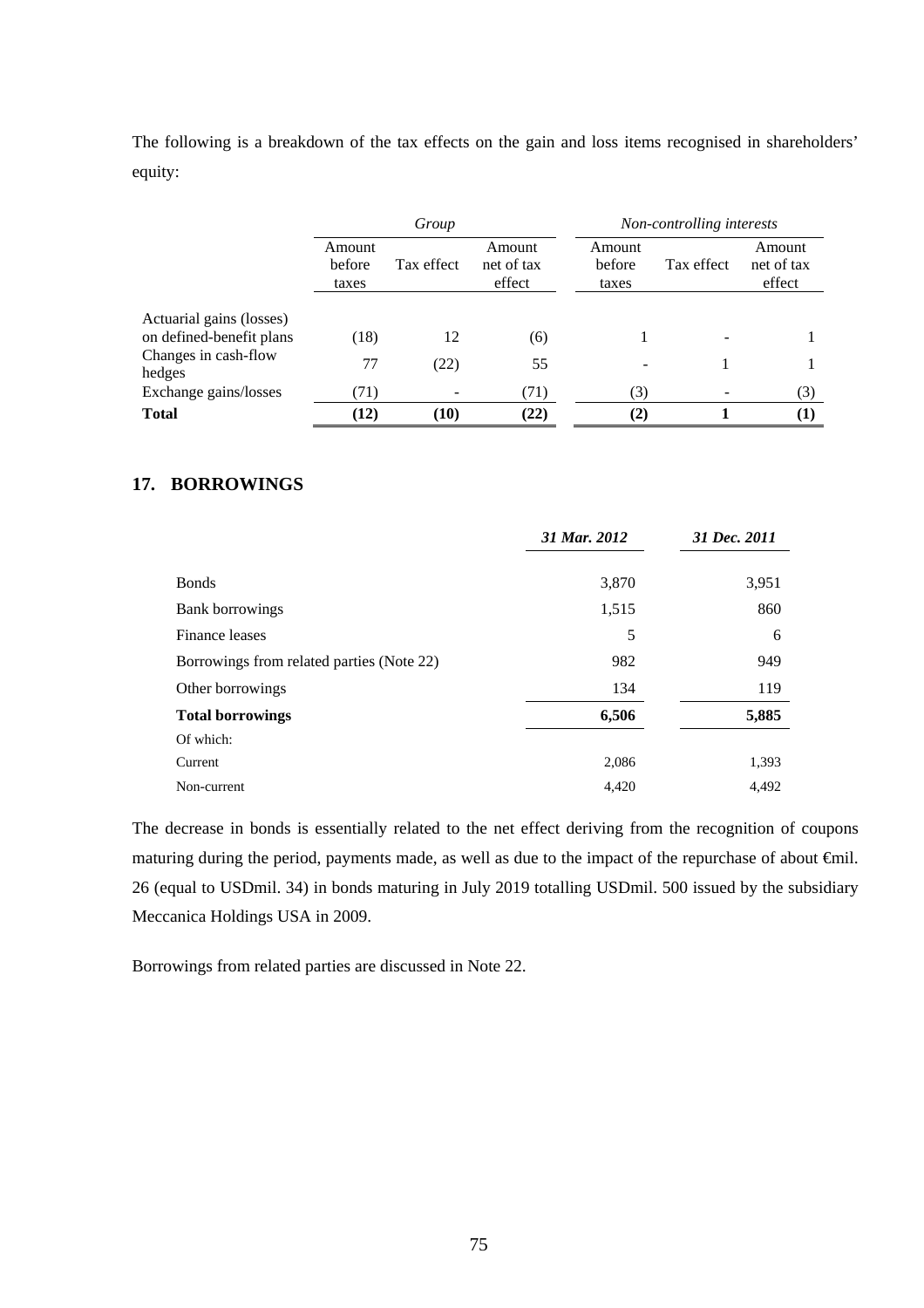*Below is the financial information required under CONSOB communication no. DEM/6064293 of 28 July 2006:* 

| $\epsilon$ millions                       | 31 Mar.<br>2012 | of which<br>with<br>related<br>parties | 31 Dec.<br>2011 | of which<br>with<br>related<br>parties |
|-------------------------------------------|-----------------|----------------------------------------|-----------------|----------------------------------------|
| Cash and cash equivalents                 | (943)           |                                        | (1, 331)        |                                        |
| Securities held for trading               | (38)            |                                        | (40)            |                                        |
| <b>LIQUIDITY</b>                          | (981)           |                                        | (1,371)         |                                        |
| <b>CURRENT FINANCIAL RECEIVABLES</b>      | (1,010)         | (186)                                  | (1,071)         | (184)                                  |
| Current bank payables                     | 812             |                                        | 159             |                                        |
| Current portion of non-current borrowings | 251             |                                        | 255             |                                        |
| Other current borrowings                  | 1,023           | 946                                    | 979             | 913                                    |
| <b>CURRENT NET FINANCIAL DEBT</b>         | 2,086           |                                        | 1,393           |                                        |
| <b>CURRENT NET FINANCIAL DEBT (CASH)</b>  | 95              |                                        | (1,049)         |                                        |
| Non-current bank payables                 | 703             |                                        | 701             |                                        |
| Bonds issued                              | 3,619           |                                        | 3,696           |                                        |
| Other non-current payables                | 98              | 36                                     | 95              | 36                                     |
| <b>NON-CURRENT NET FINANCIAL DEBT</b>     | 4,420           |                                        | 4,492           |                                        |
| <b>NET FINANCIAL DEBT</b>                 | 4,515           |                                        | 3,443           |                                        |

### **18. PROVISIONS FOR RISKS AND CHARGES AND CONTINGENT LIABILITIES**

|                    |             | 31 March 2012  |             | <b>31 December 2011</b> |
|--------------------|-------------|----------------|-------------|-------------------------|
|                    | Non-current | <b>Current</b> | Non-current | <b>Current</b>          |
| Guarantees given   | 70          | 42             | 80          | 33                      |
| Restructuring      | 160         | 77             | 160         | 104                     |
| <b>Penalties</b>   | 258         | 41             | 254         | 40                      |
| Product guarantees | 86          | 135            | 95          | 134                     |
| Other              | 1,150       | 584            | 1,185       | 621                     |
|                    | 1,724       | 879            | 1,774       | 932                     |

The "provision for penalties" amounted to €mil. 299 (€mil. 294 at 31 December 2011) and referred primarily to the Aeronautics (€mil. 206) and Helicopters (€mil. 71) segments.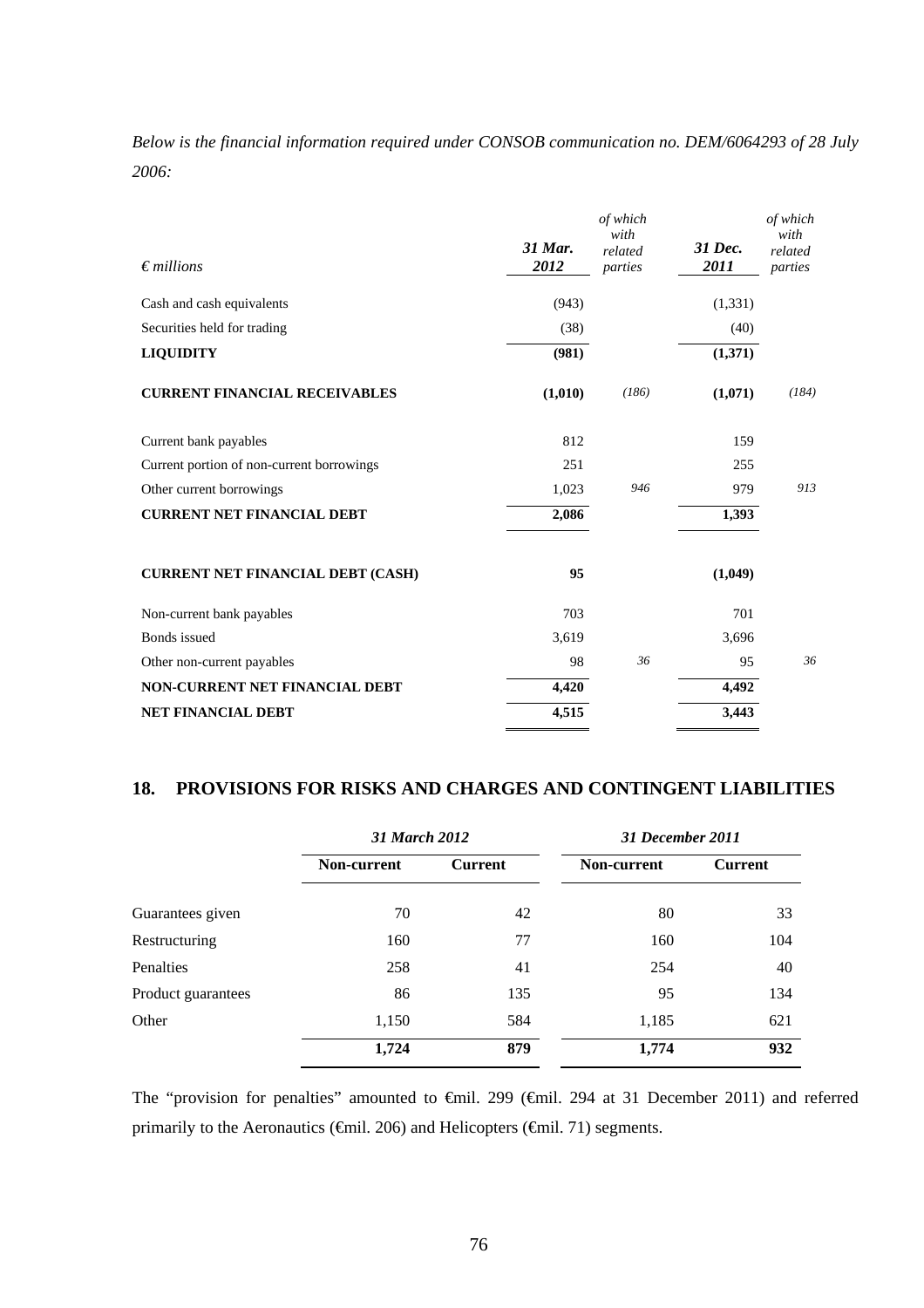"Other provisions for risks and charges" came to a total of  $\epsilon$ mil. 1,734 ( $\epsilon$ mil. 1,806 at 31 December 2011) and specifically include:

- the provision for risks on the business of GIE ATR in the amount of €mil. 68 (unchanged from 31 December 2011);
- the provision for risks and contractual charges in the amount of  $\epsilon$ mil. 1,030 ( $\epsilon$ mil. 1,043 at 31 December 2011) related, in particular, to business in the Aeronautics (€mil. 879) and Defence and Security Electronics (€mil. 64) divisions;
- the provision for losses related to shares of  $\theta$ mil. 25 ( $\theta$ mil. 24 at 31 December 2011) includes accruals for losses that exceed the book value of non-consolidated equity investments and equity investments recognized using the equity method;
- the provision for taxes in the amount of  $\epsilon$ mil. 101 ( $\epsilon$ mil. 99 at 31 December 2011);
- the provision for litigation with employees and former employees in the amount of €mil. 38 (€mil. 35 at 31 December 2011);
- the provision for pending litigation in the amount of  $\oplus$  mil. 80 ( $\oplus$  mil. 81 at 31 December 2011);
- the provisions for risk on contract-related losses in the amount of  $\epsilon$ mil. 116 ( $\epsilon$ mil. 102 at 31 December 2011);
- other provisions in the amount of  $\theta$ mil. 276 ( $\theta$ mil. 354 at 31 December 2011).

Moreover, with regard to the risk provisions, the Group's operations regard industries and markets where many disputes are settled only after a considerable period of time, especially in cases where the customer is a government entity.

Of course, in application of related accounting standards, provisions have been made for any obligations related to probable and quantifiable risks. Likewise, to the best of our knowledge, regarding other disputes against the Group, no specific allocation has been made since the Group reasonably believes that such disputes may be resolved satisfactorily and without any significant impact on the results. The situations below are mentioned here for the purposes of full disclosure.

In relation to the aforementioned disputes, the following changes have occurred since the preparation of the 2011 financial statements, which the reader should consult for further information: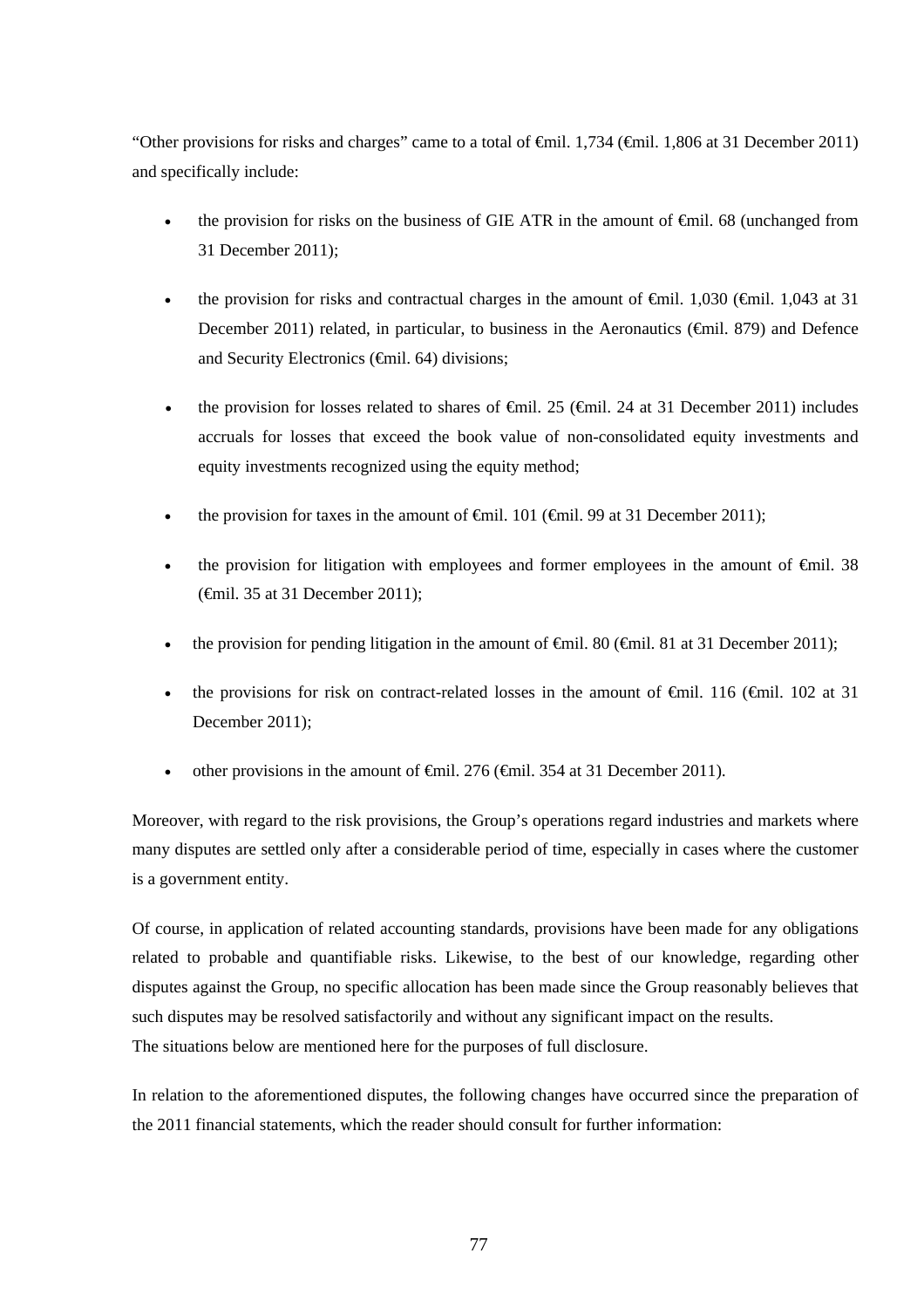o In September 2011, the French company DCNS initiated arbitration before the ICC in Paris against WASS in relation to the contract, signed in 2008, concerning the development of the F21 heavy torpedo for the Ministry of the French Navy.

The dispute began following WASS's decision to interrupt delivery due to the suspension of the export license issued by the Italian Foreign Ministry. This measure was taken in light of the Franco-Italian agreement on technology transfers between the two countries, an agreement never finalised. Therefore, DCNS initiated an arbitration proceeding, seeking termination of the contract for breach by WASS and damages in the amount of €mil. 45. WASS objected on the grounds of the intervening impossibility of performing the contract for reasons not under its control and counter-claimed on grounds of breach by DCNS, seeking damages of €mil. 55.

On 26 March 2012, the parties reached an agreement under which DCNS is forbidden to use the technology developed under the 2008 contract and, as a result of that agreement, WASS abandoned its motion for a preliminary injunction presented in arbitration. The arbitration panel established the terms for the conduct of the fact-gathering phase and set the date of 23 January 2013 for the first hearing.

Finally, the Corporate Governance Report and Shareholder Structure section accompanying the 2011 consolidated financial statements contains more information on the investigations of Group companies conducted by judicial authorities during the year.

As compared with what was reported in the 2011 consolidated financial statements, it should be noted that *i)* on 23 April 2012, at the request of the Public Prosecutor of Rome, SELEX Sistemi Integrati SpA was served notice of the conclusion of the preliminary investigation in which the company was alleged to have, in 2009 in 2010, committed the offense provided under Art. 25(2) of Legislative Decree 231/2001, in connection with Art. 321 of the Criminal Code. Specifically, it is alleged that its top management committed the offense in connection with the receipt of contracts from ENAV SpA; and *ii*) on 26 April 2012, SELEX Service Management SpA (a wholly-owned subsidiary of Selex Elsag SpA) was served a seizure order at the request of the Public Prosecutor of Naples for documentation filed with the Ministry for the Environment in connection with the SISTRI Project as far back as 2006.

As to what was reported in the 2011 consolidated financial statements and above, the Board of Directors believes, based on the information we currently have and the analyses made, that Finmeccanica's financial position, present and prospective, is not exposed to any risks other than those already provided for and described in the 2011 consolidated financial statements.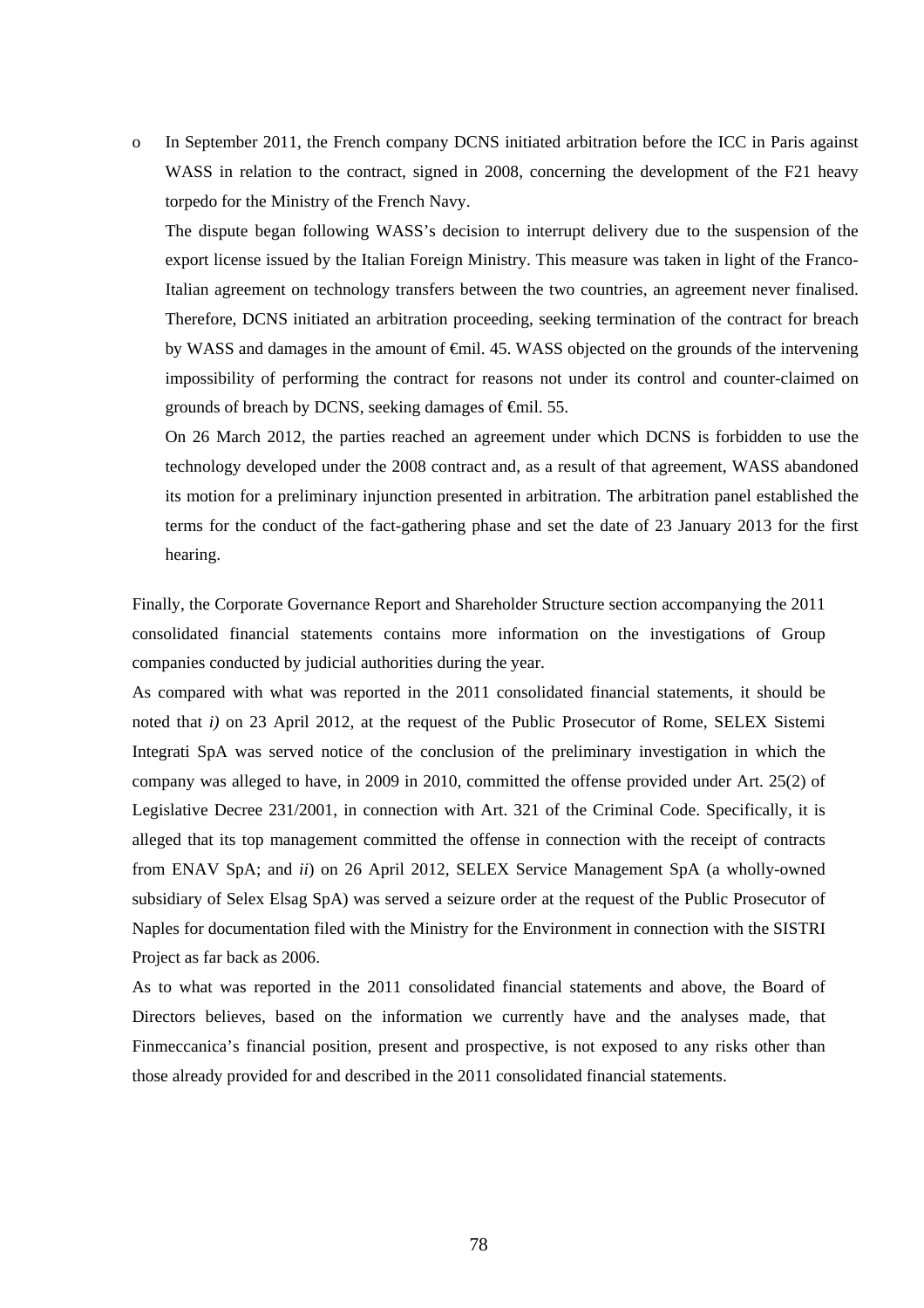### **19. EMPLOYEE LIABILITIES**

|                                                      | 31 Mar. 2012       |        |            | 31 Dec. 2011       |               |            |
|------------------------------------------------------|--------------------|--------|------------|--------------------|---------------|------------|
|                                                      | <b>Liabilities</b> | Assets | <b>Net</b> | <b>Liabilities</b> | <i>Assets</i> | <b>Net</b> |
| Severance obligations<br>Defined-benefit plans (Note | 483                |        | 483        | 512                |               | 512        |
| 12)<br>Share of MBDA joint venture                   | 318                | 92     | 226        | 325                | 102           | 223        |
| pension obligation                                   | 91                 |        | 91         | 92                 |               | 92         |
| Defined-contribution plans                           | 23                 |        | 23         | 27                 |               | 27         |
|                                                      | 915                | 92     | 823        | 956                | 102           | 854        |

Below is a breakdown of the defined-benefit plans and statistical information regarding the excess (deficit) of the plans:

|                              | 31 Mar.<br>2012 | 31 Dec.<br>2011 | 31 Dec.<br><i>2010</i> | 31 Dec.<br>2009 | 31 Dec.<br><b>2008</b> |
|------------------------------|-----------------|-----------------|------------------------|-----------------|------------------------|
| Present value of obligations | 1,860           | 1,798           | 1.567                  | 1.409           | 1,055                  |
| Fair value of plan assets    | (1,634)         | (1,575)         | (1,258)                | (1,038)         | (846)                  |
| Plan excess (deficit)        | (226)           | (223)           | (309)                  | (371)           | (209)                  |
| of which related to:         |                 |                 |                        |                 |                        |
| - net liabilities            | (318)           | (325)           | (341)                  | (382)           | (248)                  |
| - net assets                 | 92              | 102             | 32                     | 11              | 39                     |

The increase in the total net deficit is essentially attributable to the AgustaWestland plan (a decrease in the deficit of  $\epsilon$ mil. 8) and the DRS plan (an increase in the deficit of  $\epsilon$ mil. 17).

The amount recognised in the income statement for defined-benefit plans was calculated as follows:

|                                 | For the three months ended<br>31March |      |  |
|---------------------------------|---------------------------------------|------|--|
|                                 | 2012                                  | 2011 |  |
| Costs of current services       | 15                                    | 15   |  |
| Total "personnel costs"         | 15                                    | 15   |  |
| Interest expense                | 25                                    | 30   |  |
| Expected return on plan assets  | (20)                                  | (24) |  |
| Costs booked as "finance costs" | 5                                     | 6    |  |
|                                 | 20                                    | 21   |  |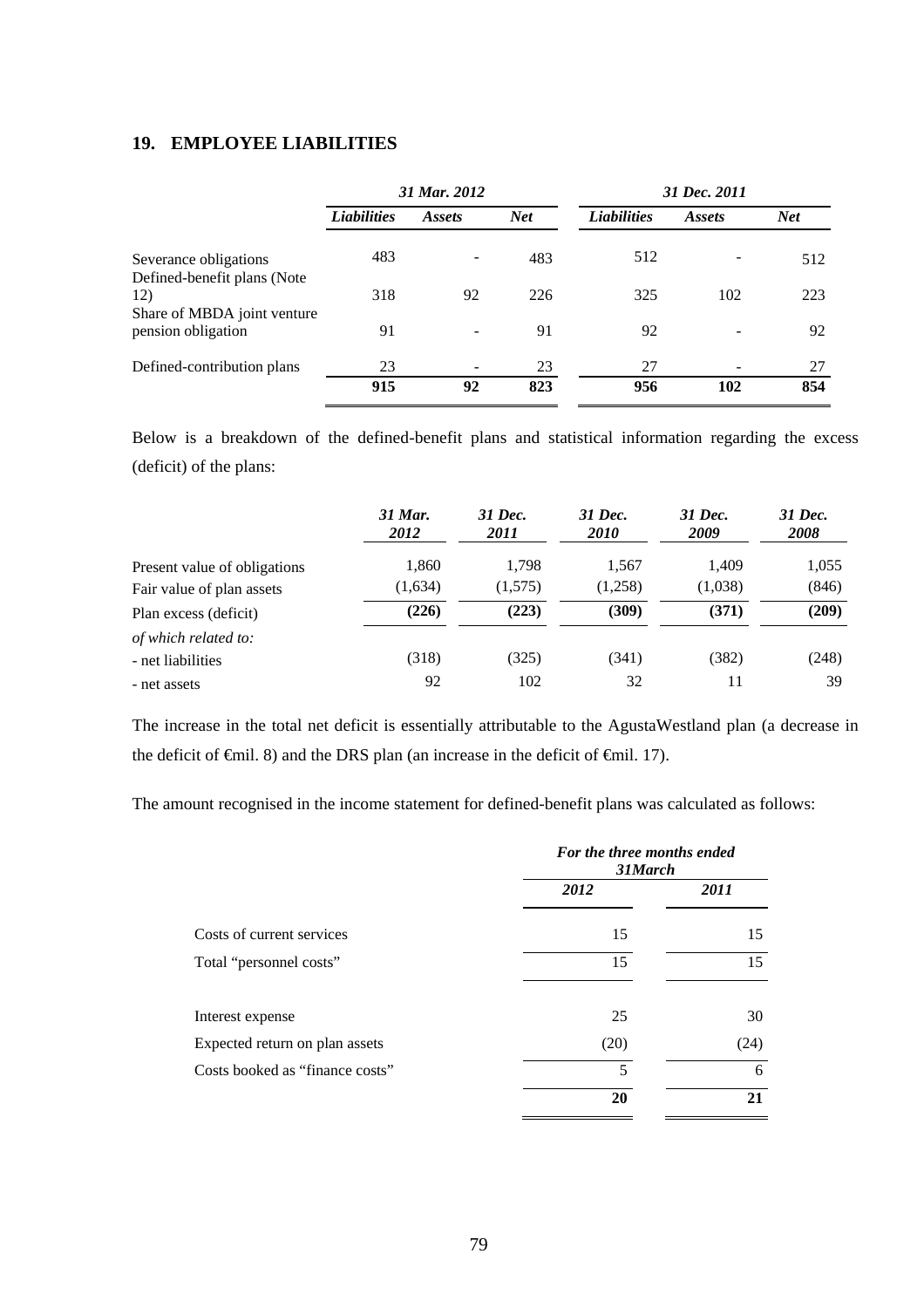### **20. OTHER LIABILITIES**

|                                                  | <b>Non-current</b> |                 | <b>Current</b>  |                 |
|--------------------------------------------------|--------------------|-----------------|-----------------|-----------------|
|                                                  | 31 Mar.<br>2012    | 31 Dec.<br>2011 | 31 Mar.<br>2012 | 31 Dec.<br>2011 |
| <b>Employee obligations</b>                      | 52                 | 56              | 492             | 462             |
| Deferred income                                  | 47                 | 51              | 89              | 102             |
| Social security payable                          | 5                  | 6               | 268             | 288             |
| Payable to MED Law 808/85                        | 261                | 259             | 63              | 63              |
| Payable to MED for monopoly rights Law<br>808/85 | 109                | 112             | 34              | 36              |
| Other liabilities Law 808/85                     | 123                | 119             |                 |                 |
| Indirect tax payables                            |                    |                 | 152             | 219             |
| Other payables to related parties (Note 22)      |                    |                 | 38              | 41              |
| Other payables                                   | 302                | 333             | 485             | 451             |
|                                                  | 899                | 936             | 1,621           | 1,662           |

The payables to the Ministry of Economic Development (MED) relate to the payables for royalties accrued pursuant to Law 808/85 for "national security" and similar projects, in addition to payables for disbursement received from the MED supporting development of non-national security and similar programmes eligible for the incentives under Law 808/85. The payables are reimbursed on the basis of a scheduled repayment plan, without the payment of finance costs.

Other liabilities Law 808/85 includes the difference between the monopoly rights charged for the programmes of national security and the effective payable accrued based on the established reimbursement ratio.

Other payables include:

- the payable to Bell Helicopters of €mil. 322 (€mil. 336 at 31 December 2011), of which €mil.259 carried as a non-current liability ( $\Theta$ mil. 294 at 31 December 2011). This payable arises, for  $\Theta$ mil. 54, from the "BAAC reorganisation" which involved the acquisition of 100% of the construction and marketing rights for the helicopter AW139, previously owned by Bell Helicopters (25%), and for €mil. 268 from agreements signed in November 2011 related to the acquisition of 100% of the AW609 programme (previously controlled 39.7%);
- the payable to EADS NV due from GIE ATR (50/50 joint venture owned by Alenia Aeronautica SpA and EADS NV) in the amount of  $\theta$ mil. 16 ( $\theta$ mil. 0 at 31 December 2011);
- the payable for customer deposits in the amount of  $\widehat{\mathbf{f}}(mil)$ . 45 ( $\widehat{\mathbf{f}}(mil)$ , 44 at 31 December 2011);
- the payable for commissions due in the amount of  $\epsilon$ mil. 44 ( $\epsilon$ mil. 48 at 31 December 2011);
- royalties due in the amount of  $\oplus$ mil. 24 ( $\oplus$ mil. 23 at 31 December 2011);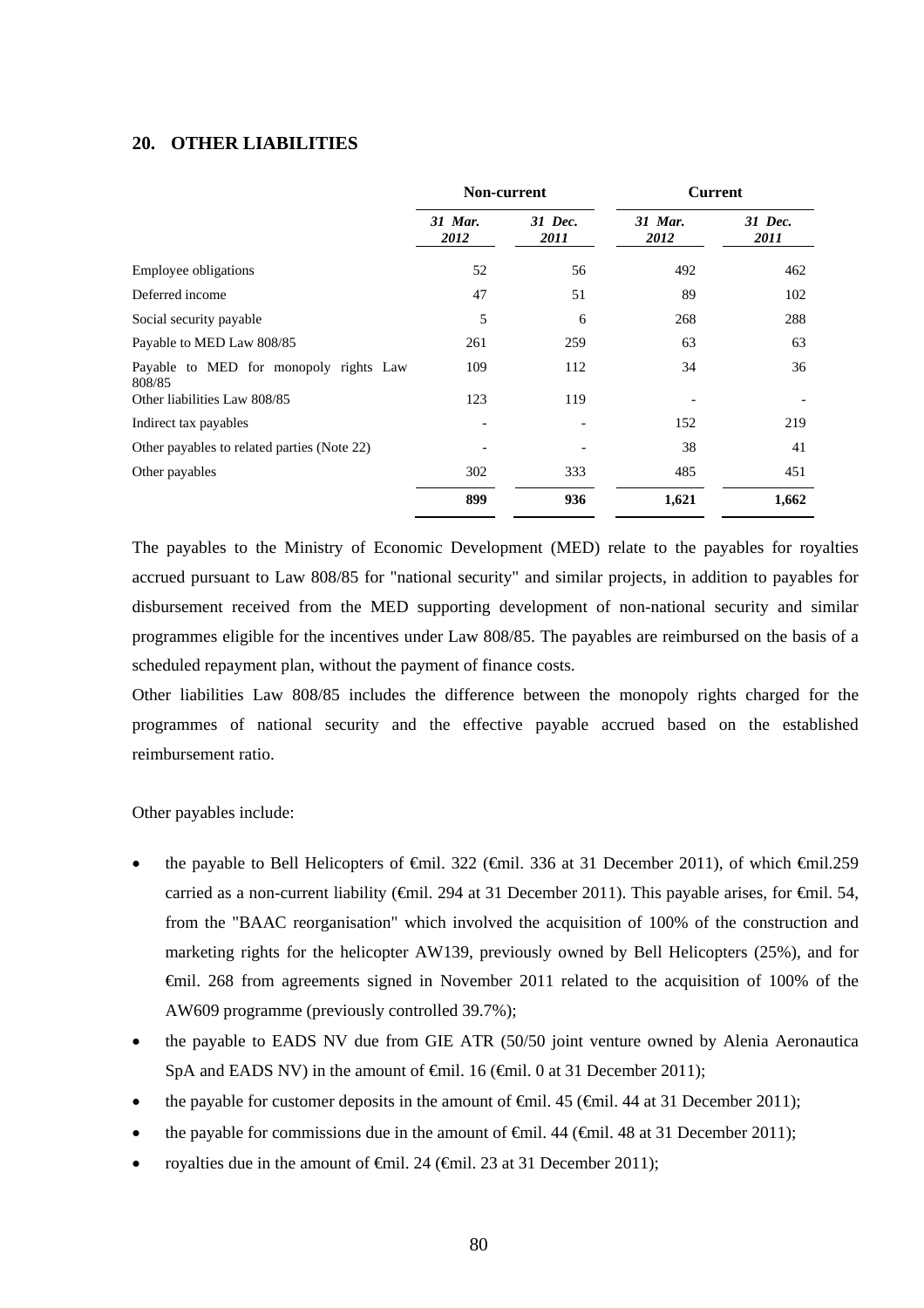- the payable for contractual penalties in the amount of  $\oplus$ mil. 13 ( $\oplus$ mil. 15 at 31 December 2011);
- the payable for the repurchase of a G222 aircraft in the amount of  $\theta$ mil. 6 ( $\theta$ mil. 6 at 31 December 2011);
- payables for insurance in the amount of €mil. 6 (€mil. 5 at 31 December 2011).

### **21. TRADE PAYABLES, INCLUDING NET ADVANCES FROM CUSTOMERS**

|                                             | 31 Mar. | 31 Dec. |
|---------------------------------------------|---------|---------|
|                                             | 2012    | 2011    |
| Trade payables                              | 4,327   | 4,789   |
| Trade payables to related parties (Note 22) | 146     | 160     |
|                                             | 4,473   | 4,949   |
| Advances from customers (gross)             | 16,184  | 15,622  |
| Work in progress                            | (7,920) | (7,409) |
| Advances from customers (net)               | 8,264   | 8,213   |
| <b>Total trade payables</b>                 | 12,737  | 13,162  |

For information on trade payables to related parties, please refer to Note 22.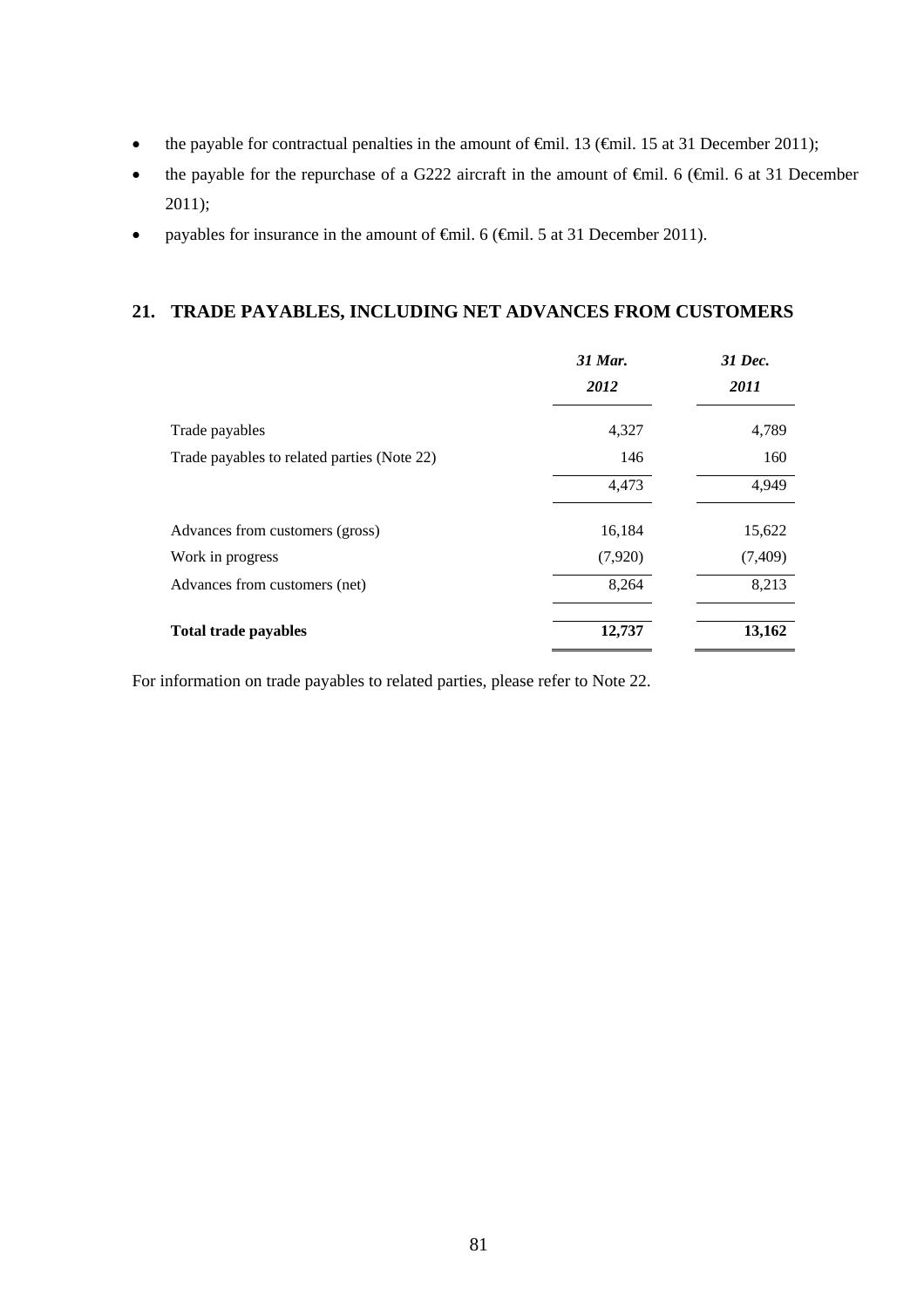### **22. TRANSACTIONS WITH RELATED PARTIES**

In general, transactions with related parties are carried out at arm's length, as is settlement of the interest-bearing receivables and payables when not governed by specific contractual conditions. The following table summarises the amounts related to the balance sheet and income statement. The impact of transactions with related parties on cash flows is reported directly in the statement of cash flows.

| (millions of euros)<br><b>RECEIVABLES AT 31 MARCH 2012</b>                                           | Non-<br>current<br>financial<br>receivables | Other<br>non-<br>current<br>receivables | <b>Current</b><br>financial<br>receivables | <b>Trade</b><br>receivables | Other<br>current<br>receivables | <b>Total</b> |
|------------------------------------------------------------------------------------------------------|---------------------------------------------|-----------------------------------------|--------------------------------------------|-----------------------------|---------------------------------|--------------|
| <b>Subsidiaries</b>                                                                                  |                                             |                                         |                                            |                             |                                 |              |
| Elsacom NV<br>Other companies with unit amount lower than $\oplus$ nil. 5                            |                                             |                                         | 8<br>10                                    | 3                           | $\mathbf{1}$                    | 8<br>14      |
| <b>Associates</b>                                                                                    |                                             |                                         |                                            |                             |                                 |              |
| Eurofighter Jagdflugzeug GmbH<br><b>NH</b> Industries Sarl                                           |                                             |                                         |                                            | 263<br>98                   |                                 | 263<br>98    |
| Iveco - Oto Melara Scarl                                                                             |                                             |                                         |                                            | 32                          |                                 | 32           |
| Abruzzo Engineering Scpa (in liq.)                                                                   |                                             |                                         |                                            | 22                          |                                 | 22           |
| Joint Stock Company Sukhoi Aircraft                                                                  |                                             |                                         |                                            | 17                          | 5                               | 22           |
| Orizzonte - Sistemi Navali SpA                                                                       |                                             |                                         |                                            | 15                          | $\mathbf{1}$                    | 16           |
| Metro 5 SpA                                                                                          |                                             | 3                                       |                                            | 13                          |                                 | 16           |
| Eurosysnav SAS                                                                                       |                                             |                                         |                                            | 8                           |                                 | 8            |
| Macchi Hurel Dubois SAS                                                                              |                                             |                                         |                                            | 7                           |                                 | 7            |
| Abu Dhabi Systems Integration                                                                        |                                             |                                         |                                            | 5<br>5                      |                                 | 5<br>5       |
| Yeni Elektrik Uretim Anonim Sirketi<br>Other companies with unit amount lower than $\epsilon$ mil. 5 |                                             |                                         | $\,1\,$                                    | 16                          |                                 | 17           |
| <u>Joint ventures</u> (*)                                                                            |                                             |                                         |                                            |                             |                                 |              |
| Ansaldo Energia Holding SpA                                                                          |                                             |                                         | 127                                        |                             |                                 | 127          |
| MBDA SAS                                                                                             |                                             |                                         |                                            | 65                          |                                 | 65           |
| Telespazio SpA                                                                                       |                                             |                                         | 17                                         | $\mathbf{1}$                |                                 | 18           |
| Thales Alenia Space SAS                                                                              | $\overline{c}$                              |                                         | 5                                          | 14<br>9                     | 3                               | 21<br>12     |
| Ansaldo Energia SpA<br><b>GIE ATR</b>                                                                |                                             |                                         |                                            | 33                          | 16                              | 49           |
| Superjet International SpA                                                                           |                                             |                                         | 14                                         | $\overline{4}$              |                                 | 18           |
| Other companies with unit amount lower than $\epsilon$ mil. 5                                        | 6                                           | 1                                       | 3                                          | 9                           | $\overline{c}$                  | 21           |
| Consortia (**)                                                                                       |                                             |                                         |                                            |                             |                                 |              |
| Saturno                                                                                              |                                             |                                         |                                            | 7                           | $\mathbf{1}$                    | 8            |
| Ferroviario Vesuviano                                                                                |                                             |                                         |                                            | 14                          |                                 | 14           |
| S3Log<br>Other consortia with unit amount lower than $\oplus$ nil. 5                                 |                                             |                                         | 1                                          | 8<br>17                     | $\mathbf{1}$                    | 8<br>19      |
| Companies subject to the control or                                                                  |                                             |                                         |                                            |                             |                                 |              |
| significant influence of the MEF                                                                     |                                             |                                         |                                            |                             |                                 |              |
| Ferrovie dello Stato Italiane<br>Other                                                               |                                             |                                         |                                            | 136<br>119                  |                                 | 136<br>119   |
| Total                                                                                                | 8                                           | 4                                       | 186                                        | 940                         | 30                              | 1,168        |
| % out of the total for the period                                                                    | 8.4                                         | 9                                       | 18.4                                       | 18.7                        | 3.1                             |              |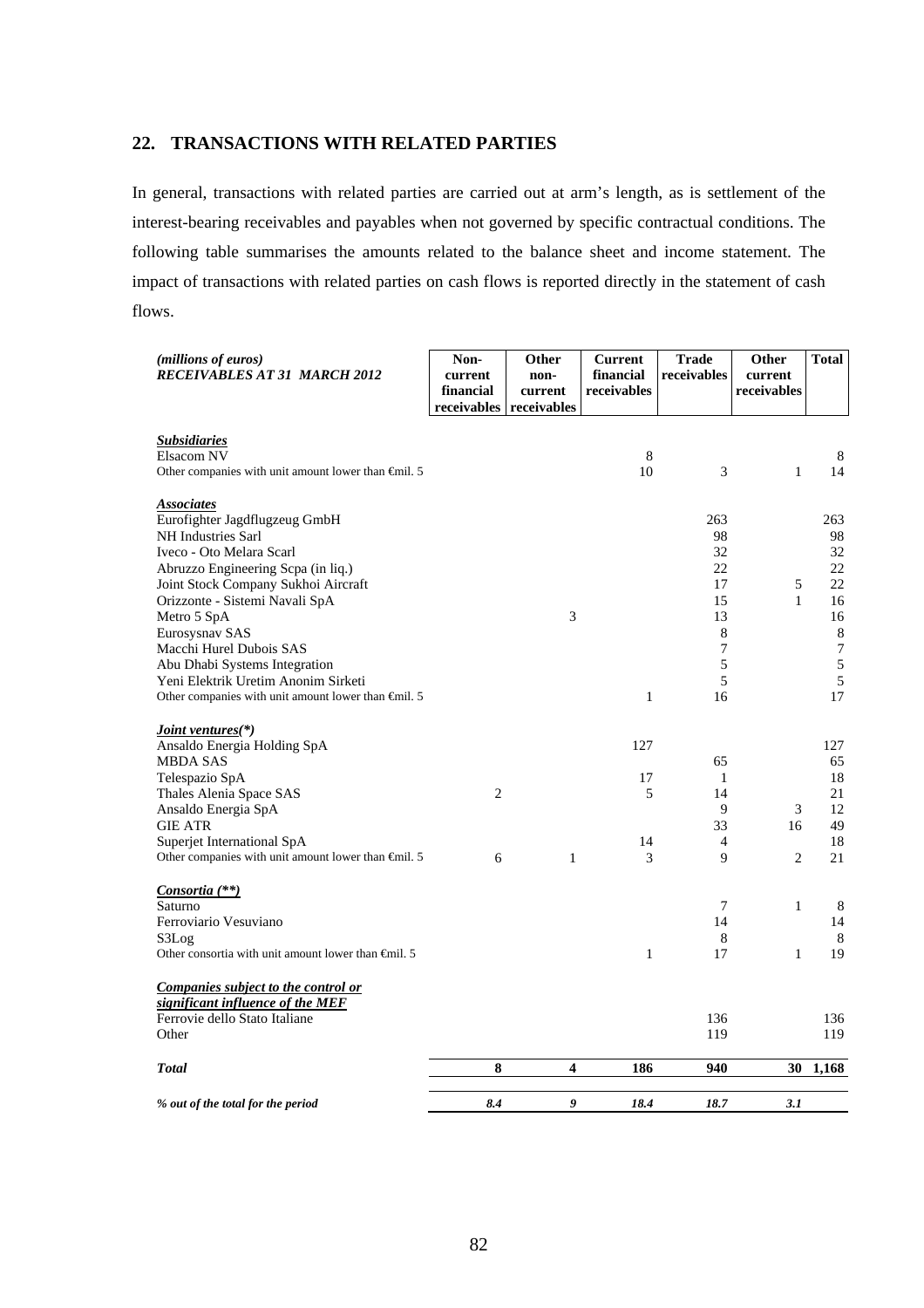| (millions of euros)<br>PAYABLES AT 31 MARCH 2012              | Non-<br>current | Other<br>non- | <b>Current</b><br>borrowings | <b>Trade</b><br>payables | Other<br>current | <b>Total</b>    | Guaran-<br>tees |
|---------------------------------------------------------------|-----------------|---------------|------------------------------|--------------------------|------------------|-----------------|-----------------|
|                                                               | borrowings      | current       |                              |                          | payables         |                 |                 |
|                                                               |                 | payables      |                              |                          |                  |                 |                 |
| <b>Subsidiaries</b>                                           |                 |               |                              |                          |                  |                 |                 |
| Other companies with unit amount lower than $\epsilon$ mil. 5 |                 |               | 3                            | 12                       | 1                | 16              |                 |
| <b>Associates</b>                                             |                 |               |                              |                          |                  |                 |                 |
| Eurofighter Jagdflugzeug Gmbh                                 |                 |               | 82                           | 5                        |                  | 87              |                 |
| Consorzio Start SpA                                           |                 |               |                              | 41                       |                  | 41              |                 |
| Joint Stock Company Sukhoi Aircraft                           | 10              |               |                              | 6                        |                  | 16              |                 |
| Avio SpA                                                      |                 |               |                              | 13                       |                  | 13              |                 |
| Iveco - Oto Melara Scarl                                      |                 |               |                              | 1                        | 6                | $7\phantom{.0}$ |                 |
| Other companies with unit amount lower than $\epsilon$ mil. 5 |                 |               | 3                            | 10                       |                  | 13              |                 |
| <i>Joint ventures</i> <sup>(*)</sup>                          |                 |               |                              |                          |                  |                 |                 |
| <b>MBDA SAS</b>                                               |                 |               | 590                          | 11                       |                  | 601             | 96              |
| Thales Alenia Space SAS                                       |                 |               | 149                          | 12                       |                  | 161             | $\overline{2}$  |
| Ansaldo Energia SpA                                           |                 |               | 110                          |                          | 10               | 120             |                 |
| Telespazio SpA                                                |                 |               | 1                            | $\overline{\mathbf{c}}$  | 7                | 10              | 428             |
| Superject International SpA                                   |                 |               |                              | $\mathbf{1}$             | 7                | 8               |                 |
| Other companies with unit amount lower than €mil. 5           |                 |               | 1                            | 9                        | 5                | 15              |                 |
| $Consortia(**)$                                               |                 |               |                              |                          |                  |                 |                 |
| Other consortia with unit amount lower than $\oplus$ nil. 5   |                 |               |                              | $\overline{4}$           | $\mathbf{1}$     | 5               |                 |
| Companies subject to the control or                           |                 |               |                              |                          |                  |                 |                 |
| significant influence of the MEF                              |                 |               |                              |                          |                  |                 |                 |
| Other                                                         | 26              |               | 7                            | 19                       | 1                | 53              |                 |
| <b>Total</b>                                                  | 36              |               | 946                          | 146                      | 38               | 1,166           | 526             |
| % out of the total for the period                             | 0.8             |               | 45.3                         | 3.3                      | 2.4              |                 |                 |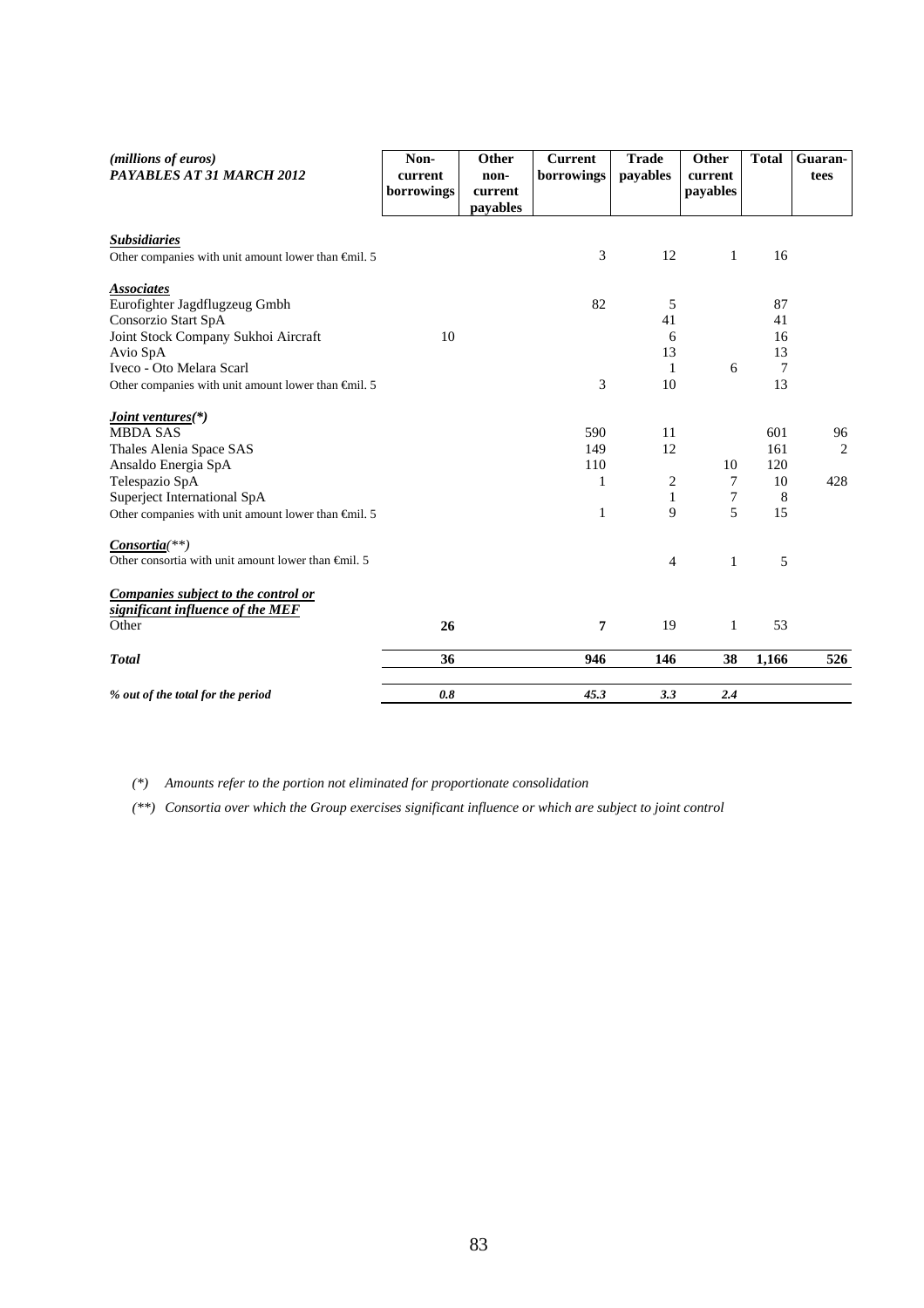| (millions of euros)<br><b>RECEIVABLES AT 31 DECEMBER</b>             | Non-<br>current | Other<br>non-                      | <b>Current</b><br>financial | <b>Trade</b><br>receivables | Other<br>current | <b>Total</b> |
|----------------------------------------------------------------------|-----------------|------------------------------------|-----------------------------|-----------------------------|------------------|--------------|
| <i>2011</i>                                                          | financial       | current<br>receivables receivables | receivables                 |                             | receivables      |              |
| <b>Subsidiaries</b>                                                  |                 |                                    |                             |                             |                  |              |
| Elsacom NV                                                           |                 |                                    | 8                           |                             |                  | 8            |
| Other companies with unit amount lower<br>than $\oplus$ finil. 5     |                 |                                    | 10                          | 3                           | 1                | 14           |
| <b>Associates</b>                                                    |                 |                                    |                             |                             |                  |              |
| Eurofighter Jagdflugzeug GmbH<br>NH Industries Sarl                  |                 |                                    |                             | 193<br>91                   |                  | 193<br>91    |
| Iveco - Oto Melara Scarl                                             |                 |                                    |                             | 41                          |                  | 41           |
| Orizzonte - Sistemi Navali SpA<br>Abruzzo Engineering Scpa (in liq.) |                 |                                    |                             | 22<br>22                    |                  | 22<br>22     |
| Joint Stock Company Sukhoi Civil                                     |                 |                                    |                             | 15                          | 5                | 20           |
| Aircraft                                                             |                 |                                    |                             |                             |                  |              |
| Metro 5 SpA                                                          |                 | $\overline{2}$                     |                             | 14                          |                  | 16           |
| Macchi Hurel Dubois SAS<br>Eurosysnav SAS                            |                 |                                    |                             | 5<br>$\,8\,$                |                  | 5<br>$\,8\,$ |
| Abu Dhabi Systems Integration LLC                                    |                 |                                    |                             | 5                           |                  | 5            |
| Other companies with unit amount lower                               |                 |                                    |                             |                             |                  |              |
| than $\oplus$ finil. 5                                               |                 |                                    |                             | 18                          | 1                | 19           |
| <i>Joint ventures</i> <sup>(*)</sup>                                 |                 |                                    |                             |                             |                  |              |
| Ansaldo Energia Holding SpA                                          |                 |                                    | 126                         |                             |                  | 126          |
| <b>MBDA SAS</b><br>Thales Alenia Space SAS                           | 2               |                                    | 5                           | 67<br>18                    |                  | 67<br>25     |
| <b>GIE ATR</b>                                                       |                 |                                    |                             | 18                          |                  | 18           |
| Rotorsim Srl                                                         |                 |                                    |                             | 15                          |                  | 15           |
| Telespazio SpA<br>Superjet International SpA                         | 4               |                                    | 18<br>15                    | 1<br>$\overline{4}$         |                  | 23<br>19     |
| Balfour Beatty Ansaldo Systems JV SDN                                |                 |                                    |                             | 9                           |                  | 9            |
| <b>BHD</b>                                                           |                 |                                    |                             |                             |                  |              |
| Ansaldo Energia SpA                                                  |                 |                                    |                             | 9                           | 3                | 12           |
| Other companies with unit amount lower<br>than $\oplus$ finil. 5     | $\overline{2}$  | 1                                  | $\mathbf{1}$                | $\overline{c}$              | 1                | 7            |
|                                                                      |                 |                                    |                             |                             |                  |              |
| <i>Consortia</i> <sup>(**)</sup>                                     |                 |                                    |                             |                             |                  |              |
| Saturno<br>Ferroviario Vesuviano                                     |                 |                                    |                             | 14<br>14                    | 1                | 15<br>14     |
| S3Log                                                                |                 |                                    |                             | 7                           |                  | 7            |
| Other consortia with unit amount lower                               |                 |                                    |                             |                             |                  |              |
| than $\oplus$ finil. 5                                               |                 |                                    | $\mathbf{1}$                | 19                          | 1                | 21           |
| Companies subject to the control or                                  |                 |                                    |                             |                             |                  |              |
| significant influence of the MEF                                     |                 |                                    |                             |                             |                  |              |
| Ferrovie dello Stato Italiane<br>Other                               |                 |                                    |                             | 150<br>100                  |                  | 150<br>100   |
|                                                                      |                 |                                    |                             |                             |                  |              |
| <b>Total</b>                                                         | 8               | 3                                  | 184                         | 884                         |                  | 13 1,092     |
|                                                                      |                 |                                    |                             |                             |                  |              |
| % out of the total for the period                                    | 9.5             | 8.0                                | 17.2                        | 16.8                        | 1.6              |              |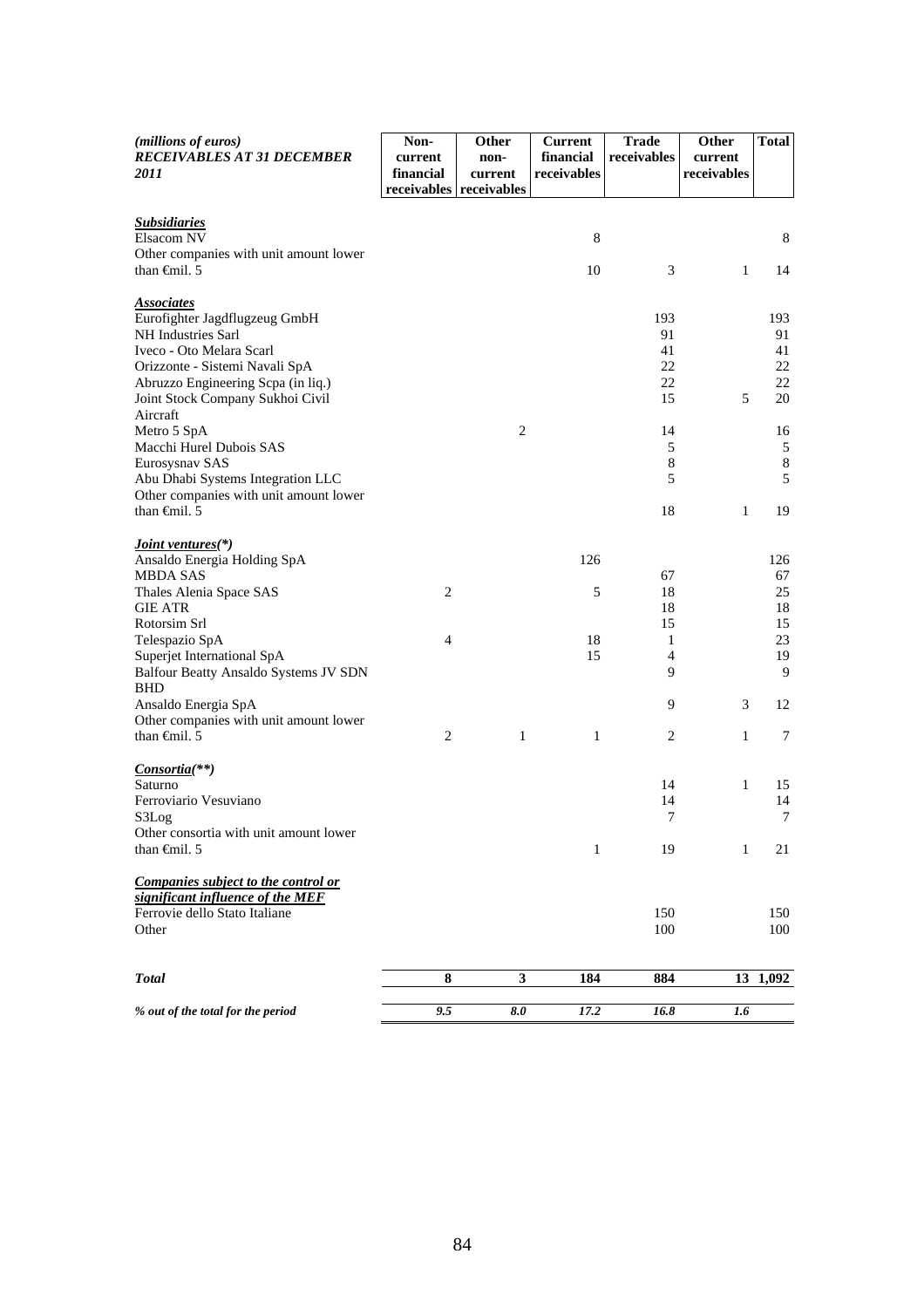| (millions of euros)<br>PAYABLES AT 31 DECEMBER 2011                     | Non-<br>current | Other<br>non-       | <b>Current</b><br>borrowings   payables | <b>Trade</b>                   | Other<br>current | <b>Total</b>    | Guaran-<br>tees |
|-------------------------------------------------------------------------|-----------------|---------------------|-----------------------------------------|--------------------------------|------------------|-----------------|-----------------|
|                                                                         | borrowings      | current<br>payables |                                         |                                | payables         |                 |                 |
|                                                                         |                 |                     |                                         |                                |                  |                 |                 |
| <b>Subsidiaries</b><br>Finmeccanica North America Inc.                  |                 |                     |                                         | 5                              | 1                | 6               |                 |
| Other companies with unit amount lower<br>than $\oplus$ finil. 5        |                 |                     | 5                                       | 8                              |                  | 13              |                 |
| <b>Associates</b><br>Eurofighter Jagdflugzeug Gmbh                      |                 |                     | 47                                      | 5                              |                  | 52              |                 |
| Consorzio Start SpA                                                     |                 |                     |                                         | 44                             |                  | 44              |                 |
| Avio SpA                                                                |                 |                     |                                         | 10                             |                  | 10              |                 |
| Iveco - Oto Melara Scarl<br>Joint Stock Company Sukhoi Civil            |                 |                     |                                         | $\mathbf{1}$                   | 7                | 8               |                 |
| Aircraft<br>Other companies with unit amount lower                      | 10              |                     |                                         | 5                              |                  | 15              |                 |
| than $\oplus$ finil. 5                                                  |                 |                     | $\overline{c}$                          | 13                             |                  | 15              |                 |
| <i>Joint ventures</i> <sup>(*)</sup><br><b>MBDA SAS</b>                 |                 |                     | 569                                     | 11                             |                  | 580             | 96              |
| Ansaldo Energia SpA                                                     |                 |                     | 139                                     |                                | 7                | 146             |                 |
| Ansaldo Energia Holding SpA                                             |                 |                     |                                         |                                | $\overline{4}$   | $\overline{4}$  |                 |
| Thales Alenia Space SAS                                                 |                 |                     | 132                                     | 13                             |                  | 145             | 2               |
| Rotorsim Srl                                                            |                 |                     |                                         | 13                             |                  | 13              |                 |
| Telespazio SpA                                                          |                 |                     | 6                                       | $\overline{2}$                 | 7                | 15              | 208             |
| Superject International SpA<br><b>GIE ATR</b>                           |                 |                     | 6                                       | $\mathbf{1}$<br>$\overline{4}$ | $\,8\,$<br>5     | 15<br>9         |                 |
| Other companies with unit amount lower                                  |                 |                     |                                         |                                |                  |                 |                 |
| than $\oplus$ finil. 5                                                  |                 |                     |                                         | 2                              | $\mathbf{1}$     | 3               |                 |
| $Consortia(**)$                                                         |                 |                     |                                         |                                |                  |                 |                 |
| Other consortia with unit amount lower<br>than $\oplus$ finil. 5        |                 |                     |                                         | 7                              |                  | $\overline{7}$  |                 |
| Companies subject to the control or<br>significant influence of the MEF |                 |                     |                                         |                                |                  |                 |                 |
| Other                                                                   | 26              |                     | 7                                       | 16                             | $\mathbf{1}$     | 50              |                 |
| <b>Total</b>                                                            |                 |                     |                                         |                                |                  |                 |                 |
|                                                                         | 36              |                     | 913                                     | 160                            |                  | $41 \;\; 1,150$ | 306             |
| % out of the total for the period                                       | 0.8             |                     | 65.5                                    | 3.2                            | 2.6              |                 |                 |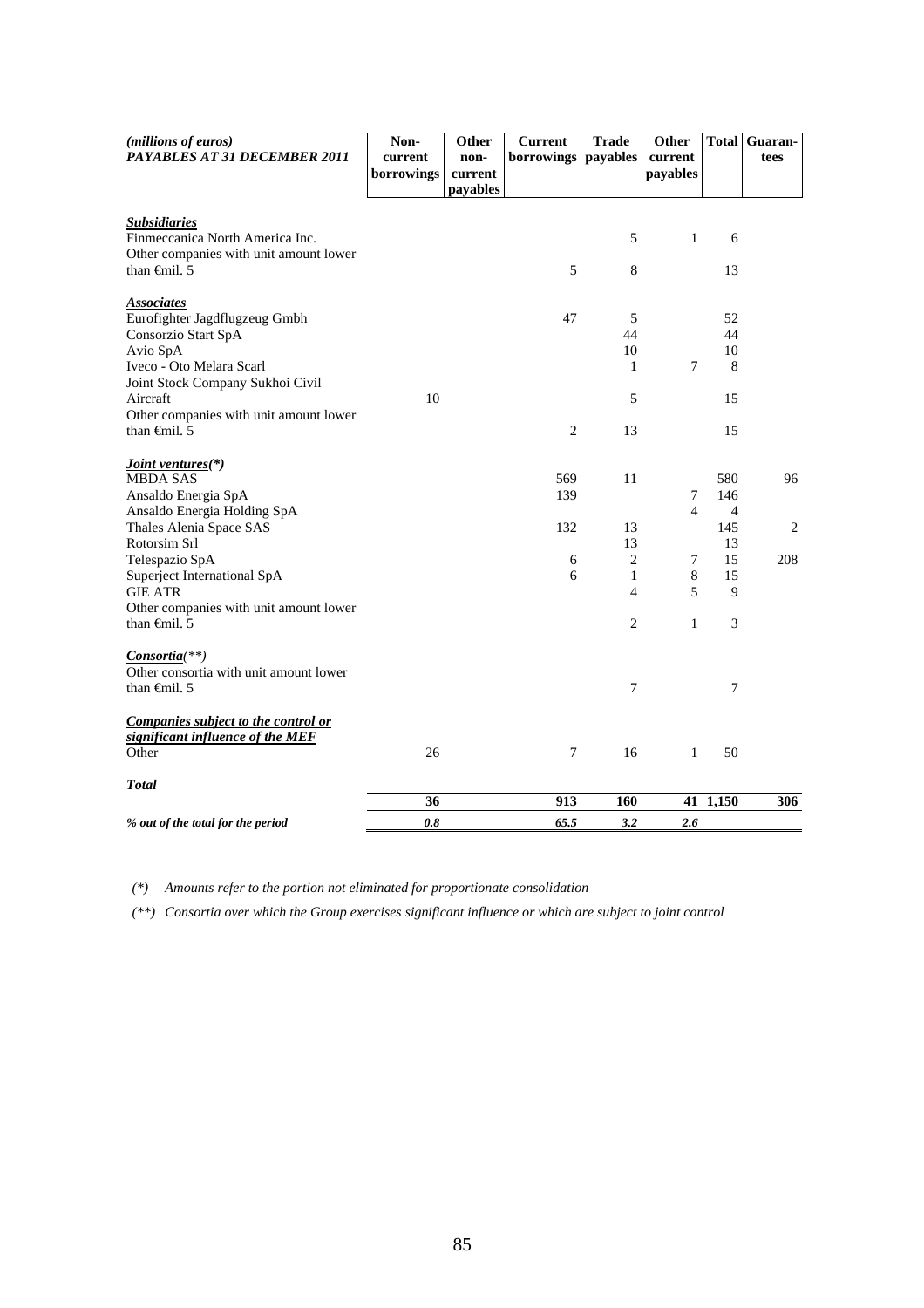| For the three months ended 31 March 2012                      | Revenue        | Other               | <b>Costs</b>   | Other                 | <b>Finance</b> | <b>Finance</b> |
|---------------------------------------------------------------|----------------|---------------------|----------------|-----------------------|----------------|----------------|
| (millions of euros)                                           |                | operating<br>income |                | operating<br>expenses | income         | costs          |
| <b>Subsidiaries</b>                                           |                |                     |                |                       |                |                |
| Other companies with unit amount lower than $\epsilon$ mil. 5 |                |                     | 8              |                       |                |                |
| <b>Associates</b>                                             |                |                     |                |                       |                |                |
| Eurofighter Jagdflugzeug Gmbh                                 | 111            |                     |                |                       |                |                |
| NH Industries Sarl                                            | 36             |                     |                |                       |                |                |
| Orizzonte Sistemi Navali SpA                                  | 36             |                     |                |                       |                |                |
| Iveco - Oto Melara Scarl.                                     | 22             |                     | 7              |                       |                | 1              |
| Macchi Hurel Dubois SAS                                       | 5              |                     |                |                       |                |                |
| Eurofighter Simulation Sistem GmbH                            |                |                     |                |                       |                |                |
| Other companies with unit amount lower than $\oplus$ nil. 5   | 14             |                     | $\overline{4}$ | 1                     |                |                |
| Joint ventures(*)                                             |                |                     |                |                       |                |                |
| <b>GIE ATR</b>                                                | 22             |                     | 7              |                       |                |                |
| <b>MBDA SAS</b>                                               | 15             |                     |                |                       |                | 2              |
| Thales Alenia Space SAS                                       | 8              |                     | 1              |                       |                |                |
| Telespazio SpA                                                |                |                     |                |                       |                |                |
| Rotorsim Srl                                                  |                |                     |                |                       |                |                |
| Other companies with unit amount lower than $\epsilon$ mil. 5 | $\overline{4}$ | $\mathbf{1}$        | 3              |                       | 3              |                |
| <i>Consortia</i> <sup>(**)</sup>                              |                |                     |                |                       |                |                |
| Saturno                                                       |                |                     |                |                       |                |                |
| Other consortia with unit amount lower than $\epsilon$ mil. 5 | 5              |                     | $\mathbf{1}$   |                       |                |                |
| Companies subject to the control or significant               |                |                     |                |                       |                |                |
| influence of the MEF                                          |                |                     |                |                       |                |                |
| Ferrovie dello Stato Italiane                                 | 94             |                     | 1              |                       |                |                |
| Other                                                         | 36             |                     | 8              |                       |                |                |
| <b>Total</b>                                                  | 408            | $\mathbf{1}$        | 40             | 1                     | 3              | $\mathbf{3}$   |
|                                                               |                |                     |                |                       |                |                |
| % out of the total for the period                             | 11.06          | 1.02                | 1.8            | 0.9                   | 2.9            | 1.4            |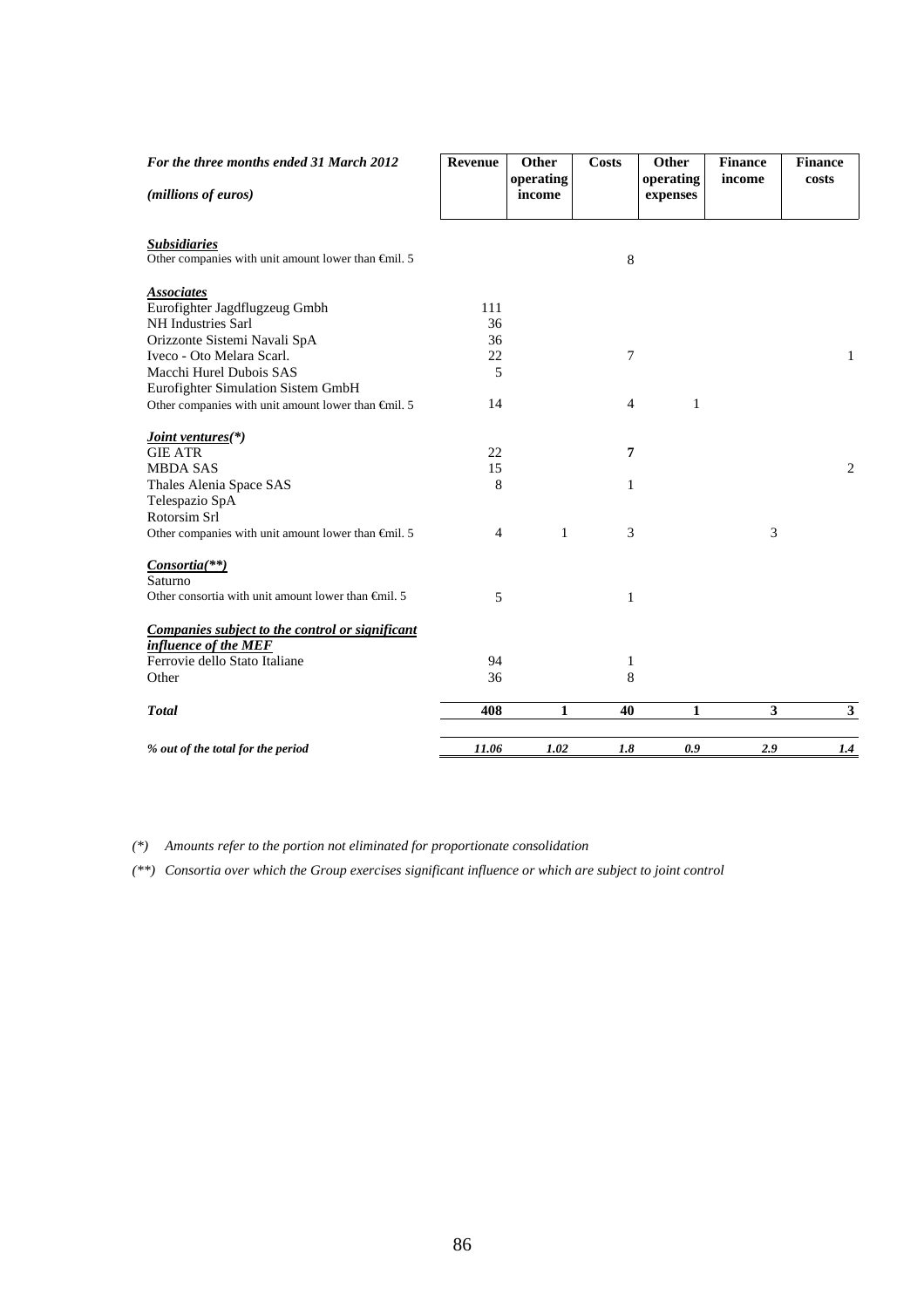| For the three months ended 31 March 2011                      | <b>Revenu</b><br>e | Other<br>operating | <b>Costs</b>   | Other<br>operating | <b>Finance</b><br>income | <b>Finance</b><br>costs |
|---------------------------------------------------------------|--------------------|--------------------|----------------|--------------------|--------------------------|-------------------------|
| (millions of euros)                                           |                    | income             |                | expenses           |                          |                         |
| <b>Subsidiaries</b>                                           |                    |                    |                |                    |                          |                         |
| Other companies with unit amount lower than $\epsilon$ mil. 5 | 1                  |                    | $\,8\,$        |                    |                          |                         |
| <b>Associates</b>                                             |                    |                    |                |                    |                          |                         |
| Eurofighter Jagdflugzeug Gmbh                                 | 133                |                    |                |                    |                          |                         |
| NH Industries Sarl                                            | 15                 |                    |                |                    |                          |                         |
| Orizzonte Sistemi Navali SpA                                  | 22                 |                    | 1              |                    |                          |                         |
| Iveco - Oto Melara Scarl.                                     | 21                 |                    | 1              |                    |                          |                         |
| Consorzio Start SpA                                           |                    |                    | 6              |                    |                          |                         |
| Other companies with unit amount lower than $\oplus$ nil. 5   | 18                 |                    | $\overline{2}$ | 1                  |                          |                         |
| Joint ventures $(*)$ .                                        |                    |                    |                |                    |                          |                         |
| <b>GIE ATR</b>                                                | 21                 |                    |                |                    |                          |                         |
| <b>MBDA SAS</b>                                               | 26                 |                    |                |                    |                          | $\mathbf{1}$            |
| Other companies with unit amount lower than $\epsilon$ mil. 5 | 8                  | $\mathbf{1}$       | $\overline{4}$ |                    |                          | $\mathbf{1}$            |
| Consortia(**)                                                 |                    |                    |                |                    |                          |                         |
| Saturno                                                       |                    |                    |                |                    |                          |                         |
| Other consortia with unit amount lower than $\oplus$ nil. 5   | 4                  |                    | 1              |                    |                          |                         |
| Companies subject to the control or significant               |                    |                    |                |                    |                          |                         |
| influence of the MEF                                          |                    |                    |                |                    |                          |                         |
| Ferrovie dello Stato Italiane                                 | 42                 |                    | 1              |                    |                          |                         |
| Other                                                         | 24                 |                    | 7              |                    |                          |                         |
| <b>Total</b>                                                  | 335                | 1                  | 31             | 1                  |                          | $\overline{2}$          |
| % out of the total for the period                             | 8.7                | 0.9                | 1.4            | 0.9                |                          | 0.7                     |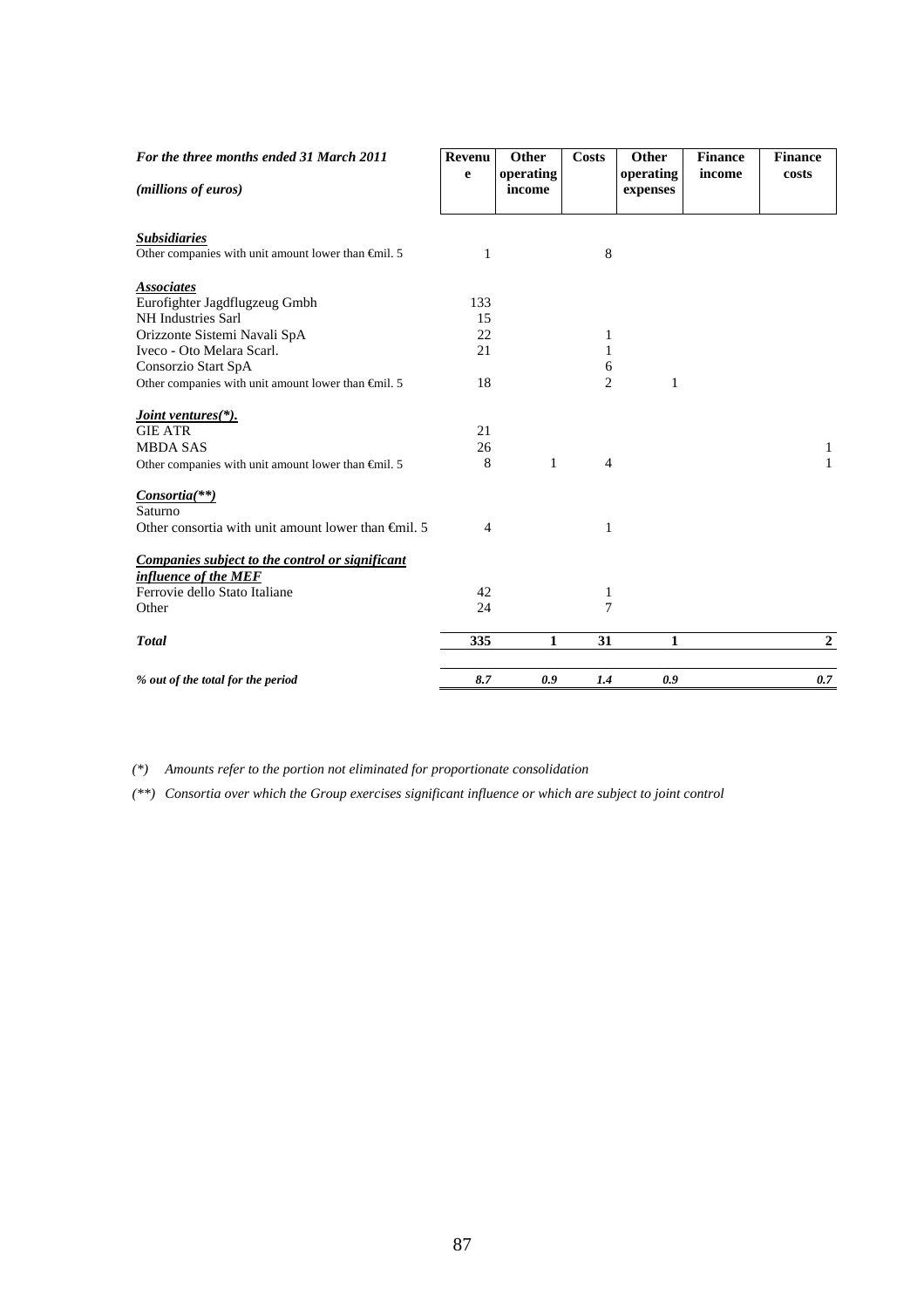The primary transactions giving rise to receivables, payables, revenues and costs during the period were:

- "trade receivables" refer specifically to the non-eliminated portion of receivables from joints ventures and associated companies, lead companies or consortiums of major programmes in which the Group participates. The most important of these relate to:
	- the Eurofighter (EFA programme) for €mil. 263 (€mil. 193 in 2011) for contracts for the production of semi-wings and posterior fuselages and for the assembly of aircraft for the Italian Air Force;
	- NH Industries, amounting to  $\epsilon$ mil. 98 ( $\epsilon$ mil. 91 in 2011), relating to the final sale of the NH90 helicopter;
	- the Iveco-Oto Melara consortium amounting to  $\oplus$  inil. 32 ( $\oplus$  inil. 41 in 2011) for production and post-sales assistance on defence and security ground vehicles (production is currently under way on VBM Freccia and PZH2000 self-propelled vehicle for the Italian Army);
	- the Saturno consortium amounting to €mil. 7 (€mil. 14 in 2011) for work on high-speed train lines;
	- Metro 5 SpA amounting to €mil. 13 (€mil. 14 in 2011) for the designing, construction and operation of the new line 5 of the Milan metro;
	- Orizzonte Sistemi Navali SpA amounting to €mil. 15 (€mil. 22 in 2011) relating to the FREMM programme;
	- Abruzzo Engineering (in liquidation) amounting to  $\theta$ mil. 22 ( $\theta$ mil. 22 in 2011) relating to the project to construct regional infrastructures for overcoming the digital divide, commissioned by the region of Abruzzo;
	- the Ferrovie dello Stato Italiane group amounting to  $\epsilon$ mil. 136 ( $\epsilon$ mil. 150 in 2011) for the supply of long-distance trains, high-speed trains and local transport, train control systems, as well as service and maintenance*;*
- "trade payables" to related parties mainly refer to the non-eliminated portion of payables to joint ventures and to the Start Consortium for €mil. 41 (€mil. 34 at 31 December 2011) for the supply of software for defence and security systems;
- "financial receivables" mainly refer to the non-eliminated portion of receivables from joint ventures;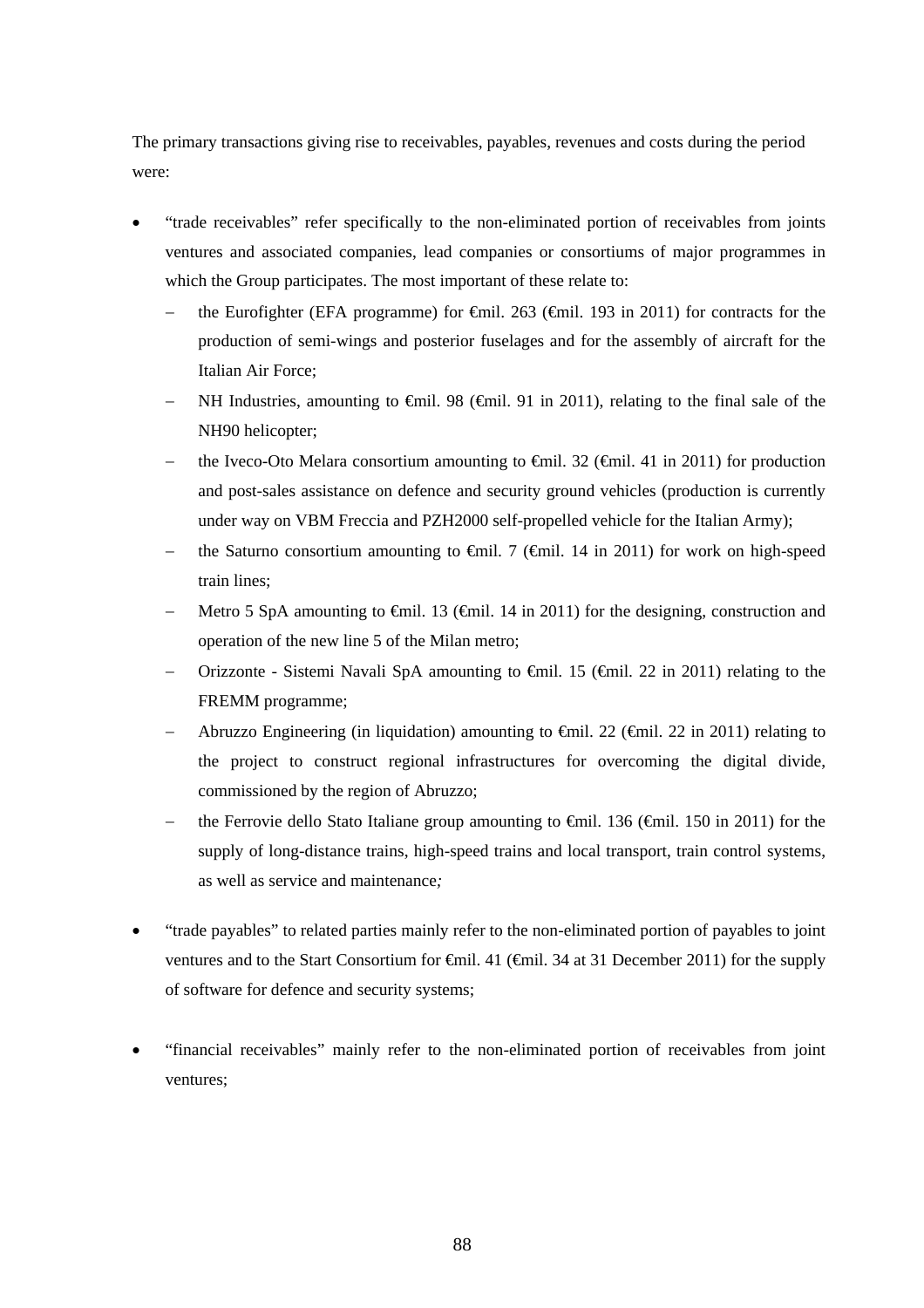- "borrowings", amounting to €mil. 946 (€mil. 913 at 31 December 2011), includes the amount of €mil. 739 (€mil. 701 at 31 December 2011) due by Group companies to the joint ventures MBDA and Thales Alenia Space, for the unconsolidated portion, and payables of  $\epsilon$ mil. 82 (€mil. 47 at 31 December 2011) to Eurofighter, of which Alenia Aermacchi owns 21%. As regards the latter, under a cash pooling agreement its surplus cash and cash equivalents were distributed among the partners. The item also includes the unconsolidated portion of Group company borrowings from the Ansaldo Energia joint venture for €mil. 110;
- The most significant "revenues" related to the non-eliminated portion of receivables from joint ventures, and to:
	- Eurofighter (EFA programme) totalling €mil. 111 (€mil. 133 at 31 December 2011) for contracts for the production of semi-wings and posterior fuselages and for the assembly of aircraft for the Italian Air Force;
	- the Iveco/Oto Melara consortium amounting to €mil. 22 (€mil. 21 at 31 December 2011) for production and post-sales assistance on defence and security ground vehicles;
	- NH Industries amounting to  $\oplus$  iil. 36 ( $\oplus$ nil. 15 at 31 December 2011) for transactions for the final sale of the NH90 helicopter;
	- Orizzonte Sistemi Navali amounting to €mil. 36 (€mil. 22 at 31 December 2011) relating to the FREMM programme;
	- the Ferrovie dello Stato Italiane group amounting to €mil. 94 (€mil. 42 at 31 December 2011) for the supply of high-speed trains and local transport, train control systems, as well as service, maintenance and revamping activities*.*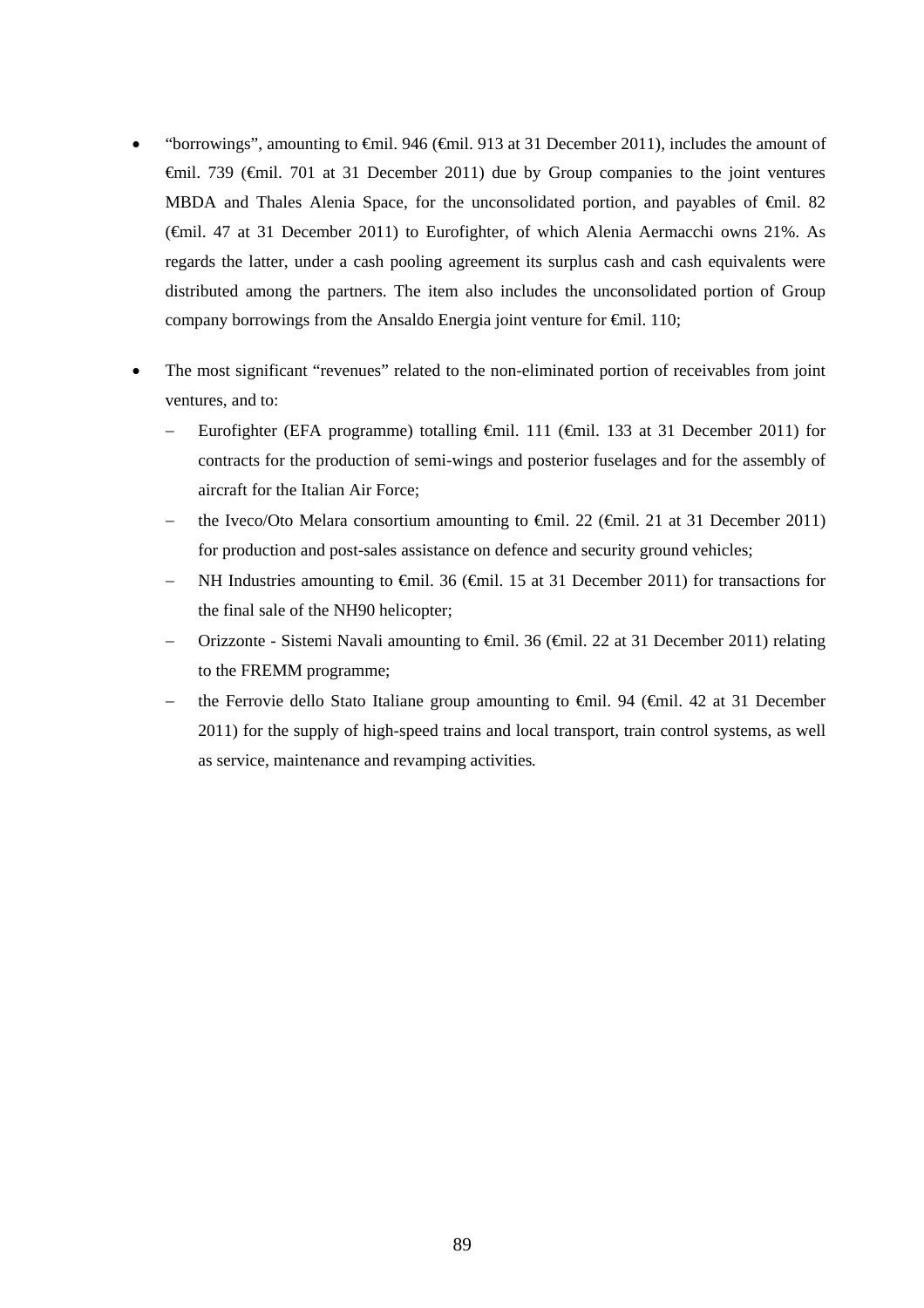# **23. OTHER OPERATING INCOME (EXPENSES)**

# These regard:

|                                                                                         | For the three months ended 31 March |                |            |               |                |            |  |  |
|-----------------------------------------------------------------------------------------|-------------------------------------|----------------|------------|---------------|----------------|------------|--|--|
|                                                                                         |                                     | 2012           |            |               | 2011           |            |  |  |
|                                                                                         | <b>Income</b>                       | <b>Expense</b> | <b>Net</b> | <b>Income</b> | <b>Expense</b> | <b>Net</b> |  |  |
| Grants for research and development                                                     | 11                                  |                | 11         | 13            |                | 13         |  |  |
| Exchange rate difference on operating items                                             | 27                                  | (37)           | (10)       | 53            | (59)           | (6)        |  |  |
| Indirect taxes                                                                          |                                     | (10)           | (10)       |               | (11)           | (11)       |  |  |
| Gains/losses on sales of assets                                                         | 1                                   |                | 1          | 1             |                |            |  |  |
| Insurance reimbursements                                                                | 4                                   |                | 4          | 4             |                | 4          |  |  |
| Reversal of impairment of receivables                                                   |                                     |                |            | 3             |                | 3          |  |  |
| Restructuring costs                                                                     |                                     | (3)            | (3)        |               |                |            |  |  |
| Reversals of/Accruals to provisions                                                     | 34                                  | (33)           | 1          | 25            | (20)           | 5          |  |  |
| Other operating income (expenses)                                                       | 20                                  | (24)           | (4)        | 14            | (25)           | (11)       |  |  |
| Other<br>operating<br>(expenses)<br>income<br>attributable to related parties (Note 22) |                                     | (1)            |            |               | (1)            |            |  |  |
| <b>Total</b>                                                                            | 98                                  | 108            | (10)       | 114           | (116)          | (2)        |  |  |

"Reversals of/Accruals to provisions" relate mainly to the accruals to and reversals of the provisions for risks and contractual charges in the Aeronautics segment.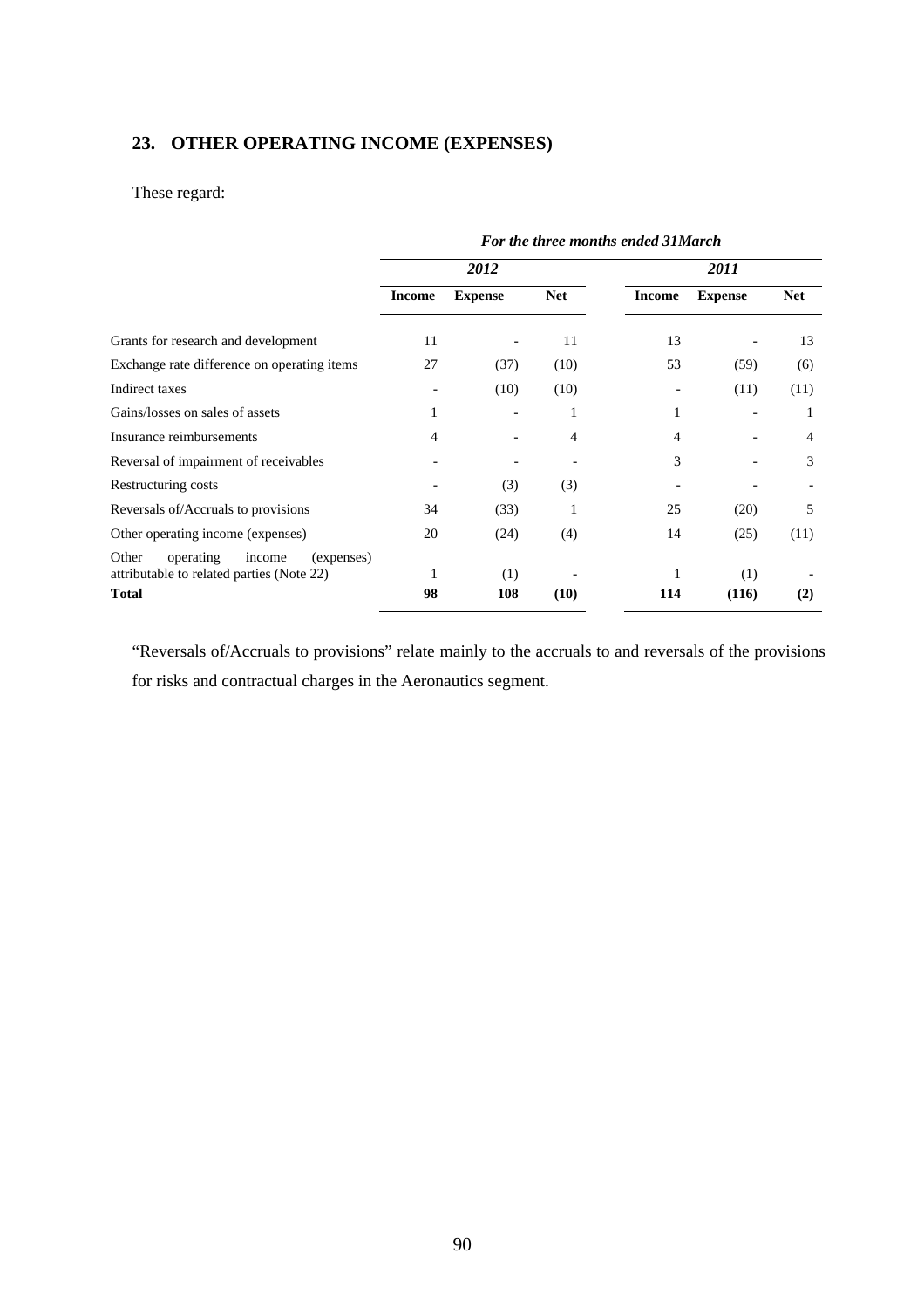#### **24. RAW MATERIALS AND CONSUMABLES USED AND PERSONNEL COSTS**

In particular, these include:

|                                                                                    | For the three months ended 31 March |       |       |  |
|------------------------------------------------------------------------------------|-------------------------------------|-------|-------|--|
|                                                                                    | 2012                                | 2011  |       |  |
| Raw materials and consumables used                                                 |                                     | 1,260 | 1,266 |  |
| Purchase of services                                                               |                                     | 1,134 | 1,225 |  |
| Costs to related parties (Note 22)                                                 |                                     | 40    | 31    |  |
| Personnel costs                                                                    |                                     | 1,180 | 1,223 |  |
| Wages, salaries and contributions                                                  | 1,087                               | 1,123 |       |  |
| Costs of LTIP                                                                      | 1                                   |       |       |  |
| Cost of stock grant plans                                                          | 1                                   | 1     |       |  |
| Costs of performance cash plan                                                     | $\overline{4}$                      |       |       |  |
| Costs related to defined-benefit plans (Note 19)                                   | 15                                  | 15    |       |  |
| Costs related to defined-contribution plans                                        | 35                                  | 36    |       |  |
| Restructuring costs                                                                | 6                                   | 13    |       |  |
| Other personnel costs                                                              | 31                                  | 35    |       |  |
| Changes in inventories of work in progress, finished<br>and semi-finished products |                                     | (143) | (128) |  |
| Work performed by the Group and capitalised                                        |                                     | (96)  | (107) |  |
| Total raw materials and consumables used and<br>personnel costs                    |                                     | 3,375 | 3,510 |  |

Regarding personnel, the average workforce went from 73,678 in the first three months of 2011 to 68,520 in the same period of the current year, for a net decrease of 5,158, essentially attributable to all segments, particularly Defence and Security Electronics, Aeronautics and Space, mainly as a result of company reorganisation, rationalisation and efficiency-enhancement processes begun last year. The decrease in the average workforce is also a result of the change on the scope of the Group due to changing the method of consolidating the Ansaldo Energia group, from line-by-line to proportional (55%), as compared with the same period of 2011. This change led to a reduction of 1,498 employees.

The workforce at 31 March 2012 came to 69,652, down a net of 822 employees from the 70,474 reported at 31 December 2011, largely attributable to the Defence and Security Electronics, Helicopters and Defence Systems segments.

Personnel costs came to <del>C</del>mil. 1,180 in the first three months of 2012 as compared with <del>C</del>mil. 1,223 in the same period of 2011, for a net decrease of  $\epsilon$ mil. 43, the net effect of: the change in the scope of consolidation, the decrease in the average workforce and lower restructuring costs and early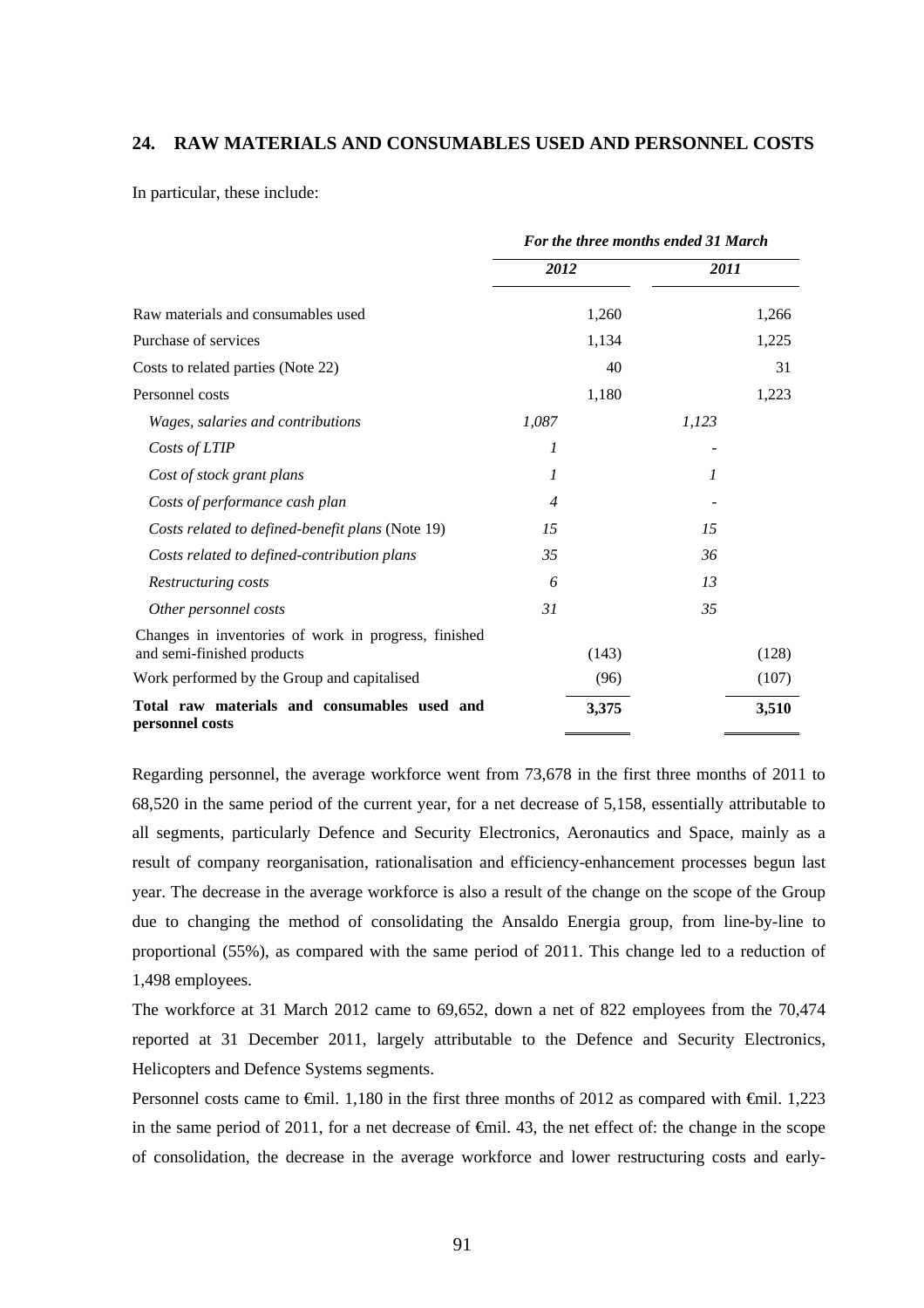retirement incentives. The figure for the first quarter of 2012 includes the costs associated with the new medium/long-term incentive plan for managers (the Performance Cash Plan).

As in 2011, the cost of stock grant plans relates to the portion attributable to Ansaldo STS group's plan.

Restructuring costs include the costs of company reorganisations, affecting, in particular, the Defence and Security Electronics (particularly foreign operations) and Transportation divisions.

Purchase of services include, among other things, the cost of rents, operating leases and hires  $(\text{Gmil.52},$  compared with  $\text{Gmil. 68}$  at 31 March 2011).

### **25. AMORTISATION, DEPRECIATION AND IMPAIRMENT**

|                                                         | For the three months ended 31 March |     |      |     |
|---------------------------------------------------------|-------------------------------------|-----|------|-----|
|                                                         | 2012                                |     | 2011 |     |
| Depreciation and amortisation:                          |                                     |     |      |     |
| Amortisation of intangible assets (Note 9)<br>$\bullet$ |                                     | 62  |      | 62  |
| Development costs                                       | 13                                  |     | 14   |     |
| Non-recurring costs                                     | 5                                   |     | 6    |     |
| Acquired through a business combination                 | 22                                  |     | 21   |     |
| <i>Other</i>                                            | 22                                  |     | 21   |     |
| • Depreciation of property, plant and equipment         |                                     | 94  |      | 94  |
| Impairment:                                             |                                     | 3   |      | 6   |
| • non-current assets and investment properties          |                                     |     |      |     |
| • goodwill                                              |                                     |     |      |     |
| • operating receivables                                 | $\mathfrak{Z}$                      |     | 6    |     |
| Total amortisation, depreciation and impairment         |                                     | 159 |      | 162 |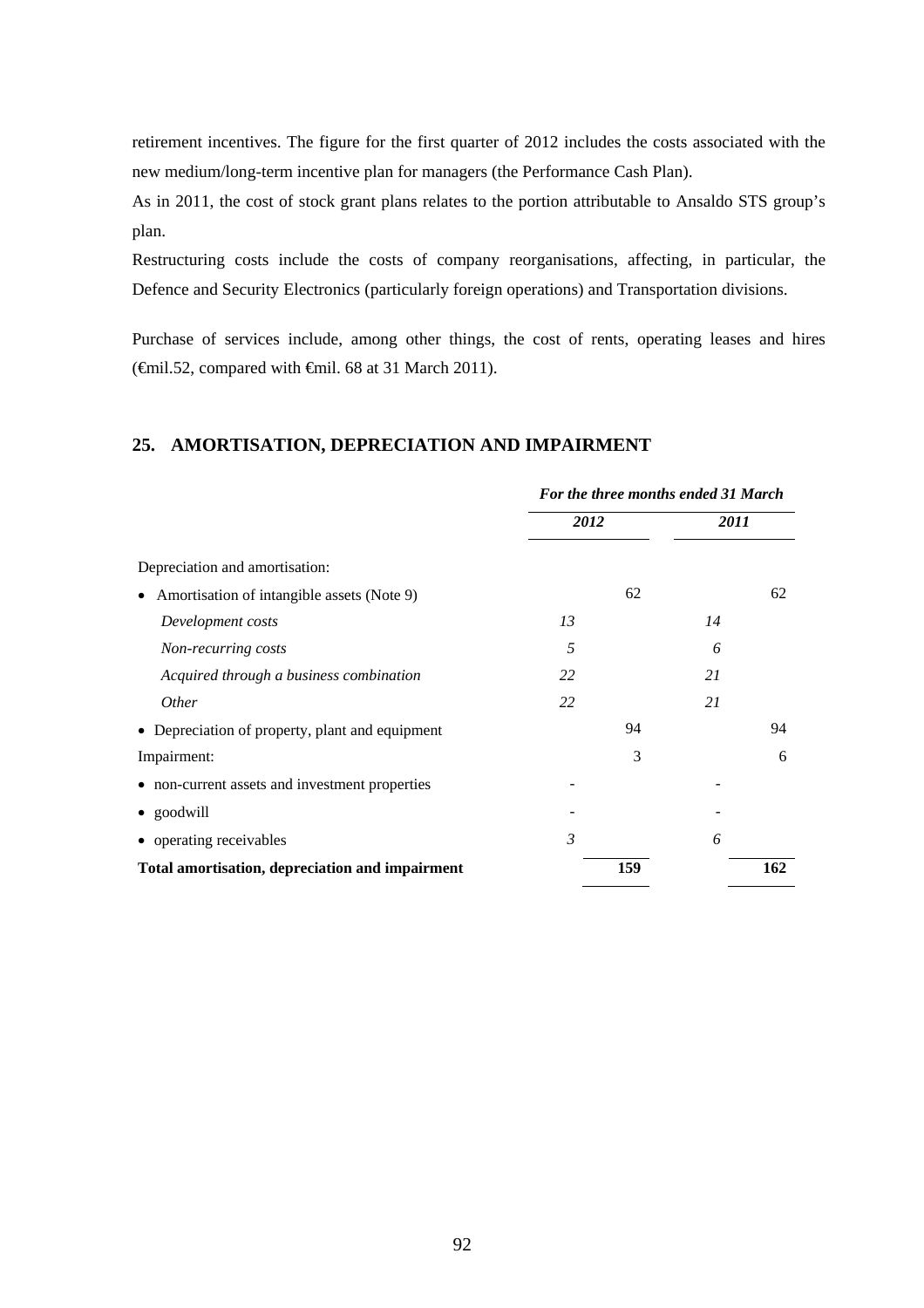## **26. FINANCE INCOME AND COSTS**

Below is a breakdown of finance income and costs:

|                                                                                                                                         | For the three months ended 31 March |             |             |        |             |             |  |
|-----------------------------------------------------------------------------------------------------------------------------------------|-------------------------------------|-------------|-------------|--------|-------------|-------------|--|
|                                                                                                                                         |                                     | 2012        |             |        | 2011        |             |  |
|                                                                                                                                         | <b>Income</b>                       | Cost        | <b>Net</b>  | Income | Cost        | <b>Net</b>  |  |
| Interests                                                                                                                               | 7                                   | (73)        | (66)        | 5      | (73)        | (68)        |  |
| Premiums (paid) received on IRS                                                                                                         |                                     |             |             | 8      |             | 8           |  |
| Commissions (including commissions)<br>on non-recourse items)<br>Fair value adjustments through profit<br>or loss                       | 16                                  | (8)<br>(33) | (8)<br>(17) | 26     | (8)<br>(84) | (8)<br>(58) |  |
| Premiums (paid) received on forwards                                                                                                    | 2                                   | (1)         | 1           | 1      | (1)         |             |  |
| Exchange-rate differences                                                                                                               | 61                                  | (68)        | (7)         | 94     | (75)        | 19          |  |
| Interest cost on defined-benefit plans<br>(less expected returns on plan assets)<br>(Note 19)<br>Finance income/costs - related parties |                                     | (5)         | (5)         |        | (6)         | (6)         |  |
| (Note 22)                                                                                                                               | 3                                   | (3)         |             |        | (2)         | (2)         |  |
| Other finance income and costs                                                                                                          | 13                                  | (11)        | 2           | 28     | (24)        | 4           |  |
|                                                                                                                                         | 102                                 | (202)       | (100)       | 162    | (273)       | (111)       |  |

This is broken down as follows:

 net interest includes €mil. 63 (€mil. 66 at 31 March 2011) interest on bonds, down from the first quarter of 2011 due to the partial buy back of bonds in the second half of 2011 for €mil 185 (bonds maturing in December 2013 with a coupon of 8.125%, issued by Finmeccanica Finance in 2008 for a total nominal of  $\oplus$ mil. 1,000) and in the first quarter of 2012 for  $\oplus$ mil. 26 (equal to around USDmil. 34 in bonds maturing in July 2019, with a coupon of 6.25%, issued by the Meccanica Holdings USA in 2009 for a total of USDmil. 500). Please refer to the Financial Transactions section for more information;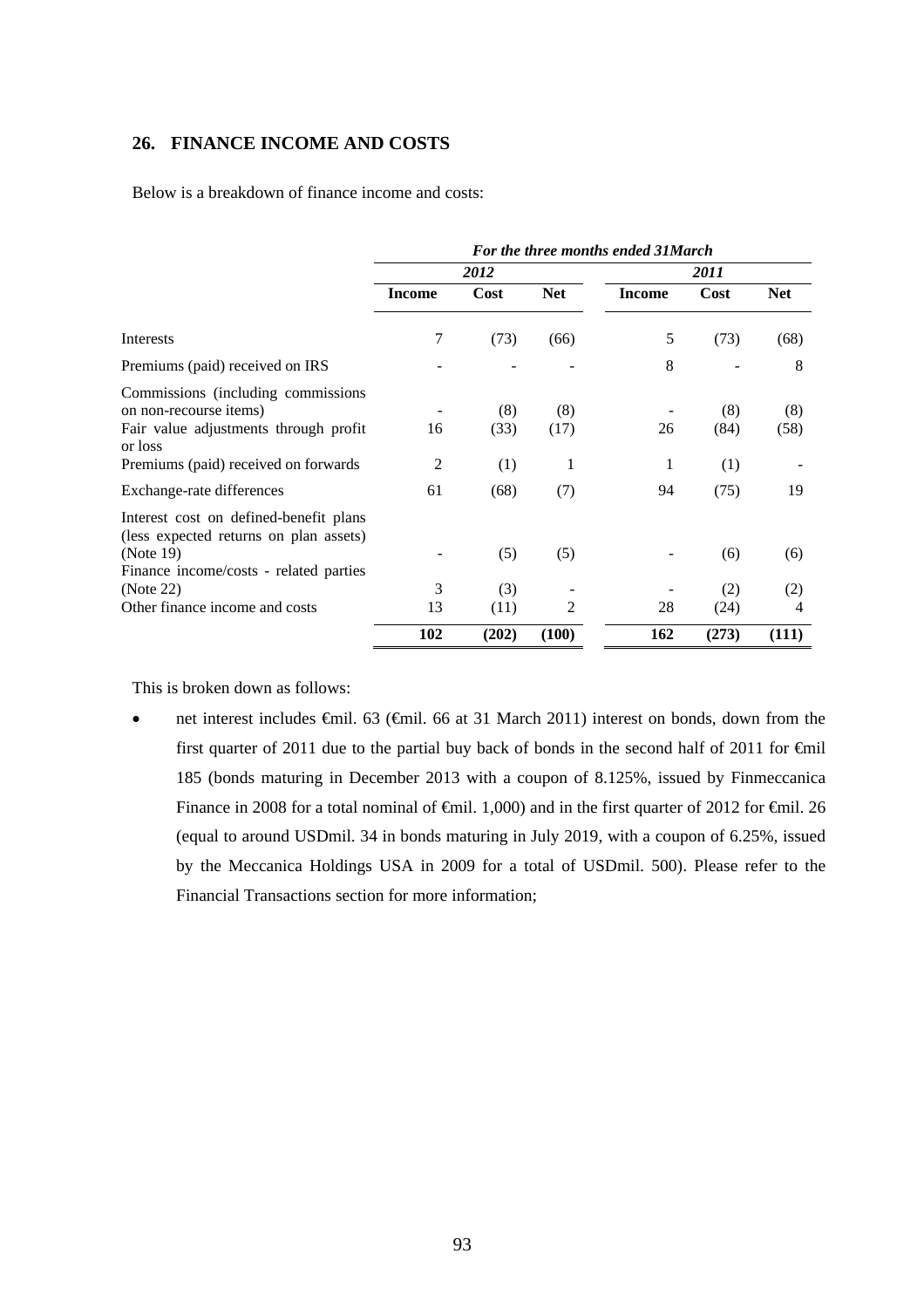net cost arising from the application of fair value to the income statement break down as follows:

|                                              | For the three months ended 31 March |       |            |        |       |            |
|----------------------------------------------|-------------------------------------|-------|------------|--------|-------|------------|
|                                              |                                     | 2012  |            | 2011   |       |            |
|                                              | <b>Income</b>                       | Costs | <b>Net</b> | Income | Costs | <b>Net</b> |
| Foreign-currency swaps                       | 6                                   | (9)   | (3)        | 6      | (33)  | (27)       |
| Interest rate swaps                          | 1                                   | (1)   |            | 4      | (21)  | (17)       |
| Ineffective component of<br>hedging on swaps | 9                                   | (4)   | 5          | 3      | (17)  | (14)       |
| <b>Embedded derivatives</b>                  |                                     | (19)  | (19)       |        |       |            |
| Other equity derivatives                     |                                     |       |            | 13     | (13)  |            |
|                                              | 16                                  | (33)  | (17)       | 26     | (84)  | (58)       |

- net cost on foreign-currency swaps refers to the ineffective portion of hedging transactions (forward points);
- fair values on interest rate swaps were neutral overall due to the lower number of outstanding transactions and the stability of interest rates in the first three months of the year. Overall, the item improved as a result of the movement in interest rates as compared with the same period of 2011 when announcements made by the European Central Banks created the expectation that interest rates would rise, with a negative impact on the value of existing transactions;
- the embedded derivatives relate to commercial contracts denominated in currencies other than the currencies of the contractually involved parties and those generally used in the markets of reference. This component, separated from the commercial contract and valued at fair value through the income statement, is reported as a mere valuation that will not have any financial impact;
- other net finance income mainly consists of income and costs relating to the discounting of receivables, payables and provisions. The first quarter of 2011, instead, primarily included the positive and negative effects of the commissions received and paid on the earn-out mechanism and the option mirroring the earn-out mechanism related to the sale of STM.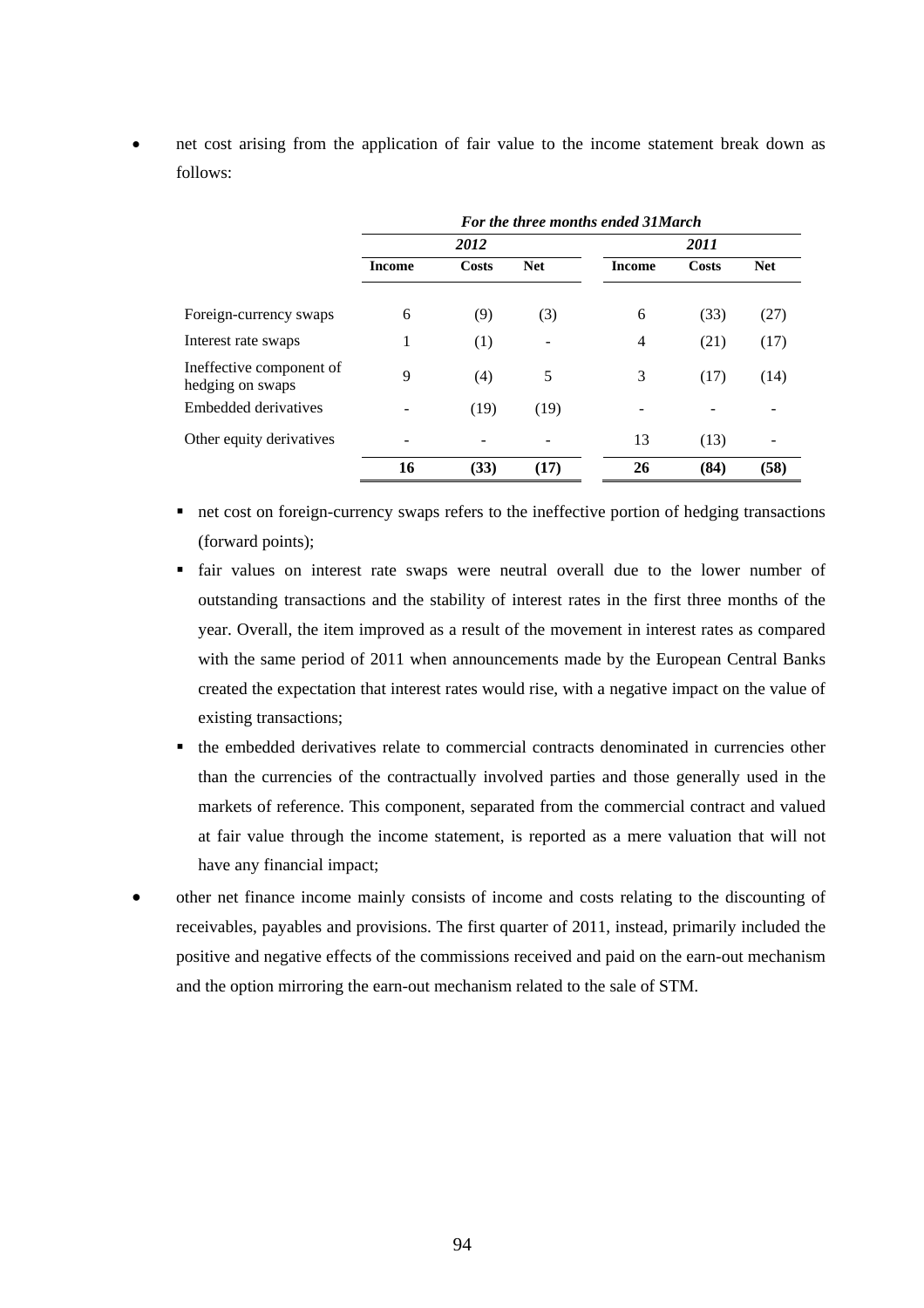# **27. SHARE OF PROFIT (LOSS) OF EQUITY ACCOUNTED INVESTMENTS**

| 31 March 2012 | 31 March 2011 |
|---------------|---------------|
| 3             |               |
| 5             | (9)           |
|               |               |
| -9            | (8)           |
|               |               |

# **28. INCOME TAXES**

Income tax expense can be broken down as follows:

|                                                 | For the three months ended 31 March |      |  |  |
|-------------------------------------------------|-------------------------------------|------|--|--|
|                                                 | 2012                                | 2011 |  |  |
| Corporate income tax (IRES)                     | (15)                                | (33) |  |  |
| Regional tax on productive activities<br>(IRAP) | (21)                                | (24) |  |  |
| Benefit under consolidated tax mechanism        | 22                                  | 27   |  |  |
| Other income taxes                              | (12)                                | (22) |  |  |
| Tax related to previous periods                 | (1)                                 |      |  |  |
| Provisions for tax disputes                     | (2)                                 | (1)  |  |  |
| Deferred tax liabilities (assets) - net         | 3                                   | (3)  |  |  |
|                                                 | (26)                                | (55) |  |  |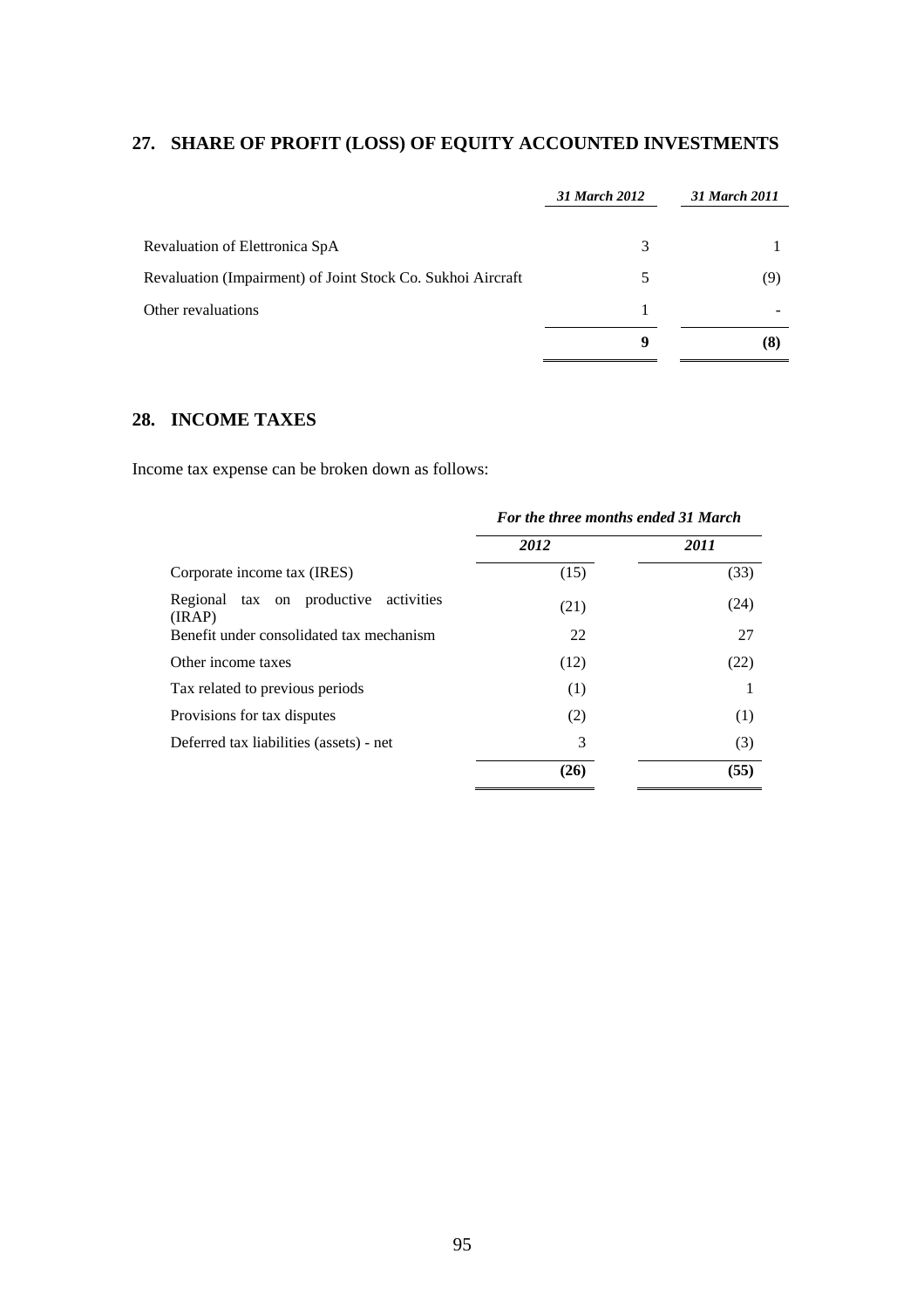### **29. CASH FLOW FROM OPERATING ACTIVITIES**

|                                                        | For the three months ended 31 March |                |
|--------------------------------------------------------|-------------------------------------|----------------|
|                                                        | 2012                                | 2011           |
| Net result                                             | 25                                  |                |
| Depreciation, amortisation and impairment              | 159                                 | 162            |
| Share of profit (loss) of equity accounted investments | (9)                                 | 8              |
| Income taxes                                           | 26                                  | 55             |
| Costs of pension and stock grant plans                 | 16                                  | 16             |
| Net finance costs (income)                             | 100                                 | 111            |
| Net accruals to the provision for risks and charges    | 6                                   | $\overline{4}$ |
| Other non-monetary items                               | (3)                                 | 10             |
|                                                        | 320                                 | 373            |

Costs of pension and stock grant plans include the portion of costs relating to defined benefit pension plans that is recognised as a personnel cost (the portion of costs relating to interest is carried among net finance costs).

The changes in working capital, net of the effects of the acquisition and sale of consolidated companies and exchange gains/losses, are as follows:

|                                                 | For the three months ended 31 March |             |
|-------------------------------------------------|-------------------------------------|-------------|
|                                                 | 2012                                | <i>2011</i> |
| Inventories                                     | (226)                               | (219)       |
| Contract work in progress and advances received | (419)                               | (436)       |
| Trade receivables and payables                  | (247)                               | (156)       |
| <b>Changes in working capital</b>               | (892)                               | (811)       |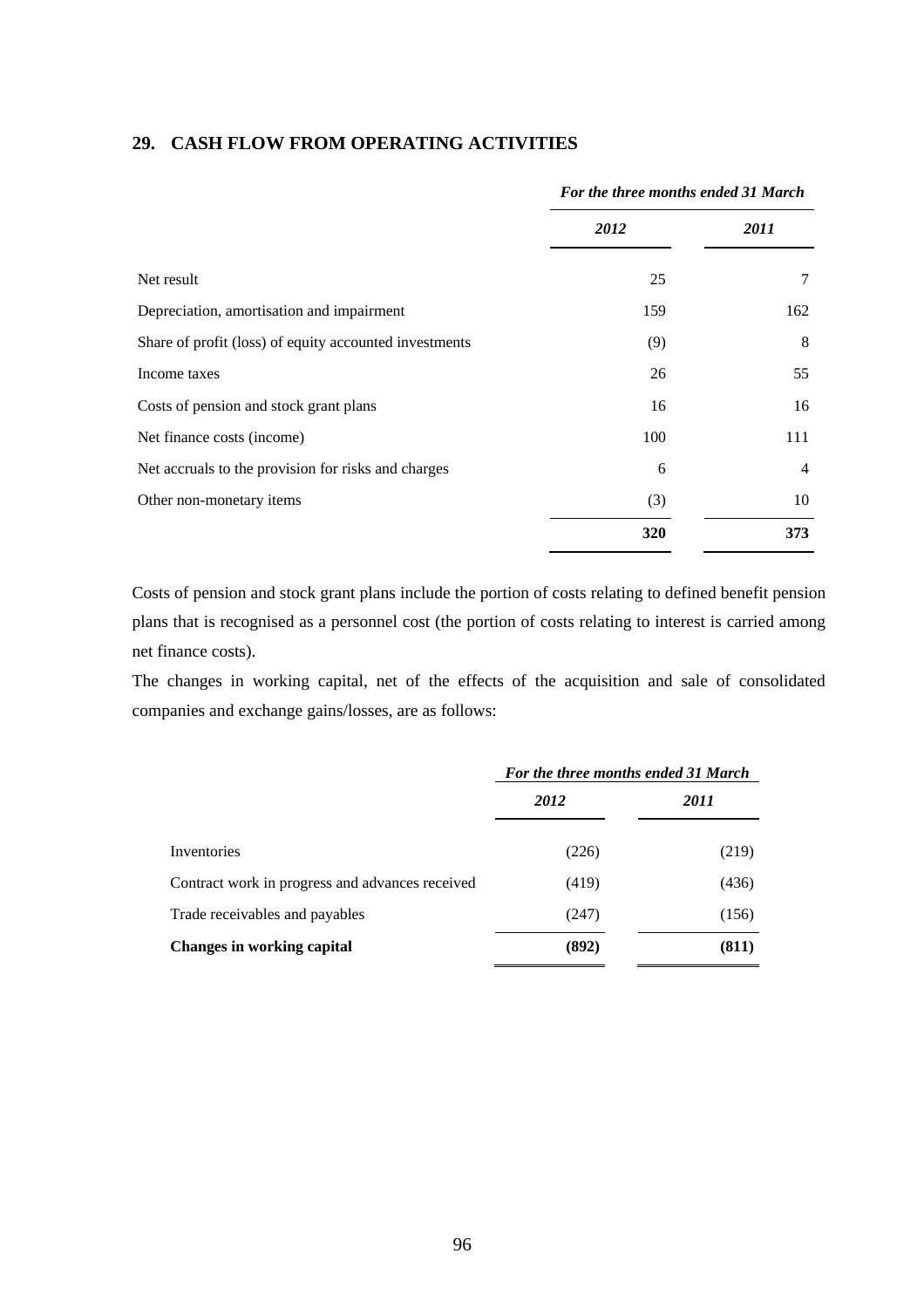### **30. EARNINGS PER SHARE**

Earnings per share (EPS) are calculated as follows:

- for basic EPS, by dividing net profit attributable to holders of ordinary shares by the average number of ordinary shares for the period less treasury shares;
- for diluted EPS, by dividing net profit by the average number of ordinary shares and the average number of ordinary shares potentially deriving from the exercise of all the option rights for stock option plans less treasury shares.

|                                                                                                                            | For the three months ended<br>31 March |         |
|----------------------------------------------------------------------------------------------------------------------------|----------------------------------------|---------|
| <b>Basic EPS</b>                                                                                                           | 2012                                   | 2011    |
| Average number of shares for the period (in thousands)                                                                     | 578,118                                | 577,438 |
| Net result (not including non-controlling interests) $(\widehat{\mathsf{f}}\mathsf{snil.})$                                | 18                                     |         |
| Result of continuing operations (not including<br>non-<br>controlling interests) $(\hat{\theta}$ mil.)<br><b>Basic EPS</b> | 18<br>0.031                            |         |
| <b>Basic EPS from continuing operations</b>                                                                                | 0.031                                  |         |

|                                                                                                                      | For the three months ended 31<br><b>March</b> |         |
|----------------------------------------------------------------------------------------------------------------------|-----------------------------------------------|---------|
| <b>Diluted EPS</b>                                                                                                   | 2012                                          | 2011    |
| Average number of shares for the period (in thousands)                                                               | 578,118                                       | 578,097 |
| Adjusted net result (not including non-controlling interests)<br>$(\epsilon \hat{m}$ il.)                            | 18                                            |         |
| Adjusted result of continuing operations (not including non-<br>controlling interests) $(\widehat{\mathsf{f}}$ mil.) | 18                                            |         |
| <b>Diluted EPS</b>                                                                                                   | 0.031                                         |         |
| Diluted EPS from continuing operations                                                                               | 0.031                                         |         |

 For the Board of Directors the Chairman and Chief Executive Officer (Giuseppe Orsi)